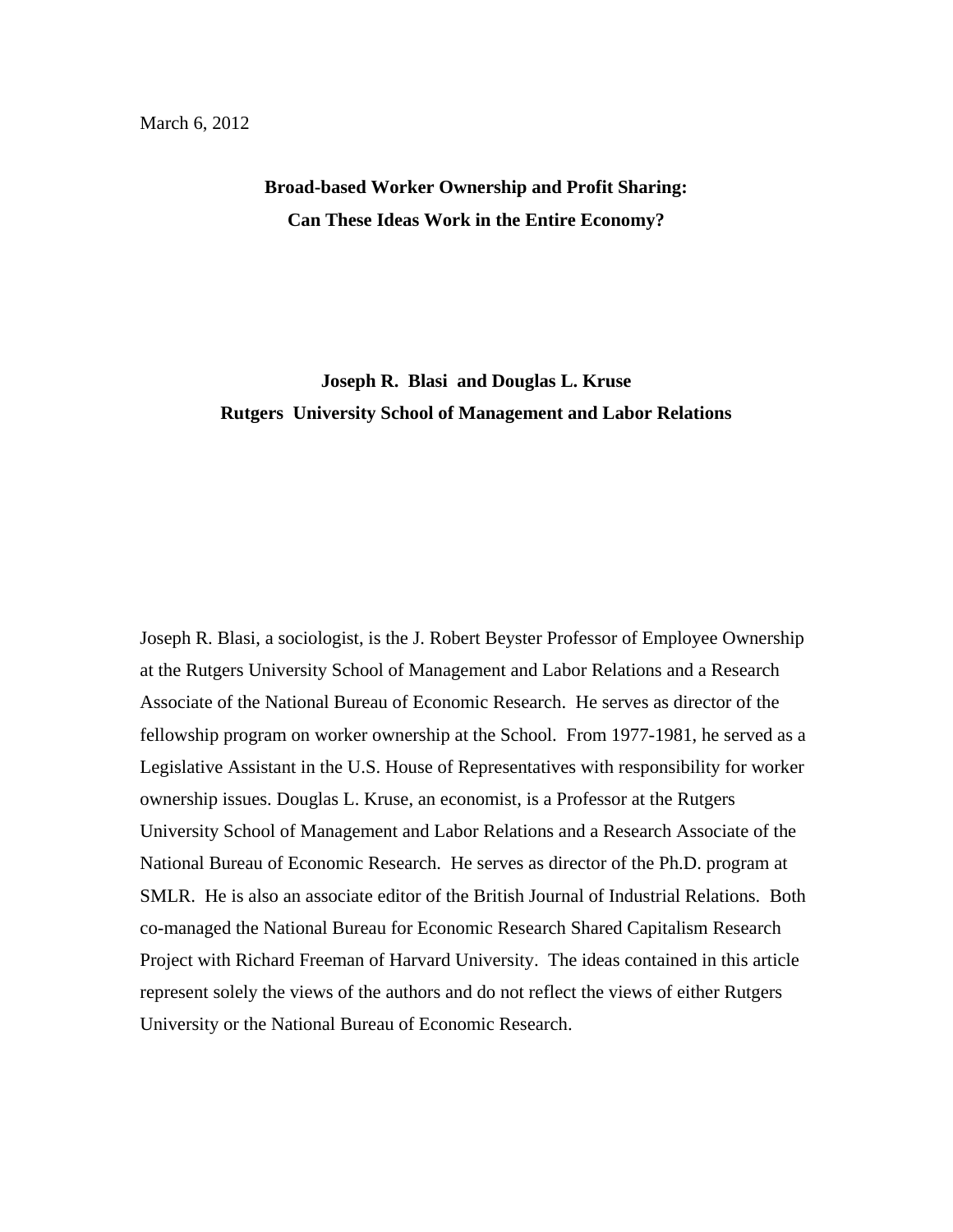### **Abstract**

This paper examines whether broad-based worker ownership and profit sharing could be expanded to the entire economy. First, it provides a brief overview of the problem and the rationale for the solution proposed. The problem is that capital ownership and capital income are highly concentrated in a very small group in American society. This suggests that a solution broadening capital ownership and capital income, namely worker ownership and profit sharing, fits well and makes sense. Second, there is a discussion of some guiding principles. Worker ownership and profit sharing need to at least deliver comparable economic performance as the existing system and the plan to move towards them economy wide should be nonpartisan in nature and not involve mechanical redistribution of wealth but work in the context of the current market system. Third, following the overall purpose set by the ASA President, the paper examines current pockets of empirical cases that "embody these emancipatory aspirations and prefigure utopian alternatives" will be considered "to see how these cases work, to diagnose their limitations, dilemmas and unintended consequences, to examine their transferability and scalability, and to understand ways of developing their potential." Pockets of worker ownership and profit sharing are examined in large and small corporations and cooperatives, on the stock markets and in the small business sectors, and the suboptimal and excessively risky forms of worker ownership on which one would not want to base a public policy are identified. Fourth, there is a brief overview of some research evidence indicating that such a possible utopia can be within reach. Fifth, several realistic institutional designs for an enhancement to the corporation using more extensive worker ownership and profit sharing are presented. Sixth, following an evaluation of the failure of past policies, forward-looking policies to move society towards these designs are presented. The paper shows that the research suggests that much more worker ownership and profit sharing is possible and attainable but that a common explanation of why it is unattainable, that individuals and organizations find it hard to bring it about, is not really the major barrier. The major barrier is a favoritism by existing public policies and tax incentive regimes for corporations that concentrate capital ownership and capital income. If these barriers, largely thrown up by the Federal Government, cannot be removed, it is highly unlikely that worker ownership and profit sharing can support economic democracy in the entire economy.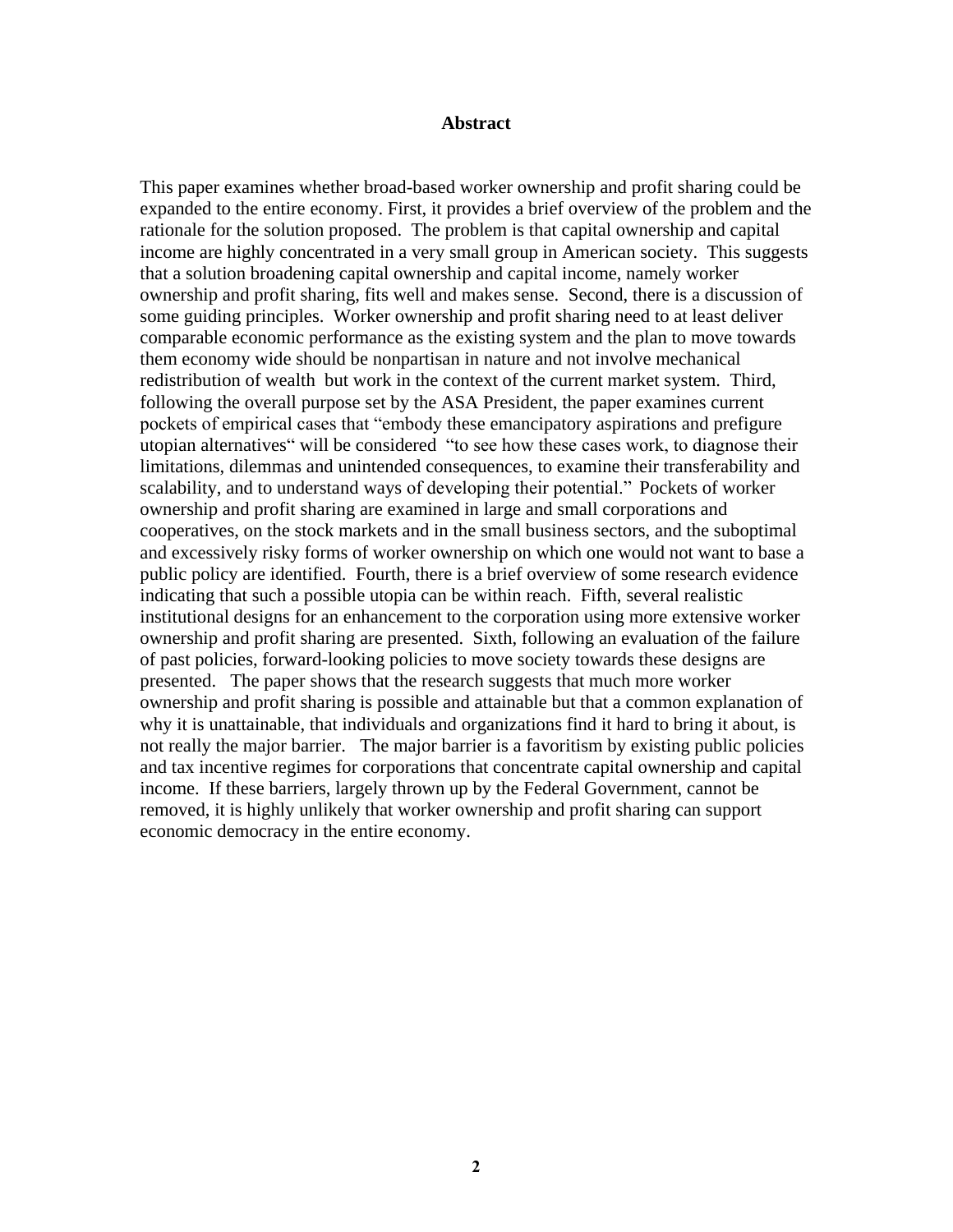### **Introduction**

 $\overline{a}$ 

Modern society in the United States has many social problems that need to be understood related to addressing how the power, status, and reward pies are owned and controlled. While this Real Utopia Proposal focuses on how the rewards of economic activity are distributed, it does not seek in any way to minimize the stunning insensitivities and inequities and discriminations in modern society on many fronts. By addressing some of the conceptual, research, and policy issues relevant to extending broad-based worker ownership and profit sharing to the entire economy, the goals are to familiarize sociologists, who have had no reason to think about or been out of touch or unaware of these issues, with the topic, and to demonstrate that important issues about the distribution of status and power are bound to come up when new organizational designs for the ownership of the corporation and the workplace are considered. This analysis is done in the context of what is found on the ground in the United States at this moment in time.

First, there will be a brief overview of the problem and the rationale for the solution proposed. Second, there will be a discussion of some guiding principles. Third, following the overall purpose of these sessions set by the ASA President, some current pockets of empirical cases that "embody these emancipatory aspirations and prefigure utopian alternatives" will be considered "to see how these cases work, to diagnose their limitations, dilemmas and unintended consequences, to examine their transferability and scalability, and to understand ways of developing their potential."<sup>1</sup> Fourth, there will be a brief overview of some research evidence indicating that such a possible utopia can be within reach. Fifth, the principal institutional designs for a real utopia enhancement to the corporation will be presented. Sixth, following a nonpartisan evaluation of the failure of past policies, forward-looking policies to move society towards these designs will be considered. The analysis attempts to comprehensively identify Federal Government policies that encourage and policies that block broad-based worker ownership and profit

<sup>1</sup> Erik Olin Wright, *A Sketch of the Real Utopias Theme and Program for the 2012 Annual Meeting of the American Sociological Association* (Washington, D.C.: American Sociological Association, October 20, 2010 Revised).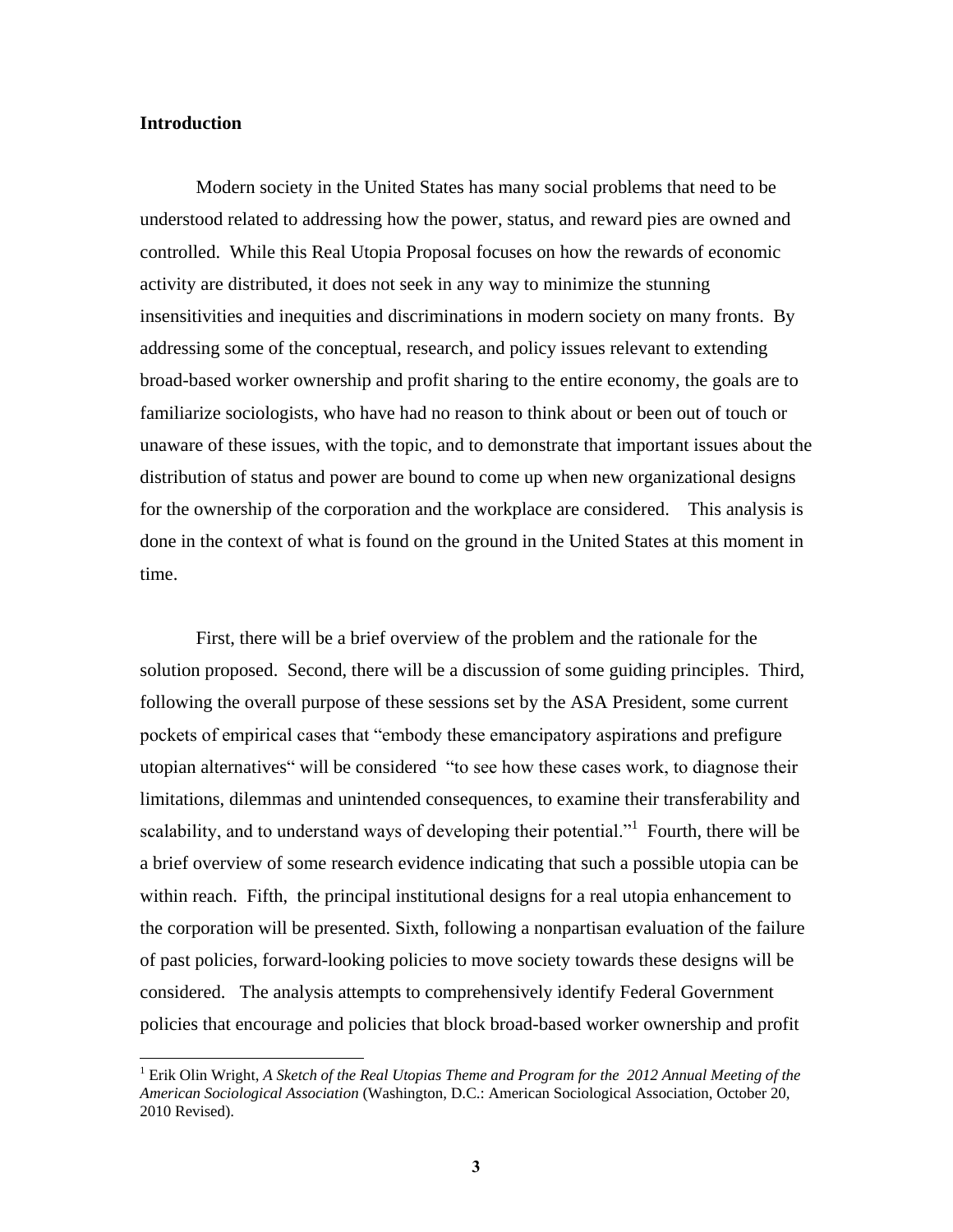sharing so that the reader can construct a social history of the policies and use it to envision an alternative future. Where there are surely many gaps and many more questions raised than answered, it is hoped that this synthesis will be at least initially useful in considering worker ownership and profit sharing as a *Real Utopia* during the American Sociological Association 2012 Annual Convention and that it will lead to further questions, discussion, research, and action.

### **The Problem and Rationale For the Solution**

There is one principal reason for this discussion. The top five percent of households control over half of all wealth in the nation while the top ten percent control almost three quarters of all wealth and over eighty percent of all financial assets. Half of all households own no stock. Many households have meager financial holdings and a quarter of households have zero or negative net worth. The wealth of most middle class families has significantly declined since the 1980's. The wealth of only a very small proportion of American families is increasing. The preponderance of evidence shows that those citizens and those families whose income and wealth have expanded during these decades did better because they had another income source other than their wages, which have been generally flat, namely, capital income, in other words, shares of capital, namely, shares of property or profits in the economy beyond their salary. Because of this definition of the problem, the importance of exploring a solution based on broadening shares of ownership and profits in corporations in the economy should be readily apparent.

Capital ownership is ownership of shares of stock invested in property, plant, equipment, software, and intellectual property of the economy. Capital income is income from property, businesses or financial assets such as stock that take the form of dividends or other kinds of profit sharing. Because the composition of personal income has been shifting away from wage income and is increasingly made up of grants of capital ownership or capital income that has been growing faster than wage income, it is access to property and the sharing of income on it is that is determining wealth. For example,

**4**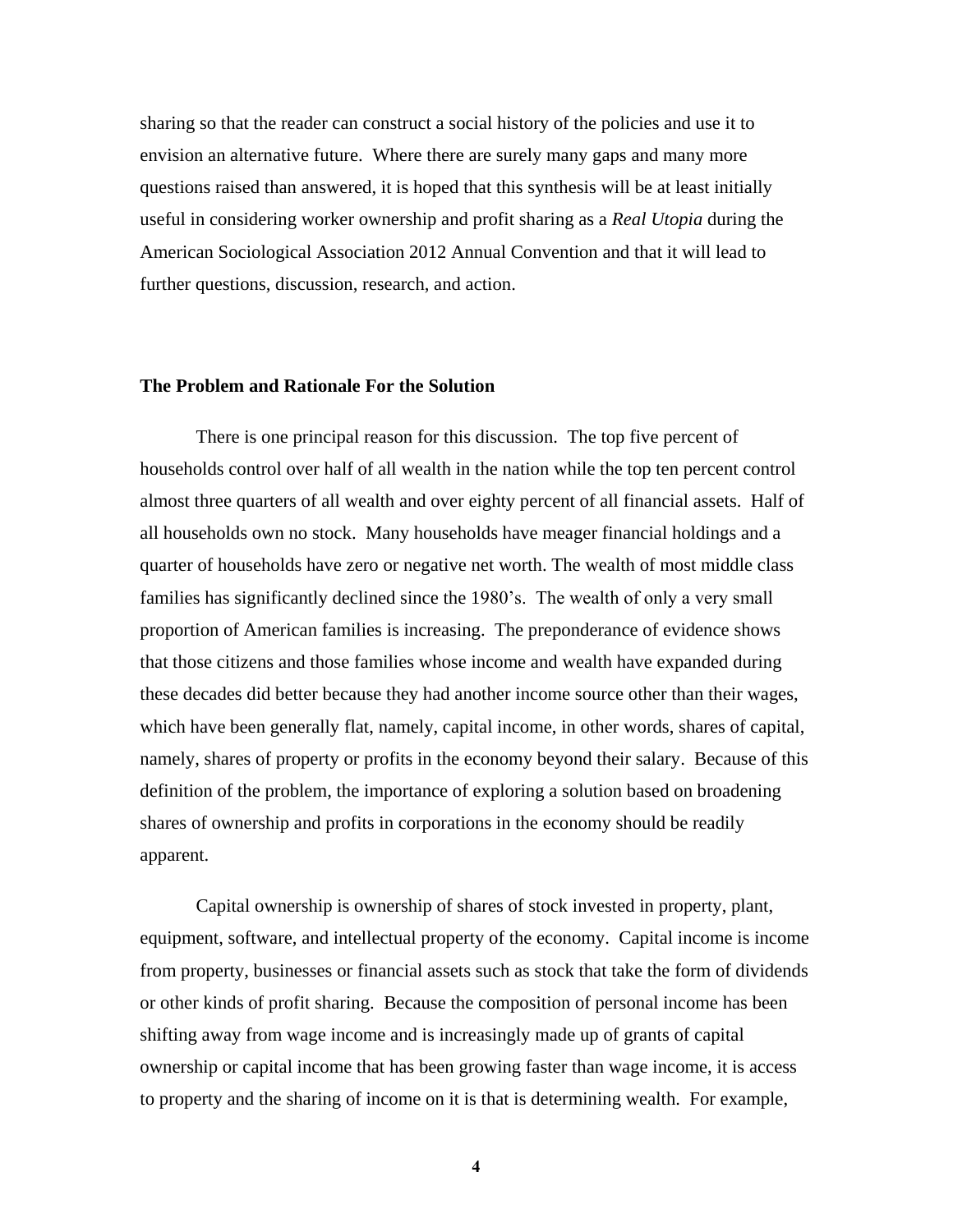the share of capital income going to the top one percent of households has risen from about a third of all capital income in 1979 to about three fifths in 2005. There should be then no surprise that ninety percent of a major kind of capital ownership, namely, corporate stock, is held by the richest fifth of households. At the same time wage income adjusted for inflation has been essentially flat since 1980. The notion that significant real increases in wages will significantly increase wealth has given way to the reality that many of the mechanisms that accomplished such a result in the post-WWII era are now in decline while other mechanisms that shape socio-economic reality towards moderate wage increases are on the increase.<sup>2</sup>

The supportive mechanisms of wage growth that are on the decline are, for example: the long-lasting post-WWII domination of the U.S. industrial machine and its protective trade regime, unionization, an expanding manufacturing sector with the easy and regular production of high paying manufacturing jobs, generous worker health and retirement benefits that came on top of rising real wages, and, more generally, the commitment of the political system in reality to the idea of a broad-based middle class and a thriving working class headed towards the middle class. The mechanisms tending to deplete real wage growth that are on the rise are, for example, the expansion and dominance of emerging economies increasingly liberated from restrictive state-owned doldrums or worse, subsidized by only partially transformed state-owned economies, such as the BRIC (Brazil, Russia, India, and China), aggressively competitive globalization and ―free trade‖ regimes, the very rapid growth of the generally low-paying

<sup>2</sup> See Lawrence Mishel, Jared Bernstein, and Heidi Shierholz, *The State of Working America, 2008-2009* (Ithaca: Cornell University Press, 2010) and Sylvia Allegretto, "The State of Working America's Wealth, 2011," *EPI (Economic Policy Institute) Briefing Paper* no. 292, March 23, 2011. Two-thirds of households have stock holdings worth less than \$6000 (Table 7, p. 13). These studies are based on analysis of the U.S. Federal Reserve Board's Flow of Funds Accounts, the Survey of Consumer Finances of the Federal Reserve, the U.S. Census, and Congressional Budget Office information. See also, Mishel, Bernstein, and Shierholz, *The State of*, 81-85. Based on data from the Congressional Budget Office, "Whereas the top 1% received 34.2% of all capital income in 1979, their share rose to 58.6% by 2000 and rose further to 65.3% by 2005. Thus, the top 1% virtually doubled its share of capital income between 1979 and 2005, an astounding development. Correspondingly, all other income groups including remainder of the top 10<sup>th</sup> (the next 9%) received a much lower share of the economy's capital income in 2005. For instance, the share of capital income going to the bottom 90% declined from 36.7% in 1970 to just 15.1% in 2005, a roughly 60% reduction in their receipt of capital income." (p. 85) See also, Allegretto, *Economic*, 15 (Figure F).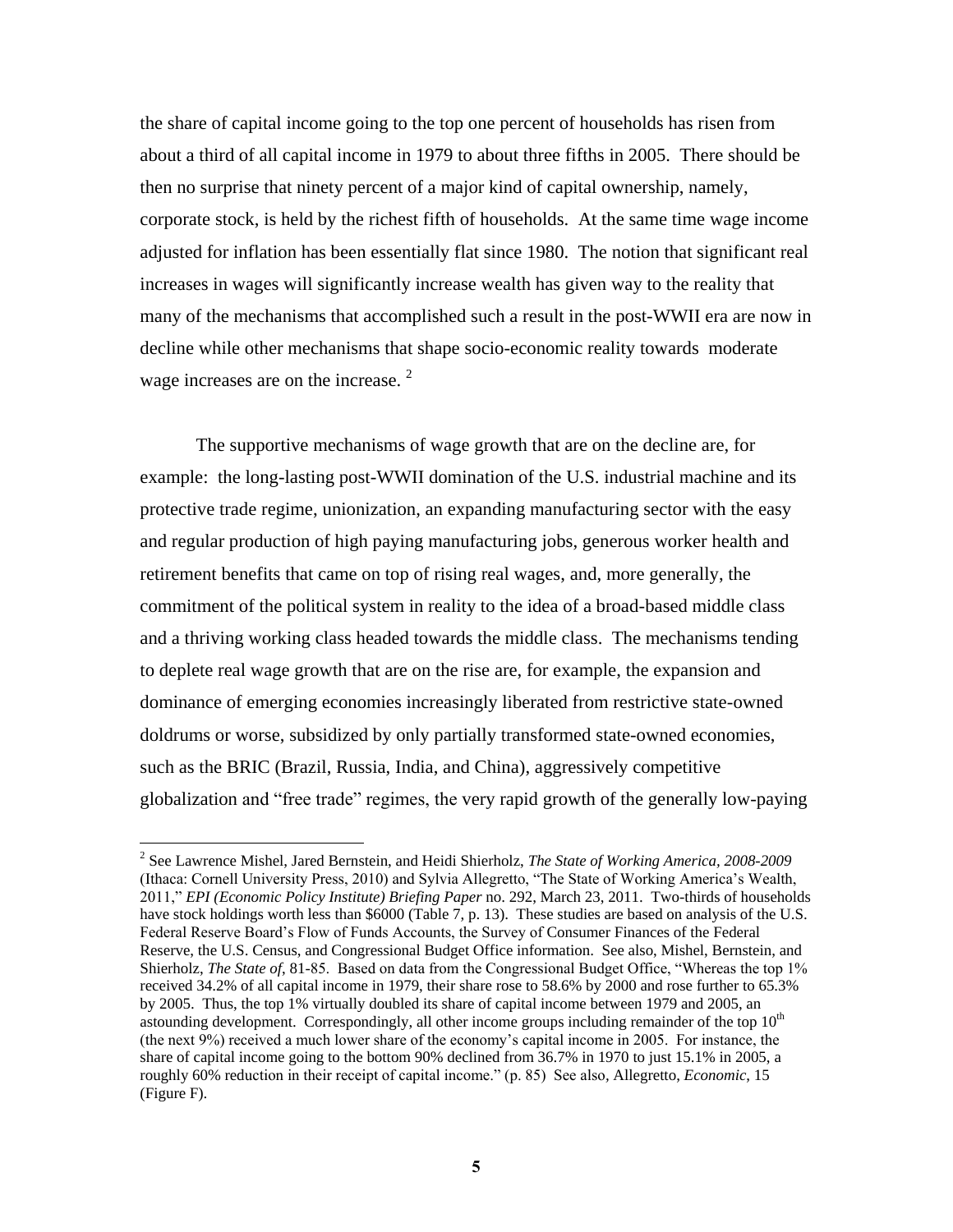service sector, the failure of many post-industrial economies to create credible jobs for a fifth of their population, and the expanding "religion" of cost minimization and increasing shareholder value with a concomitant deepening establishment of the notion in business schools and business circles and government policy circles that sharing the rewards of productivity is and should not be part of the social contract.

The American model of capitalism needs major institutional reforms in order to regain its economic health and do what has failed to do for the past three to four decades—spread the benefits of economic progress to the bulk of our citizens. Well before the recent housing and financial crises, the Great Recession of 2007-2009, and the ensuing jobless recovery, the US economy was not delivering the benefits of sustained economic growth to the vast bulk of workers. From the mid-1970's through the 2000's the earnings of most American workers increased more slowly than the rate of productivity growth. Real median earnings barely rose even as gross domestic product per employed worker grew substantially. This contrasts with the nearly equal rates of real earnings growth and productivity growth from the turn of the  $20<sup>th</sup>$  century through the early 1970s, which created a large prosperous middle class. The disconnect between economic growth and earnings growth over the past four decades results today in the United States having an extremely high level of economic disparity. For example, in 2008 the level of income inequality was higher in our nation than in any other advanced industrial democracy in the Organization for Economic Cooperation and Development. Among the 135 countries with measured levels of inequality, the U.S. ranks  $41<sup>st</sup>$  highest in inequality, with greater inequality than in over half of low-income developing countries, including China, where a large part of the population remain poor peasant farmers.<sup>3</sup>

<sup>3</sup> See Richard Freeman, Joseph Blasi, and Douglas Kruse, *Inclusive Capitalism for the American Workforce* (Washington, D.C.: Center For American Progress, 2011). The median represents the inflationadjusted earnings for the worker in the middle of the earnings distribution. The CIA Factbook, which gives Gini coefficients for inequality for 135 countries around the world in 2008, records the US as having the 41st highest of level inequality. See

http://en.wikipedia.org/wiki/List\_of\_countries\_by\_income\_equality Column listed as CIA Gini. According to the OECD, the US has the 27<sup>th</sup> highest Gini coefficient of the 30 OECD countries, surpassed only by Portugal, Mexico, and Turkey. See figure 1.1 Gini coefficients of income inequality in OECD countries, mid-2000s. See:

[http://www.oecd.org/document/53/0,3343,en\\_2649\\_33933\\_41460917\\_1\\_1\\_1\\_37419,00.html](http://www.oecd.org/document/53/0,3343,en_2649_33933_41460917_1_1_1_37419,00.html)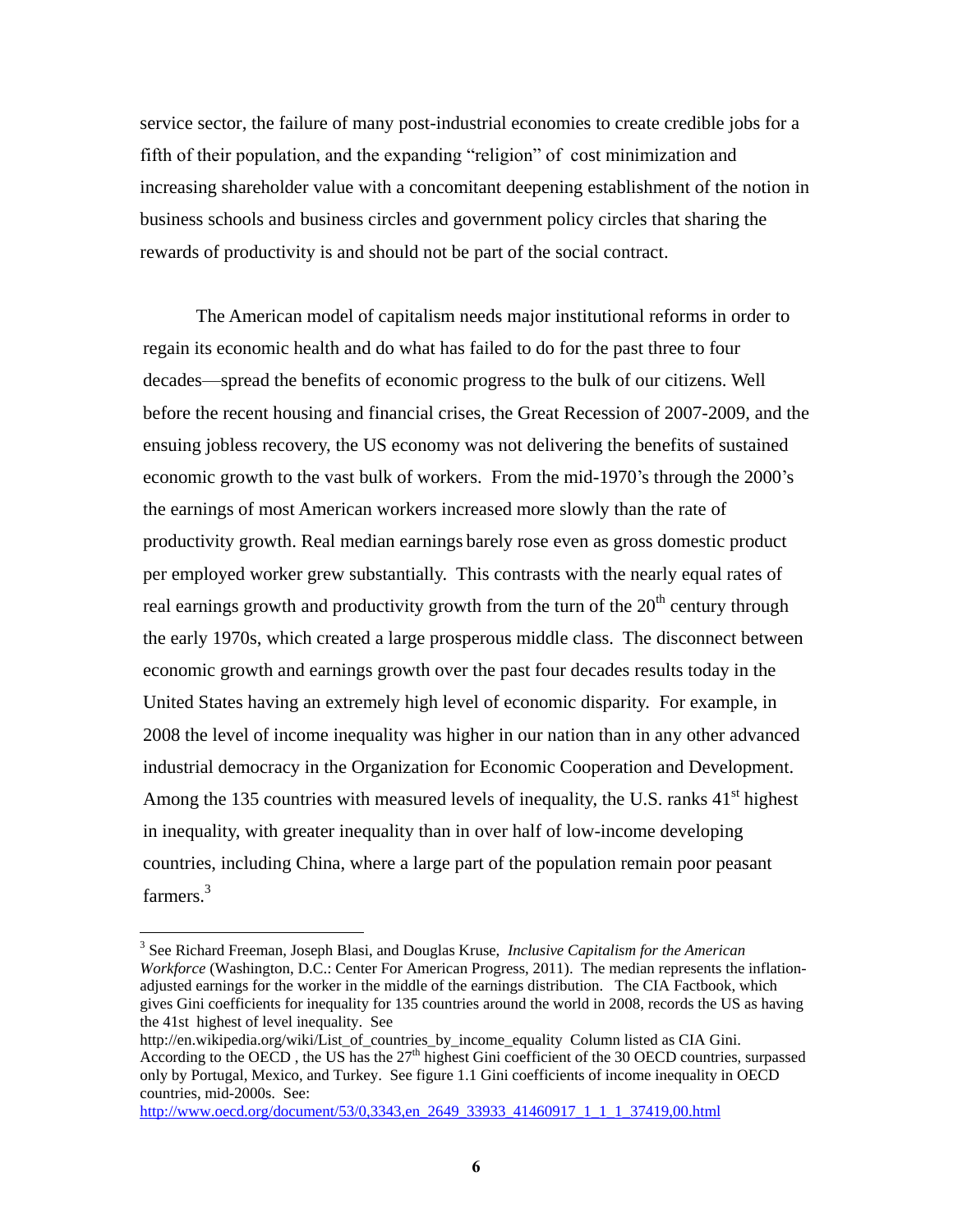The recent housing and financial crises, the ensuing recession, and the current jobless economic recovery exacerbate these long-term trends. Indeed, despair about the direction of the economy is overwhelming earlier hopes that the recent economic turmoil was a temporary breakdown from which our country would rapidly recover. The reason why most Americans have a pessimistic view about our economic future is clear. High unemployment will likely last through the end of the decade, which will depress wage growth for most workers and together with unemployment add to economic disparity. Even if U.S. macroeconomic policies somehow restore employment and economic growth in the next few years to the rates that preceded the implosion of Wall Street, few Americans would find satisfactory another decade in which economic growth benefited only a small proportion of Americans.

It is hard to envisage the economy attaining a sustainable growth path if most workers continue to be excluded from the benefits of growth as they have been in recent years. Despite the fact that capitalism and markets have won out over controlled economies in recent decades, there is no question that the American "variety of capitalism," is having a hard time producing a broad and growing base of "capitalists" in the economy. The short-term rewards of capitalism, namely, inflation-adjusted wages are essentially flat and the long-term rewards of capitalism, namely, capital ownership and capital income are increasingly more concentrated. Capitalism without a broad base of capitalists and a thriving middle class, is, well, essentially, a form of feudalism.

When the American Revolution took place about eighty percent of England's land was in the hands of its aristocracy and much of its population was reduced to being wage serfs without significant property ownership. $4$  The Revolution was partly a reaction to

Indicative of the pattern in the recession, the Bureau of Labor Statistics, Weekly and hourly earnings data from the Current Population Survey shows an increase in the ratio of earnings for full time workers at the ninth decile to earnings at the first decile from 4.87 in  $3<sup>rd</sup>$  quarter 2007 to 5.03 in  $3<sup>rd</sup>$  quarter 2010. <http://data.bls.gov/PDQ/servlet/SurveyOutputServlet>

<sup>4</sup> See G. E. Mingay, *English Landed Society in the Eighteenth Century* (London: Taylor and Francis, 1963), 26 with special attention to estimates for 1790 in Table 1, F. M.L. Thompson, "The Social Distribution of Landed Property in England Since the Sixteenth Century," *Economic History Review*, 19, no. 3 (1966):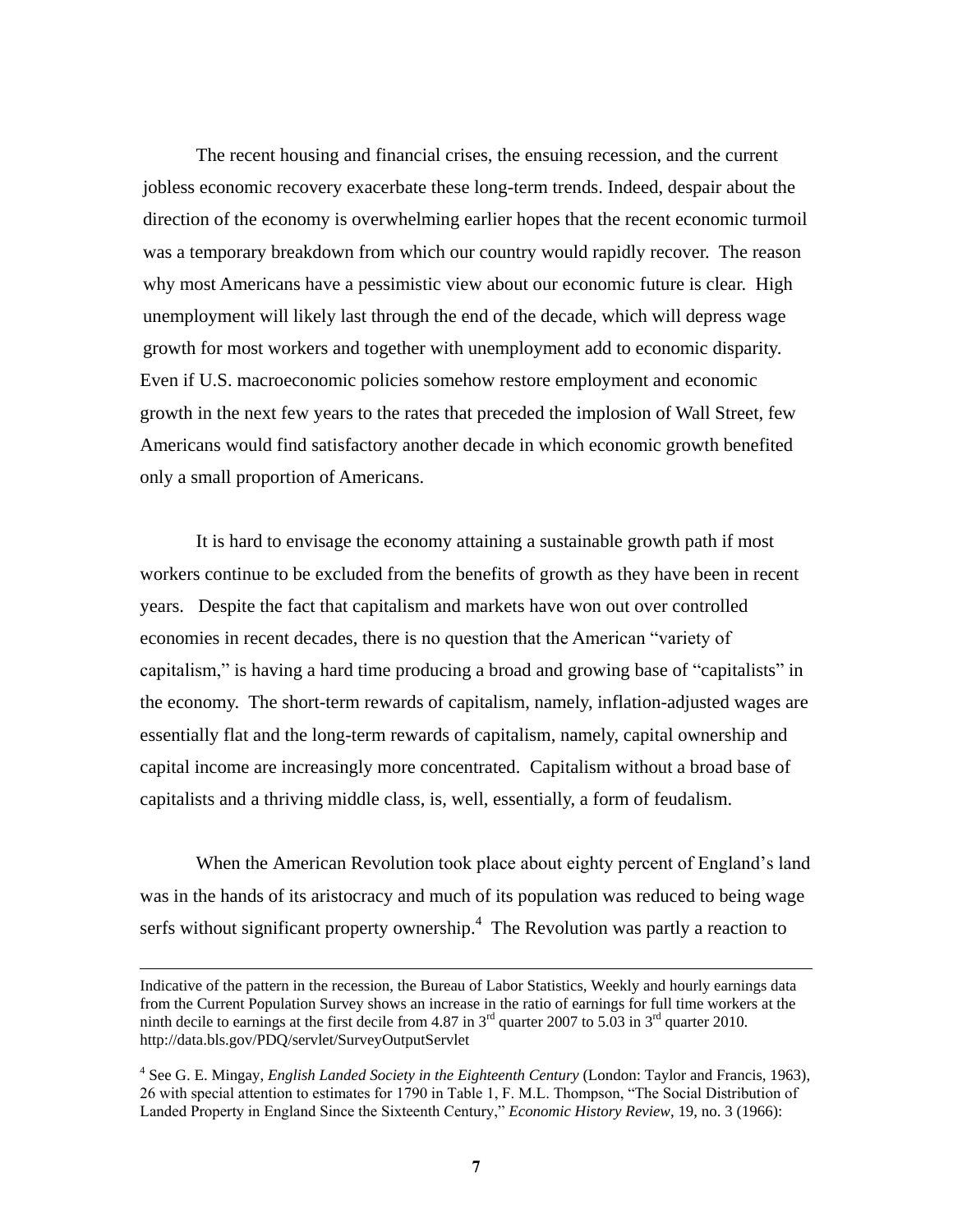the feudal value system that England tried to impose on the colonies where one aristocratic group tried to set the economic rules for a wider group of citizens across a huge ocean. Britain continually tried to restrict the development of business and trade in the colonial economy and interfere in the economic liberty of those citizens who were actually independent and free. Today, more then eighty percent of income growth, capital income, stock ownership and total wealth is concentrated in the richest tenth of the population. The United States is at risk of losing the economic liberty theme of the American Revolution by turning itself precisely back to the property distribution that England had at the time of the American Revolution and exacerbating that property distribution until it creates an economic system that threatens the very idea of a democratic republic.<sup>5</sup>

The American economic system is deeply unpopular after a crash and a Great Recession that has shriveled family wealth, pushed unemployment and underemployment to a new plateau, slowed job creation, depressed income and property values, wrecked pension savings, put many state and local budgets and pension systems in the hole, deepened the federal deficit, cut the revenue that states collect, and, as a result, created a series of cuts in basic services such as help for the neediest and most vulnerable, education for children and young adults, and police protection in states, cities, and towns nationwide that will cascade through the economy for years. Tax cuts can have some impact on middle class wealth but tax cuts cannot alone completely replace the thirtyyear trend of stagnant wages and capital income concentrated at the top.

<sup>565-517</sup> with a discussion of 1790 on pps. 513-514, and Lee Soltow, "The Distribution of Property Values" in England and Wales in 1798," *Economic History Review*, 34, no. 1 (1981), 60-70 with an estimate the concentration land ownership in the top 10% may have been as high as 90%. Soltow analyzed 71,030 pages of land records in 121 volumes for his study.

<sup>&</sup>lt;sup>5</sup> Evidence on 90% of 1982-2008 income growth going to the top 10% is from Thomas Piketty and Emmanuel Saez, "Income Inequality in the United States, 1913-1998," Quarterly Journal of Economics 118, no. 1 (2003): 1-39 updated to 2008 at[: http://www.econ.berkeley.edu/~saez/TabFig2008.xls](http://www.econ.berkeley.edu/~saez/TabFig2008.xls) Evidence on more than 80% of capital income going to the top 10% is from Mishel, Bernstein, and Shierholz, *The State of,* 85. Evidence on 81.3% of stock ownership concentrated in the top 10% is from Allegretto, *Economic*, 11 (Table 6). The table also shows that the top 10% own 84.2% of non-equity financial assets, namely, both direct and indirect ownership of financial securities such as mutual funds, trusts, and retirement accounts and the net equity in unincorporated businesses. Evidence on 73.1% of wealth going to the top 10% is from Allegretto, *Economic*, 4 (Table 1). This table also shows that the top 10% also receive 47.2% of all household income.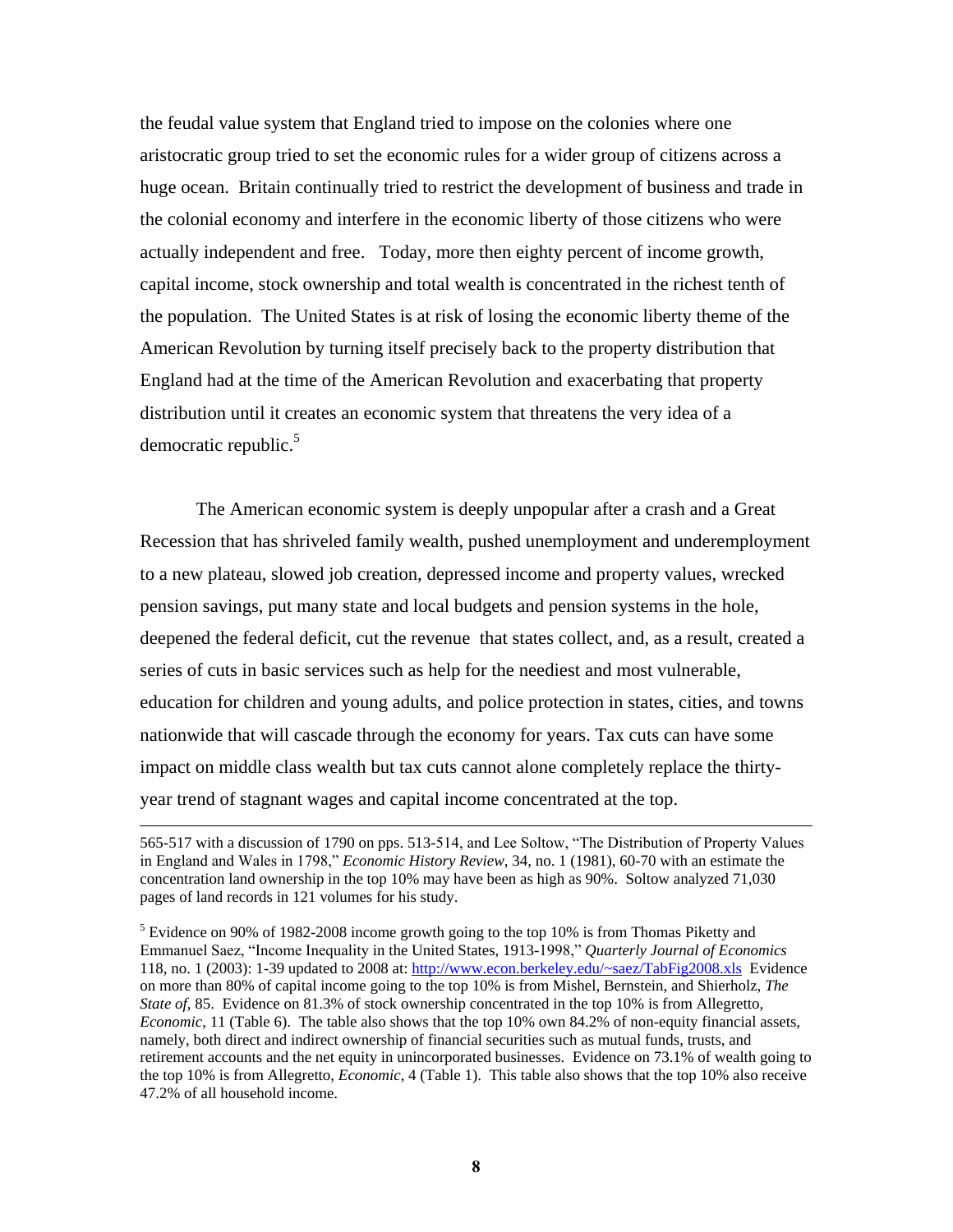No Presidency, neither the Democratic Party during the eight years of the Clinton Administration nor the Republican Party during the eight years of the Bush Administration -- and not the first three and one-half years of the Obama Administration -- has been able to substantially reverse the decline of the middle class. Information from the Internal Revenue Service by two of the world's leading experts on wealth, Emmanuel Saez and Thomas Piketty, makes the generally modest differences between the parties in their ability to sponsor equitable growth abundantly clear. During the Clinton Presidency average family incomes went up by four percent and the best-off one percent of families had their income go up by about ten percent. Under Clinton, the best-off one percent of families got forty-five percent of the total income growth for themselves. During the Bush Presidency average family incomes went up by three percent and the best-off one percent of families had their income go up by about ten percent. Under Bush the best-off one percent of families got fifty-seven percent of the total income growth for themselves. While there were certainly many strong differences between both Administrations, the amount of income growth going to the richest one percent of families was very high and quite significant for both.<sup>6</sup> It is not apparent that the first Administration of President Obama has not meaningfully reversed these trends.

On the critical issue of the middle class, there exists a bipartisan lack of political imagination among the leaders of both political parties. This is because the platforms of both political parties have no specific viewpoint or policy on broad-based capital ownership and profit sharing of capital income. On the contrary, both parties sponsored a massive bailout of the financial sector based on transitional government ownership allowing massive infusion of capital and low or no interest loans that has resulted in subsidizing the capital ownership and income of the senior managers and others who own these sectors. The Democratic theory of the middle class problem has been middle class tax cuts, laws to reduce and control health care costs, expanding the social safety net, and more rights for unions in order to expand their power to increase wages. The Republican

<sup>&</sup>lt;sup>6</sup> See Emmanuel Saez, "Striking It Richer: The Evolution of Top Incomes in the United States," Pathways *Magazine*, Winter 2008: 1-8 especially Table 1 on p. 8.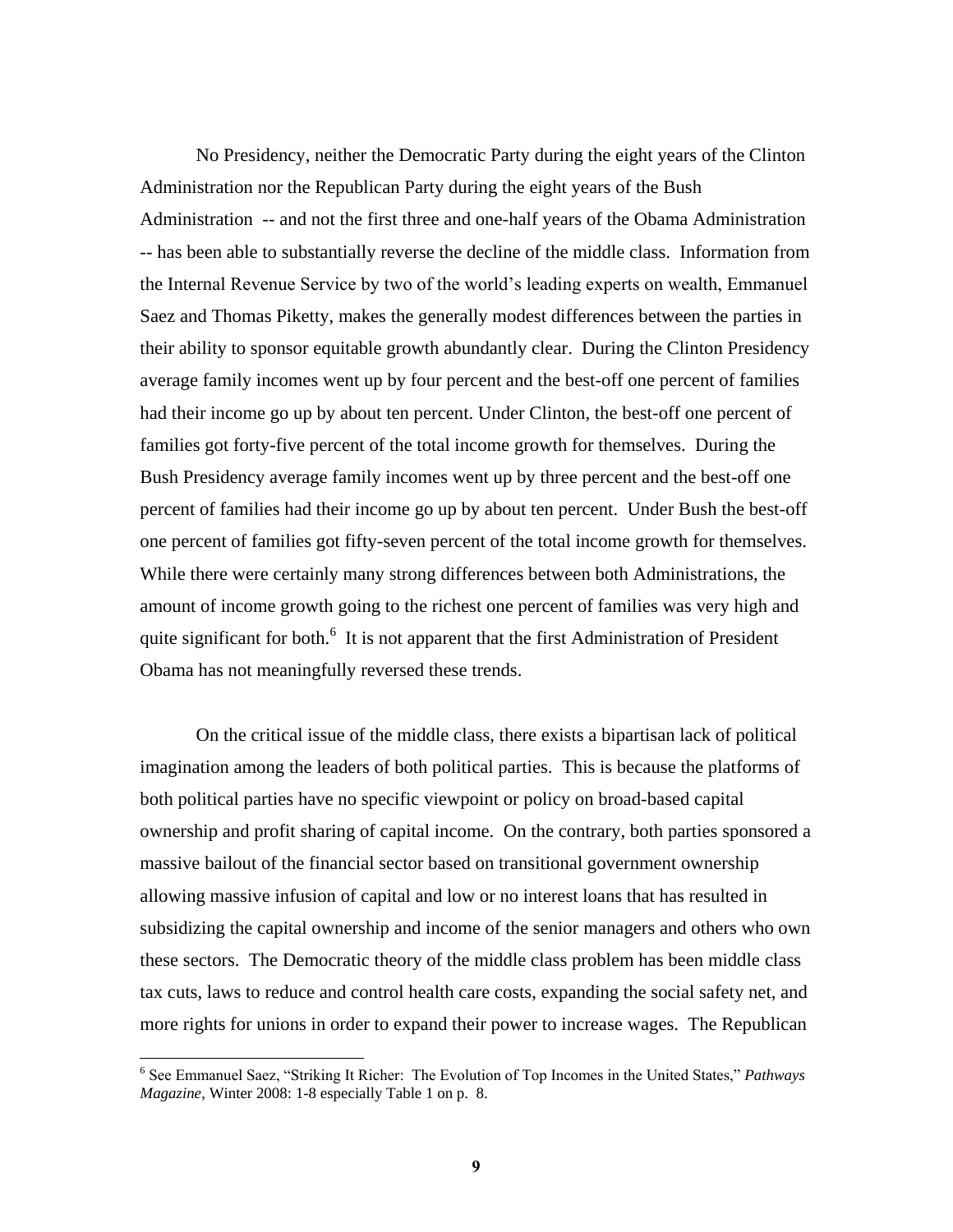theory of the middle class problem has been across the board tax cuts focused on the wealthy, a more private sector approach to reducing health care costs, reducing the social safety net, and a goal to cut the size of government. Neither party, however, has given serious consideration to expanding the property ownership of citizens so that they can be more independent and have more economic liberty and emancipation.

While the new source of wealth in America is the corporation, the public is extremely critical of corporations and suspicious of the incestuous relationship between big government and the big corporate sector. In a March 2010 survey, the Pew Research Center asked: Are large corporations having a positive or negative effect on the way things are going in the country these days? A stunning 64% said it was negative and only 25% were willing to call the effect positive. In fact, 69% of the public, almost 7 in 10 adult citizens, have a very dim view about major financial institutions and banks. Americans are suspicious of concentrated economic power. Indeed, 71% of citizens have a positive view of small business and 68% have a positive view of technology companies, which, by the way, like Google, tend to share profits and corporate ownership broadly with their workers. A large proportion of both Republicans and Democrats and Independents react negatively to the word "capitalism," suggesting significant doubt about the economic system. Thus, there is even a crisis of confidence in the economic system brewing.<sup>7</sup>

It is no coincidence that these developments have occasioned nascent popular movements at both extremes. The largest and most recent grass-roots movement in America is the Tea Party phenomenon. A number of polls show that the supporters of the Tea Party -- estimated at its high point at perhaps close to a fifth of all Americans - are angrier about the economy than the rest of the population. They worry about excessive government control of the economy and they are especially suspicious of the marriage of big government and big business occasioned by bailouts of Wall Street and industry. The Tea Party and many conservative Republicans and libertarians such as

<sup>7</sup> Pew Center for the People and the Press, *A Political Rhetoric Test* (Washington, D.C.: Pew Research Center, May 4, 2010).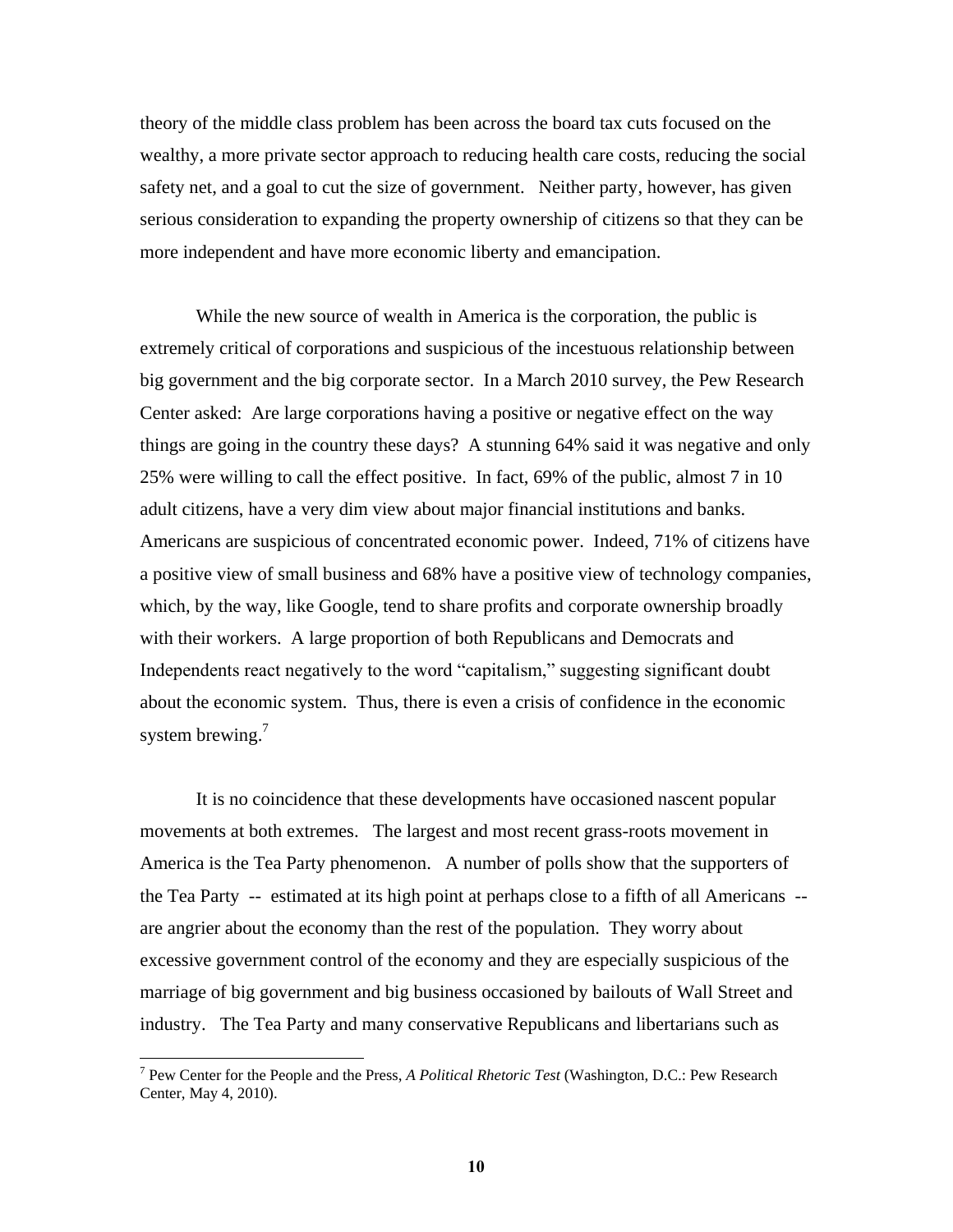Representative Ron Paul have many questions about the role of the big corporation in society. The Tea Party stresses the importance of small government and low taxes but the Tea Party has largely downplayed the importance of broad-based property ownership, although it is a strong supporter of small business. $\delta$  Ironically, following on the heels of the Tea Party Movement was the Occupy Wall Street phenomenon that emerged on the public scene in September of 2011. While it has yet to develop the extensive national reach and demographic depth of the Tea Party, Occupy Wall Street is an example of another popular development that echoes related criticisms of the coziness of big government and the financial and corporate sectors.

### **Guiding Principles**

 $\overline{a}$ 

Based on this analysis of the problem and the lack of a paradigm on either the left or the right to address the large inequities in capital ownership and capital income, what should the guiding principles of a Real Utopia for the economic system be? First, whatever other Real Utopia proposals are considered for the United States, the proposal needs to directly address the growing concentration of capital ownership and capital income. There need to be opportunities for capital ownership and capital income to be more broadly owned and distributed. Second, in order to be realistic, broad-based capital ownership and income must be structured in the context of the corporation. However, this does not mean that the future corporation would necessarily look like the archtypical model of the hierarchical corporation where power, prestige, and rewards are generally highly concentrated in the top 1% of workers. Third, a realistic Utopia for the corporation needs to address companies of different sizes and of different stages of their existence from multinationals to large public stock market companies to small businesses and high tech startups. Fourth, an emancipatory form of broad-based ownership and profit sharing, in order to be realistic, must have *at least* the level of economic

<sup>&</sup>lt;sup>8</sup> The New York Times and CBS News, "National Survey of Tea Party Supporters," The New York Times, New York, New York, April 5-12, 2010. See also, Kate Zernike and Megan Three-Brenan, "Poll Finds Tea Party Backers Wealthier and More Educated," The New York Times, April 14, 2010.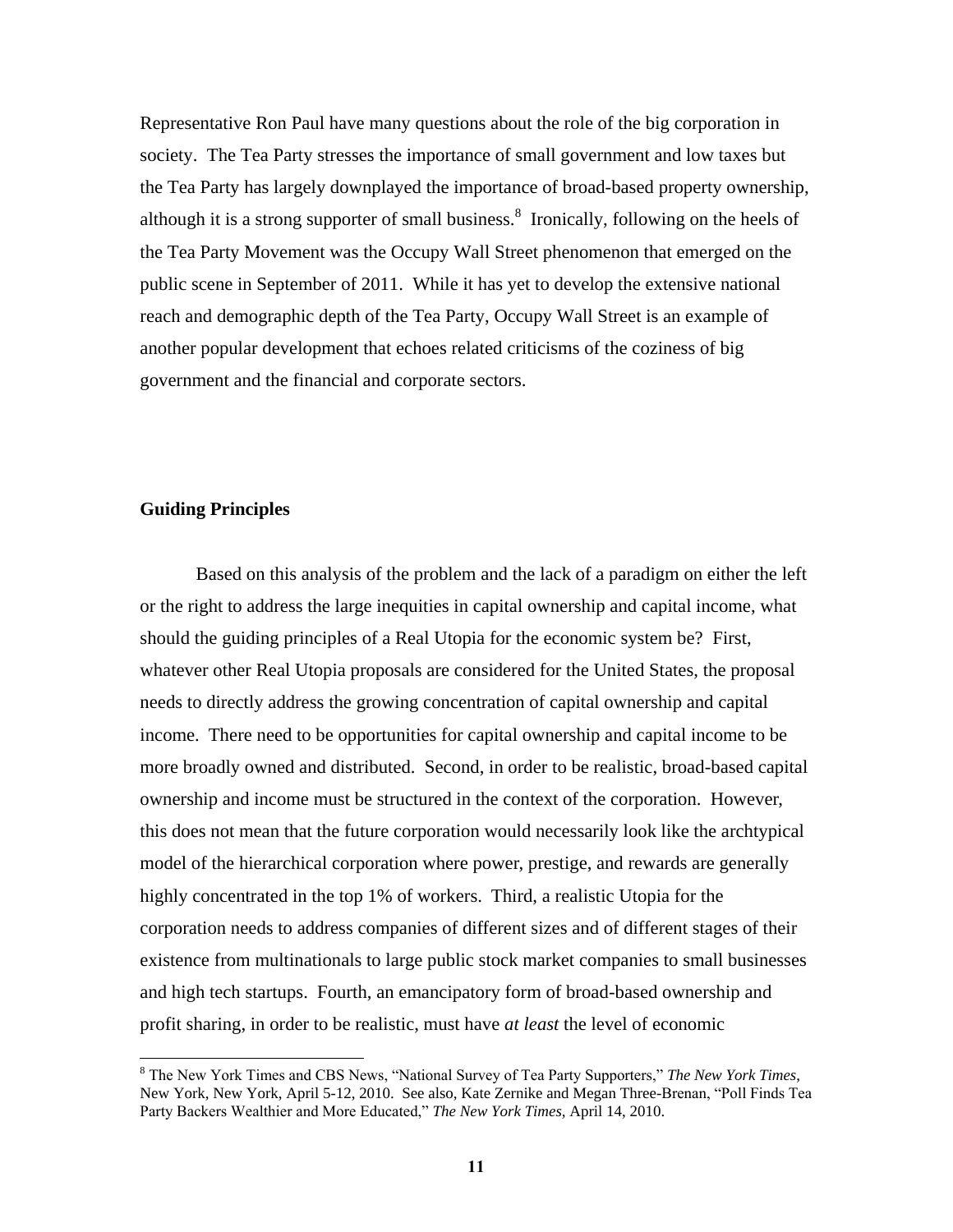performance of the existing system if not the potential to be more economically efficient while also sharing the fruits more broadly. Fifth, the proposals should be nonpartisan, namely, they should avoid the redistribution of wealth and be based on market-based ideas that can be easily supported by anyone on the political spectrum. Broad-based worker ownership and profit sharing can meet these five guidelines. This is not to assert that many of the other Real Utopia proposals to address inequities in power and prestige are less important, but only that a direct focus on ownership and income in the corporation is essential, though surely not sufficient.

### **Pockets of Empirical Cases**

 $\overline{a}$ 

While most of the economy is oriented away from a more economic-democratic form, there are some pockets that do in some ways prefigure the wider application of worker ownership and profit sharing within the entire economic system and can serve as a laboratory in order to understand the strengths and weaknesses of the idea.

Google's founders are a very interesting contemporary example of this kind of economic system. No one tells the story of how important employee ownership is to Google better than its two founders, Larry Page and Sergei Brin. Google won the first position on Fortune Magazine's Hundred Best Companies To Work For in America list in 2012 partly for its commitment to broad-based employee ownership.  $9$  Together with equipment-oriented Intel and software-oriented Microsoft, that both have comparable commitments to employee ownership, $10$  web-oriented Google is one of the foremost leaders of the pocket of shared capitalism among high technology companies. At Google, employee ownership works well in an empowering corporate culture. When that

<sup>&</sup>lt;sup>9</sup> See Fortune Magazine, "The Hundred Best Companies To Work For," *Fortune*, February 6, 165, no. 2 (2012).

<sup>&</sup>lt;sup>10</sup> The founders of Intel virtually created the broad-based employee ownership culture that has thrived in part of Silicon Valley and innovative knowledge companies. Their story and the history of the idea in Silicon Valley and the area around Microsoft in Seattle is told in, Joseph Blasi, Douglas Kruse, and Aaron Bernstein, *In The Company of Owners* (New York: Basic Books, 2003): Chapter One.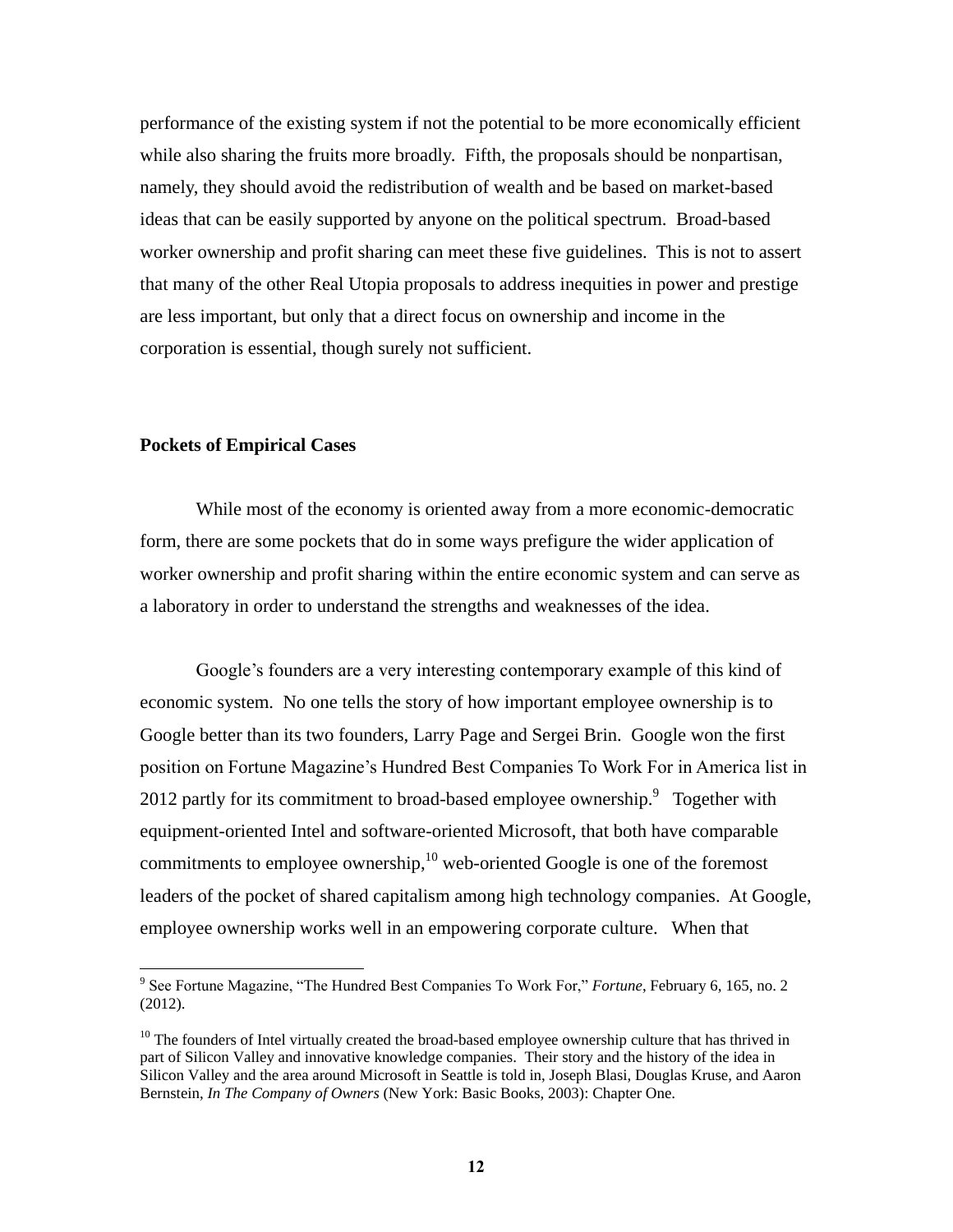happens, a company can expect workers to give more discretionary effort to the company, to be more innovative, to be more like to stay with the company, and to build the business. This is why Google told its investors this year that sharing stock equity with workers is "crucial to our ability to motivate employees to achieve our goals." Google is one of the few corporations to go into a lot of detail in its annual reports to shareholders about corporate culture and trumpets their broad-based employee ownership.<sup>11</sup>

Does Google really depend on a shared corporate vision. Google has 20,000 workers. It was created by Brin and Page in the late nineties at Stanford University. They owned a hundred percent of Google in the beginning as does any proprietor or small businessman or woman or inventor. They could have simply kept it at that. But they made a decision to add more and more products and services by having scores of worker teams pioneer ideas and functions that no one ever previously imagined. Ironically, Brin and Page gave away so many stock options that they diluted their own ownership of Google. Employee stock ownership allowed them to attract superior talent and make the pie bigger. Brin and Page begin granting stock options to workers as the number of workers grow. Then they decided to sell shares to the public in 2004. Little by little their 100% ownership went down to twenty percent. Now, they own just under 20% of a much larger pie than when they worked alone. Brin and Page wanted to take their company public but also protect it from the short-termism of the stock market. They instituted a controversial – but so far workable – plan where their shares have ten times more votes at the shareholder meeting than everyone else. At every annual Google shareholder meeting, as a result, they and the workers control over sixty percent of the votes. Google still gives the deserved credit to the original entrepreneurial founders but Google also recognizes the deep involvement in managing its value of the broad group of workers.<sup>12</sup>

<sup>&</sup>lt;sup>11</sup> Google Inc., *Google December 31 2009 Annual Report* (Washington, D.C.: U.S. Securities and Exchange Commission, February 12, 2009 [date filed]), 18.

<sup>&</sup>lt;sup>12</sup> Google Inc., *Google 2011 Proxy Statement* (Washington, D.C.: U.S. Securities and Exchange Commission, April 20, 2011 [date filed]), 23.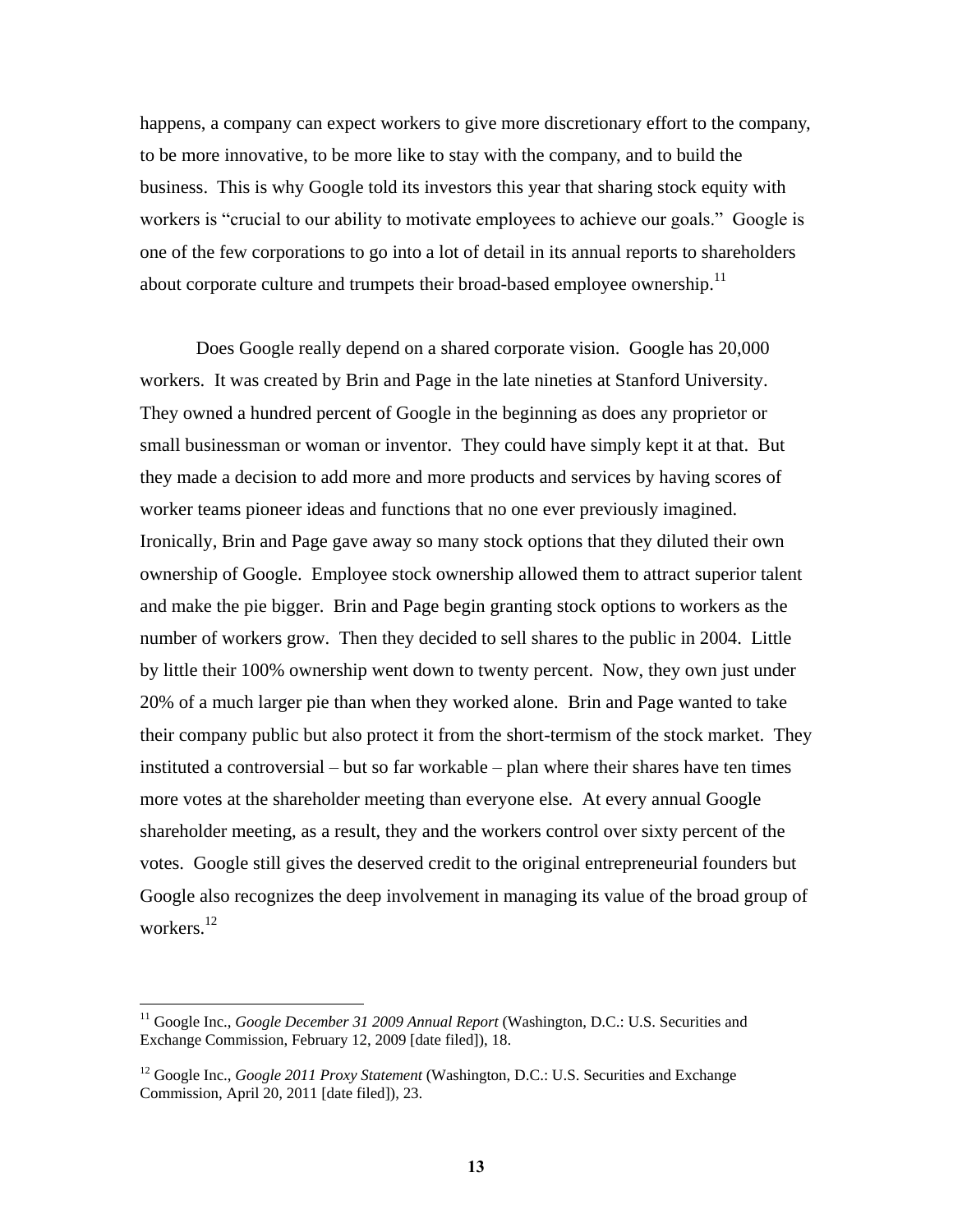Google's commitment to employee ownership and profit sharing can be seen by how and with whom it shared ownership. As the company says, "All of Google's employees are also equity-holders, with significant collective employee ownership.<sup> $13$ </sup> Google has reserves about a tenth of its shares for future stock and stock options grants for its workers. Each year a big stock option pie is cut up at Google. Less than one percent goes to the top executives. The other 99% goes to the wider group of workers. In addition, Google rewards special individual and team accomplishments with shares. Google does not say what its total employee ownership is, however, with this commitment to doling out shares annually and the possibility that workers have bought some shares on their own, the co-authors conservatively estimate that the company is likely at least ten percent owned by its non-executive workers. If Google does well, the employees do well. As the company's sales and profits increase, Google employees can share in that success. Google is a corporation that is a kind of federation of its original entrepreneurs, a broad group of workers, and stock market investors. Google is not just one story because its combination of stock options and employee stock ownership represents one of the typical broad-based ownership formats used in the country today.<sup>14</sup> What are the different pockets, the different shapes and sizes of a broad-based capital ownership economy in the United States?

### **ESOPs**

 $^{13}$  Google Inc., Google December 31 2009...: 18.

 $14$  Note that a stock option is different than a share of stock. A stock option entitles a worker to the right to buy a whole share of stock for ten years into the future at the price the share traded on the day it was originally given. So if a worker gets a stock option in August 2012 when the stock was trading at \$500, the worker could "exercise the option" and buy the stock, for example, in August of 2017 when the stock is trading at \$700 a share. If the worker instructs her or his broker to do so. The worker can buy a \$700 share of stock for \$500, sell the stock, and take the \$200 profit in one instantaneous transaction. Employee stock options are thus a form of profit sharing and equity ownership rights combined. Based on Google Inc., *Google December 31 2009*…: 90-91 and Google Inc., *Google Proxy Statement 2009* (Washington, D.C.: U.S. Securities and Exchange Commission, March 24, 2009): 37, 55-58. We computed: (1) the percent of Google's total stock and stock option grants to the top five executives as a percent of the total stock and stock option pie granted to all employees; (2) the total number of shares and stock options that Google had outstanding and available for future grants to employees as a percent of total shares held by investors.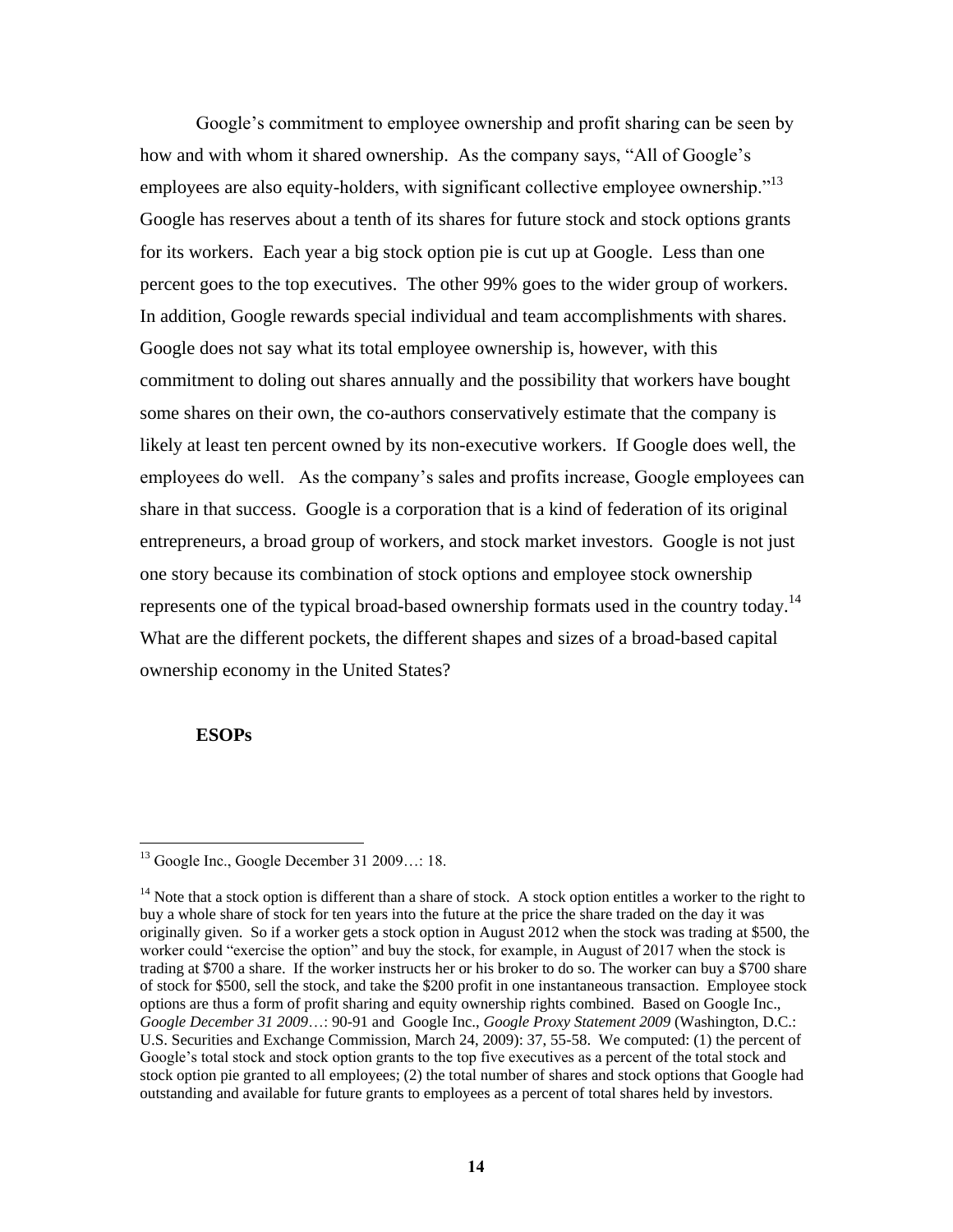The largest concentration of intensive employee stock ownership is hidden in plain sight across the country in closely-held smaller corporations, precisely in the small business sector that most of the population strongly supports. The most recent estimate based on U.S. Department of Labor records that there are 10,900 corporations with significant employee ownership in the country with almost 10.3 million workers organized as ESOPs with assets of almost \$1. Trillion. Thus, most of the meaningful employee ownership in the country is spread over many companies with smaller groups of workers than the giant corporations. It is insulated from public stock markets and the ―maximizing shareholder value‖ debate. About three thousand of these firms are majority or 100% owned by their employees, about 3000 are a third to a half owned by their employees, and the rest have some employee stock ownership. *The principal feature of an ESOP is that the workers do not purchase the stock with their wages or their savings or their own assets.* If the company has projected sales and profits then a bank will loan the company money to buy the stock for the workers and allow the company to pay back the loan out of profits over, for example, a five to ten year period. ESOPs convert existing successful corporations that have concentrated ownership into new corporations that have broad-based ownership. The most intense part of the worker ownership sector of the country then is based on conversions of already functioning companies with management in place.

Many citizens come across some of these companies because they have national markets. For example, Herff Jones sells class rings and yearbooks nationally. Majority employee-owned Kinney Drugs operates pharmacies nationally. Majority employeeowned Parsons, an engineering and consulting company, has built some new Newark Public Schools, NASA's Goddard Space Flight Center, the Sheraton Phoenix, and the Interstate 90 bridge over Biloxi Bay in Mississippi. These are the larger ESOPs.

Actually, most ESOP corporations have between 100-500 employees and are mainly known in their town or region. Reisbeck Food Markets operate supermarkets in St. Clairsville, Ohio. Kelly Moore Paint makes paint in San Carlos, California. Ebby Halliday is a realtor on Dallas. Osmose in Buffalo is the expert in repairing wood,

**15**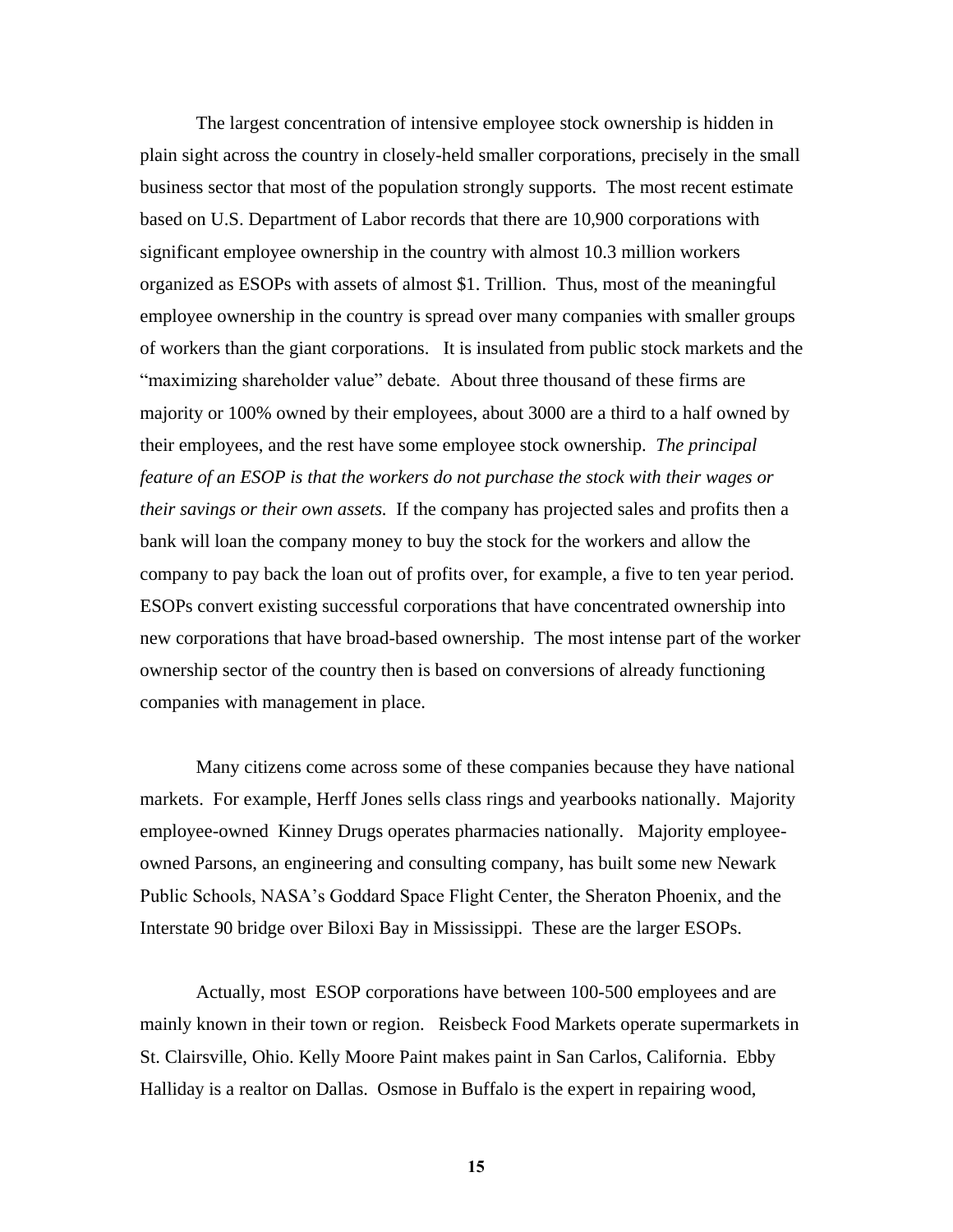concrete, and metal railroad bridges. New Jersey's Okonite in Ramsey manufactures wire cable. All these are majority employee owned. Their stock is not traded on public stock exchanges so one does not hear about them unless one comes into contact with them locally. These companies have their own associations, the ESOP Association and the ESCA, the Employee-Owned S Corporation of America group. ESOPs were controversial in the seventies when they owned just 5-10% of stock in smaller companies. Now, most of the members of both associations are majority or 100% worker owned, a stark evolution of this sector since the 1970's when social scientists last looked in on it.

The main reason that ESOPs dominate employee ownership in the U. S. is because meaningful employee ownership or a mostly or totally employee-owned corporation can be set up without using the savings of workers. It is like an Industrial Homestead Act<sup>15</sup> thanks to the inventiveness of their creator Louis Kelso who invented the leveraged buyout. It allows a company to set up a worker ownership trust which borrows money from a bank to buy all of the stock on behalf of the workers, while paying back the loan from company profits. In reviewing the bank loan, the bank certifies that the proposed management team has a good track record to successfully operate the company, which means that these companies start their lives with at least credible management in place. Under the leadership of the powerful former head of the Senate Finance Committee, Senator Russell Long of Louisiana, the U.S. Congress decided to recognize ESOPs as the preferred approach to employee stock ownership in 1974 by making it easy for a corporation to establish an ESOP and get tax deductions for setting up worker owned corporations. Briefly, because an ESOP is an employee benefit plan, contribution to pay back the loan to buy stock for the workers is deductible as a business expense. ESOPs became part of the Employee Retirement Income Security Act of 1974 during the Administration of President Richard Nixon and became a national format for worker ownership when President Gerald Ford signed ERISA into law on September 2, 1974.

<sup>&</sup>lt;sup>15</sup> This term was coined originally by Norman Kurland, founder of the Center for Economic and Social Justice, which explores the broader ethical and social and economic issues related to broad-based capital ownership. See<http://www.cesj.org/>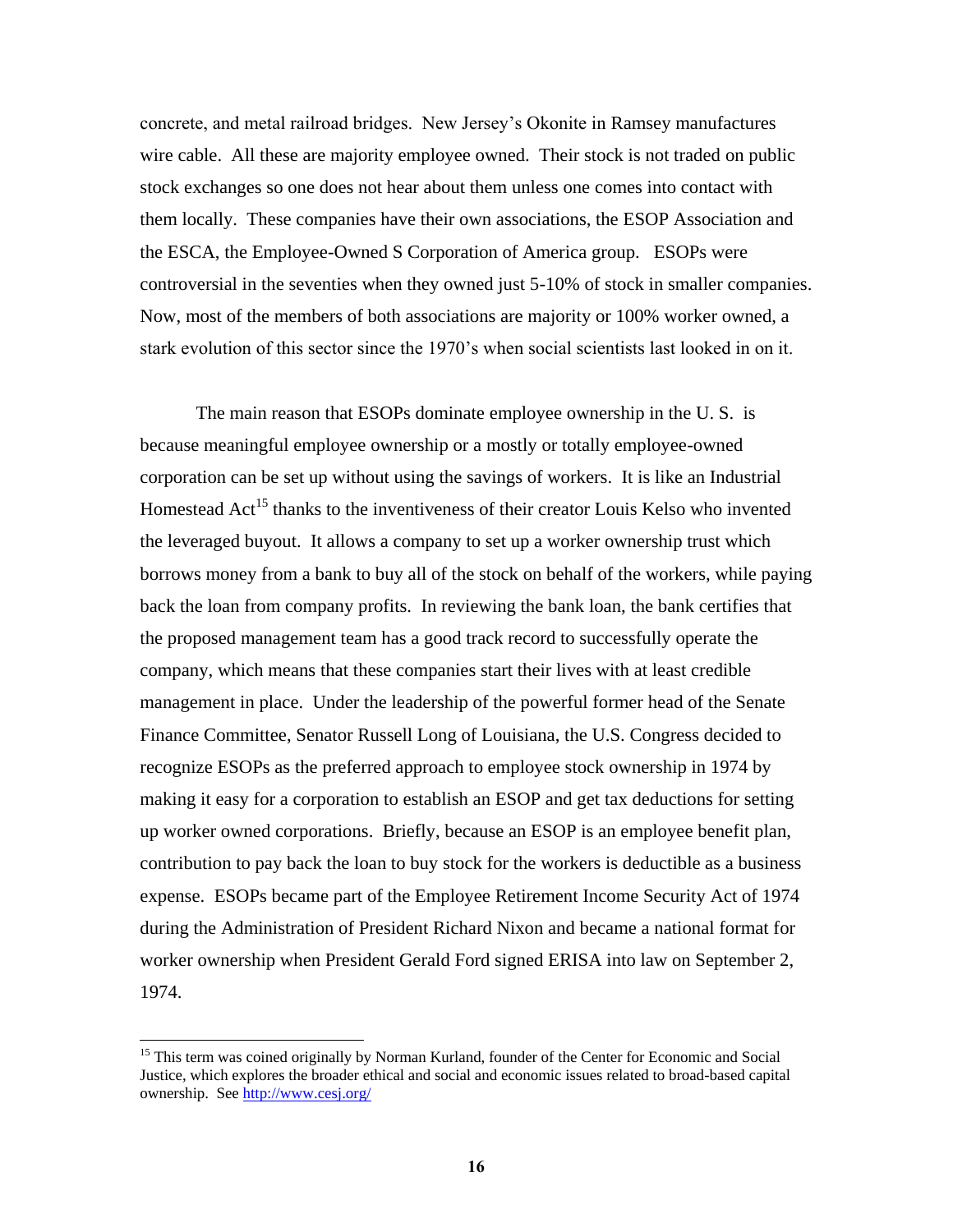Typically, a group of managers and workers decide to purchase an alreadyexisting company where they work from the existing owners, usually a family business where the owner wishes to retire and receive cash for the company that they built over many years. Most ESOPs have come about from purchases of stable profitable family businesses and ESOPs are a principal way that families cash out the value of businesses that they built over many decades in the last century and leave a sustainable jobs and wealth producing organization back in their community. Family members can get an additional tax incentive for themselves if they sell at least 30% to an ESOP. Typically, the workers slowly expand this stake to majority or 100% status as the family totally cashes out of the firm. Thus, ironically, one of the most conservative sectors of the U.S. economy, the small business sector, is responsible for the birth of the majority worker ownership sector. The desire of these family founders to leave the result of their hard entrepreneurial handiwork intact in the community and to cash out the capital wealth is the major incentive for the transfer to worker ownership. Another scenario is that managers and workers buy a specific factory or subsidiary from a larger corporation or buy all of the stock of a large public company and take it private. Sometimes, the existing owners will set up a modest 5-15% ESOP in order to give workers the opportunity to become owners and then move to expand it later. More often than not, ESOPs owning ten or twenty percent of the company eventually buy all the stock. Another tax incentive involves buying an ESOP as an S corporation, a type of corporation that pays no taxes as a company and passes all of its tax liabilities onto the individual partners, in this case, the workers, who pay taxes.  $^{16}$  ESOP's are tending towards majority and full worker ownership in the country as a result of these many trends.

Having workers buy stable companies with the Kelso invented leveraged buyout has been the key to a large employee owned sector in the U.S. The average ESOP has about \$60,000 of company stock for each worker, has a second retirement plan not

<sup>&</sup>lt;sup>16</sup> On S corporation ESOPs, now the most common way for workers to buy a company and establish 100% worker ownership, se[e http://www.nceo.org/S-Corporation-ESOPs/pub.php/id/25/](http://www.nceo.org/S-Corporation-ESOPs/pub.php/id/25/)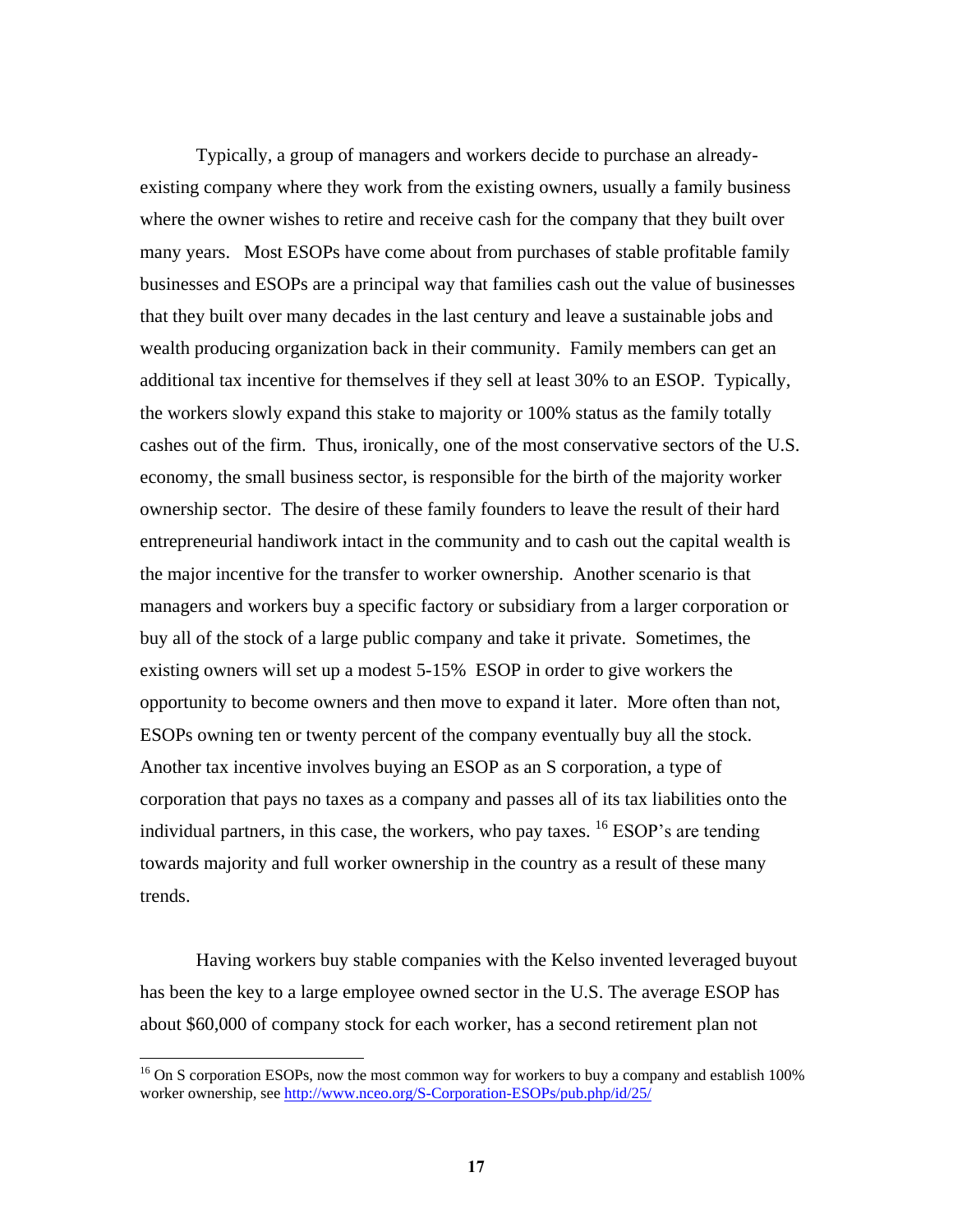invested in company stock, has retirement assets twice that of workers without ESOPs, and contributes far more to the employee ownership plan annually than a corporation without an ESOP contributes to its retirement plans. The evidence shows that ESOP companies pay good wages so that there is no evidence that workers are paid low wages that the company hopes to make up with stock later. Because these companies are not traded on stock markets they are somewhat insulated from large market crashes.<sup>17</sup> The United Airlines failed majority employee-owned ESOP gave ESOPs a black eye. Most scholars do not realize that it was not a standard ESOP because individual worker' wage and benefit and work rule concessions were traded for stock in a deal with management as opposed to the dynamic that governs virtually every majority employee-owned ESOP, where the workers do not put their personal savings or wages at work and the company is bought with a bank loan that is paid for out of future profits. ESOPs are not generally

 17 On the better retirement benefits of ESOPs, see Douglas Kruse, *Research Evidence on Prevalence and Effects of Employee Ownership, Testimony Before the U.S. House of Representatives* (New Brunswick, N.J.: Rutgers University School of Management and Labor Relations, 2002). The general information on ESOPs is from the National Center for Employee Ownership's Statistical Profile of Employee Ownership available at<http://www.nceo.org/main/article.php/id/2/>(Accessed January 24, 2012.) For background on various aspects of ESOPs and a brief history of ESOP scams see

<http://www.nceo.org/main/articles.php/id/1>One of the criticisms of ESOPs is that workers in many ESOPs do not have full voting rights on their stock. Actually, Federal law on ESOPs requires that workers in ESOPs have voting rights on major corporate transactions such as the ability to vote confidentially on the sale or merger of the company or its dissolution. Based on the chart "Basic Characteristics of ESOPS,", only 17% of ESOPs pass through full voting rights on all other issues. This mainly refers to voting for members of the board of directors, while a quarter of majority employee-owned firms pass through full voting rights. The number of ESOPs electing rank-and-file board members to the board of directors is on the rise. See Merri Ash, Kelly Q. Driscoll, Michael Falk, Colleen Helmer, Brian Ippensen, Alex W. Kirby, Anthony Mathews, Helen Morrison, Corey Rosen, James Steiker, Cecil Ursprung, *ESOPs and Corporate Governance* (Oakland: National Center for Employee Ownership, 2009). The many small ESOPs were criticized for their lack of participatory management in the 1980's. On this see, Blasi, *Employee Ownership: Revolution or Ripoff.* With the increased interest in participative management and team and employee empowerment, the research on the importance of corporate culture to increased efficiency, and the fact that more ESOP companies tend to be substantially employee-owned over time, it is now accepted that a successful ESOP company needs to have employee participation in management at the job and department level. On this see, Corey Rosen and Loren Rodgers, *Fundamentals of Ownership Culture* (Oakland: National Center for Employee Ownership, 2011). The administration of the stock ownership itself is typically handled by a representative employee committee called and ESOP committee. For case studies on how these worker committees are run by workers, see Jim Bado, Stephen Clifford, Dave Fitz-Gerald, Brian A. Inniger, Camille Kerr, Kellee Kroll, Linshuang Lu, Christopher Mackin, Liz McKeever, Alexander Moss, Tracey Myers, The Phelps County Bank ESOP Committee, Loren Rodgers, Corey Rosen, Virginia Vanderslice, and Jack Veale, *The ESOP Committee Guide* (Oakland: National Center for Employee Ownership, 2011). For a description of the sale of a family business to an ESOP, see Corey Rosen, Donald Davis, Ronald J. Gilbert, Joseph V. Rafferty, Scott Rodrick, David R. Johanson, Robert F. Schatz, Bruce F. Bickley, James G. Steiker, Douglas Jaques, Brian Snarr, James H. Willis, and Michael A. Coffey, *Selling to an ESOP* (Oakland: National Center for Employee Ownership, 2011).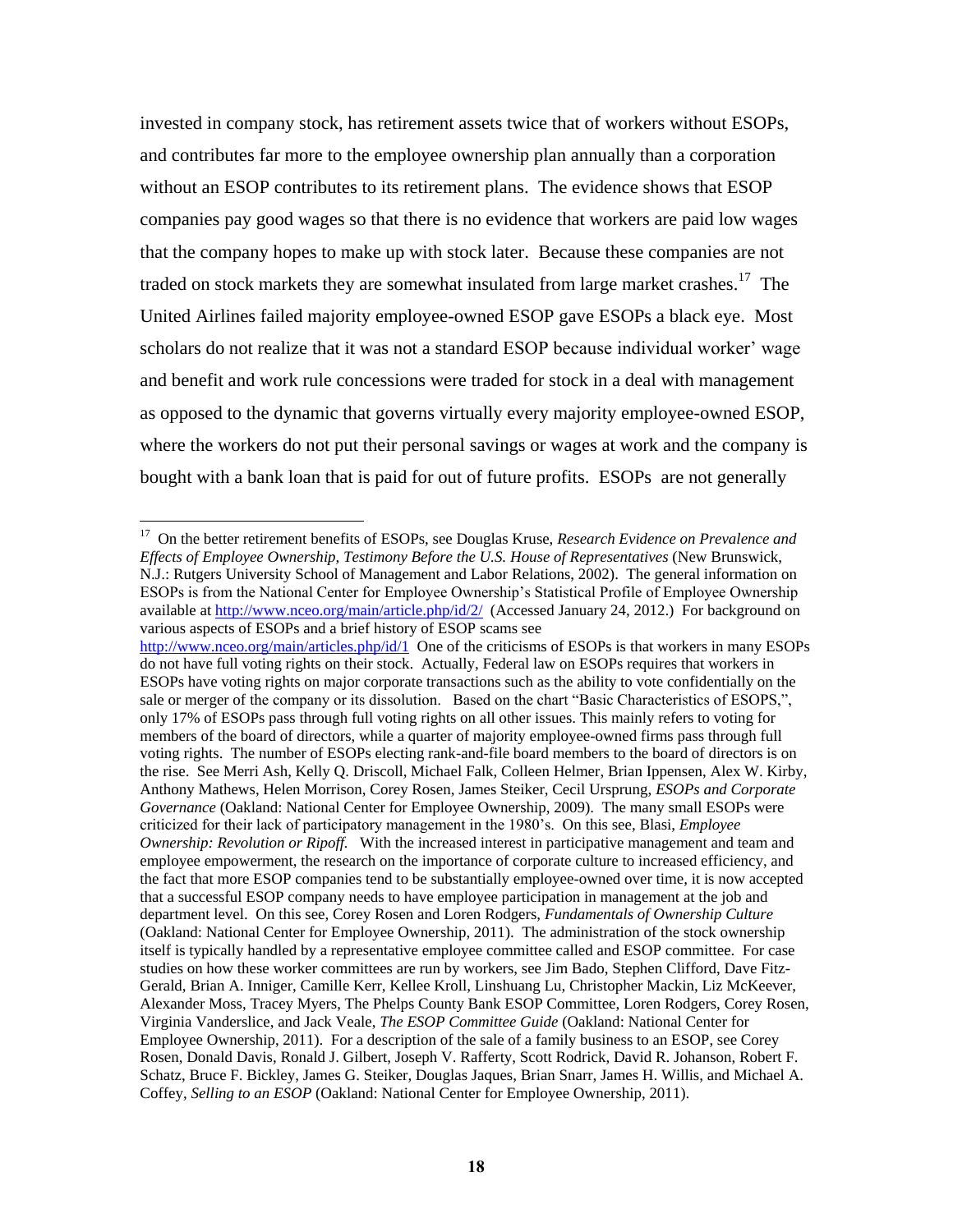funded with worker savings. The Ohio Employee Ownership Center, based at Kent State University, has nurtured a state-wide network of worker owned firms, mainly ESOPs, that engage in a number of supportive cooperative activities and joint research.<sup>18</sup>

## **Large Private Corporations**<sup>19</sup>

Several of the largest corporations in the country whose stock is not traded on public stock markets have significant sharing of capital ownership and capital income. They range across a number of industries. Just to provide an illustration of some of the cases, Cargill, the country's largest privately-held corporation, an international producer and marketer of food with 127,000 workers, has broad-based employee ownership as a result of the founding family selling a large stake to an ESOP. Mars, the country's fifth largest privately-held corporation, the producer of chocolate, candy and other foods, with 65,000 employees, has profit –sharing. Publix, the country's sixth largest privately-held corporation with 148,000 employees, is a 100% broad-based employee-owned supermarket chain. Fidelity Investments, the country's twentieth largest privately-held corporation with 38,000 employees, international provider of financial services, has broad-based profit-sharing. S.C. Johnson & Sons, the country's twenty-ninth largest privately-held corporation with 12,000 employees, maker of household, storage, pest control, and auto care products, has broad-based profit sharing. Bloomberg, the country's forty-fourth largest privately-held corporation with 13,000 employees, supplier of business and financial news information, has a broad-based form of profit and gain sharing. Wawa, the country's forty-seventh largest privately-held corporation with 18,000 employees, operator of convenience stores and gas stations in the Middle Atlantic States, is about a third employee-owned.

<sup>&</sup>lt;sup>18</sup> See [www.oeockent.org](http://www.oeockent.org/)

<sup>&</sup>lt;sup>19</sup> America's Largest Private Companies was developed by Forbes Magazine and is published online at [http://www.forbes.com/lists/2011/21/private-companies-11\\_rank.html](http://www.forbes.com/lists/2011/21/private-companies-11_rank.html) (Accessed on January 24, 2012) Information on the companies is from the company web sites and The National Center for Employee Ownership's *Employee Ownership One Hundred: America's Largest Majority Employee-Owned Companies* at<http://www.nceo.org/main/article.php/id/11/printable/y/>(Accessed on January 24, 2012.) Specific references for individual companies are available upon request.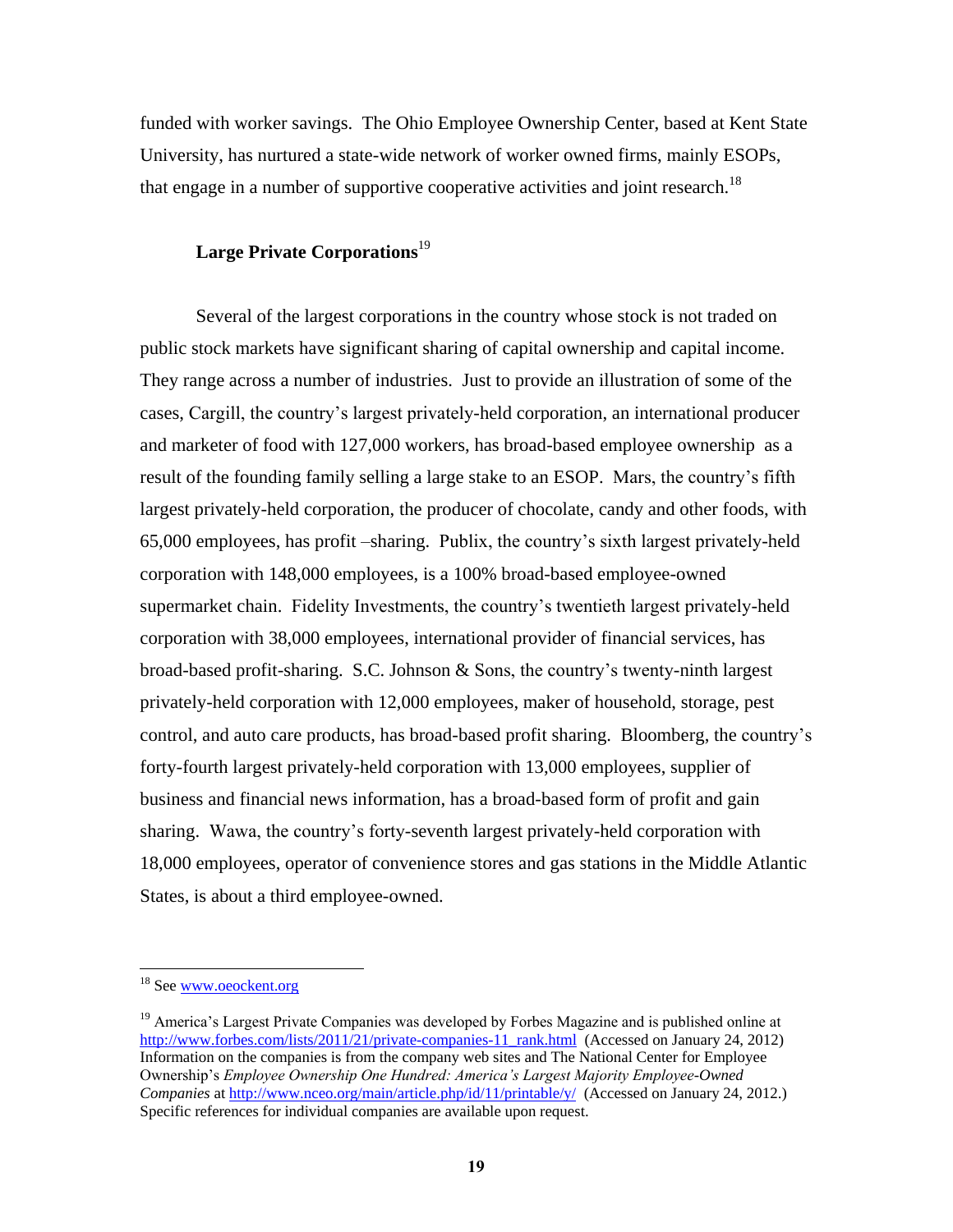The large private corporations include many regional companies with many branches and some national brand names. Hy-Vee, the country's forty-eighth largest privately-held corporation with 56,000 employees, a mid-west supermarket and retail store chain with 55,000 employees, is majority employee-owned and was an early innovator with employee bonuses and profit sharing in the country. Wegmans Food Markets, the country's fifty-fifth largest privately-held corporation with 42,000 employees, a regional supermarket chain, has broad-based profit sharing and is regularly ranked as one of Fortune Magazine's 100 Best Companies to Work for in America. CH2M Hill Companies, the country's fifty-sixth largest privately-held corporation with 23,000 employees, a full service engineering, constructions and operation firm, is majority employee-owned. Sheetz, the country's fifty-eighth largest privately-held corporation with 14,000 employees, has a broad-based employee ownership plan. WinCo Foods, the country's sixty-sixth largest privately-held corporation with 14,000 employees, a supermarket chain in the Western part of the United State, is majority employee-owned. Graybar Electric, the country's sixth-ninth largest privately-held corporation with 7,000 employees, an electrical equipment wholesaler, is majority employee-owned. Edward Jones, the country's eighty-third largest privately-held corporation with 37,000 employees, is a partnership a third of the employees are partners. Hallmark Cards, the country's ninety-fifth largest privately-held corporation with 13,000 employees, a maker of greeting cards, paper, and party supplies, has broad-based profit sharing. Because these firms are not traded on public stock markets, they also tend to be more insulated from large market-driven disasters. There are many more like them and they tend to have more national name recognition.

#### **Small Entrepreneurial Start-ups**

Another sphere of shared capital ownership is the entrepreneurial start-up. This is when an inventor or innovator or businessperson comes up with a new idea and starts a business from scratch. Typically, an entrepreneur using savings, loans from family and friends, and some small bank and government loans to get started until the product of service can start throwing off enough profit in order to hire employees and start growing.

**20**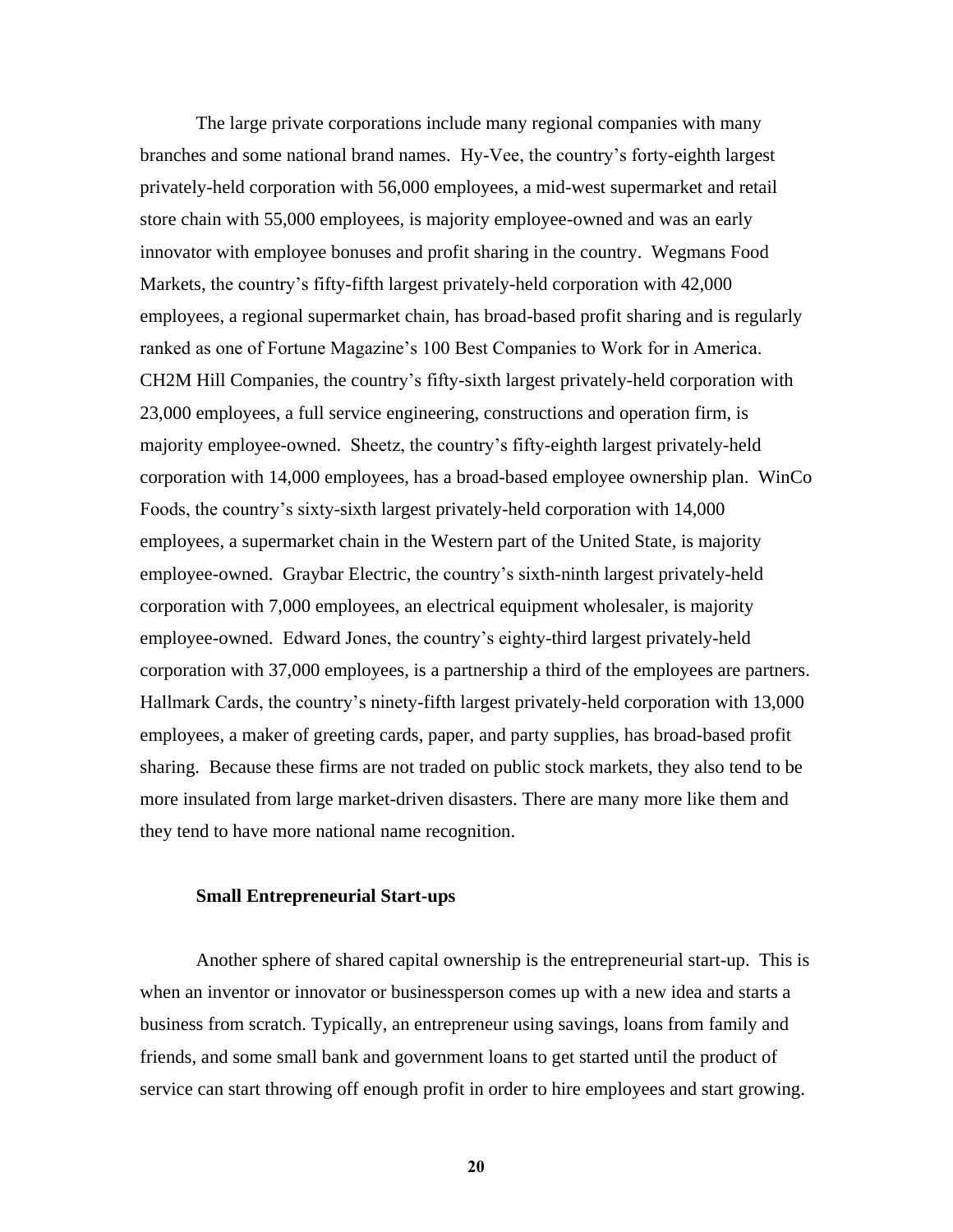Martin Ruef of Princeton University has done the definitive and exhaustive study on the early stages of this business form in his recent book The Entrepreneurial Group.<sup>20</sup> Apple and Google started in a garage in Silicon Valley in this way. George Eastman of Kodak started in his mother's basement. The Procters and the Gambles stumbled upon the recipe for Ivory Soap by accident and started in their home. Start-ups involve a unique form. Typically, they try to pay little or no wages in the beginning. The risk of failure is enormous. When the founder of a start-up turns to shared ownership it involves the complete opposite of the experience of a worker at a large firm like a General Mills which gives stock options to all of its workers.

The start-up typically begins as a sole proprietorship or a partnership of two or three people with friends and family. For example, Bill Gates got interested in computer programming. His first product was the invention of a tic-tac-toe game that could be played between a computer and a person. When he went to Harvard he wrote a solution to something called the pancake sorting problem which is actually a way to think of one of the classic math problems. He later published it with one of his professors and his solution stood as the fastest answer to the problem for thirty years. When Gates dropped out of Harvard he started a software programming company, actually, a partnership with one friend, Paul Allen in New Mexico, so together they pretty much owned all of what was then Microsoft. Originally, wages were low but Gates moved towards annual profit sharing bonuses at first. When he incorporated the company in 1975 Gates owned 53% and Paul Allen owned 31% with the rest split among Steve Ballmer -- now the current CEO with 8% -- and a few others. As Gates brought others into the company they asked for a share of the company and he decided that employee ownership represented an important piece of a good culture for building the company. As he gave away grants of stock options, his ownership stake kept going down and down. But the company kept growing in sales and products and employees. Gates faced the classic entrepreneur's problem: Shall I own and control everything myself and stay small or shall I grow and see my ownership and control diluted with the possibility of owning a smaller percentage of a much bigger pie? Gates chose to grow and to share the capital ownership and capital

<sup>&</sup>lt;sup>20</sup> Martin Ruef, *The Entrepreneurial Group* (Princeton: Princeton University Press, 2010).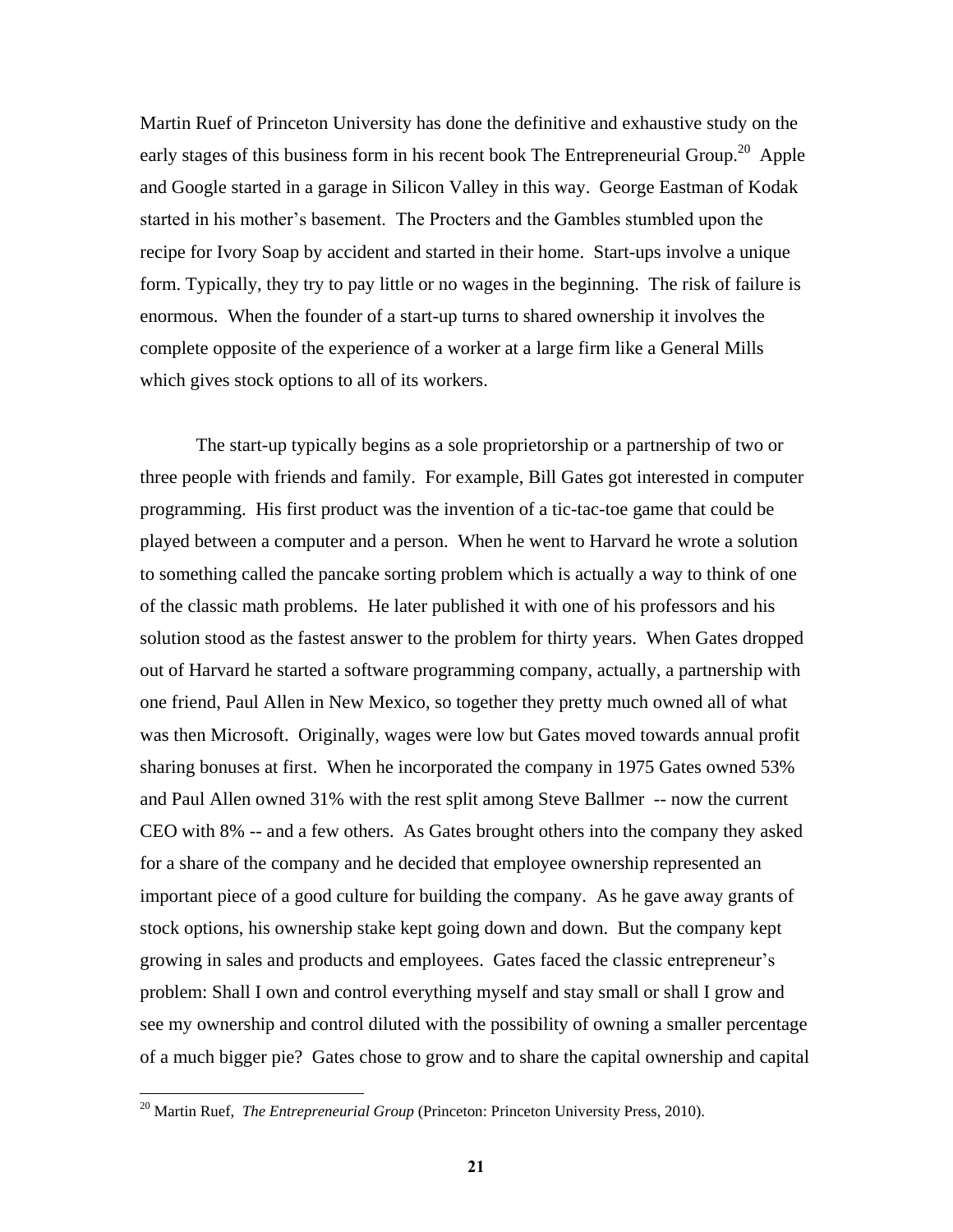income pie with others to helped the growth. The discussion over how to share the property pie is very common in young companies and has been carefully studied by Ruef who shows that shared ownership comes up early in these firms.

Bill Gates explained his feelings about spreading employee ownership this way, ―We never thought that offering stock options to all of our employees – instead of just to executives, like other companies did --- was really that innovative. It seemed totally natural to us. Even back then I felt that great programmers were just as important as great management. If we gave all the options to management, we couldn't hire the best developers.‖ In the end, Gates and Allen and Ballmer threw their support behind Microsoft thirty-five year program of broad-based employee ownership. Each year the company grants well over ninety percent of its stock options and stock to its *nonexecutive employees.* Gates' ownership is down from 100% to only 7% in 2011 and Ballmer, the new head of the company, owns 5%. In the meantime, they believed that by diluting their own equity stakes and significant holdings that they would own a smaller amount of a much larger valuable pie. In February of 2012, the total market value of the company was over \$270. Billion. It is unlikely that Bill Gates and Steve Ballmer consider this redistribution of wealth. Rather Ballmer told one of the co-authors as part of a case study visit to Microsoft that it "has been a successful practice for our company" and he added, "It's clear that a sense of ownership seems to be strongly linked to corporate success in many industries.‖ Microsoft now shares whole shares of stock, called restricted stock, rather than stock options broadly with its workers. The dilution of 100% or majority ownership by the founder is common in most of the hundred companies that launched the Internet. $^{21}$ 

<sup>21</sup> On sharing ownership and control in the entrepreneurial group, see Ruef, *The Entrepreneurial,* 113-137. On Gates and Ballmer, see Joseph Blasi, Douglas Kruse, and Aaron Bernstein, *In The Company Of Owners* (New York: Basic Books, 2003): 24-26 with footnotes on 259-9 and 223 with footnotes on 293. On how common founder dilution is in Internet companies, see 91. See also, Thomas A. Stewart, *Intellectual Capital: The New Wealth of Organizations* (New York: Random House, Crown Business, 1998): 104-106. Gates now regrets using stock options because of the expensing issues associated with them so now Microsoft gives grants of whole shares of restricted stock to the workers. See Martin Wolk, "Gates Regrets" Using Stock Options: Microsoft More Sophisticated Now," MSNBC Online May 5, 2005 at [http://www.msnbc.msn.com/id/7713133/ns/business-eye\\_on\\_the\\_economy/t/gates-regrets-ever-using](http://www.msnbc.msn.com/id/7713133/ns/business-eye_on_the_economy/t/gates-regrets-ever-using-stock-options/#.TybXe5hWYso)[stock-options/#.TybXe5hWYso](http://www.msnbc.msn.com/id/7713133/ns/business-eye_on_the_economy/t/gates-regrets-ever-using-stock-options/#.TybXe5hWYso) (Accessed January 30, 2012). Restricted stock requires the workers to stay a certain number of years in order to actually get ownership rights to the stock, typically on a prorated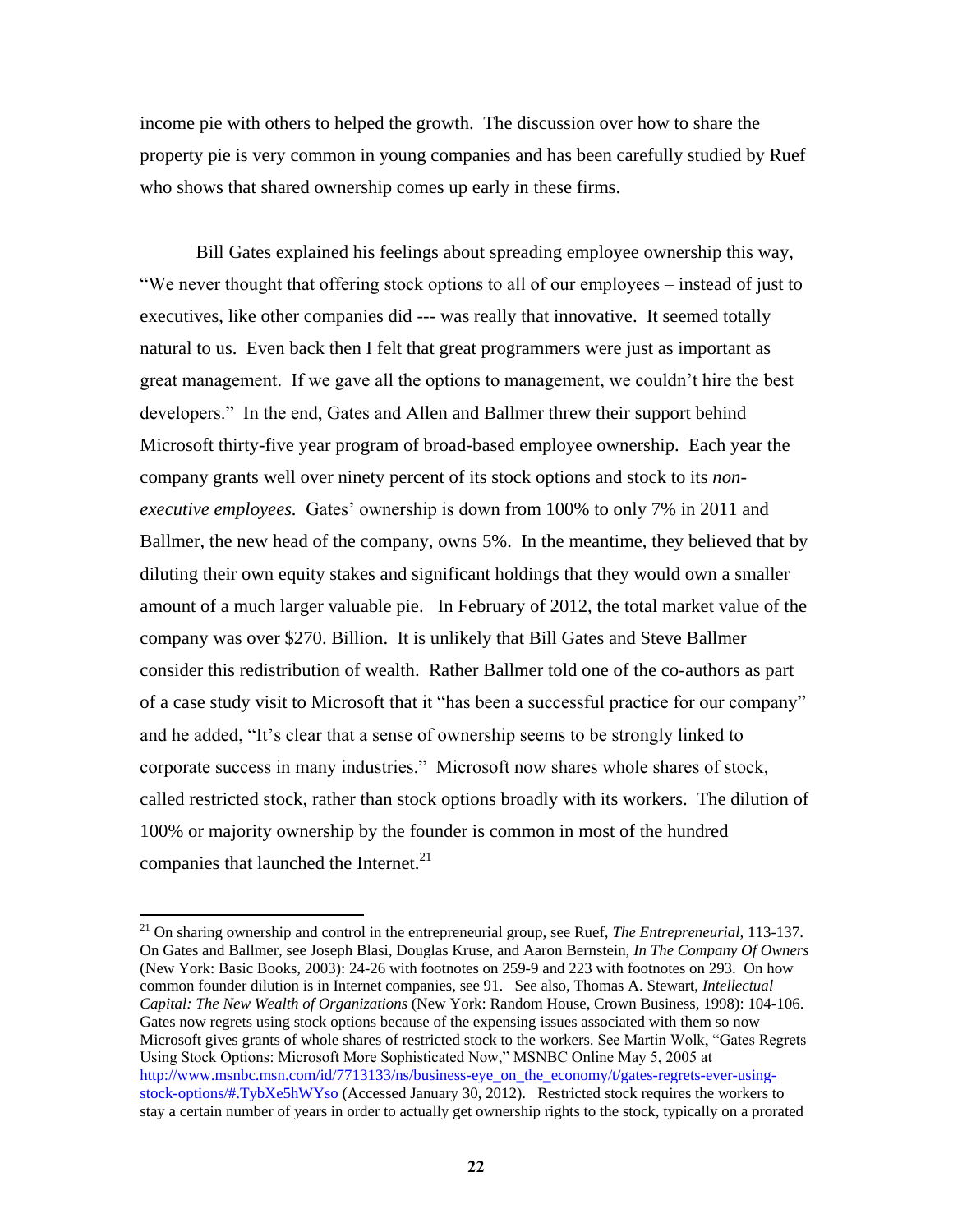Giving workers a piece of the pie remains central to the culture of start-ups even after the early phase. Dow Jones VentureOne is the best national source of information on such small firms. It keeps track of about 10,000 entrepreneurial start-up firms that have some form of venture capital investment. A venture capitalist collects funds from investors who are willing to take the risk of finding the next Microsoft by buying stock in these companies early before they go public. A recent academic study indicates that about three quarters of these firms, an astonishing number, give stock options to about ninety percent of their workers while a large segment of the start-ups say that all of the workers receive stock options. Another more recent survey finds that non-founder employees own about fifteen percent of the companies and gain ownership in about half of start-ups. Others give grants of stock rather than stock options broadly. Why? Noted management thinker Peter Drucker put it succinctly:

…the true investment in a knowledge society is not in machines and tools but in the knowledge of the knowledge worker. The industrial worker needed the capitalist infinitely more than knowledge workers need them.

If these companies find a product or service that attracts a market, they are likely to continue to practice shared capitalism and they may eventually go public and turn into a Google or a Microsoft. One study by the co-authors in 2003 of the 100 corporations that originally invented, write software for, and sell on the Internet found that the Bill Gates story held true many decades later. Non-executive employees had about a fifth of the equity of these companies. Many fail, some of the companies are bought by other companies with the workers turn their stock into wealth, and about a tenth actually go public. Once they are less risky they may institute cash or deferred profit sharing or even grant or sell company stock to the workers. Three of the best known examples of a such

basis over five years. In a company whose shares are growing less rapidly, restricted stock may make more sense than stock options. As it has entered the stage of a "mature company" Microsoft is in this stage.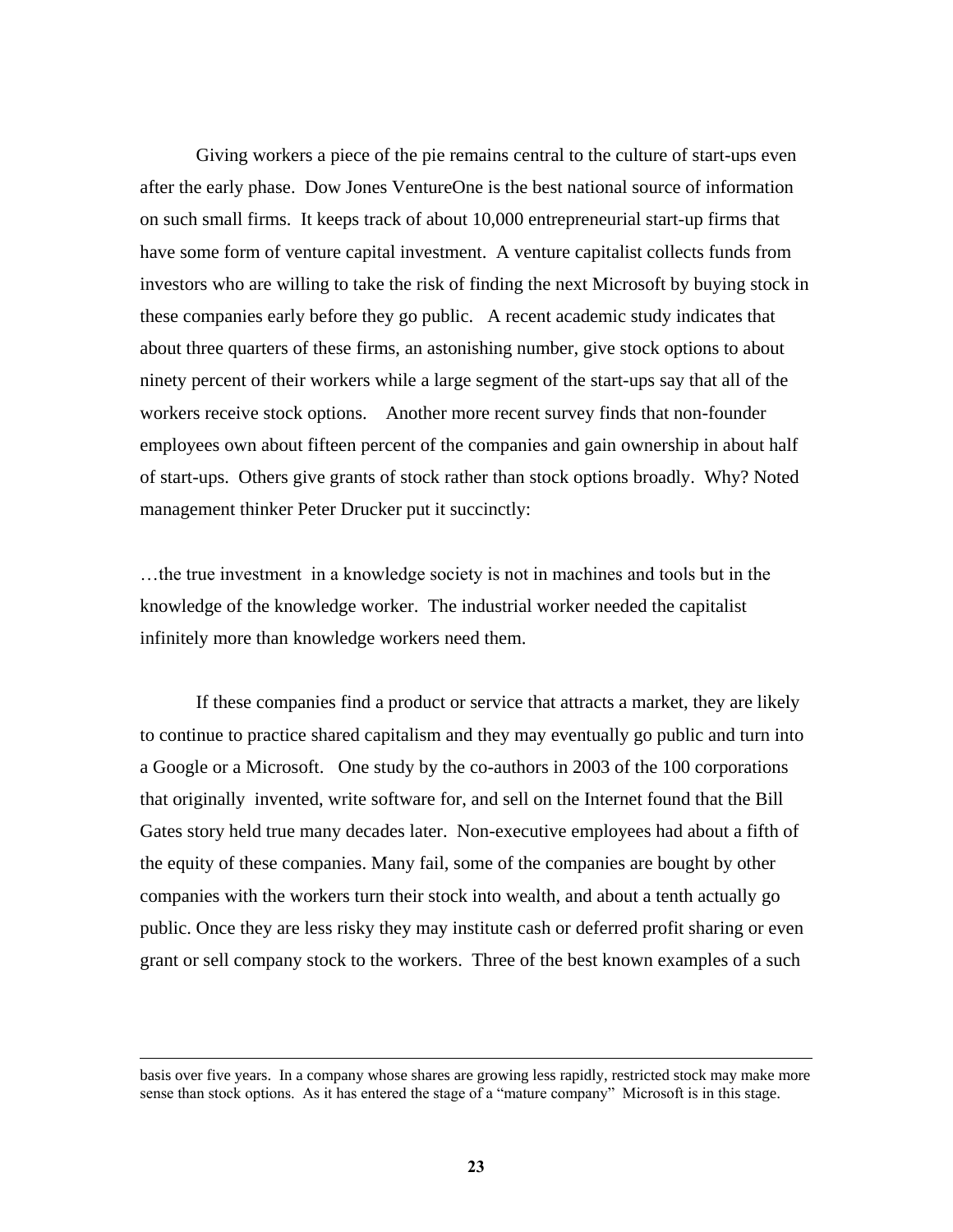start-ups that have rapidly grown are Facebook and Twitter and Zynga, the online video game company.<sup>22</sup>

### **Worker Coops**

 $\overline{a}$ 

An important sector constituting pure worker ownership and theoretically pure worker control is the worker coop where workers own the entire business rather than stock or options representing only part of the ownership and elect the management and participate in the running of the business on a one worker one vote basis. The U.S. Federation of Worker Coops says that studies estimate there are about 300 democratic worker cooperatives in the United States employing 3500 workers with about \$400. Million in annual sales. They are concentrated in the Northwest, the Upper Midwest, and the West Coast, mainly in smaller workplaces, with a focus on retail and service sectors, including many natural food stores and bakeries.  $^{23}$  For decades there has been a dream of expanding worker coops by creating a large economic infrastructure that could help provide them with the capital to expand and enter more capital intensive businesses. This has been done quite successfully by the Mondragon Federation in the Basque region of Spain with about 84,000 workers in 256 industrial, high tech, and service worker cooperatives supported by a large bank which uses the local region's deposits to capitalize the cooperative federation. It was founded by a Catholic priest. Mondragon has been the basis of a lot of research by social scientists. Dr. Mike Leung, a recent Ph.D. in physics from Princeton University is now in the midst of founding a credit union in the San Francisco area that will bank deposits from the supporters of cooperative values and make credit available in order to develop and expand worker coops in the

<sup>&</sup>lt;sup>22</sup> On VentureOne see, John R.N. Hand, "Give Everyone a Prize: Employee Stock Options in Private Venture-backed Firms," *Journal of Business Venturing*, 23, no. 4 (2008): 385-404. The recent survey is, NCEO, "Equity Compensation in Private Companies," Employee Ownership Report, 32m no. 1 (2012): 1, 7. For Drucker, see Stewart, *Intellectual Capital*, 104-106. On the Internet one hundred, see Blasi, Kruse, and Bernstein, *In The Company of Owners*, 79-104, especially the tables on p. 87 and p. 91.

<sup>&</sup>lt;sup>23</sup> See [www.usworker.coop/about](http://www.usworker.coop/about) (Accessed February 21, 2012). The Oslo Declaration or the World Declaration on Cooperative Worker Ownership governs the definition of a worker coop. For an analysis of the social and economic structure, see David Ellerman, *Property and Contract in Economics: The Case for Economic Democracy* (Oxford and Boston: Blackwell, 1993). See also: <http://www.ellerman.org/Davids-Stuff/AboutDavidEllerman.htm>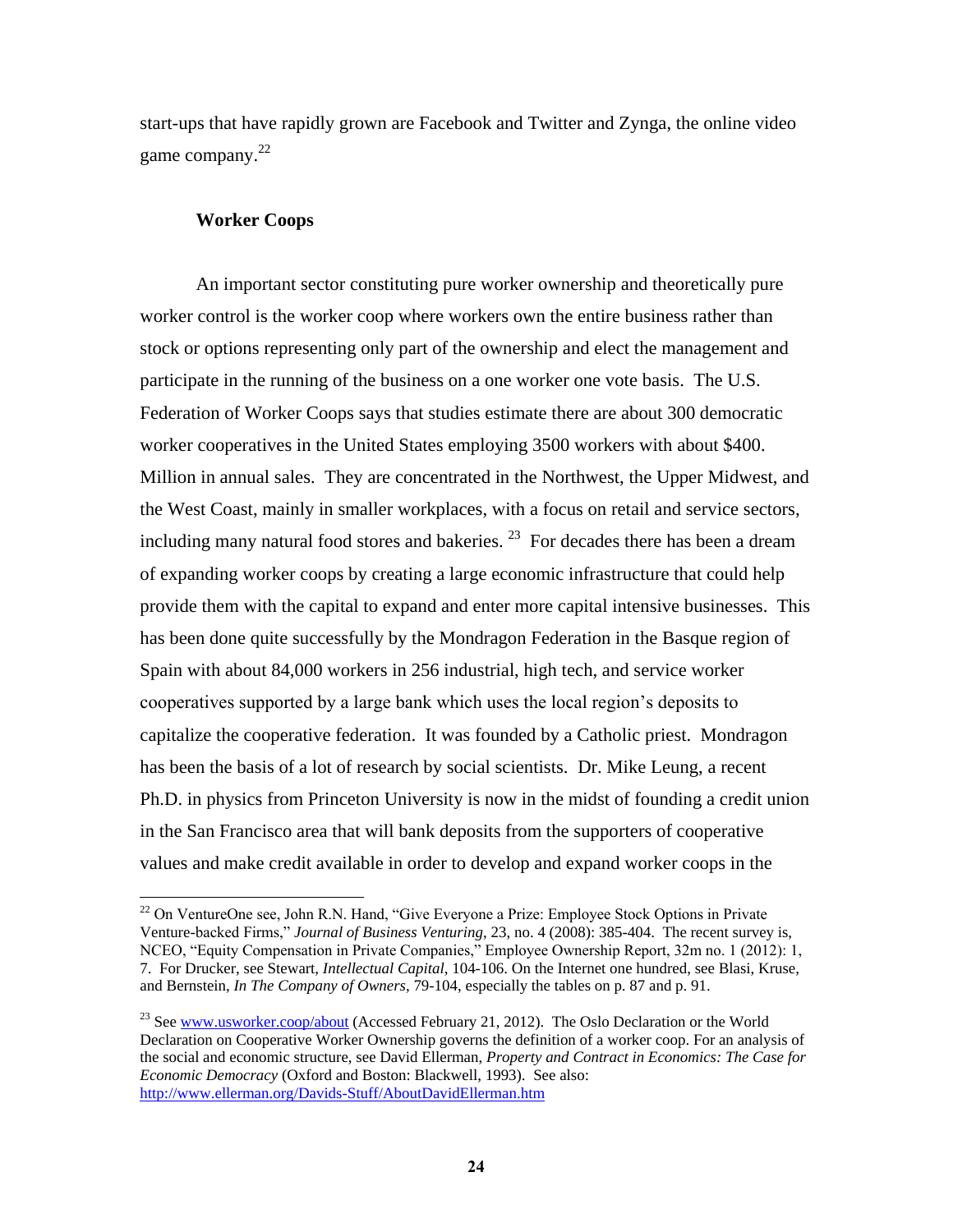United States along the Mondragon private-sector model. The United Steel Workers of America union has also announced a collaboration with Mondragon to develop worker cooperatives in the United States. $^{24}$ 

### **Large Corporations**

 $\overline{a}$ 

A few of America's largest companies are strongly committed to broad or broader capital ownership. While they are not pure examples of either worker ownership or democratic decision-making, where the corporation actually speaks about the worker ownership and profit sharing and it is clearly intentional and part of the corporate culture, namely , publicly identifies, or even trumpets these formats, these firms do prefigure a model of extending worker ownership to the largest corporations and multinationals based in the U.S. Here some are considered that publicly identify themselves with an interest in broad-based capital ownership.

The Fortune 100 are the hundred largest corporations in the country. Fifteen of these corporations are publicly known for emphasizing extensive shared ownership in their work cultures. Case studies, histories, and corporate biographies will frequently mention the worker ownership and profit sharing ideas in these firms. These include leading firms in technology, finance, transportation, and the massive consumer products firm, Procter & Gamble with factories spread throughout the United States. Many are household names such as Costco, Microsoft, Goldman Sachs, Intel, and Morgan Stanley. Most have global broad-based equity plans. There is an entire organization, called the Global Equity Organization (GEO) based in the U.S. that is devoted to multi-national corporations, such as Germany-based Siemens, that make a strong effort to create fully broad-based equity sharing with their workforces worldwide. GEO's members and related accounting and consulting firms help multinationals offer broad-based worker ownership programs in many countries and cultures simultaneously, a not inconsiderable

<sup>&</sup>lt;sup>24</sup> On Mondragon, see the Mondragon Corporation at [www.mondragon-corporation.com](http://www.mondragon-corporation.com/) (Accessed February 21, 2012). On Dr. Mike Leung's project for the Worker Cooperative Credit Union, <http://www.workercoopfcu.org/> (Accessed March 6, 2012) On the Steelworkers, see [http://www.usw.org/media\\_center/releases\\_advisories?id=0234](http://www.usw.org/media_center/releases_advisories?id=0234) (Accessed February 28, 2012)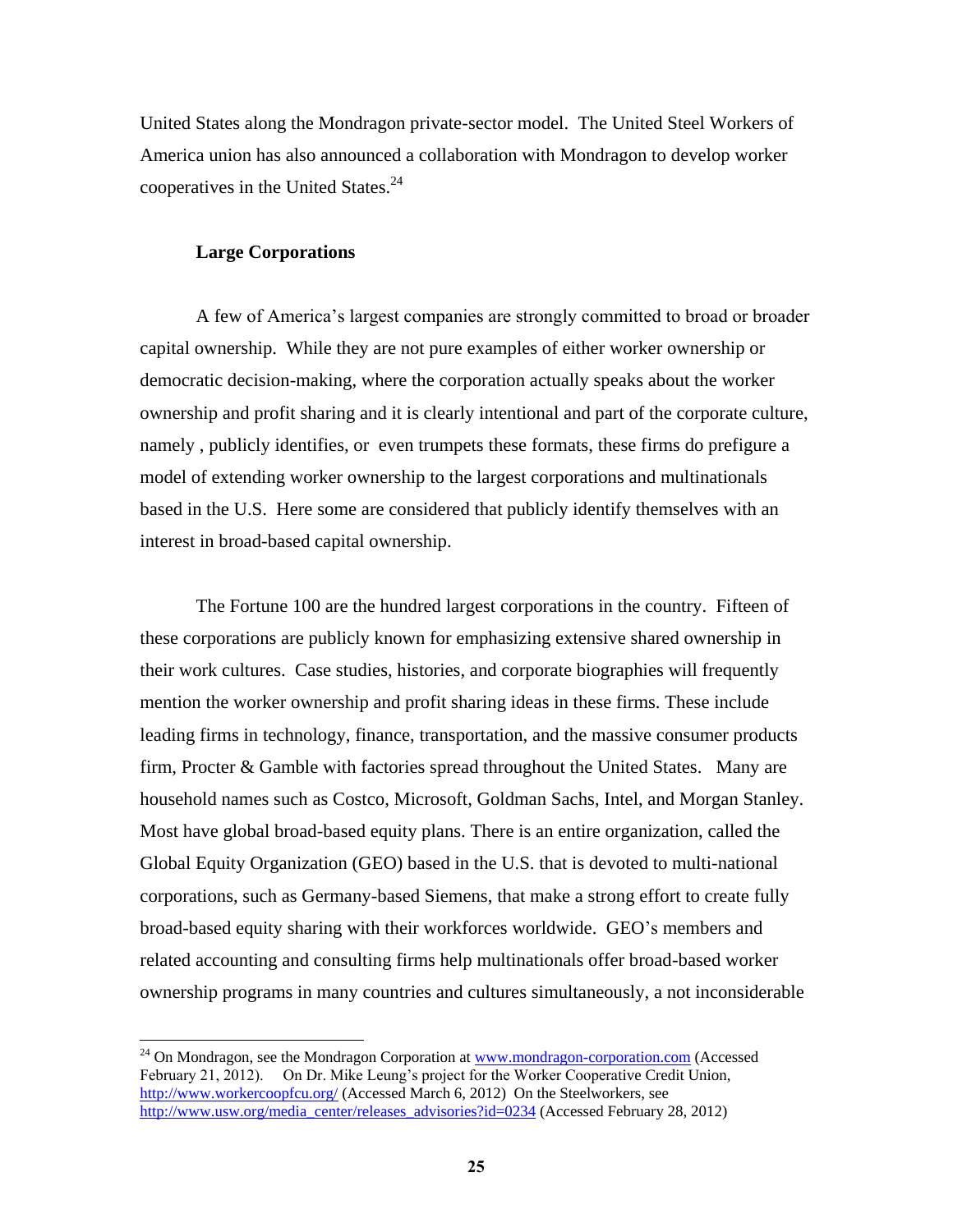legal and social challenge. Because of space limitations, data on broad-based employee ownership among the Fortune 500, the Fortune 5000, and the other 4000 publicly traded companies will not be presented here. Suffice it to say that a few interesting models exist in each of these categories.

\*\*\*

 $\overline{a}$ 

## *The Fortune 100*<sup>25</sup>

Exxon Mobil, the country's second largest corporation, in oil and energy, has had broadbased employee ownership plans for decades since John D. Rockefeller established one of the earliest plans in 1919 and it was actually quarter owned by the workers before the 1929 market crash

GM, the country's eighth largest corporation, the restructured automaker, now has cash profit sharing representing a high proportion of a worker's average annual income and broad-based stock options for all workers

Ford, the country's tenth largest corporation, the automaker that did not participate in the bailout, has broad-based profit sharing representing a high proportion of workers' annual income

Procter & Gamble, the country's twenty-sixth largest corporation, making consumer products, pioneered many of the forms of shared ownership during the late 1880's as Big

 $25$  The Fortune 500 was developed by Fortune Magazine and is published on line at [http://money.cnn.com/magazines/fortune/fortune500/2011/full\\_list/](http://money.cnn.com/magazines/fortune/fortune500/2011/full_list/) Accessed on January 24, 2012

Information on the companies is from company web sites, U.S. Securities and Commission documents filed by the company, and media reports on Factiva, which is a news service of the Dow Jones Corporation accessed at the Rutgers University Libraries. Specific references on individual companies are available upon request.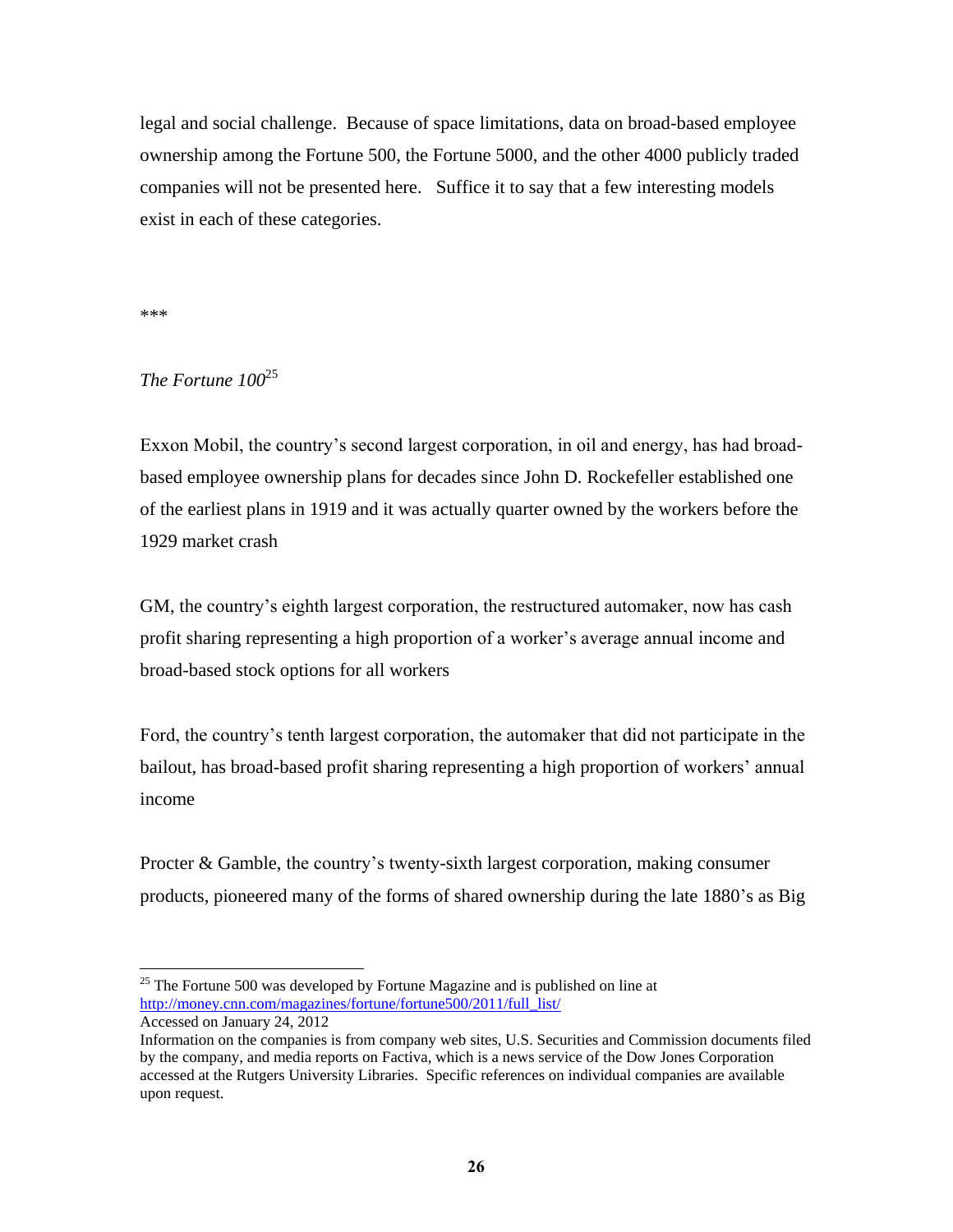Business was first emerging in the Gilded Age and has profit sharing, very broad stock options and is about 20% owned by its employees

Walgreen, the country's thirty-second largest corporation, operating drug stores, has a broad-based profit sharing plan and an employee stock purchase plan

Costco, the country's twenty-eighth largest corporation, running large warehouse stores, stresses broad-based profit sharing and employee ownership

Microsoft, the country's thirty-eighth largest corporation, a leader in software and the Internet, beginning in 1986, aggressively used broad-based employee ownership, stock options and profit sharing, and has continually updated these benefits with its worker ownership now based on grants of whole shares of restricted stock

United Parcel Service, the country's forty-eighth largest corporation, the delivery and logistics company, has substantial broad-based employee ownership by full-time workers although the role of the part-time workers is unclear

Goldman Sachs, the country's fifty-fourth largest corporation, the major investment bank, has substantial broad-based employee ownership and a gain sharing plan

Intel, the country's fifty-sixth largest corporation, making the chips that power computers, has broad-based employee ownership and profit sharing

Cisco Systems, the country's sixty-second largest corporation, maker of the technology that runs the Internet, has broad-based profit sharing, gain-sharing, and employee ownership

Morgan Stanley, the country's sixty third largest corporation, in financial services and investment banking, has broad-based employee ownership and is significantly owned by its employees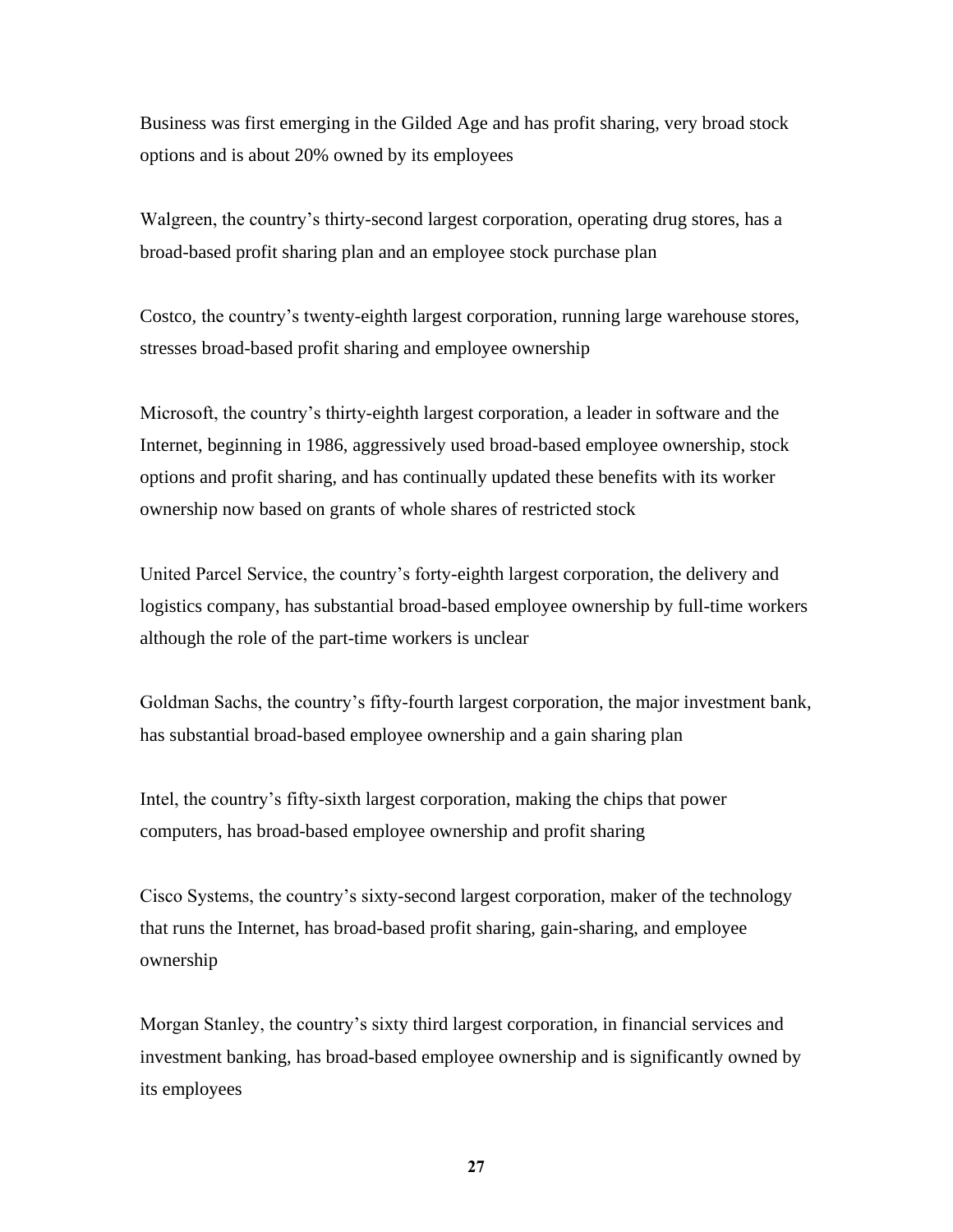Abbott Laboratories, the country's sixty ninth largest corporation, maker of pharmaceutical and nutritional products, has broad-based profit sharing and encourages employee stock ownership

Amazon.com, the country's seventy-eighth largest corporation, online retailer and information and hardware seller, has had broad-based employee ownership since its founding and gives restricted stock to most employees. Its spokesman says, "Employee ownership is part of our DNA. We're not going to do anything to subtract from that."<sup>26</sup>

Google, the country's ninety-second largest corporation, as noted, has broad employee ownership and broad-based stock options and restricted stock

\*\*\*

 $\overline{a}$ 

For the purpose of discussion, consider Procter & Gamble as one example of how a large national and multinational corporation could apply the ideas of worker ownership and profit sharing. The grandson of the founder, William Cooper Procter took a course in Political Economy at Princeton University in 1883 in which his professor, Lyman Atwater, discussed the importance of resolving the conflict between labor and capital. In 1887, Procter implemented significant cash profit sharing followed by a plan that allowed workers to buy stock at a discount with some of their profit sharing. Today, Procter & Gamble is estimated to be almost a quarter worker-owned by all of its employees who participate in the worker ownership plan worldwide. Like many other large corporations Procter & Gamble is mostly owned by mutual funds, pension funds, 401k plans, and insurance company investment funds managed for the benefit of millions of American workers. P&G is an interesting model for the future. It would not be hard to imagine a future in which many major corporations are 25% worker owned with substantial ownership by these citizen funds, in effect, a future where most publicly-traded

<sup>&</sup>lt;sup>26</sup> Quoting Amazon.com spokesman Bill Currey in: Jeff D. Opdyke and Michelle Higgins, "What The New Option Rules Mean for Your Pay," The Wall Street Journal, August 7, 2002.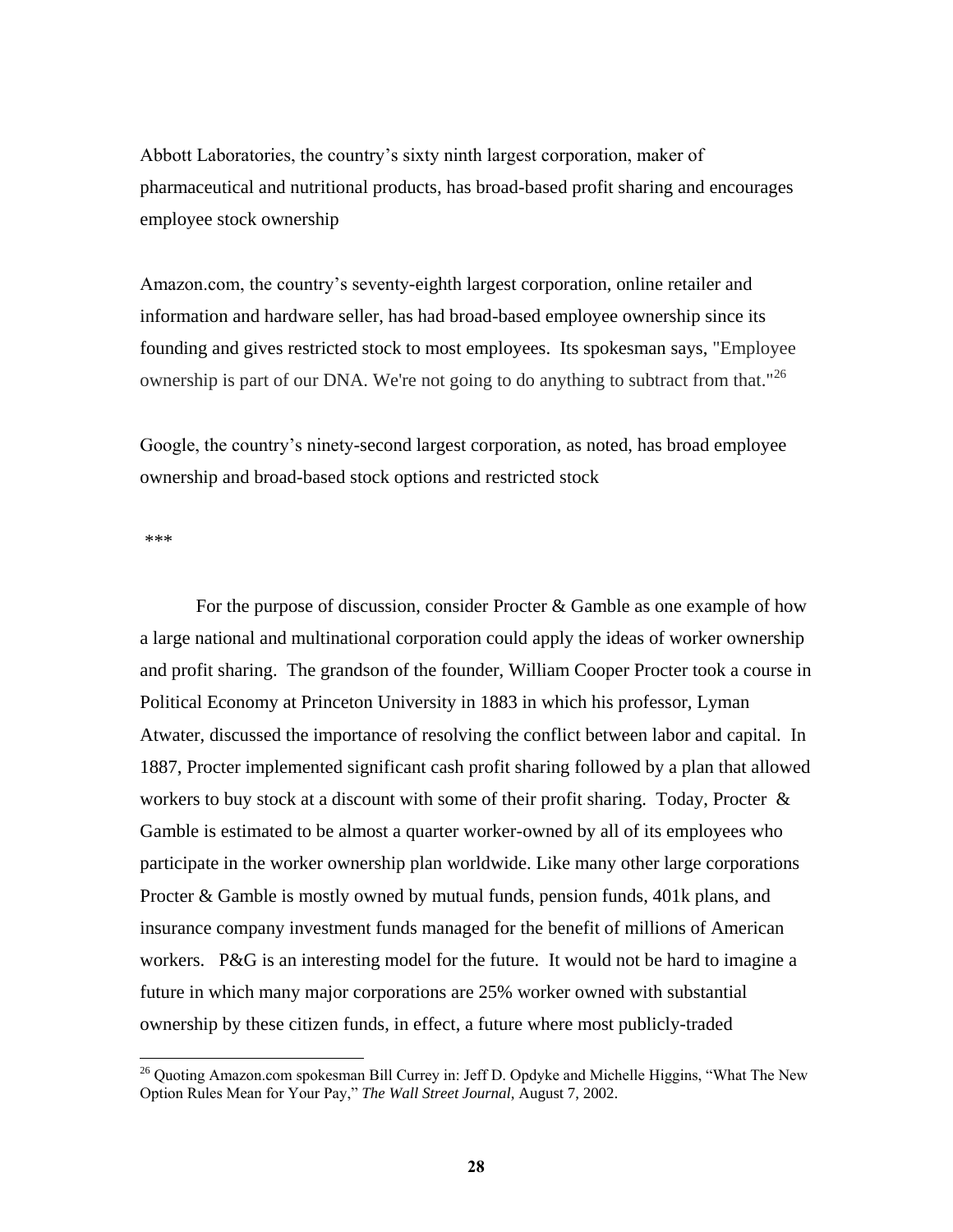corporations become combinations of significant worker ownership, mutual or pension fund-based citizen ownership, with 10-20% ownership by individual citizens.

#### **Hundred Best Companies To Work For in America**

One of the most respected measures of a company's reputation in the U.S. is winning the designation as one of the 100 Best Places to Work for in America from Fortune Magazine in its annual competition. Many of those that won the competition in 2012 have broad-based employee ownership or profit sharing. More than half of those corporation named to the 100 Best list annually since 2000 have had broad-based employee ownership or profit-sharing plans, suggesting a level of viability for broadbased employee ownership that is certainly worthy of note. Most of these corporations have stock that is traded on the New York Stock Exchange or the NASDAQ Exchange. Some of those companies are even majority owned by all of their managers and workers. In 2012, Burns & McDonnell, an engineering consulting corporation in Kansas City with 3,200 workers, PCL Construction of Denver, a builder of roads, bridges, and parking garages with 1300 employees, W. L. Gore, the maker of Gore-Tex in Newark, Delaware with 6000 employees, and Publix Supermarkets with 148,000 employees in Lakeland, Florida, were all mostly or totally owned by their employees and appeared on the 100 Best list. These few are not traded on a public stock market. The large corporations with significant employee ownership and profit sharing are becoming so numerous that some day one may be able to buy a mutual fund made up only of these corporations. The corporation that appear on the list are selected by a national competition of hundreds of companies with the results based on a random sample of employee surveys in each company conducted by the third-party Great Place to Work Institute, with an accompanying Culture Audit filled out by top managers.<sup>27</sup>

 $27$  The National Center for Employee Ownership tabulates each year those companies on Fortune's Hundred Best Company To Work For in America list that have broad-based employee ownership or profit sharing. For example, according to reports on their web site it was:

<sup>-</sup>at least half in 2003[: http://www.nceo.org/main/column.php/id/132](http://www.nceo.org/main/column.php/id/132) -more than half in 2006[: http://www.nceo.org/main/column.php/id/198/printable/y/](http://www.nceo.org/main/column.php/id/198/printable/y/) -more than half in 2007[: http://www.nceo.org/main/column.php/id/223/printable/y/](http://www.nceo.org/main/column.php/id/223/printable/y/) -over half in 2008:<http://www.nceo.org/main/column.php/id/223/printable/y/>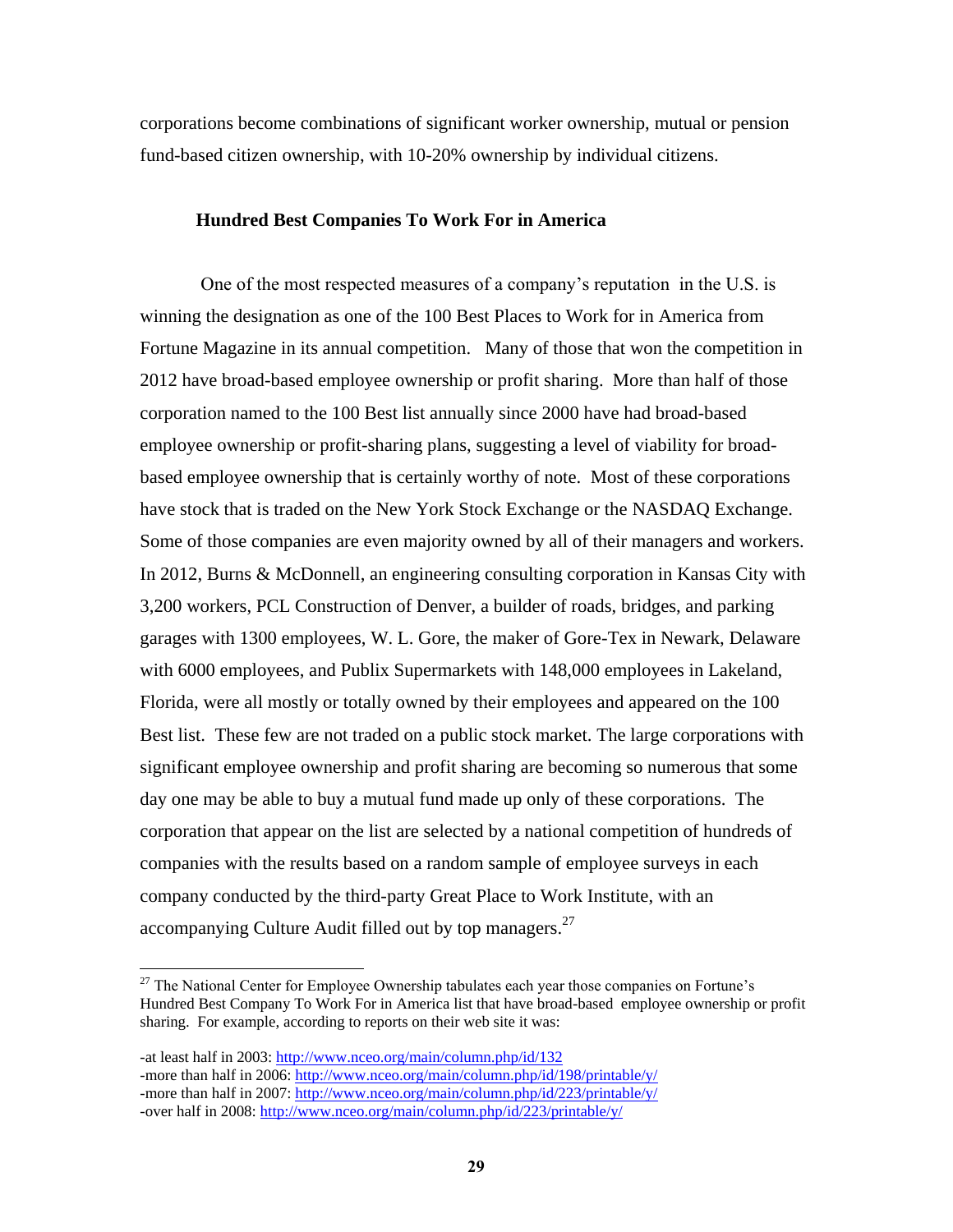One of the ironies is that most citizens are not even aware that the broad and broad-based capital ownership sector is even this large. These corporations often work hard to communicate with the public their goods and services but they generally fail to consider the meaning and importance to the entire society. They have been largely ignored by social scientists who are so focused on studying the general inequities of society that possible alternatives or sources of alternative ideas get very little attention.

### **Getting Employee Stock Ownership Very Wrong**

There are some segments of shared capital ownership that have gone too far, loading too much risk on workers by basing the ownership on increasing worker dependence and risk rather independence. Citizens want ownership and a piece of the economic system in order to be independent. But they do not want dependence and excessive risk.<sup>28</sup> Profit sharing and gain sharing are less risky because they come in cash and can be an add-on based on performance, that is, if workers are paid a fair wage. ESOPs and stock options and grants of whole shares of restricted stock because they are usually not purchased with worker savings are also less risky. Receiving a match in stock for buying a share of stock, say in a 401k plan, is also less risky if a worker is allowed to diversify her or his shares when they become too large a portion of their wealth portfolio.

The wrong type of employee ownership is using a workers' wages to fund large purchases of stock. The National Center for Employee Ownership estimates that there are eight hundred 401k plans with assets mainly invested in company stock with 5

On the Great Place to Work Institute, see [www.greatplacetowork.com](http://www.greatplacetowork.com/)

<sup>-</sup>over half in 2009:<http://www.nceo.org/main/column.php/id/223/printable/y/>

For a list of employee-owned companies that have been recognized by the 100 Best Companies to Work For competition and the Winning Workplaces competition, see [http://www.nceo.org/great-employee](http://www.nceo.org/great-employee-owned-places-work/id/34/)[owned-places-work/id/34/](http://www.nceo.org/great-employee-owned-places-work/id/34/)

 $28$  For evidence on how much risk workers at different income levels want and their views on worker ownership and profit sharing, see Douglas Kruse, Richard Freeman, and Joseph Blasi, *Shared Capitalism at Work: Profit and Gain Sharing, and Broad-based Stock Options* (Chicago: University of Chicago Press, 2010): 60-66 especially Tables 1.7 and 1.8 and 105-138.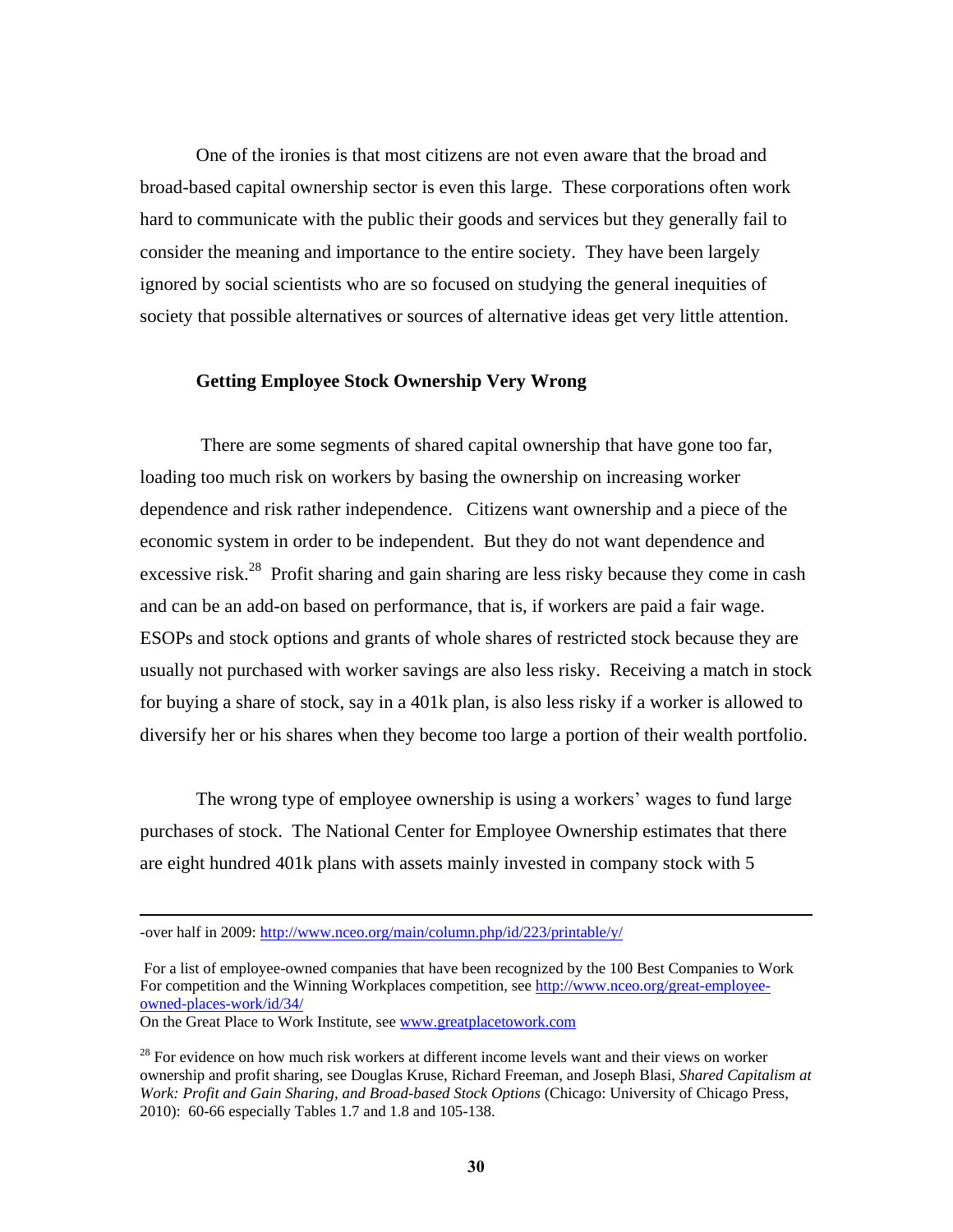million worker participants and \$200. Billion in assets. The associations of ESOP firms and non-profits studying worker ownership do not recognize this phenomenon as a major part of the worker ownership sector because of the risk and because many of the companies do not fit the worker ownership into a corporate culture. The big name horror stories of employee ownership have the following names in big lights: Enron (using a 401k plan), Worldcom (using a 401k plan), Lehman Brothers (using direct shares of stock), United Airlines (using trading stock for a non-standard ESOP). What do these cases have to say about getting broad-based capital ownership wrong? What they all have in common is that workers were pushed, encouraged, pressured, or even forced by circumstances to buy employee stock ownership with their wages and concessions. Enron was named the Most Innovative Company by Fortune Magazine when it was actually cooking its books unbeknownst to most of its 22,000 employees. Management, meanwhile, encouraged employees to buy company stock in their 401k plan. Every time an employee contributed to the plan the company also matched in company stock. Just as Enron was going down hill management encouraged employees to buy more shares in an all-employee public meeting. One can actually see a video of this meeting in the documentary called *Enron: The Smartest Guys in The Room*. The company made it impossible for employees to sell their company stock during a certain critical period as the company was entering its final chapter of life as many top managers were unloading their shares. When the firm went bankrupt in 2001 many employees had so much of their retirement savings invested in company stock and they lost a large chunk of their retirement.

Worldcom, the large communications company that merged with phone giant MCI filed for bankruptcy in 2002, had virtually the same story. By some accounts over half of the entire 401k retirement plan was in company stock. Worldcom employees were urged to buy more company stock, and, just like Enron, apparently discouraged from selling as the company went downhill. Many employees had huge proportions of their retirement savings that they bought with company stock with their wages and they lost most of it. Lehman Brothers was about a third employee-owned when it filed for bankruptcy on September 15, 2008 as a result of the Great Recession. Enron, Worldcom,

**31**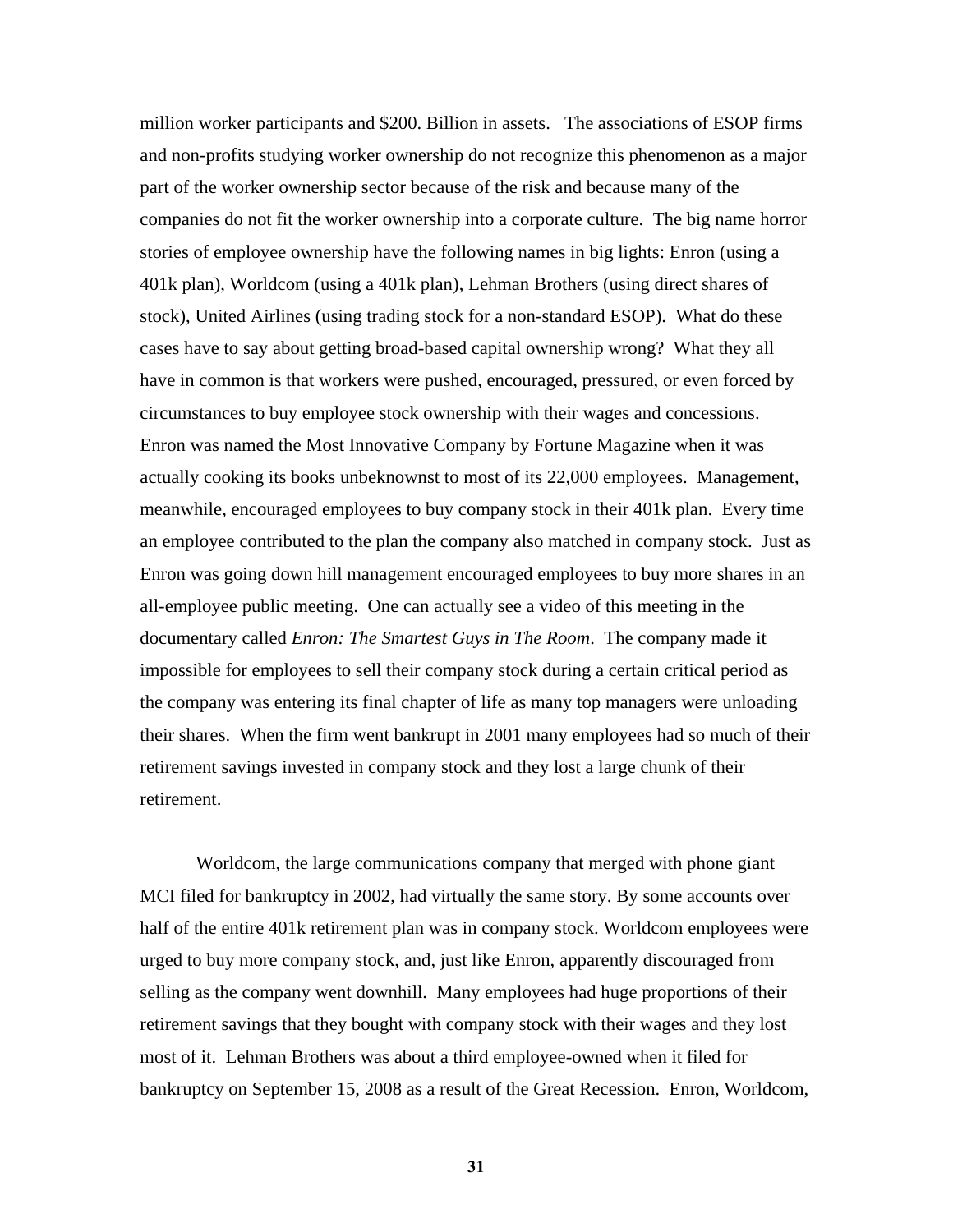and Lehman had in common severe problems that increased the risk for their worker owners. There were allegations of accounting irregularities, the boards of directors were excessively passive, the auditors and audit committees of the boards did not do their job, the executives were wildly overpaid, and regular workers were kept in the dark about the dangers while having no independent board representation of their own. None of the companies had even the minimally recognizable worker committees or "employee" shareholder associations" that companies with worker ownership cultures tend to encourage.

Initially, 401k plans were set up mainly to allow more highly paid workers create supplemental retirement plans. As an unintended consequence, many corporations disbanded defined benefit plans and created 401k plans where workers mainly would fund their own retirement with company matches in cash or stock for worker contributions. Reasonable worker ownership holdings involve bearable risk but many companies never educated workers to understand what reasonable was. By 1999 the amount of worker assets in company stock accounts that were not diversified reached imprudent proportions in many corporations. As noted, worker ownership financed by worker wages and savings is extremely risky. Workers lost a lot of wealth from such plans in the 1987 crash, the 2000 crash, and the recent Great Recession, following severe losses in the 1929 stock market crash after employee stock purchase plans were aggressively introduced by Wall Street.

Several studies by behavioural economists following on the insights of psychologist Daniel Kahneman, winner of the 2000 Nobel Prize in Economics, have found that workers developed an inordinate interest and loyalty in their own firms and were willing to overinvest in company stock in 401k plans, often wildly violating the recommendations of portfolio theory for a widely diversified wealth portfolio for which Harry Markowitz won the 1990 Nobel Prize in Economics. Some estimates put the number of workers in 401k plans with substantial worker ownership as 5 million in 800 plans with \$200. Billion in assets. Our 2010 study based on 41,000 workers in the National Bureau of Economic Research Shared Capitalism Project found that 1% of workers had 100% of their net worth in their company's stock, about 5% had more than

**32**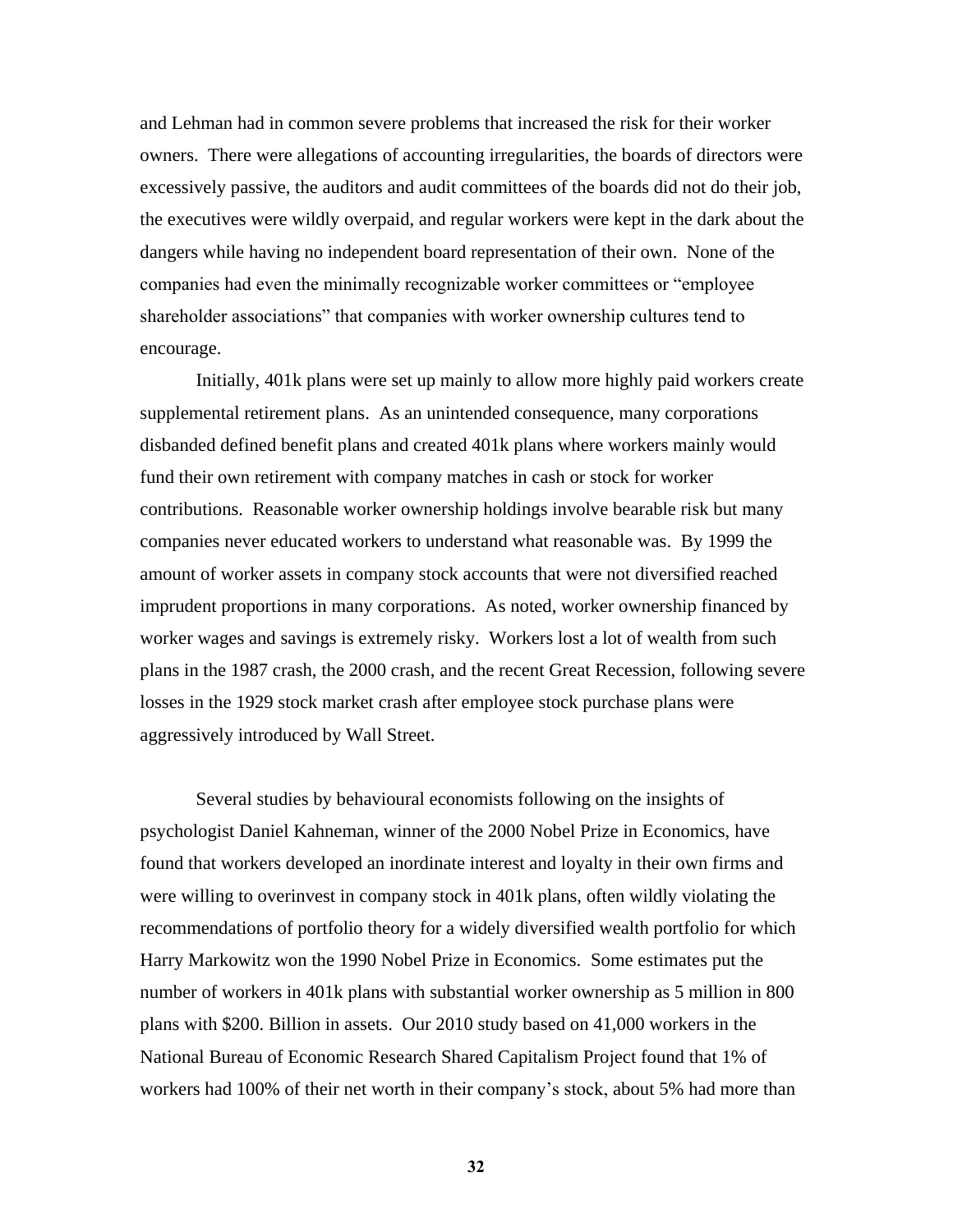half, and about 15% had almost a third. Moreover, both ironically and perversely, workers in the most progressive companies in terms of worker-management relations were more willing to take on undue risks. Working jointly with Markowitz, it was determined that 10-15% of an otherwise diversified portfolio could be in company stock for a reasonable level of work. Any national policy on worker ownership must come to terms with extremes to which some workers and companies will go with self-purchases of company stock with wages and savings. Ironically, the criticism of excessive worker ownership in some 401k plans has led to a demeaning of a good form of worker ownership, namely, where the company gives workers stock as a match for their contributions to the plan. Where the overall worker ownership is kept in a prudent range and workers overall wealth portfolios are thoroughly diversified, these company matches can be a less risky gradual way to build worker ownership in publicly-traded corporations and 10-15% of company stock in a worker's 401k plan does not appear to be unreasonable.<sup>29</sup> It is the view of the co-authors that for responsible worker ownership to be expanded in the U.S., there needs to be a Federally imposed cap under ERISA of 10% as the limit any worker can invest in company stock with his or her own savings in a 401k plan and a limit of 10% of the assets of any 401k plan that can be in company stock.

In the case of United Airlines, the company needed wage concessions from its workers in order to compete with younger airlines like Southwest Airlines so the employees traded such concessions for over half of the company's stock in 1994. Southwest, the only profitable U.S. airline for many years, has significant employee

 $29$  For estimates of workers with 401k plans with substantial assets in company stock, see <http://www.nceo.org/main/article.php/id/2/> (Accessed February 24, 2012). The share of all 401k plan assets invested in company stock continues to shrink since 1999 as a reaction to these market disasters according to the Employee Benefits Research Institute which serves as the main data source: [http://www.ebri.org/pdf/briefspdf/EBRI\\_IB\\_011-2010\\_No350\\_401k\\_Update-092.pdf](http://www.ebri.org/pdf/briefspdf/EBRI_IB_011-2010_No350_401k_Update-092.pdf) (Accecssed February 24, 2012). On the research, see Shlomo Benartzi, "Excessive Extrapolation and the Allocation of Company Stock to Retirement Accounts," Journal of Finance, 56, no. 5 (2001): 1747-1764 and Sholmo Benartzi and Richard Thaler, "Naïve Diversification Strategies in Defined Contribution Savings Plans," *American Economic Review*, 91, no. 1 (2001): 79-98. See also, Joseph Blasi, Douglas L. Kruse, and Harry M. Markowitz, "Risk and Lack of Diversification under Employee Ownership and Shared Capitalism," in Kruse, Freeman, and Blasi, *Shared Capitalism*, 105-138, especially, 120-121. Losses in company stock investments in 401k plans led to a series of lawsuits that are reviewed in: Corey Rosen, *ESOP and 401k Plan Employer Stock Litigation Review* (Oakland: National Center for Employee Ownership, 2011).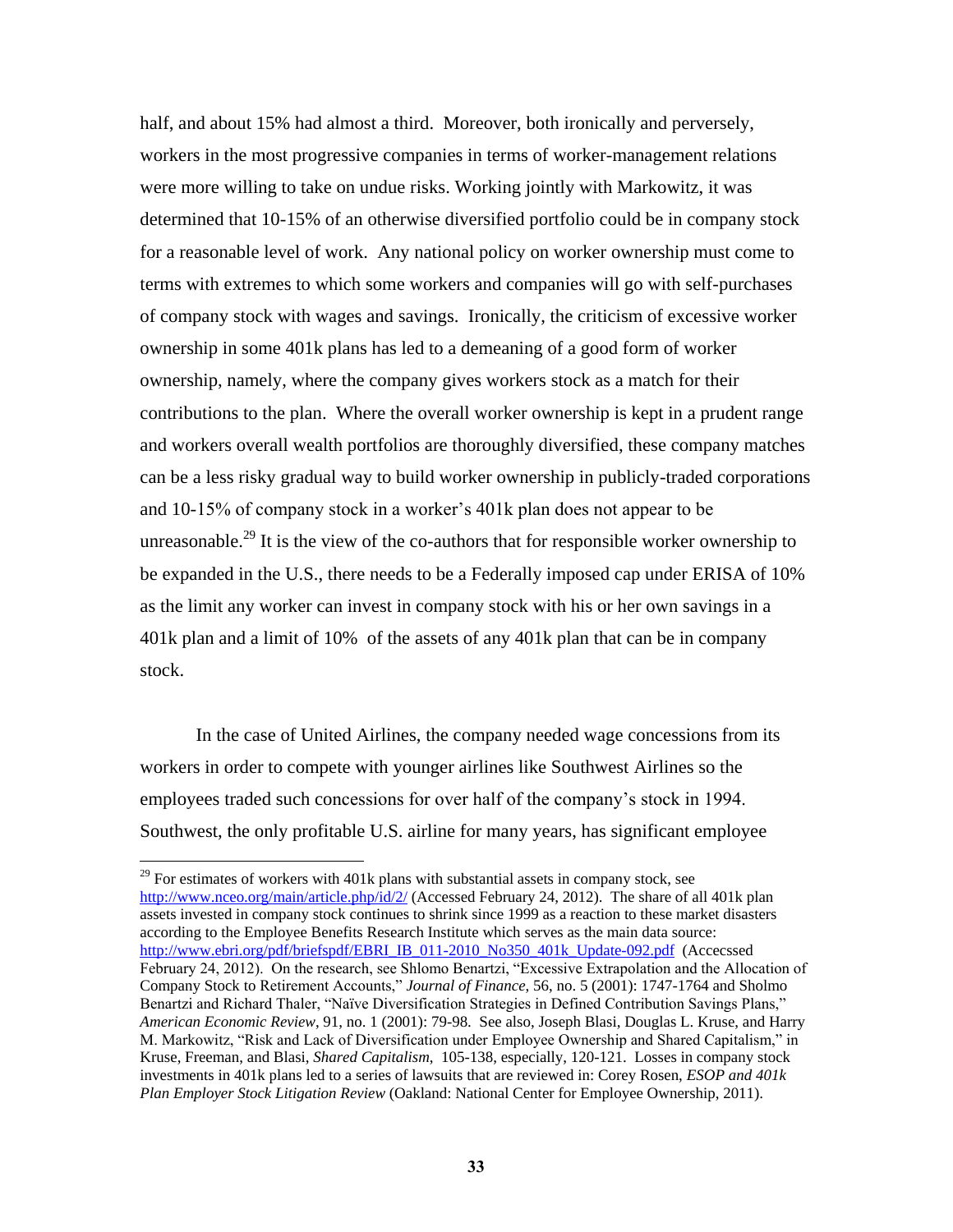ownership and cash profit sharing with all of its union and non-union workers and managers. United pilots, mechanics, ticket agents, and other employees – with the exception of the flight attendants -- took concessions equal to about 15-25% of their compensation and also got three seats on the new board of directors for the pilots and machinists union and the non-union workers. United was one of the very small number of ESOPs in the airline, trucking, and steel industries mainly where wage, benefit, and work rule concessions bought the stock.<sup>30</sup> The co-authors were initially hopeful about the United ESOP if it could develop cash profit sharing and employee involvement and good labor-management relations but grew increasingly critical of the deal. Technically, this is not a standard ESOP in the way founder Louis Kelso defined it. The company and the union had a history of fiery relations and many of United's managers did not get behind creating a more participatory corporate culture or creating a cash profit sharing plan that might soften the blow of the large wage reductions. Initially United started to turn around and the stock increased in value as public shareholders made money. The workers who had paid for their stock with concessions saw that they had to wait until they retired to sell their stock. They were unable to enjoy the increases in value that shareholders enjoyed. Since United's management short-sightedly established no cash profit sharing to reward workers for the productivity improvements, the unions also short-sightedly engaged in very aggressive bargaining with the management of their own company for wage increases that the company's management believed it could not afford. The coauthors publicly criticized many of these shortcomings before, during, and after the transaction. Finally, the tragic event of 9/11/2001 also led to a slowdown of the airline industry and United weakened until it filed for bankruptcy in 2002. In this case workers had 401k plans not invested in company stock, but they lost all of the stock they bought with their wage concessions. United broke all the rules of doing employee ownership

 $30$  For an overview of these cases which mainly took place before 1990, see Joseph Blasi and Douglas Kruse. *The New Owners: The Mass Emergence of Employee Ownership in Public Companies and What It Means for American Business.* (New York: Harper Collins, 1991): 88-138, 320-329. In this volume the co-authors warned about the large accumulating 401k stakes and the related risk (245-249) and made a series of recommendations to address it that were ignored. The United Steelworkers Union had the most responsible approach to using worker ownership as part of collective bargaining and restructuring. In retrospect, many unions used the concept in stressed industries rather than as a way to expand capital ownership and capital income broadly in the society.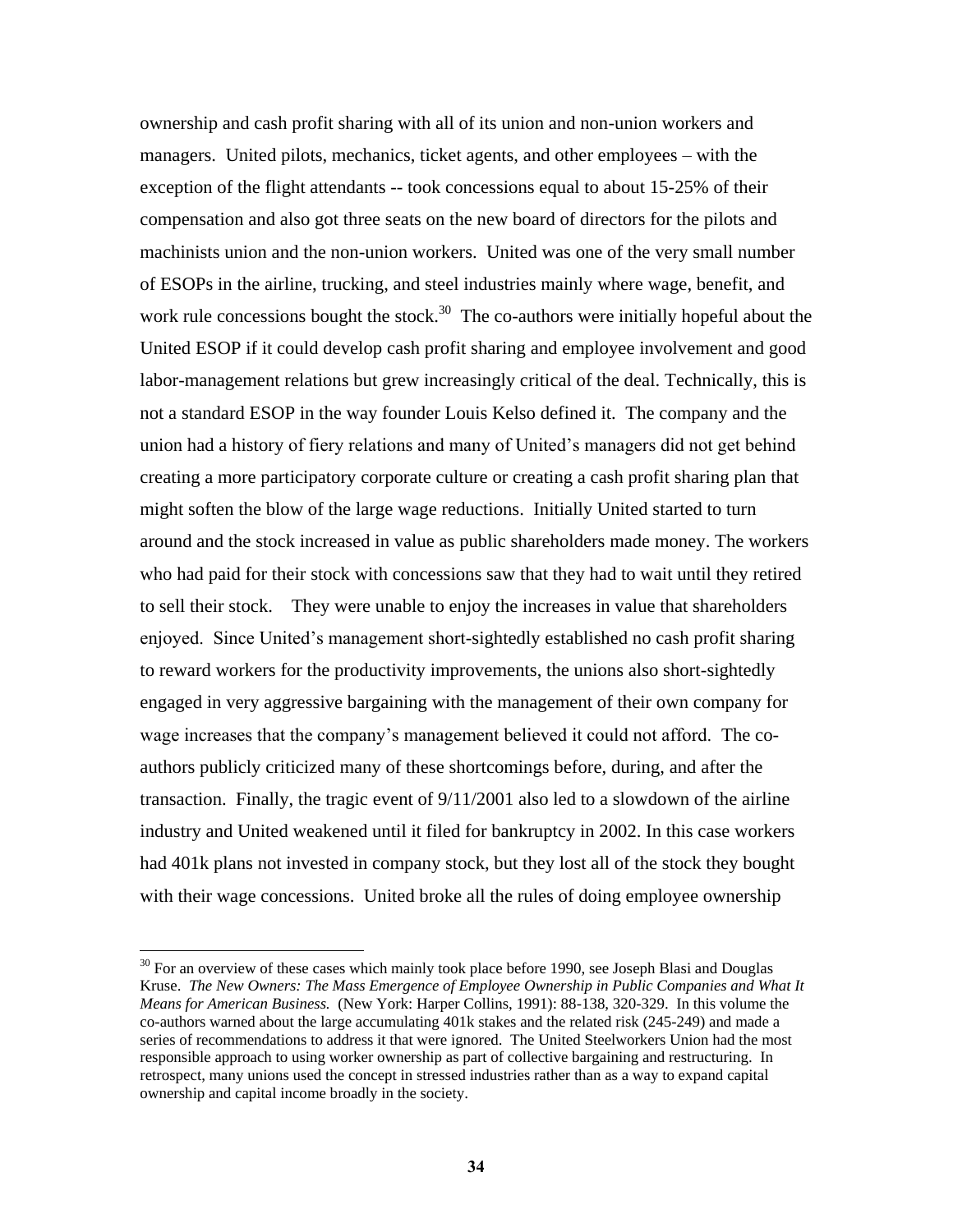successfully: the ownership was based on concessions that workers resented, management ran from any participatory corporate culture, and when the stock rose workers had no profit sharing or stock options or dividends to enjoy the benefits. The other major ESOP scandal, the use of a concessionary ESOP to purchase the Tribune Company, involved a transaction that was widely criticized by the ESOP community and had many of the aspects of the United Airlines failure.  $31$  It is the view of the co-authors that unions need to be very wary of transactions such as United where the "software" of the restructuring is ignored when the deal is put together and approved. It is the view of the co-authors that straight-out manipulative uses of the ESOP as in the Tribune deal should have never taken place.

### **Assessing Worker Ownership's Problems**

 $\overline{a}$ 

What can be learned from an initial analysis of the "limitations, dilemmas and unintended consequences" and the ability of social scientists "to examine their transferability and scalability, and to understand ways of developing their potential" of these pockets of cases that actually exist?<sup>32</sup> Let's consider each pocket briefly in order. On the negative side, ESOPs or Employee Stock Ownership Plans sometimes do not have

 $31$  For the estimates on company stock in 401k plans, see<http://www.nceo.org/main/article.php/id/2/> (accessed February 24, 2012) On Enron, see Bethany McLean and Peter Elkind, *The Smartest Guys in the Room: The Amazing Rise and Scandalous Fall of Enron* (New York, Penguin Portfolio Trade, 2004). On Worldcom, see Walter Pavlo Jr. and Neil Weinberg, *Stolen Without a Gun: Confessions From Inside History's Biggest Accounting Fraud – The Collapse of MCI Worldcom* (Encino, Ca.: Etika Books, 2007). On Lehman, see [Lawrence G. McDonald](http://www.amazon.com/Lawrence-G.-McDonald/e/B002GWGXRO/ref=ntt_athr_dp_pel_1) and [Patrick Robinson,](http://www.amazon.com/Patrick-Robinson/e/B001JPC9CC/ref=ntt_athr_dp_pel_2) *A Colossal Failure of Common Sense: The Inside Story of the Collapse of Lehman Brothers* (New York: Crown Business, 2010), Vicky Ward, *The Devil's Casino: Friendship, Betrayal, and the High Stakes Games Played Inside Lehman Brothers* (New York: John Wiley & Sons, 2011), [Jared Dillian,](http://www.amazon.com/Jared-Dillian/e/B004VC02KG/ref=ntt_athr_dp_pel_1) *Street Freak: Money and Madness at Lehman Brothers* (New York: Touchstone, 2011), and, [Mark Williams,](http://www.amazon.com/Mark-Williams/e/B003FNE7CQ/ref=ntt_athr_dp_pel_1) *Uncontrolled Risk: Lessons of Lehman Brothers and How Systemic Risk Can Still Bring Down the World Financial System* (New York: McGraw Hill, 2010). On United Airlines, see Jeffrey Gordon, Employee Ownership in Economic Transitions: The Case of United Airlines, *Bank of America Journal of Applied Corporate Finance*, 62, no. 3 (1998): 39-62; Susan Chaplinsky, *United Airlines: Employee Buyout* (Charlottesville: University of Virginia Darden Graduate School of Business Administration, 1998), and Adam Bryant, "Labor Rifts Return to Employee-Owned United Airlines," *The New York Times*, January 16, 1997: n.p.

<sup>32</sup> These questions are asked in: Erik Olin Wright, *A Sketch of the Real Utopias Theme and Program for the 2012 Annual Meeting of the American Sociological Association* (Washington, D.C.: American Sociological Association, October 20, 2010 Revised)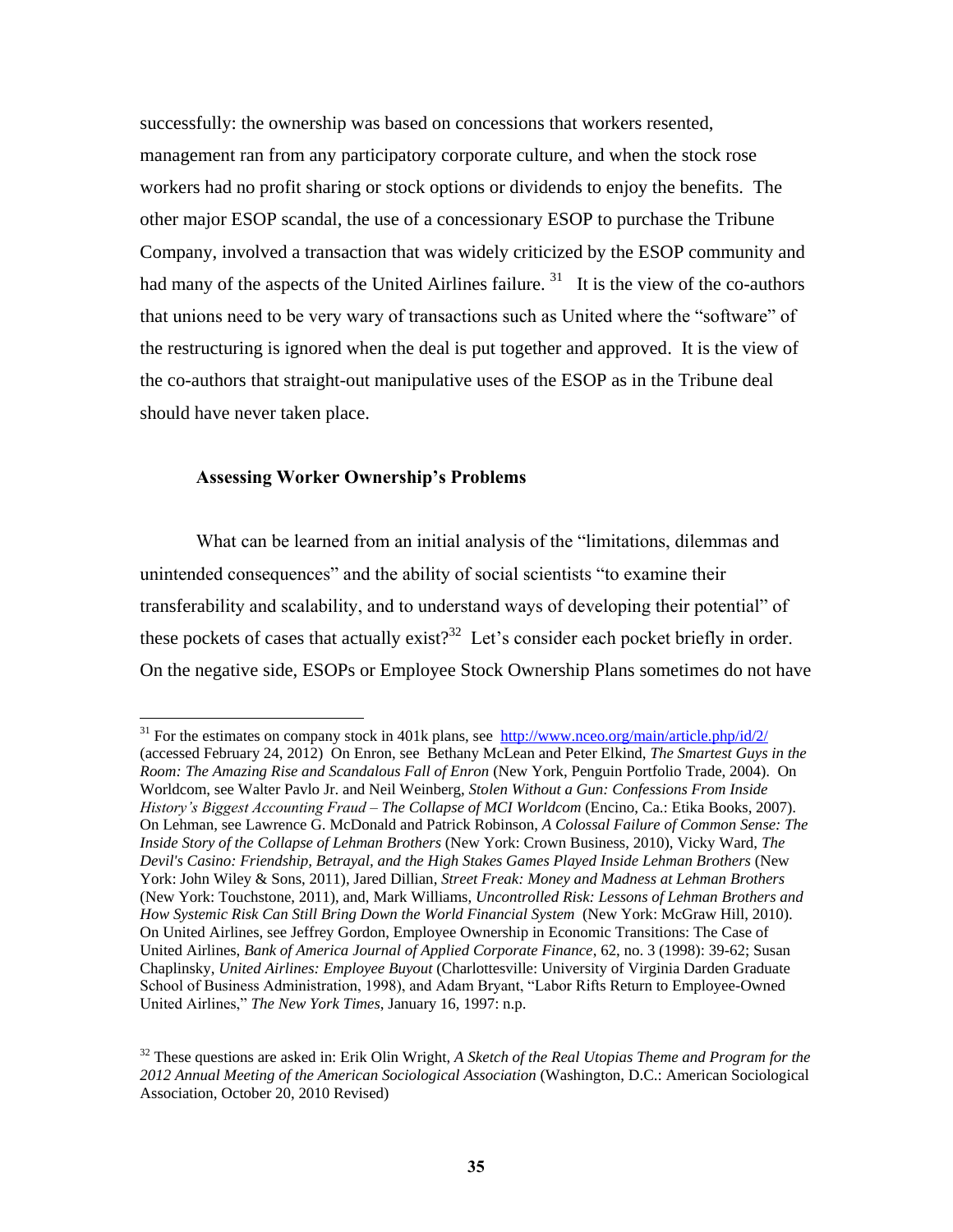enough worker participation in management while only a small number have workerelected representatives to their boards of directors. There is no question that many ESOPs need more worker participation and formal worker roles at the board level. According to one study, the ESOPs that have elected boards of directors find that they function well so this appears to be a figment of a hierarchical attitude.<sup>33</sup> On the positive side, as will be seen below, it appears from evidence from the 2002 and 2006 General Social Survey that employee owners in the U.S. are significantly and often disproportionately involved in employee participation efforts and even self-managed teams. The goal of a culture of employee participation is now the public policy of the associations of ESOP companies, many of which, as noted, comprise majority or 100% worker owned firms.<sup>34</sup> It is not widely understood that because ESOPs fall under the Employee Retirement Income Security Act of 1974, the Federal Government actually mandates certain minimum standards of financial participation and decision-making. For example, most employees must participate in ownership according to as minimum fair standard and the ownership cannot be concentrated in a "top heavy" manner in highly paid employees, typically meaning executives. Moreover, while voting for board members is not mandated, any board decisions in ESOPs on major corporate transactions (such as mergers, acquisitions, liquidation, recapitalization, consolidation and so forth) does under Federal law now require a pass through of voting rights to workers and direct vote by the them. Unlike the case with worker coops that have no external enforcement mechanism, for example, attorneys in the Department of Labor aggressively investigate and prosecute rogue ESOPs.<sup>35</sup> Thus, the ESOP "governance issue" is often over-stated and misunderstood. Some participatory ESOPs with worker elected ESOP Committees and worker-elected board members may be as participative as some worker coops. Sociologists might consider studying these organizational conundrums. Because real ESOPs are not funded with worker savings, are exist mainly outside of the public stock markets, and are often majority worker-owned, they are more insulated from the extremes of the "shareholder"

 $\overline{\phantom{a}}$ 

<sup>&</sup>lt;sup>33</sup> Merri Ash, Driscoll, Falk, Helmer, Ippensen, Kirby, Mathews, Morrison, Rosen, Steiker, Ursprung, *ESOPs and Corporate.*

<sup>34</sup> See Kruse, Freeman, and Blasi, *Shared*: 52, 58.

<sup>35</sup> See<http://www.nceo.org/main/article.php/id/36/>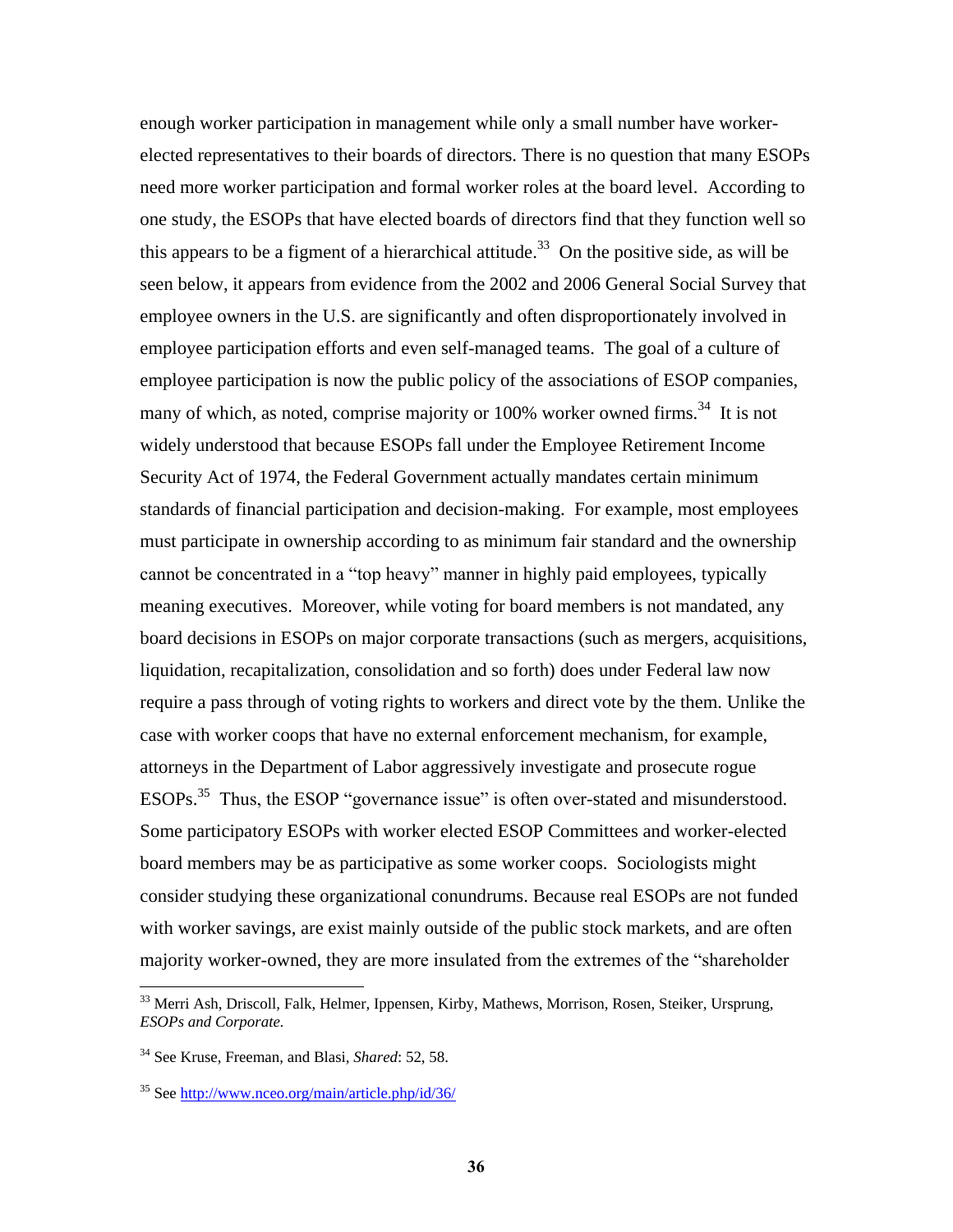value culture" in public stock markets and less risky for workers than worker coops that require individual investments. Thousands of ESOPs received bank loans and by all accounts have no problem getting access to capital credit, and, as noted, most of them were bought with bank loans. A longitudinal study suggests that ESOPs have a lower bankruptcy rate and a higher survival rate than comparable closely-held firms.<sup>36</sup> Among the largest privately-held corporations in the country with significant profit sharing and employee stock ownership, the negative is that many of these firms are understudied and virtually totally ignored by social scientists who probably have them in their communities nationwide.

The main negative feature of start-ups is that their form of worker ownership is often extremely risky. Workers *do* get stock and stock options in lieu of lower wages. If the firm makes it big, they can gain a lot of wealth, however, many firms fail at this stage. They are mainly relevant to persons who have the ability to tolerate this risk until it is obvious that a worthwhile income can be built. If that happens, there is often substantial capital ownership and capital income available to those who stuck it out. For example, the 100,000 or so workers who began with the 100 start-ups that evolved in the later stage as the 100 Internet firms dominating the public stock markets in 2000, shared tens and tens of billions in stock option profits before the tech stock market crashed in 2000 and controlled a fifth of the equity of those companies.<sup>37</sup>While scholars have explored the early stage of these firms and the later stages, a lot more needs to be learned about how and when the initial stage of riskiness is passed and what percent of the firms actually become working examples of broad-based capital ownership. Studies have taken place at the very beginning and at the very epitome of these firms' lifecycles (e.g. Google, Microsoft, Intel) but not in the middle stages. On the positive side, start-ups have the

<sup>&</sup>lt;sup>36</sup> See the study by the authors at:<http://www.nceo.org/main/article.php/id/25/>

<sup>37</sup> See Blasi, Kruse, and Bernstein, *In the Company of Owners*, 79-104 especially Table 4.1 on p. 84 showing how much stock option profits were made by the workers and p. 84 showing how much equity the non-executive workers ended up owning (in this industry, surprisingly, more than the founders and more than the venture capitalists who initially funded it!), and, especially, in light of the risk discussion, that most of the stock ownership was a result of stock options and was not purchased with wages. For example, a leading Internet leader, Cisco, prohibited its workers completely from any purchases of company stock in their 401k retirement plan in order to be sure the retirement plan was separately diversified from the stock options in the company.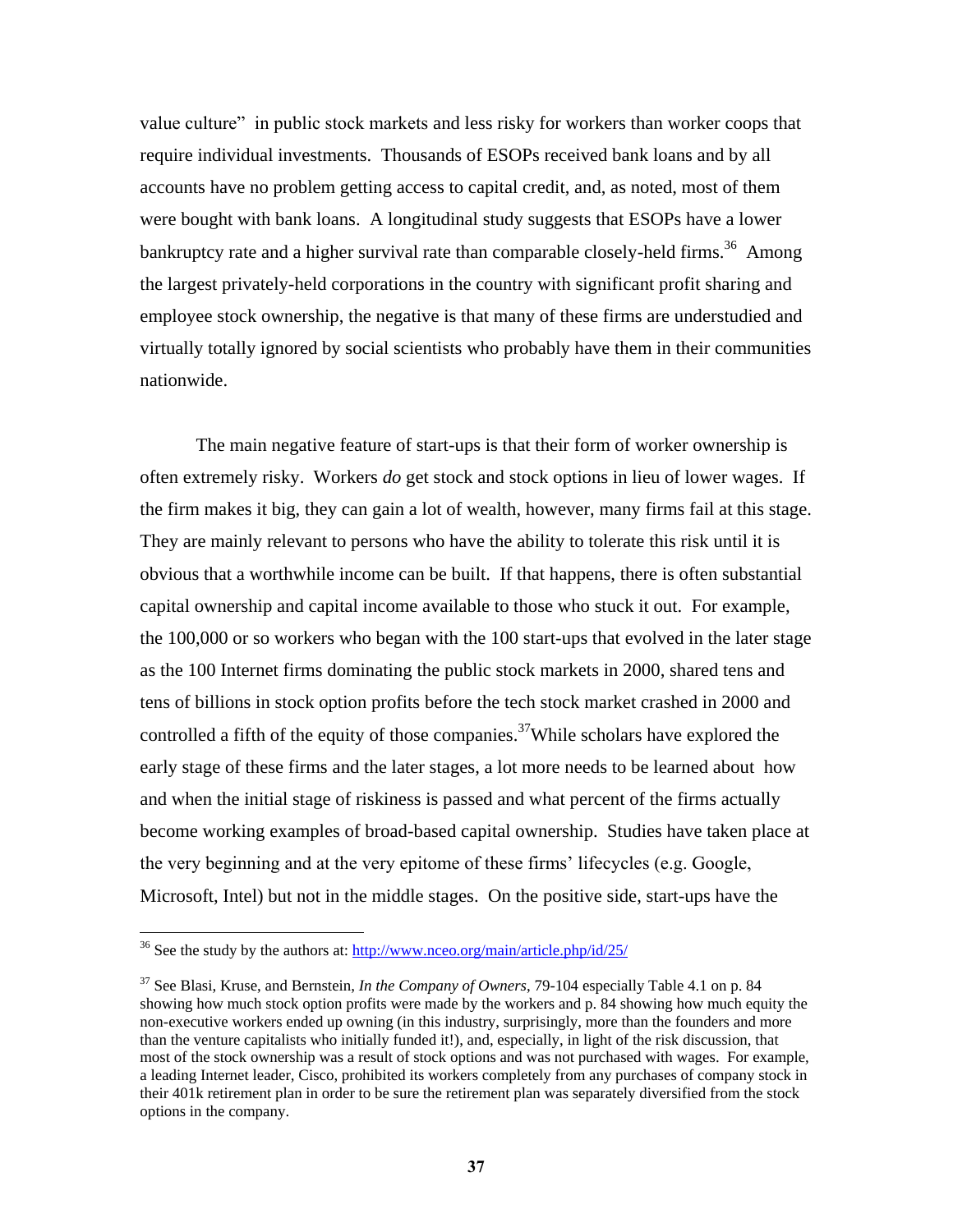capacity to create many innovative examples of worker ownership in the society as the founding of the next generation of social network, energy sustainability, and sciencebased companies may testify.

For large Fortune 100, 100 Best Companies to Work For corporations, Silicon Valley high tech successes such as Google and Cisco, and multinationals with worldwide commitments to broad-based employee ownership, the positive is that, despite their small number, these cases do suggest that large corporate models are possible, are admired by the society, can be successful at least on a case-by-case basis, can be supported by senior managers and can recruit senior managers, and can even overcome the large administrative problems of offering worker ownership plans globally across many different legal and political regimes. Many of these firms grant stock options or restricted stock or other forms of equity to workers that the workers do not have to buy with their savings, this minimizing the risk. Many use a worker ownership format to supplement their capital ownership programs called the Employee Stock Purchase Plan which allows workers to buy stock at a 15% discount to the market price, providing some insulation against moderate market corrections. Many have separate defined benefit or defined contribution plans. However, one has to consider that in the 8 market crashes since 1900, the average drop was 41%, so forms of direct worker shareholding in public stock market companies need to be carefully considered in light of the overall worker portfolio if they are funded with worker wages and savings. $^{38}$ 

The main negative for worker cooperatives is that there are so few of them, their population is so small, and their capacity for a national voice is so limited that it is hard for them to achieve their potential. There is absolutely no question that the evidence on the performance of worker ownership and worker participation in decision-making (to be cited below) should, in principle, serve as a strong argument for advancing the worker cooperative agenda nationally. For sure, the extremely small footprint of worker

<sup>38</sup> See Robert J. Barro and Jose Ursua, *Stock Market Crashes and Depressions* (Cambridge: National Bureau of Economic Research, Working Paper 14760, 2009): Table 1.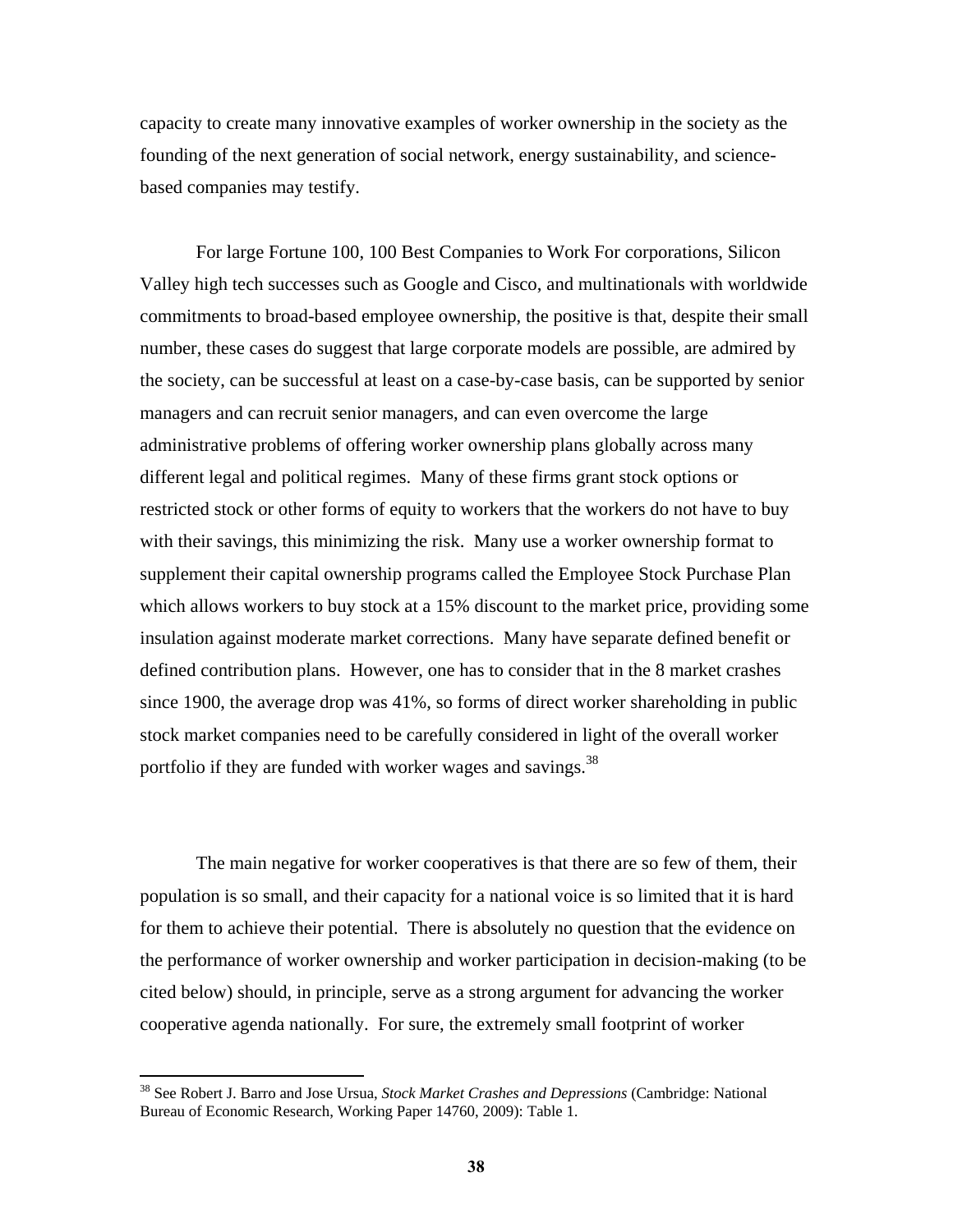cooperatives is largely a function of the fact that they do not have the level of significant access to capital and credit markets in order to bring about larger transactions where they acquire and transform non-worker owned businesses, significantly expand their existing businesses, and make large capital investments in hiring talented workers, managers, and financial planners. At one point in the development of ESOP legislation, the drafters of the Small Business Employee Ownership Act in the Senate, appreciating this point, wrote into the law something called an EWOC, namely, an Eligible Worker Owned Cooperative. To the great dismay of many of the legislative assistants who worked on this legislation at the time, including the first author, the worker cooperative community did not use it very much or at all to raise capital and expand. Some forward-looking academics such as Mike Leung are rethinking the entire worker cooperative concept in order to address these issues.<sup>39</sup>

### **A National Overview: The General Social Survey (GSS)**

While looking at several important pockets provides a focused and nuanced view of worker ownership, an objective national overview of U.S. worker ownership and profit sharing comes from a supplement to the 2002, 2006, and 2010 General Social Survey. The rationale for approaching the GSS was that the pockets of worker ownership and profit sharing and broad stock options had finally reached meaningful levels in American society that had a possible bearing on social and economic well-being and social and economic policy. Supplemental questions on worker ownership and profit sharing were based on an application to the GSS Board of Overseers that was approved for each year at the National Opinion Research Center at the University of Chicago. These publiclyavailable data are collected and made available for analysis by the GSS. The purpose of the questions was to establish a third-party source of data that would make possible an objective national metric on worker ownership and profit sharing that could potentially be repeated every four years, while providing, given the wide range of other interesting

<sup>39</sup> See Mike Leung, *The Worker Cooperative Capital Structure* (San Francisco: Unpublished working paper, 2011) and Mike Leung, *Worker Cooperative Start-ups: Capital and Cooperative Values* (San Francisco: Unpublished working paper, 2011).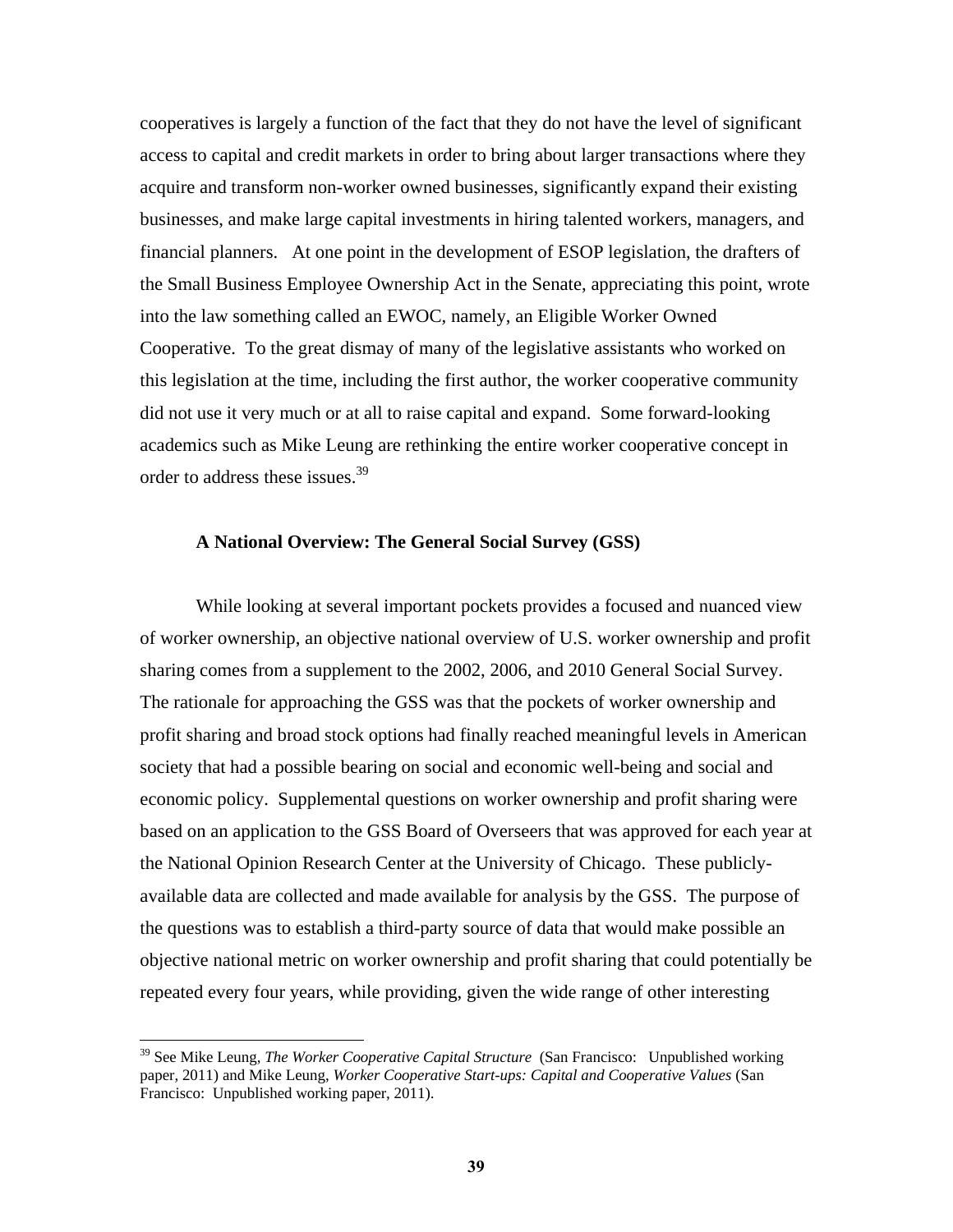variables in the GSS, the opportunity for a range of social scientists to include worker ownership and profit sharing in a number of potential studies on a variety of social and economic issues. Because of limitations of space, only a few major trends will be noted from these surveys. A fuller report on these data appears in Appendix I and the data remain open to much further analysis by social scientists.<sup>40</sup>

The GSS indicates that there is a very thin layer of capital ownership and sharing of capital income in the U.S. economy. Looking at the 2010 GSS, the percent of the adult working population that own stock in their companies is quite high at 17.5% numbering 18.7 million workers, while 8.7% of workers hold stock options, numbering 9.3 million workers and about 39 million workers or 36% are estimated to have some form of cash profit sharing. With only about 6000 corporations traded on the NYSE and the NASDAQ with only 30,000 top five executives, it is easy to see that, in spite of the strong national debate on executive compensation, that stock options are fairly broadly spread in the nation. (Appendix I, Table 1) With 18.7 million workers owning stock in firms in the U.S., it is easy to see from the U.S. Department of Labor figures on ESOPs quoted above that with an estimated 10.3 million workers in ESOPs, the ESOP format appears to represent more than half of the individual worker ownership in the country. In ESOPs and worker coops, worker ownership is more concentrated and tends to include most if not all employees. From the GSS, the median value of the *entire worker ownership stake (accumulated from past years)* in 2010 was 47.9% of a worker's annual salary while the mean was 70.4% indicating that some workers had more meaningful stakes. The median value of *annual* profit sharing was 7.6% while the mean was 9.7% indicating that many U.S. workers were getting access to capital income annually that

<sup>&</sup>lt;sup>40</sup> The application every four years has been prepared by Joseph Blasi, Douglas Kruse and Richard Freeman. We would like to especially thank sociologists Tom Smith, the Director of the GSS at NORC and the University of Chicago and Principal Investigator of the GSS, Peter Marsden of Harvard, Coprincipal Investigator who have generously and patiently advised our research team on question construction, pretests of the variables, and other scholarly questions throughout the entire process. We are also grateful to Co-Principal Investigator Michael Hout of the University of California at Berkeley and Senior Research Scientist Jibum Kim for their support. The GSS is mainly funded by the National Science Foundation although the Board of Overseers entertains proposals for supplemental questions. The funding for the "shared capitalism" supplement is made available by a group of mainly non-profit associations and foundations associated with worker ownership and profit sharing identified in the tables in Appendix I.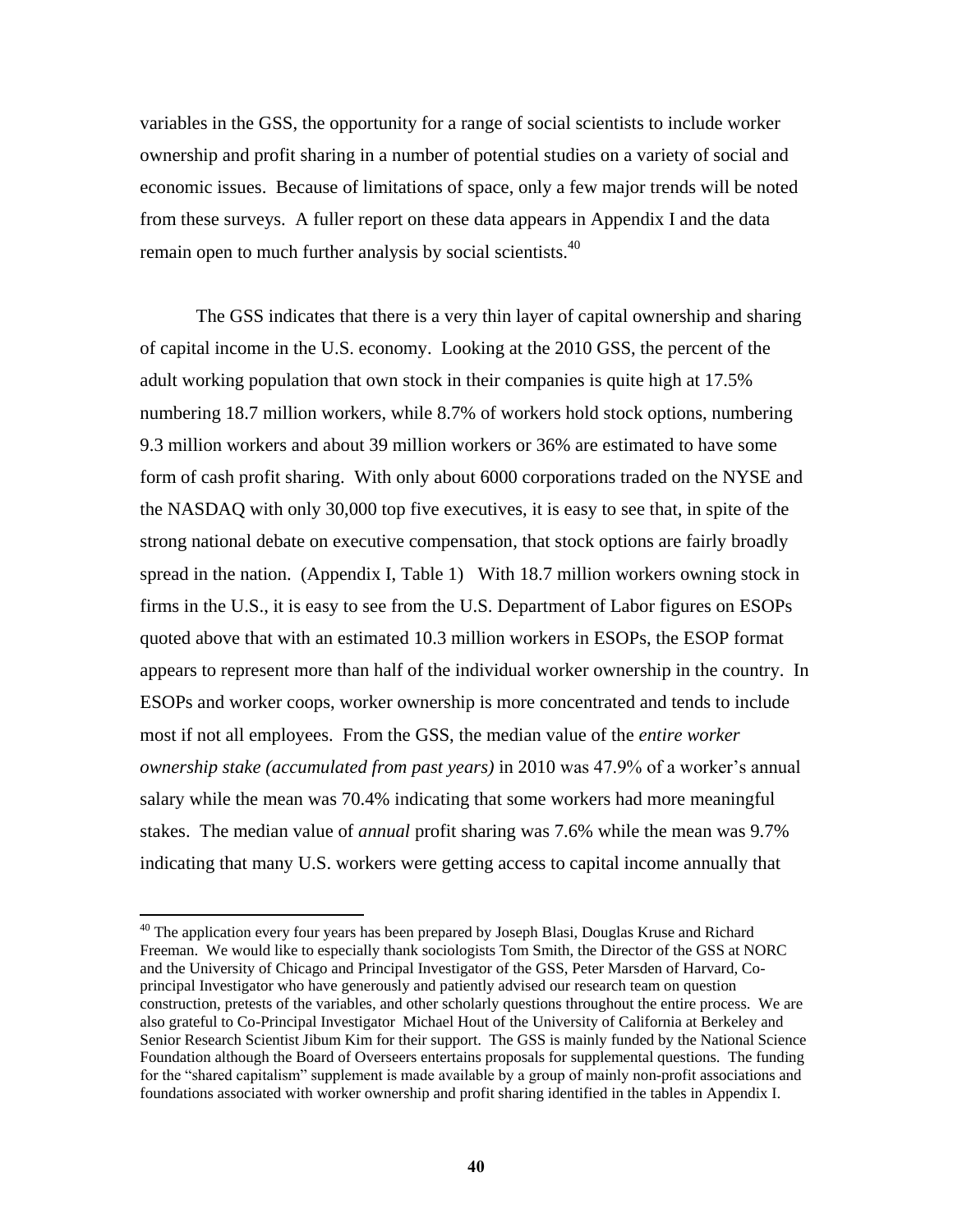was potentially meaningful. (Appendix I, Table 2) In light of the stark contrast this review has drawn between less risky worker ownership purchased by the worker with her or his own wages versus worker ownership that was financed through leverage or company contributions (as in most ESOPs) or with cash profit sharing (as in deferred profit sharing plans), the GSS shows that at the median about half of all worker ownership in the country was bought by the employee with the mean being close at 44.6% (Appendix I, Table 2). Certainly, the goal of a responsible social policy should be to have most worker ownership be the result of grants of stock or stock options or restricted stock or ESOP financed by company profits, not by worker savings or wages.

An key national question about this worker ownership and profit sharing is whether these millions of workers are being somehow short-changed of a fair fixed wage because they are partly compensated in "stock" or "equity" or "capital ownership" or ―capital income‖ or whatever worker-friendly term suggesting capital wealth that one might want to use. An extreme skeptic would ask, is it possible that the most regressive employment sectors in the economy are paying low wages and supplementing with worker ownership and profit sharing? It is not only a fair question and a necessary one to ask. While the overview of the pockets does not suggest this is the case, the GSS is the proper instrument to view the trend. The 2006 shared capitalism supplement to the GSS asked workers to evaluate their fixed annual pay relative to the market wage for their job in their region. All told, about a third of the adult citizens with worker ownership in the GSS reported that their fixed pay was lower but 69.1% reported it was the same or higher. (Appendix I, Table 3) For cash profit sharing, 24.1% reported their fixed pay was lower, for workers holding stock options the number was 30.9%. Therefore, with the only national estimates that can be attempted, it does appear that existing systems of worker ownership and profit sharing do not generally represent an attempt to manipulate workers to take lower fixed pay, while making the variable part of the then reduced pay at risk and capable of being made up through either worker stock ownership, or stock options or profit sharing.

The issue of wage and benefit substitution is a major research question. Finding those pockets in the society where there is wage and benefit substitution and studying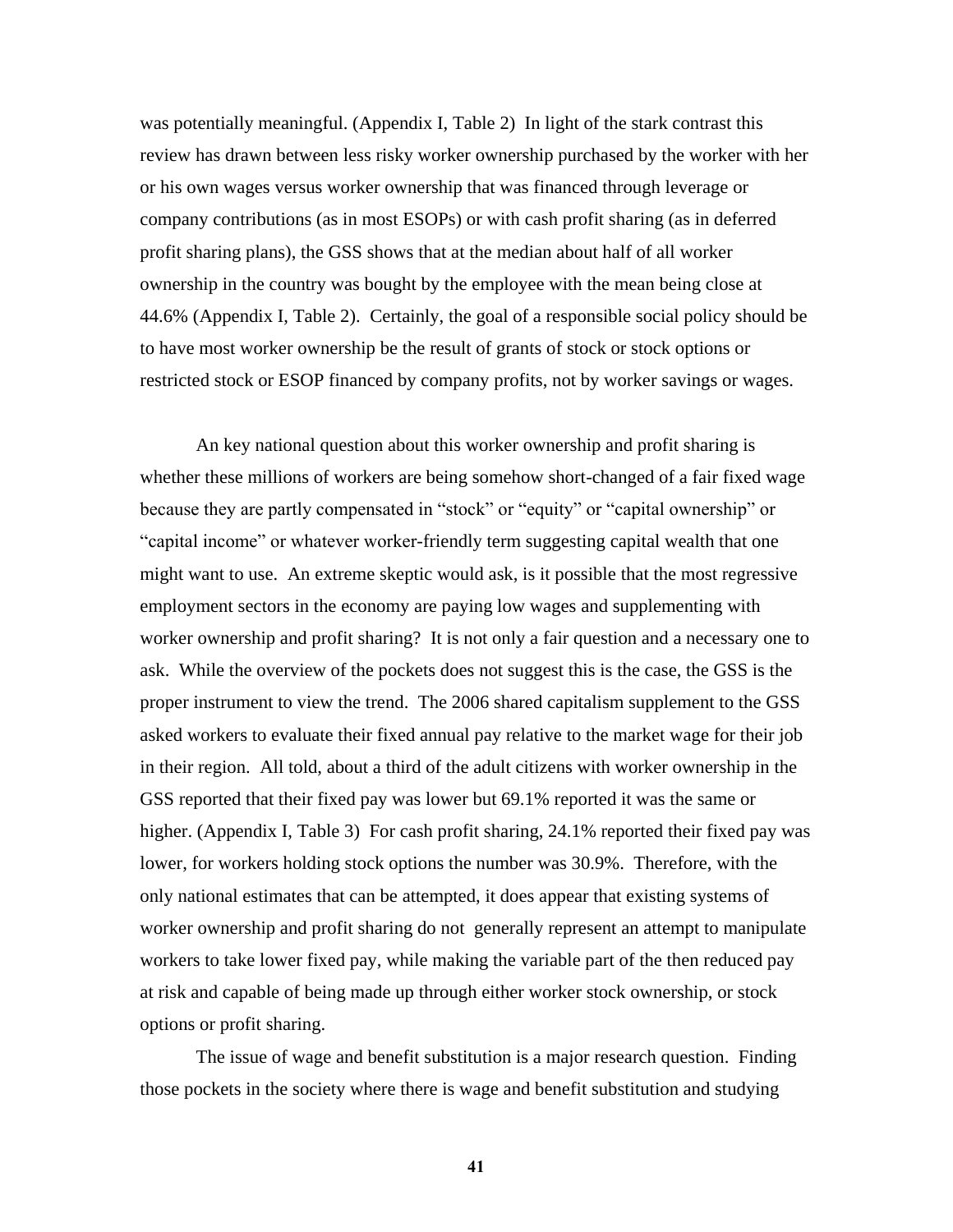them would be a worthwhile research project. Indeed, a principal finding of the NBER Shared Capitalism study was that virtually all of the positive and beneficial outcomes of worker ownership are simply wiped out when workers are paid less than a fair fixed wage for their job and region. Many studies of ESOPs have provided evidence that the worker ownership stake comes on top of fair wages and benefits. In fact, ESOP firms are more likely to have defined benefit pension plans or a second defined contribution plan in addition to the ESOP and there is no systematic evidence that worker ownership nationally substitutes for fair wages and benefits. Some scholars suggest that the better firm performance engendered by doing worker ownership well is then shared with the workers. However, there clearly are corporations that have substitution as a policy and they need to be identified and researched.<sup>41</sup>

Another issue of deep importance to sociologists has to so with social stratification under worker ownership and profit sharing. Looking nationwide using the 2010 GSS, 38.1% of workers making above \$75,000 a year own company stock, 28.4% of workers making \$50-75,000 a year own company stock, 21.1% of workers making \$30-50,000 a year own company stock, while only 11.2% of workers making \$15,000- 30,000 a year hold company stock. The distribution for broad-based stock options are more stark. Nationally, management and management-related and professional workers have more access to worker ownership than blue collar workers and much more than service workers although almost as many union workers have worker ownership as nonunion workers. (Appendix I, Table 4) It is very likely that this reflects the fact that higher paid employees who buy stock with wages through Employee Stock Purchase Plans and 401k plans have more money to consider purchasing stock ownership. It is not a reflection of stratification in the ESOP sector because, again Federal law intervenes, and requires that ESOP worker ownership benefits be distributed at least as fairly as in proportion to fixed pay and that each plan must meet a strict statistical test that it does not distribute worker ownership in a "top heavy" manner.

<sup>41</sup> On the importance of fair fixed wages, see Kruse, Freeman, and Blasi, *Shared Capitalism*, 154-155 (Table 4.3), 94-6 (Table 2.8) . For a review of the evidence that ESOP companies pay better, see Kruse, Freeman, and Blasi, *Shared Capitalism*, 362-365.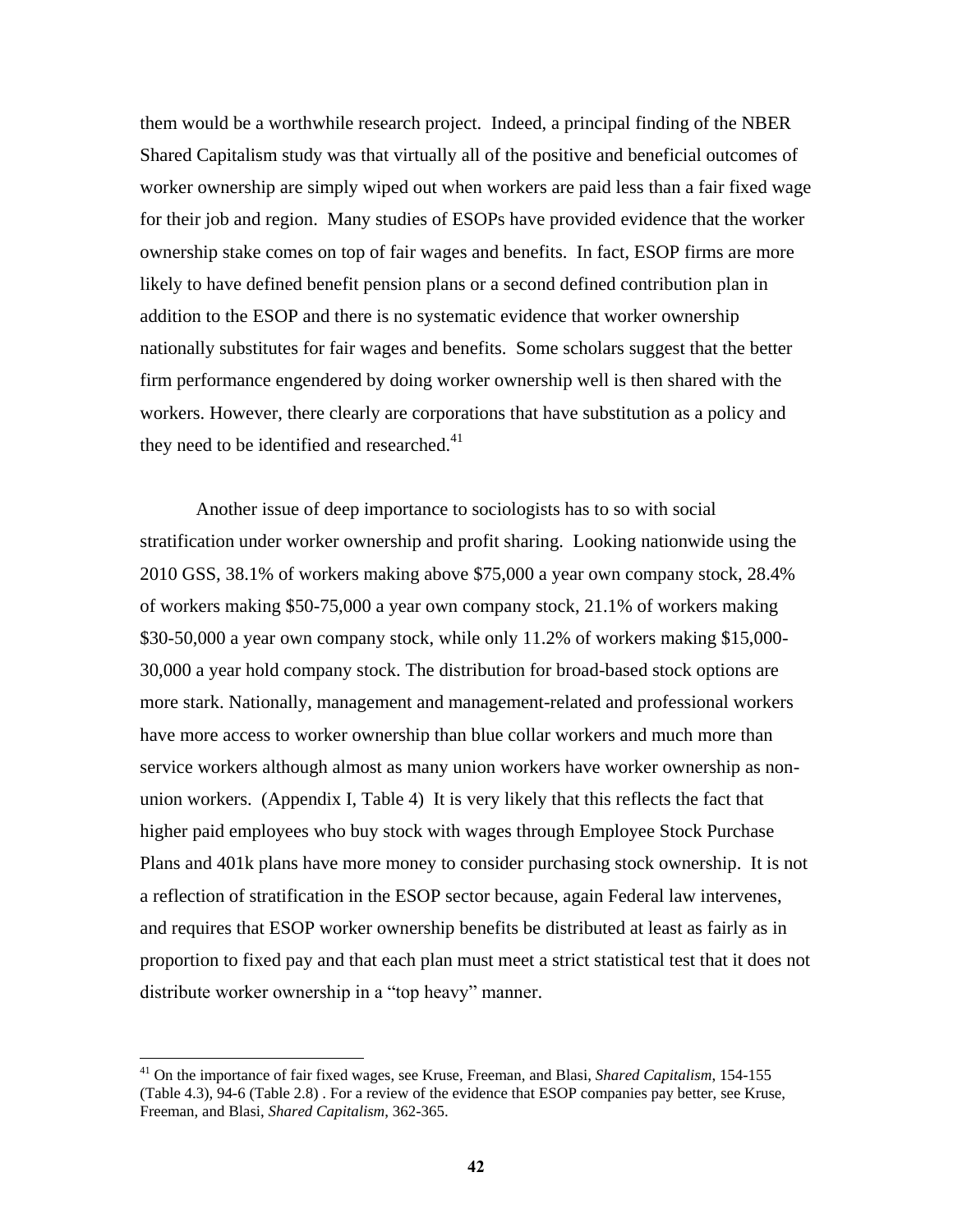The best study on stratification issues is by University of Massachusetts sociologist Edward Carberry. He finds in the NBER sample of 41,000 workers that African-Americans are less likely to participate in profit sharing plans, that women, African-Americans, and Hispanics have less valuable worker ownership accounts in ESOPs, and these groups plus Asian Americans receive less value in Employee Stock Purchase Plans and Broad-Based Stock Option Plans. Carberry says that most of this can be accounted for by the fact that existing occupational segregation regarding income and management roles in the society lead to disparate incomes. So even if ESOPs have rules against "top heavy" distributions and require fair distribution at least according to salary, if society has some groups inordinately in better salary positions, the ESOP fairness rules help reproduce this stratification. When Carberry controlled for education, occupation, fixed pay, and tenure, most of these disparities disappeared, but African Americans and women still have some disparity after the controls. Employee involvement and empowerment tend to attenuate the disparity. There is a lot of potential for sociologists to look more at these issues.<sup>42</sup>

Another issue elucidated by the GSS has to do with the industries in which worker ownership is prominent. On the face of it, one would expect that 47.3% of all the employees in the communications and utilities industry, 23.5% of all the employees in the finance and insurance industry, and 20.6% of all the employees in the computer services industry would have company stock. Large numbers of workers in these industries, consistent with the Google story, have broad-based stock options. It may, however, come as a surprise that 30.5% of workers in the entire non-durable manufacturing industry, 23.7% of all employees in durable manufacturing, and 20.8% of all employees in retail have some form of worker ownership with comparable distributions though lower for broad-based stock options. (Appendix I, Table 4). Other evidence from work organization suggests that these industries are using forms of teambased management, self-directed and autonomous work teams and high performance work practices that make them more open to group incentive-based practices.

<sup>&</sup>lt;sup>42</sup> See Edward Carberry, "Who Benefits from Shared Capitalism: The Social Stratification of Wealth and Power of Companies with Employee Ownership?" in Kruse, Freeman and Blasi, *Shared Capitalism*, 314-349.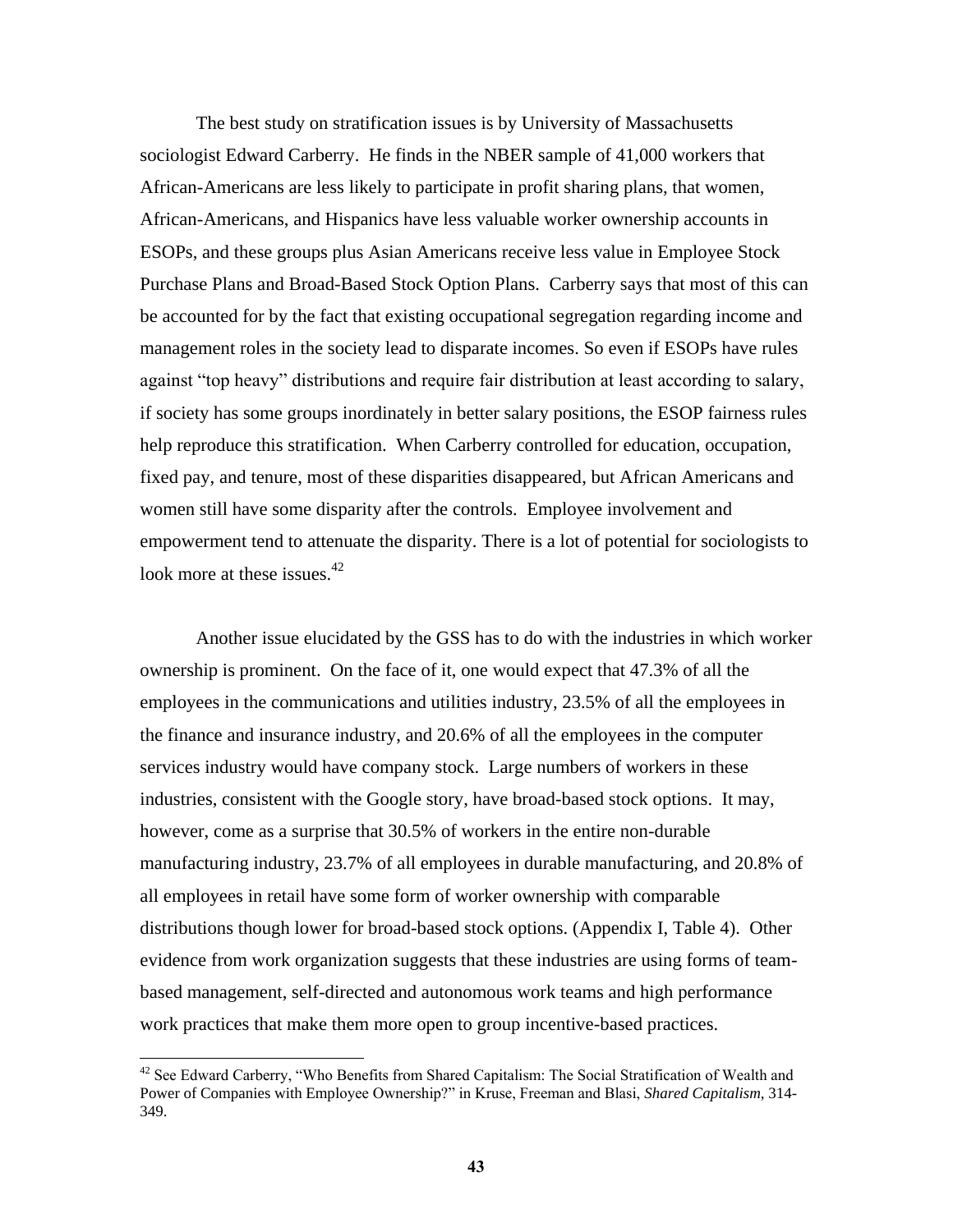One surprising finding from the GSS is that worker ownership, broad-stock options and profit sharing/gain sharing are not separate formats in the U.S. They tend to occur in bundles and they tend to cover a broad spectrum of the population, at least in their minimal forms. Thus, the 2002 and 2006 GSS showed that about half of the citizens with these shared rewards had various combinations of the three while 6% of citizens were in companies with all three. This suggests that the balkanization one clearly observes in the real world between the workers, the companies, the scholars, the nonprofit associations, the research literatures, the surveys, the policy-making, the tax incentives etc. of profit sharing vs worker ownership vs broad-based stock options is close to sheer fantasy. The NBER Shared Capitalism Project has showed the longer-term forms of worker ownership like stock and option holding actually work hand-in-hand with the shorter term forms of profit sharing and gain sharing to create capital ownership and income systems that balance risk for workers and seem to better activate an interest in company performance.<sup>43</sup>

A major insight from the GSS is that the "thin" versions of worker ownership and profit sharing are close to dominating the economy, at least numerically. While one would not want to make too much of it, since 2006 almost half of adult working citizens (46.7%) have had one or more of these capital ownership/capital income practices in the place where they work. The number was 62.6% in companies with stock. This is an interesting take on the common harsh criticism that researchers in this field have heard for decades from many economists, "If it was so good why isn't everyone else doing it?" (Appendix I, Table 5) It does suggest that if properly structured and meaningful in terms of delivering a meaningful amount of capital ownership and capital income to a broad group of citizens, that at least the mechanisms of worker ownership and profit sharing are already widely diffused and disseminated in corporations and that a lot of the corporate sector has experience with these practices. This is certainly a plus for discussing policies for expanding these ideas later in this essay.

<sup>43</sup> See Kruse, Freeman, and Blasi, *Shared Capitalism*, 46-51, especially Table 1.1 on p. 47.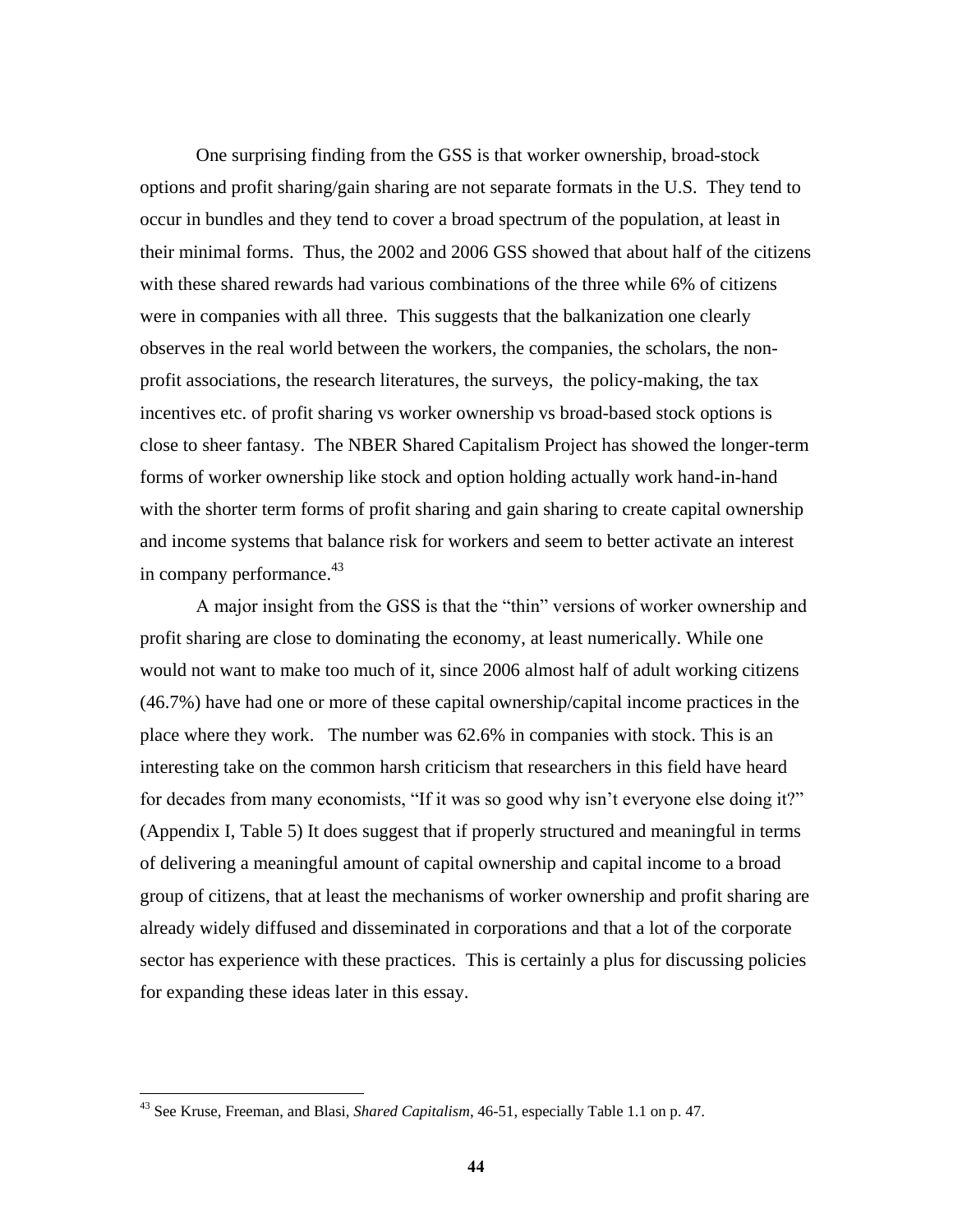What are the implications of the current GSS data for a futuristic plan to see substantial worker ownership and profit sharing in the entire U.S. economy? First, while much of the thin layer of worker ownership and profit sharing in U.S. society is to be discounted as not very meaningful when it is not concentrated, intentional, and broadbased in the same firm, as noted, one clear advantage of the thin layer is that a surprisingly large segment of the American population is at least familiar with the concept. If it were close to zero it would be harder to comprehend moving it forward. Second, unbeknownst to most social scientists, most of the major Wall Street firms and many medium-sized financial services institutions across the nation – not on the face of it considered major proponents of a worker ownership economy – have businesses, typically called "XYZ Employee Share Plan Services," that manage the employee stock ownership accounts of many of these 18.7 million worker owners. These businesses are today run by massive international computer systems over the World Wide Web and they are profit centers for the firms and their managers are often very interested in seeing worker ownership expand to many more Americans.

Many of the firms themselves, especially the medium sized ones have substantial employee ownership, and some of them are strong proponents, for example of, majority worker-owned ESOPs. Sociologists know nothing of this world, but its existence at the minimum demonstrates that there is an infrastructure for widespread national worker ownership and there is at least the potential that many financial services firms could have some incentive to help design and deliver an expanding form of popular capitalism in the United States. For example, if worker cooperatives ever overcame their inability to raise large amounts of capital and acquire other businesses, there is no doubt that their millions of members accounts would be managed by these financial services firms. Recently, all these firms have created a body called the American Council of Stock Plan Administrators that want to see worker ownership grow and expand.<sup>44</sup> These phenomena could very well be supportive of a wider worker ownership economy in some reimagined future economy and society.

<sup>&</sup>lt;sup>44</sup> See<http://www.acspa.info/index.html>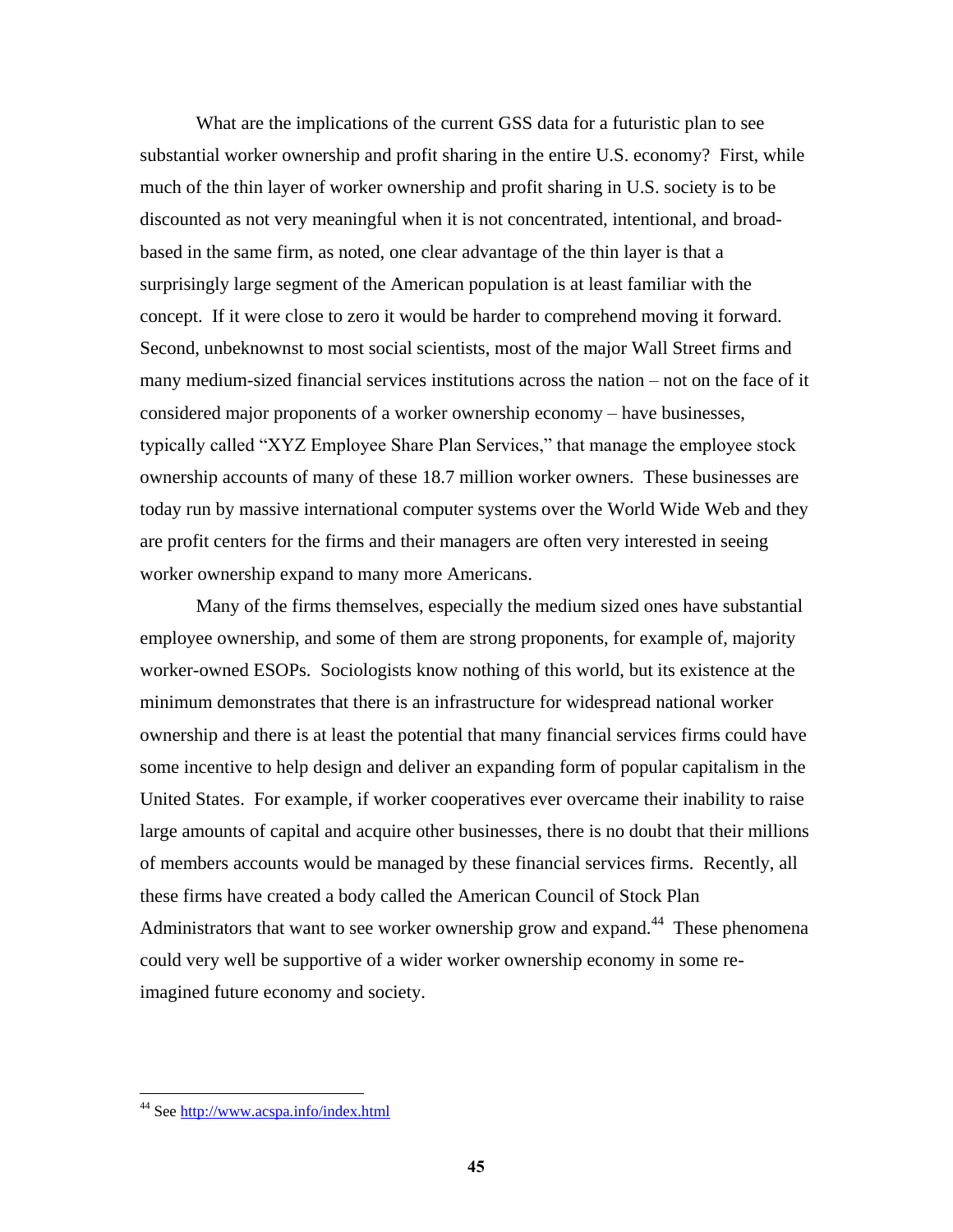## **Evidence**

 $\overline{a}$ 

There are over 100 studies of the relationship between worker ownership and profit sharing and related workplace practices and firm and worker performance. Most of the studies compare firm performance of firms with and without these forms of pay in cross-section data. Some studies examine firms before and after their adoption of a group incentive compensation scheme, or control in other ways for selection bias. Metaanalyses analyzing the combined results of studies show statistically significant positive associations of employee ownership and profit-sharing with firm performance.<sup>45</sup>

There is also a wide dispersion in the magnitude of estimated effects within and across studies. Many analysts and practitioners interpret this dispersion as indicating that

<sup>45</sup> For reviews of the employee ownership literature, see Joseph Blasi, *Employee Ownership: Revolution or Ripoff?* (New York: HarperCollins, Ballinger Books, 1988); C. Doucouliagos, "Worker Participation and Productivity in Labor-managed and Participatory Capitalist Firms: A Meta-analysis," *Industrial and Labor Relations Review*, 49(1), 58-77; Douglas, Kruse and Joseph Blasi, "Employee Ownership, Employee Attitudes, and Firm Performance: A Review of the Evidence," in David Lewin, Daniel J.B. Mitchell, and Mahmood A. Zaidi, eds., *Human Resources Management Handbook, Part 1.* (Greenwich, CT.: JAI Press, 1997); Eric C.A. Kaarsemaker, "Employee Ownership and Its Consequences: Synthesis-generated Evidence for the Effects of Employee Ownership and Gaps in the Research Literature," (York, UK: University of York, 2006); Steven F. Freeman, *Effects of ESOP Adoption and Employee Ownership: Thirty years of Research and Experience* (Philadelphia: Organizational Dynamics Programs, University of Pennsylvania, 2007 Working Paper #07-01\_.For a review of the broad-based stock option literature see Blasi, Kruse, and Bernstein, *In The Company of*. For reviews of the profit sharing and gain-sharing literatures see Martin L. Weitzman and Douglas Kruse, "Profit Sharing and Productivity," in Alan Blinder, ed., *Paying For Productivity: A Look at the Evidence* (Washington, D.C.: Brookings Institution, 1990); R. J. Bullock, and Mark E. Tubbs, "A Case Meta-Analysis of Gainsharing Plans as Organization Development Interventions," *Journal of Applied Behavioral Science,* 26, no. 3 (1990): 383-404; Douglas L. Kruse, *Profit Sharing: Does It Make A Difference?* (Kalamazoo, MI: W.E. Upjohn Institute for Employment Research, 1993); Organization for Economic Cooperation and Development (OECD), "Profit Sharing in OECD Countries," *OECD Employment Outlook*, 139–69, 1995, T. M. Welbourne, L. R. G. Mejia, "Gainsharing: A Critical Review and a Future Research Agenda," *Journal of Management*, 21, no. 3 (1995): 559– 610. One field study implemented random assignment of profit sharing at 3 of 21 establishments within a firm, finding that the performance of those establishments improved relative to the control group (See Suzanne J Peterson and Fred Luthans, "The Impact of Financial and Nonfinancial Incentives on Business-Unit Outcomes Over Time," *Journal of Applied Psychology*, 91, no. 1 (2006): 156– 165. A laboratory experiment among subjects organized into employee-owned "firms" found higher productivity (See N. J. Frohlich, J. A. Godard, J. A. Oppenheimer, and F. A. Starke, "Employee Versus Conventionally-owned and Controlled Firms: An Experimental Analysis,"*Managerial and Decision Economics* 19, no. 4/5 (1998): 311– 26. Our study using an employee survey before and after the introduction of a profit sharing plan found an increase of anti-shirking behaviors. (Freeman, Kruse, and Blasi, *Shared Capitalism*, 31). Two studies find that average worker quality based on observables did not change as compensation changed from individual to group incentives, while average worker performance improved (Andrew Weiss, "Incentives and Worker Behavior," in Haig Nalbantian, ed., *Incentives, Cooperation, and Risk Sharing* (Totowa, N.J.: Rowman and Littlefield, 1987): 137-150; D. G. Hansen, 1997. ―Worker Performance and Group Incentives: A Case Study,‖ *Industrial and Labor Relations Review* 51, no. 1 (1997): 37– 49.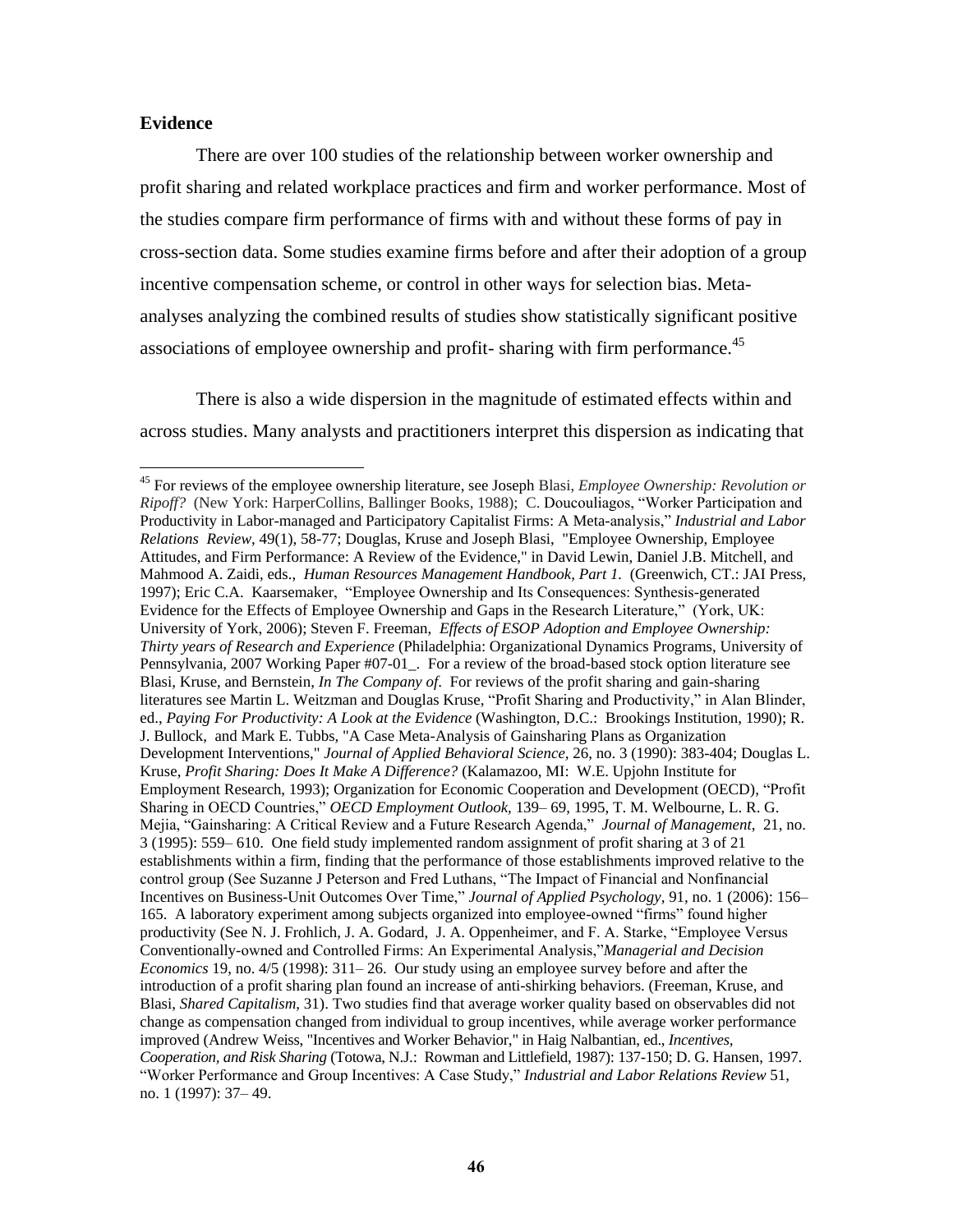the context in which management establishes a shared reward system affects its success. Firms cannot simply institute a program that links worker pay to the firm performance and expect the firm to do better as if the method of pay was a technological fix to some engineering problem. "To get the productivity-enhancing effects, something more (our emphasis) may be needed—something akin to developing a corporate culture that emphasizes company spirit, promotes group cooperation, encourages social enforcement mechanisms, and so forth" (Weitzman and Kruse, 1990: 100). Bundling equity and profit sharing with financial information and participation in decision-making can enhance worker contributions to the firm by creating employment relationships based on congruent psychological contracts. Such a bundle can form the basis of trust and aligned interests between workers and the employer.

Recently, the National Bureau of Economic Research in Cambridge, Massachusetts hosted a wide-ranging research program to evaluate the evidence on worker ownership and profit sharing. The NBER Shared Capitalism Research Project received about a million dollars in funding from the Russell Sage Foundation, the Rockefeller Foundation and other smaller foundations which supported the related General Social Survey work in 2002 and 2006. This ten year project involved professors and graduate students from a number of universities. The detailed results have recently appeared in a book entitled, *Shared Capitalism at Work* published by the University of Chicago Press and NBER. Most of the chapters also appeared as NBER Working Papers.<sup>46</sup> This study focused on examining precisely the big questions left over from decades of previous empirical work: How does the context and the organizational culture effect the performance of the individual worker under worker ownership and profit sharing? What is the "something more" required to insure that these practices worked effectively if such a factor exists? What might be in the "black box" linking worker ownership and profit sharing to firm performance? This study looked at 41,000 employee

<sup>46</sup> See Kruse, Freeman, and Blasi, *Shared Capitalism* and, specifically, on firm performance, see Blasi Joseph, Richard Freeman, Christopher Mackin, and Douglas Kruse. "Creating a Bigger Pie? The Effects of Employee Ownership, Profit Sharing, and Stock Options on Workplace Performance," in Douglas Kruse, Richard Freeman, and Joseph Blasi (Editors), *Shared Capitalism at Work: Employee Ownership, Profit and Gain Sharing, and Broad-based Stock Options* (Chicago: University of Chicago Press, 2010).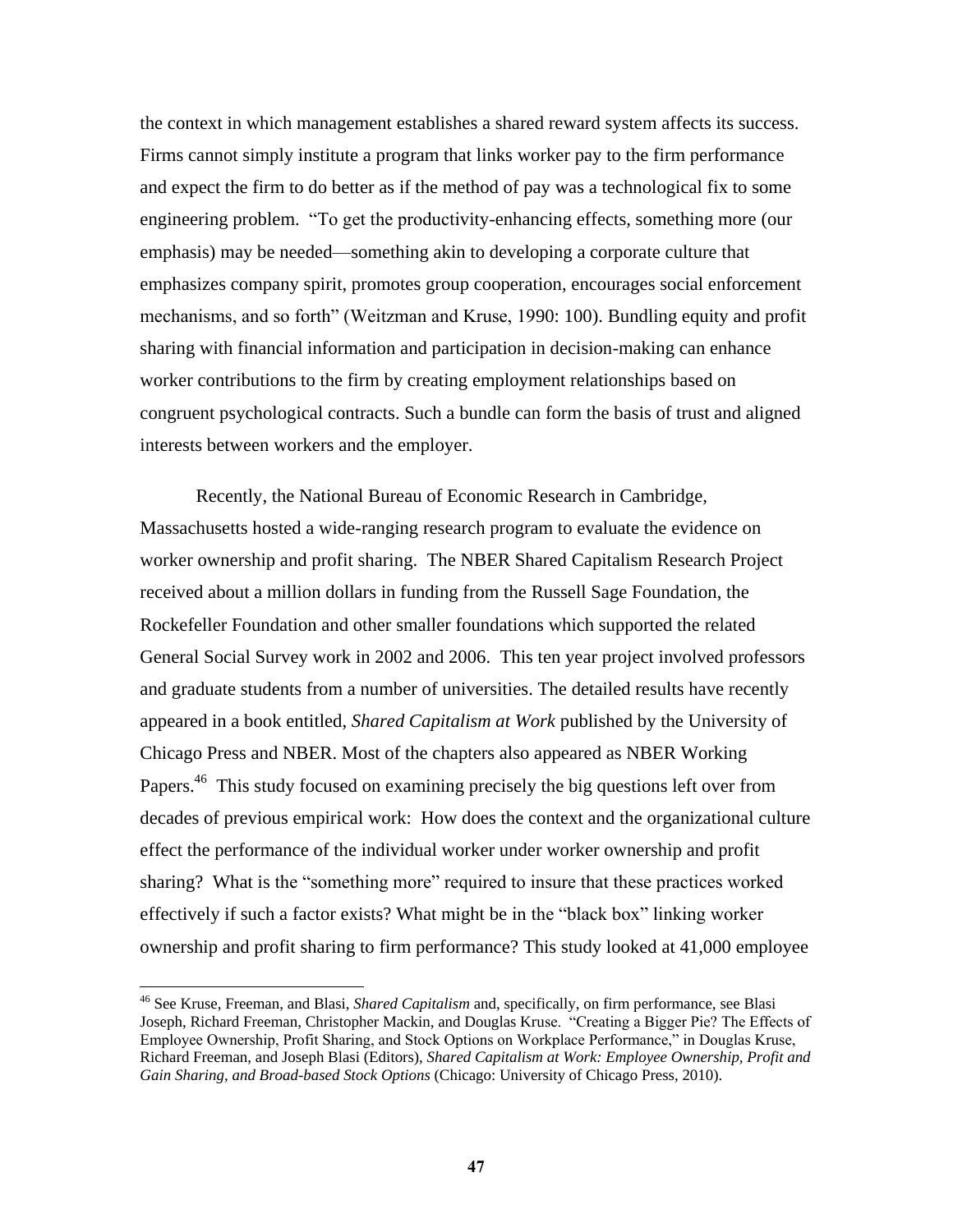surveys in fourteen companies with shared capital ownership and capital income by exploring every aspect of their worker ownership and profit sharing, their workplace practices, and their attitudes and behaviors in great detail. The nationally representative General Social Surveys in 2002 and 2006 were used as the "control group" in order to assess whether the results found in the more detailed employee surveys in these firms were reflected in results for the nation as a whole. While limitations of space prevent a detailed review of the evidence, the main results will be summarized taking into account results that meet statistical significance tests.

The evidence from the NBER Shared Capitalism project and the GSS control groups strongly reflects the review of decades of earlier research. In the NBER study, each worker was given a "shared capitalism score" based on how much ownership she or he had in the company where they worked, how much they shared in profits and stock options. The score means how many of the types of broad-based capitalism a worker has and how much in terms of dollars it affects their income. Since one would not want to compare the willingness to work hard of a group of workers with broad-based worker ownership in a growing company to the willingness to work hard of a group of workers without broad-based employee ownership in a more mature company and mistakenly conclude that it was the worker ownership rather than the company's strong economic position that explained its success, a fixed effects model was used where workers with various levels of the "shared capitalism score" were compared to each other within the same firm.

Workers with more shared capital ownership and capital income are less likely to want to leave the company where they work, they are more loyal, they are more willing to work harder for the corporation, they are more likely to work with an irresponsible coworker in order to help that worker improve their performance. They make more suggestions and they are also more capable of coming up with innovative ideas. These workers are simply better organizational citizens. The effects of worker ownership and profit sharing on performance-related attitudes and behaviors worked best in firms that also trusted employees to work well without close supervision, paid base wages at or above market, and offered good job security, training, and employee involvement in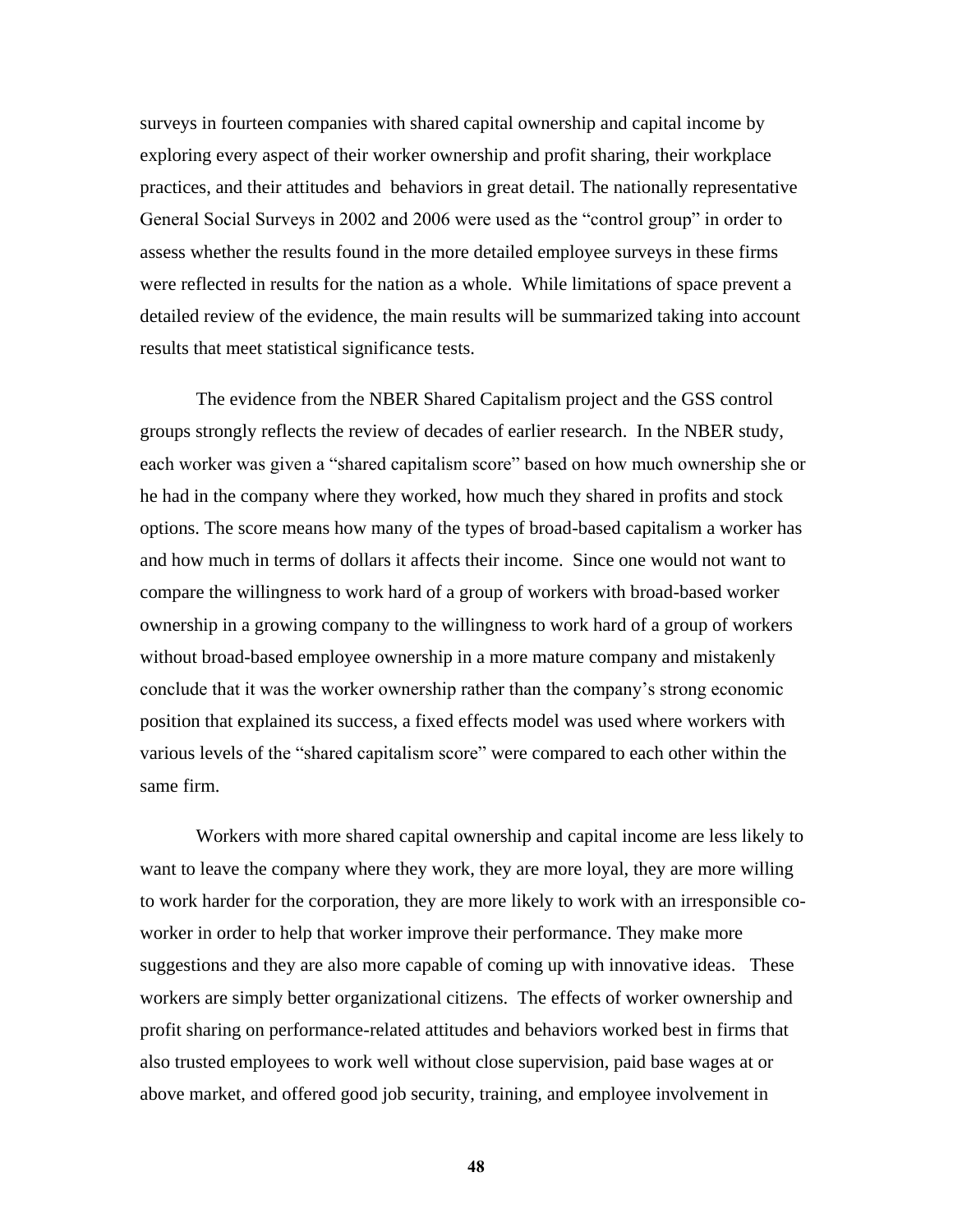decisions. This suggests that the dispersion in results around the positive average in the literature may actually be due in part to policies that accompany the worker ownership and profit sharing. In fact, where workers did not have a supportive culture, worker ownership and profit sharing could involve negative outcomes. Many of these findings were separately independently confirmed with the GSS data where possible. Obviously, the NBER surveys included more questions and variables than the GSS but a substantial amount of confirmation was possible.

One of the most powerful objections to broad-based sharing of capital ownership and capital income by some economists over the years has been that some workers in a corporation that shares rewards will become slackers and enjoy the profit sharing or stock ownership while others carry the load and work harder.<sup>47</sup> If this is true it certainly presents a very serious problem for broadening property ownership and profit sharing in the corporation that could challenge many of the conclusions discussed so far. A series of special questions were designed for the NBER study and also for the GSS that assessed what a worker would do and actually did when confronted with the behavior of a irresponsible fellow worker. This issue was too important to be left off of the GSS control study. For example, did the worker talk to the irresponsible co-worker, the supervisor or the work team or were they not willing to do anything, to just let it go and look the other way. If mutual financial participation actually engenders more cooperation and mutual monitoring, economists' major objection to worker ownership and profit sharing would have to be significantly revised. The results were that a worker was far more likely to get involved with an irresponsible co-worker when the worker taking the initiative has the combination of shared rewards, a high performance work

 $47$  In an incentive plan with N workers, the payoff to the individual from his or her effort is diluted because each individual receives only 1/Nth of the reward from their work. It is rational to free ride on the effort of others, but if most workers do that, the group incentive system fails. In theory, workers can solve the free rider problem by establishing and enforcing work norms for high effort (Robert M Axelrod, *The Evolution of Cooperation (*New York: Basic Books, 1984); Drew Fudenberg and Eric Maskin, "The Folk Theorem in Repeated Games with Discounting or with Incomplete Information," *Econometrica*, 54, no. 3 (1986), 533-54) but neither theory nor empirical studies specify what it takes to overcome the 1/N problem in different settings. On the employers' side, one interpretation of successful programs is that they work like a "gift exchange" (George Akerlof, "Labor Contracts as Partial Gift Exchange," *Quarterly Journal of Economics*, 97 (1983), 543-569.) from the employer to employees in which the plans draw on feelings of reciprocity that help establish norms for greater effort and cooperation. On the workers' side, some workers may step up and monitor fellow employee efforts to enforce the work norm.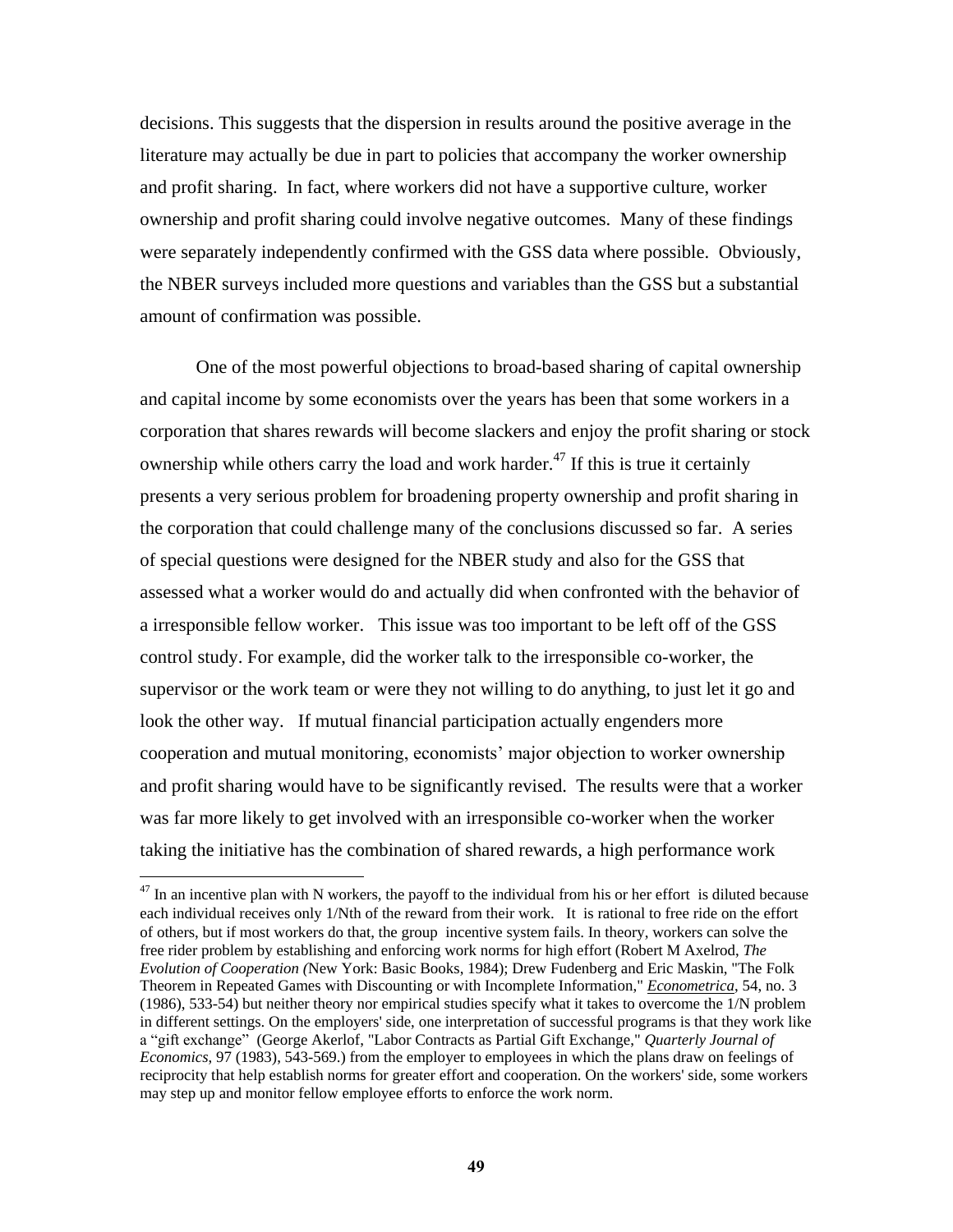culture, low supervision, and pay at or above the market rate for that region. Workers are willing to exercise a lot more responsibility and be solid organizational citizens when they are confident that the gains will be shared with workers as whole and when they perceive that management invests in them. Again, a supportive corporate culture, enhanced these effects.

In order to check these results, an actual "before and after" experiment was designed. One of the corporations, a publicly-traded company that had broad-based worker ownership, initially participated in the study. By coincidence, this company on their own decided to subsequently add broad-based cash profit sharing to their practice of broad-based worker ownership about a year after the initial survey was done. This company's workers were surveyed a second time, namely, after the implementation of the cash profit sharing in order to measure what happened to the willingness of the workers to get involved with irresponsible co-workers. The company in question expanded the number of workers who had cash profit sharing from sixty percent to ninety percent, a not insignificant move. There was only one meaningful change. The percent of workers who said that they would talk to an irresponsible co-worker significantly increased from fortytwo to fifty-five percent. The percent of workers who gave the reason that they would do something with an irresponsible co-worker because their profit share would suffer, went up from thirty-nine to fifty-six percent. The percent of workers who said that that their reason for inserting themselves in a situation with a co-worker had to do with the fact that their co-worker's poor performance would hurt their share of the pie also increased enormously, by almost twenty percent.

The conclusions from this study suggest that the entire economy could be organized according to this "variety of capitalism" as a review of decades of studies confirms with no loss of economic performance on average and perhaps some improvement in economic performance. The findings on mutual monitoring and shirking significantly reverse one of the strongly held views of many economists of worker ownership and profit sharing. One economist, a respondent at the conference summarizing the NBER and GSS results, Eric Maskin, then at the Institute for Advanced Study and now at Harvard, who later was to win the Nobel Prize in Economics,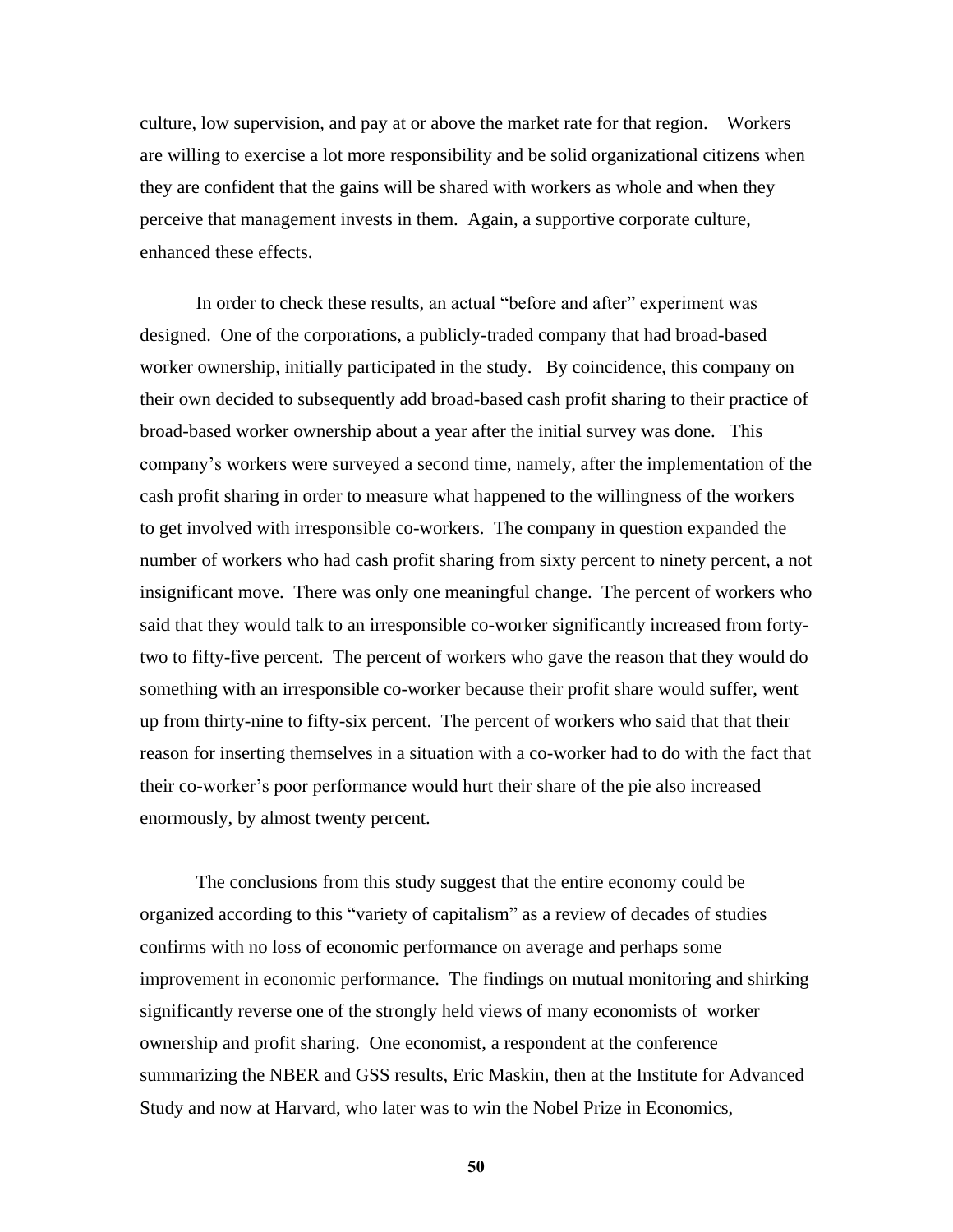challenged the research team to see if the results could be replicated with hundreds of companies, many more thousands of employee surveys, and outcome variables that were more objective, namely, supplied by the employer (such as turnover and worker compensation claims) or by publicly-available financial performance measures. This led to a new and very recent study using a very unique dataset prepared by the Great Place to Work Institute (GPTW).

Every year the Institute evaluates the approximate 400 U.S. corporations who apply for the 100 Best Company to Work For competition announced by Fortune Magazine by administering employee surveys to a random sample of the firms' workers and evaluating a detailed "Culture Audit" of workplace practices and objective company measures, such as turnover and workers compensation claims. Data were assembled from three years of the competition, 2005-2007, involving 305,339 worker surveys and 1312 corporations and then linked to Standard & Poors Compustat which aggregates financial performance data from official company filings to the U.S. Securities and Exchange Commission. Data were also linked to the Form 5500, the ERISA records of employee benefit plans of the U.S. Department of Labor, with Federal records on ERISA-based worker ownership such as ESOPs. Approximately one-sixth of applicants (17.6%) reported that they have an Employee Stock Ownership Plan (ESOPs), 18.1% report cash profit/gain-sharing plans, 22.3% report deferred profit sharing plans. Regarding the companies with stock options, three quarters of the firms gave options to less than 25% of employees while 16.4% of the companies were broad- based in that they granted stock options to more than half of their employees. This represents the largest study ever attempted of worker ownership and profit sharing. The corporations on the New York Stock Exchange and the NASDAQ represent a substantial proportion of U.S. public company activity, namely, 10% of total sales, 10% of total employment, and 20% of the market value of all the corporations on those stock exchanges. The co-authors will only briefly summarize the results since this study will be soon submitted for review to a major social science journal.

An overview of the results of the new Great Place to Work study again strongly reflect the earlier conclusions about decades of research literature and the NBER Shared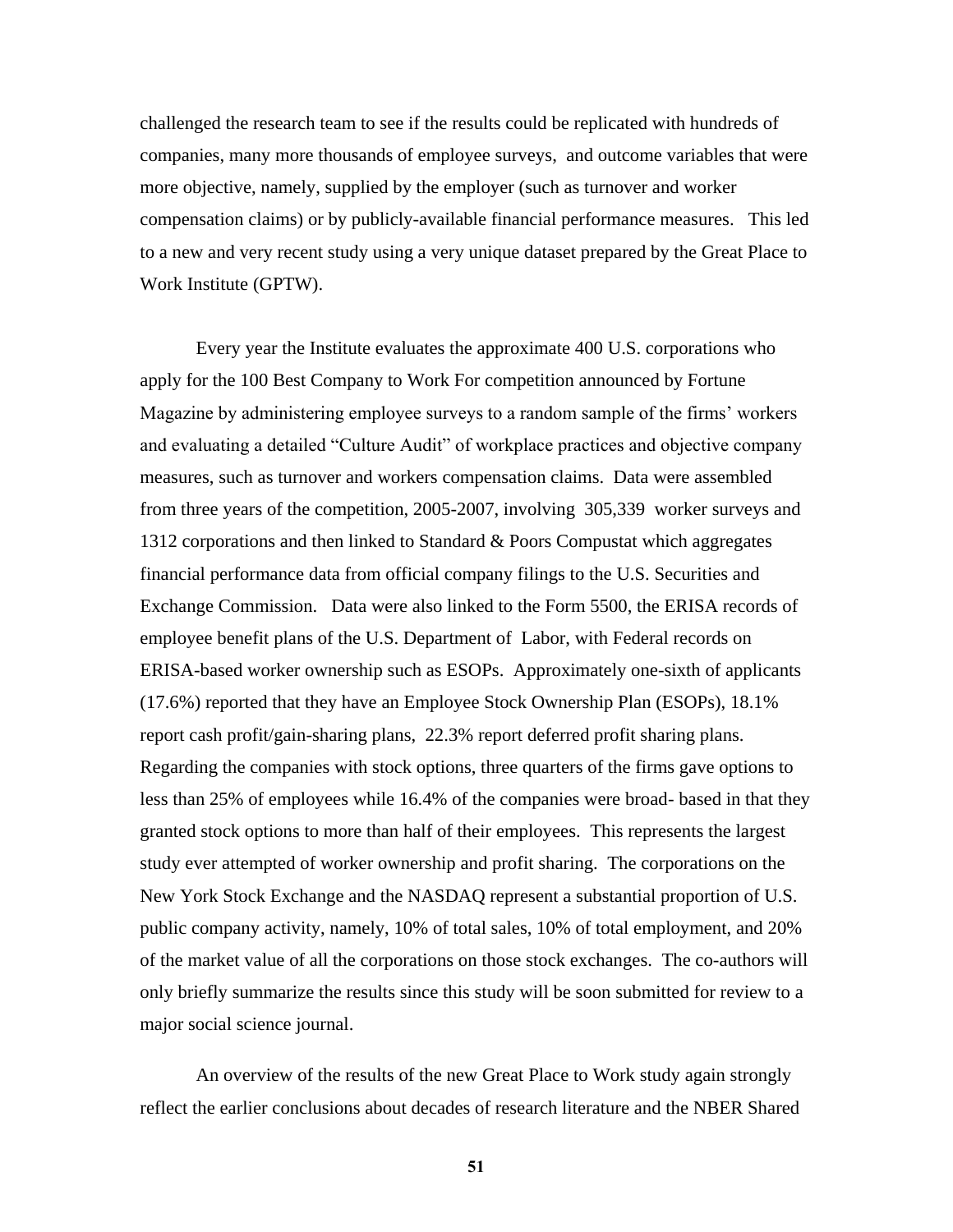Capitalism study. A similar "shared capitalism score" was used for the workers in the Great Place to Work study as in the NBER study. At the firm level, shared ownership and capital income are associated with lower voluntary turnover (whether the outcome is worker provided or company provided, a key finding) and higher Return on Equity. It is the interaction between the mode of compensation and work practices and workplace culture that dominates the impact of shared capitalism on turnover and Return on Equity. Moreover, majority worker-owned companies had significantly lower workers compensation costs.

This study also helped resolve a critical point as yet not fully unaddressed by previous research. Pure worker cooperatives in the U.S. if they meet the strict definition determined for them include both financial participation *and* decision-making participation. Real world research on worker cooperatives does indicate that actual participation in decision-making varies widely in spite of the form structure of one worker one vote on major corporate issues. This is in fact one reason why the criticism of the lack of far-reaching decision-making participation in ESOPs needs to be put in perspective. There may be many organization barriers to participation in cooperatives too. $48$  In fact, it is the inverse of the issue that comes up in the critique of ESOPs. While their formal legal structure is not one-worker one vote, they have Federally prescribed decision-making participation on major corporate issues and are often majority or 100% worker-owned with the possibility of significant informal participation. But, the overwhelming research evidence indicates that it is the informal workplace participation and empowerment that makes the most important difference for employee attitudes, behaviors, and firm performance. This however raises a major policy question: How can one recommend worker ownership and profit sharing as an economy-wide system if one can only realistically legislate (either by Federal law or strict definitions of "worker" cooperative‖ enforced by private associations) the formal structure rather than the informal decision-making that is so important? If, however, by the beginning of the  $22<sup>nd</sup>$ 

<sup>&</sup>lt;sup>48</sup> Joan S. M. Meyers, "Employee Ownership, Democratic Control, and Working-Class Empowerment," in Edward J. Carberry, ed., *Employee Ownership and Shared Capitalism: New Directions and Debates for the 21st Century* (Ithaca, NY: Cornell University Press, Labor and Employment Relations Association Volume, 2011).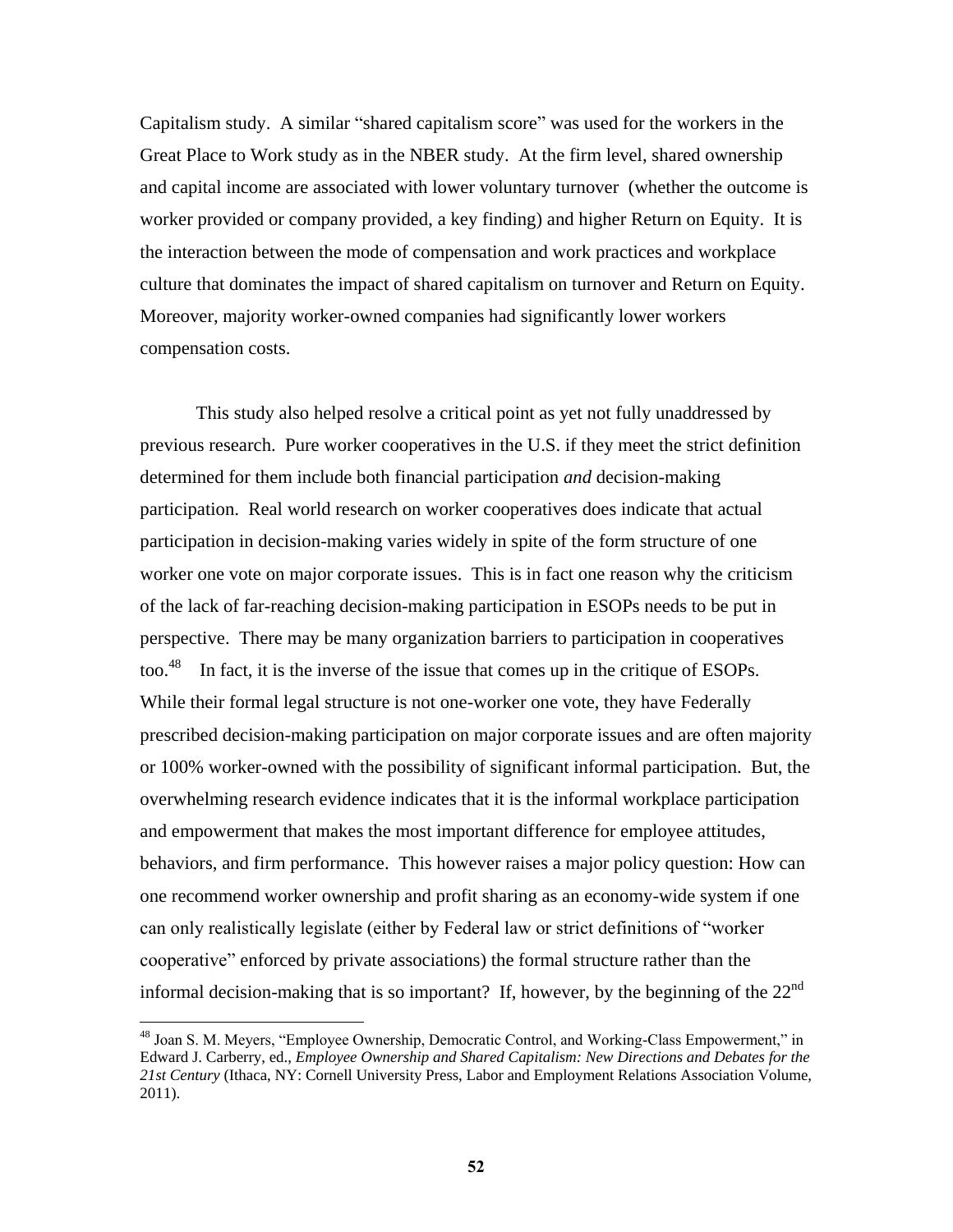century managers had figured out what researchers now know, namely, that financial and social participation go together, this is less of a problem for a society-wide policy of implementation? Now, there is evidence that this is the case.

The first inklings of a credible response to this dilemma came from evidence in the 2002 and 2006 General Social Surveys shared capitalism supplement. A combined analysis of the 2002 and 2006 cross-sections shows that citizens with worker ownership or profit sharing or stock options diverge from other citizens in a statistically significant manner by how much they report that they have "A lot of say about what happens on the job," "Often help set the way things are done on the job," and "Often make decisions" with others." Worker owners individually report significantly more that I "See myself working here a long time." For the 2006 GSS, worker owners and holders of broad stock options report they are more likely to be in employee involvement teams and receive training from the firm in the past year. (Appendix I, Table 3). When an index of participation was constructed to measure individual employee empowerment for those interviewed for the 2002 and 2006 GSS, it was highly significant for worker owners and stock option holders. The also analysis compared the percent of employee owners vs non- employee owners who report on another GSS variable that they "Often participate with others in making decisions." and found that the worker owners were more participatory.<sup>49</sup> Recently, the 2010 GSS has made possible a more recent estimate on this point and the results are similar. These results are based on *individuals* and not firms or establishments and show that worker owners have more participation, they bode well for a policy based on spreading worker ownership. They also show that there is a lot of room for social scientists to study participation in decision-making in organizations a lot more closely in these pockets in order to figure out how to expand it and what blocks or enhances it.

<sup>49</sup> On employee involvement teams and training, see Kruse, Freeman, and Blasi, *Shared Capitalism at Work*, 59 (Table 1.5). On the participation index, see p. 61 (Table 1.6).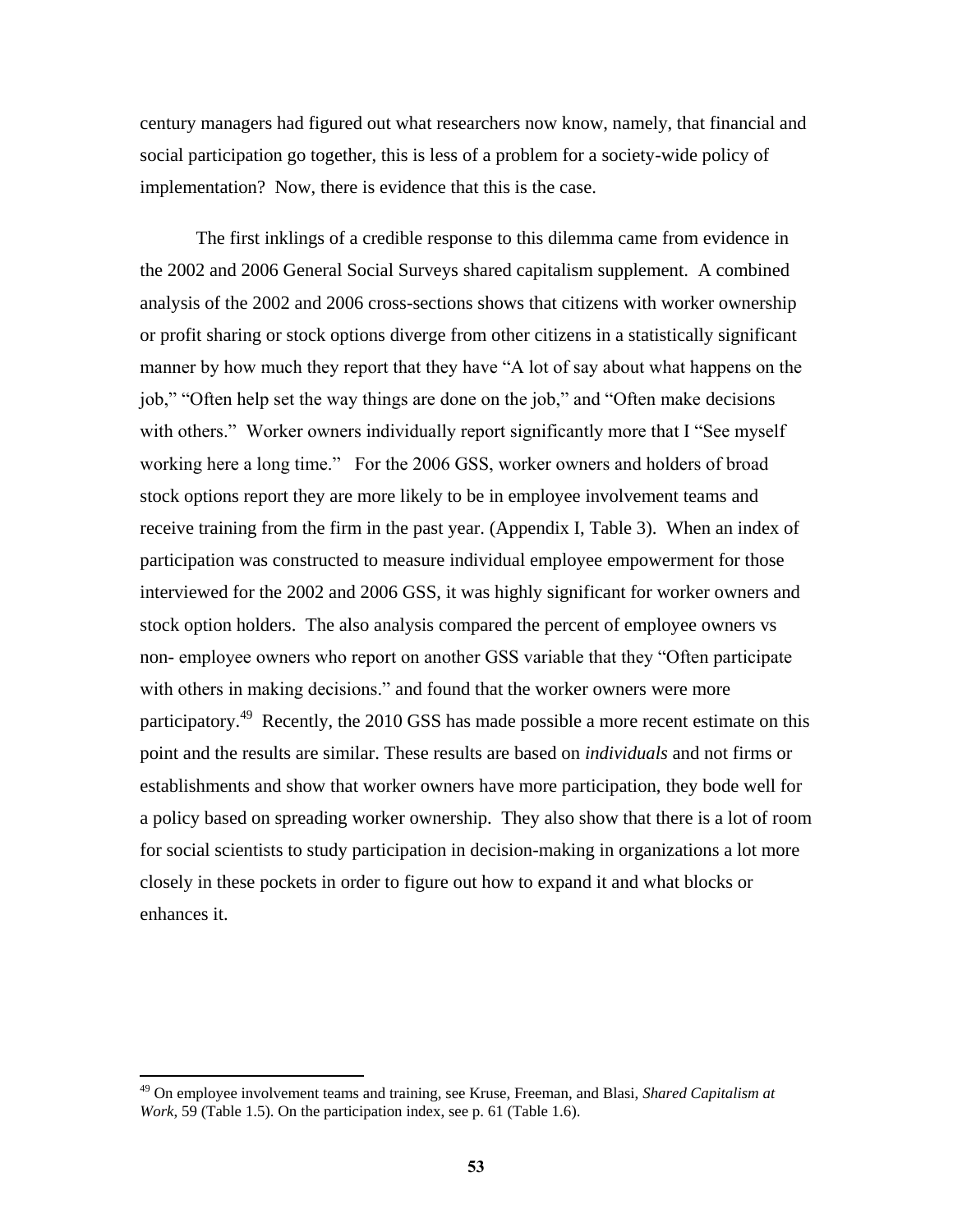

This issue received more definitive attention in the 100 Best Company to Work For in America study. Unlike the GSS which in 2010 surveyed only 2044 working adults, while it is not a representative sample, the Great Place to Work dataset included, as noted, almost 400,000 random sample worker surveys at 1200 corporations on the New York Stock Exchange and the NASDAQ that, as noted, represent a substantial proportion of U.S. public company activity, namely, 10% of total sales, 10% of total employment, and 20% of the market value of all the corporations on those stock exchanges. Briefly, this study found that workers with higher "shared capitalism scores" report significantly higher participation in decisions, information sharing, high trust supervision by managers, and team feeling. These workers report significantly higher scores on Great Place to Work Trust Index© which is an overall measure of an empowered corporate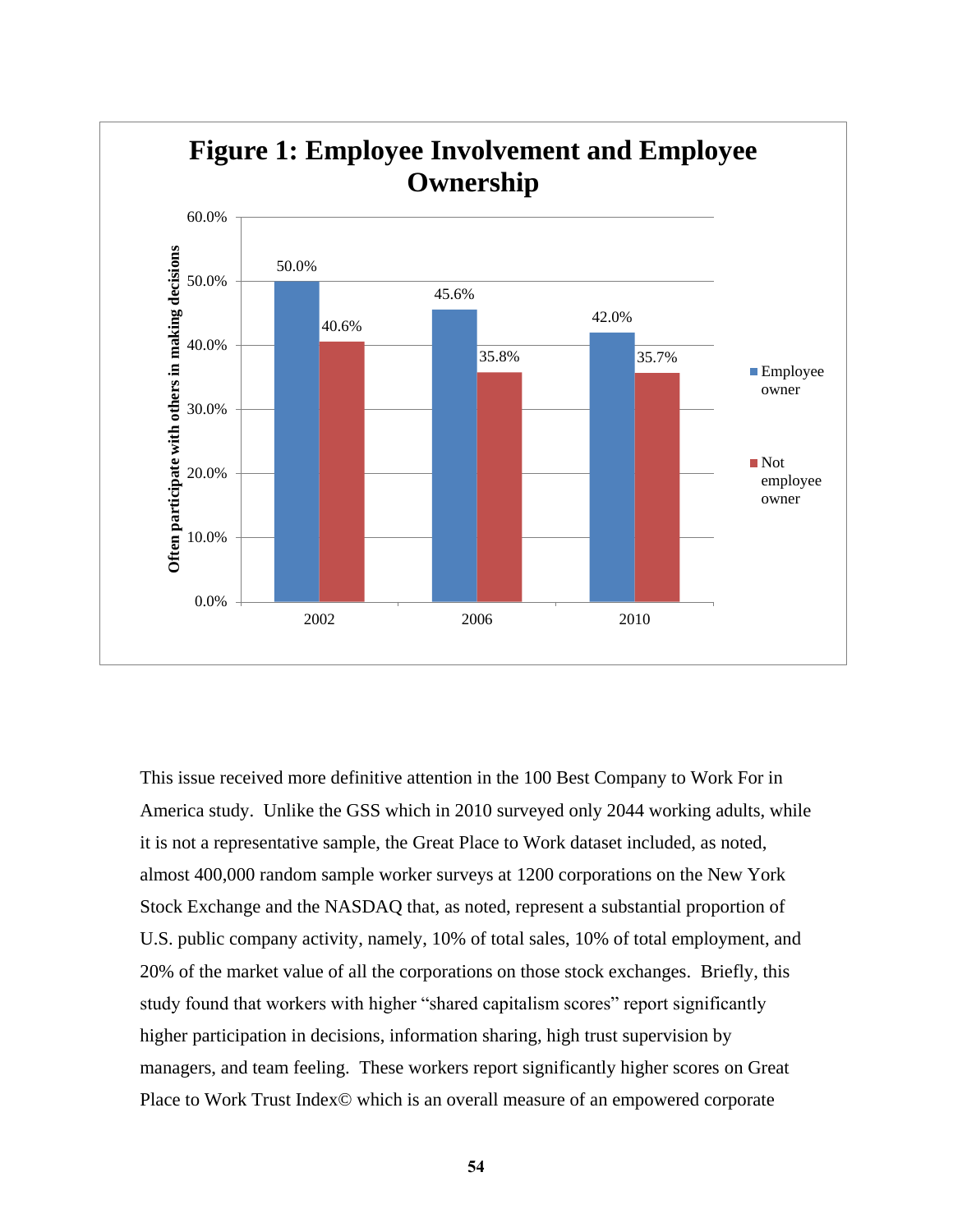culture used to create the Fortune rankings. Notably, citizens with greater worker ownership report the greater participation. Thus, workers in ESOPs report significantly more of these participatory corporate culture evaluations as do workers in deferred profit sharing plans, where, as was done at Procter  $\&$  Gamble in the 1880's, workers often use cash profit sharing to invest in company stock.

It appears then that managers in the United States in the  $21<sup>st</sup>$  century tend to develop supportive and participatory corporate cultures when worker ownership is present. This is very encouraging since it suggests that in order to extend worker ownership to the entire economy, the challenge is to build on the already slow and gradual depletion of the hierarchical model that is taking place in some workplaces through the education of workers and managers on alternative forms of workplace organization, the dissemination of the evidence on the impact of expanded ownership and participation on firm performance and worker wealth, and the encouragement of what appears to be a significant undercurrent of managers of non-participatory workplaces networking with and imitating managers of non-participatory workplaces. Part of this is apparently driven by a response to globalization and the need to update organizations and their work cultures for higher performance. $50$ 

#### **Institutional Designs**

 $\overline{a}$ 

Given this understanding of the problem of concentrated capital ownership and capital income in American society and the principles for designing an alternative, and what can be learned from existing pockets of cases, and what decades of research says about researchers' ability to understand "how these cases work, to diagnose their limitations, dilemmas and unintended consequences, to examine their transferability and scalability, and to understand ways of developing their potential," what institutional designs can be realistically envisioned to transform the entire economy to worker

<sup>50</sup> The Great Place to Work evidence is in Douglas Kruse, Joseph Blasi, and Richard Freeman, *Does Linking Worker Pay to Firm Performance Help the Best Firms Do Even Better?* (Cambridge: National Bureau for Economic Research, 2012, Working Paper 17745): 10-11, 24 (Table 4), and 28-29 (Appendix Table A). The working paper is being revised and submitted to a major social science journal for review.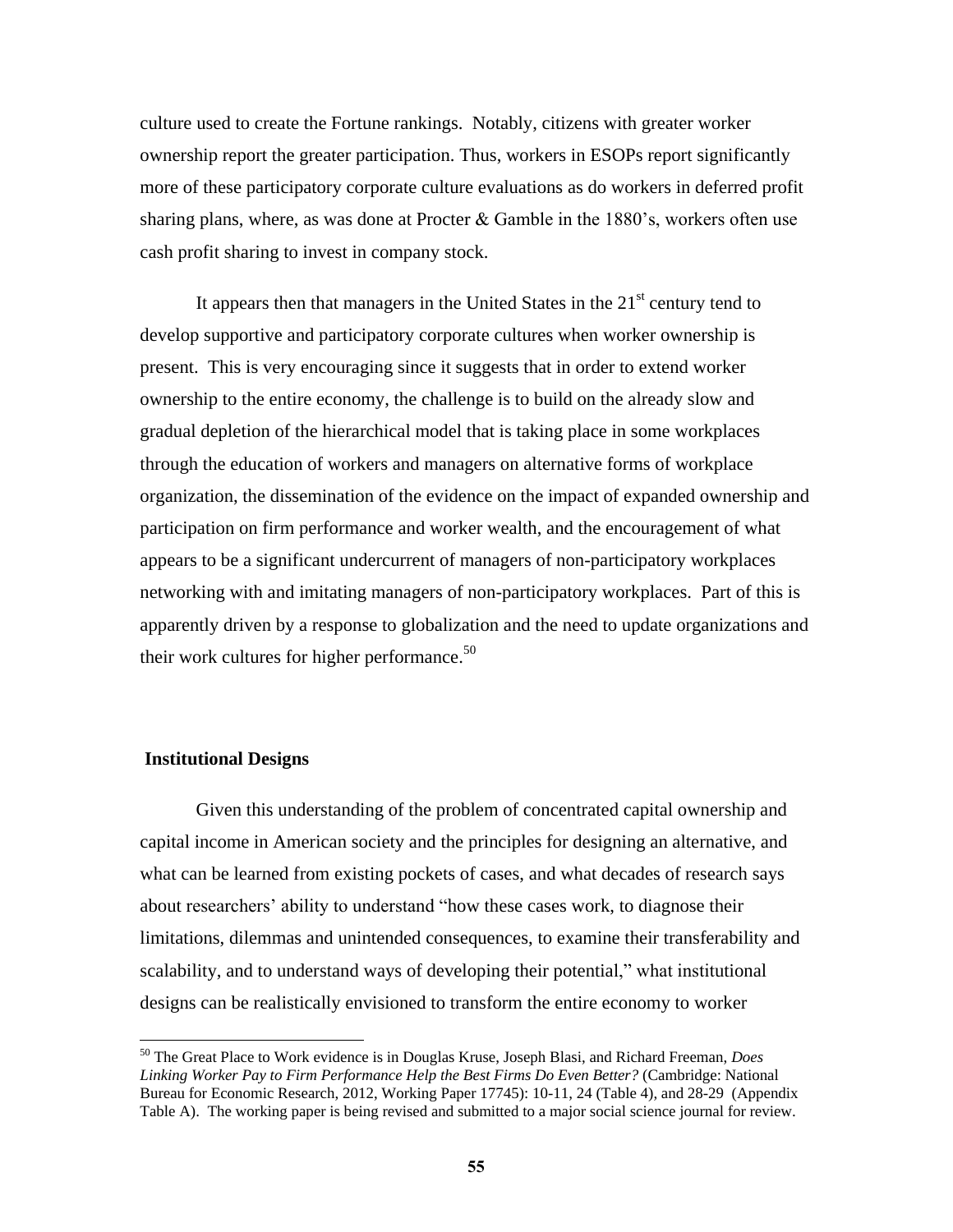ownership and profit sharing? Oftentimes, when asked about the optimal and just desired organization of business, many sociologists will articulate some version of "worker" ownership." Sometimes the answer is akin to a "totally self-managed producer cooperative." What is within reach? A vision of "Real Utopias" requires sociologists "giving up" on a certain unrealistic perfectionism about institutional designs. It involves answering the question, "Would you rather have a business world that looked meaningfully different and spread capital ownership and capital income far more broadly or would you rather hold out for some distant less-likely to achieve utopia where all differences of power, prestige and rewards are theoretically eliminated?" These designs are not based on some unrealistic vision of a totally homogeneous utopia. Rather, the following institutional designs are based on what the existing pockets and decades of research suggest can be implemented, albeit with a lot of work and encouragement and support from the society. There is no question that more research by social scientists and education and training of managers and workers could perhaps "stretch" the capabilities of these organizations to come even closer to a more satisfactory version of economic democracy and economic liberty for many citizens.

First, it is possible to achieve pure worker cooperatives far more numerous than a few thousand workers and a small number of firms. That does not mean that they need to be so large that they lose their distinct character. Cases such as the Mondragon Cooperatives suggest that the "largeness" and "economic power" can come in the *associations* of many *smaller and medium-size* worker cooperatives not necessarily within each cooperative. The associations of worker cooperatives need to be stronger economically and combined with consumer and commercial banks like the newly envisioned San Francisco credit union so that a way can be found to achieve access to significant pools of capital and credit and management expertise. Worker cooperatives need to start merging with other firms and acquiring other businesses. A concept of a worker cooperative start up business needs to be developed and implemented. Citizens who support a more democratic economy need to switch their capital to banking institutions such as democratic credit unions that are willing to figure out ways to nurture such worker cooperatives. The "unrealistic perfectionism" sociologists need to give up is the notion that efficient strong managers will not be needed to grow the worker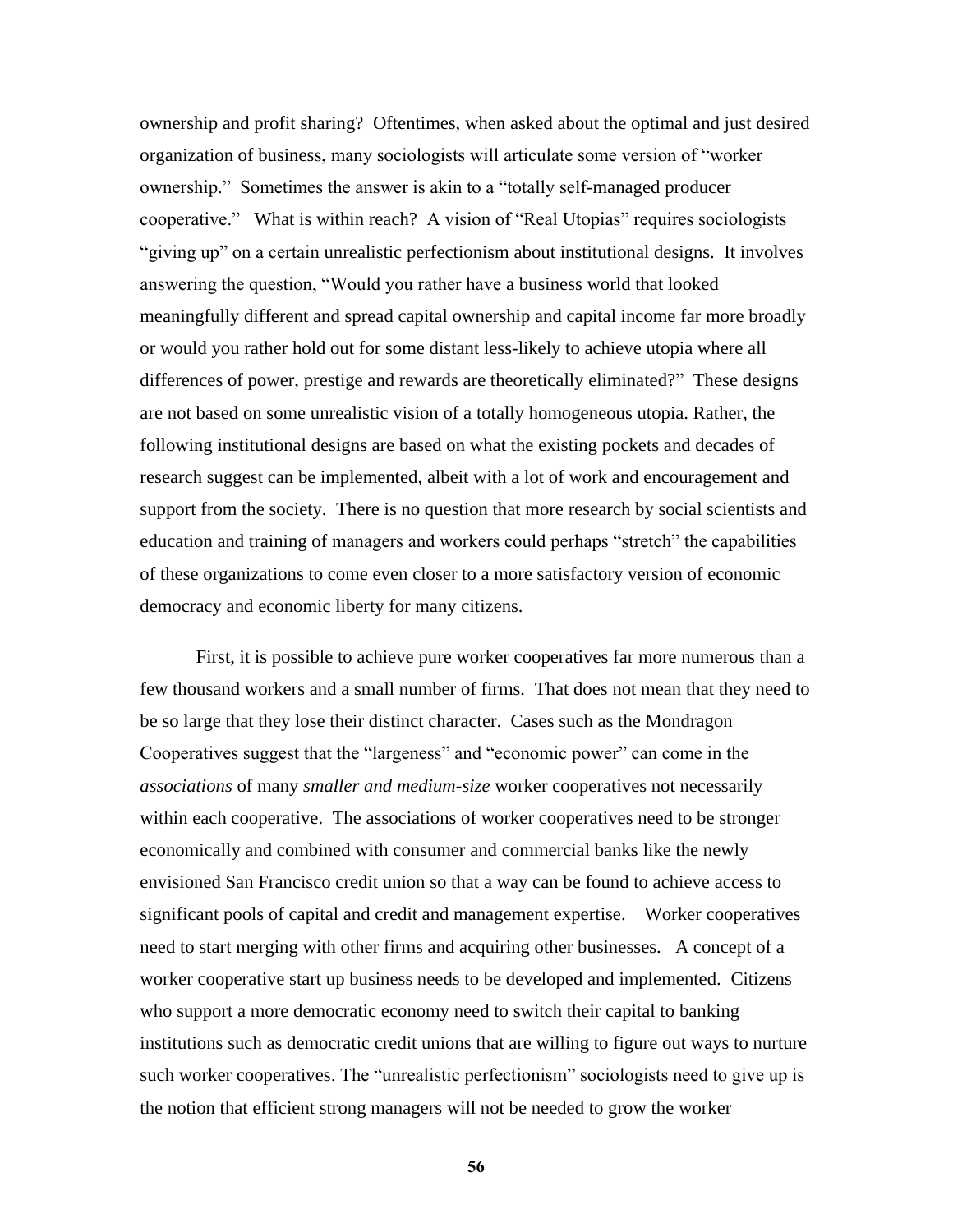cooperative sector. The ESOP sector has gotten so large because this problem has been largely overcome. As soon above, ESOPs have longer survival and a lower death rate than comparable firms in their industry and size group. In the 1880's the first University to offer social science doctorates in the United States, Johns Hopkins University, divided the country up into six sectors so that forms of worker ownership and profit sharing could be comprehensively studied. These theses led to several articles that appeared in the first few issues of the journal of the newly founded American Economic Association. One clear finding cutting across all of the studies was that the lack of well-trained and efficient managers limited the organizational success of this alternative economy with a high failure rate as a result of inefficient management.<sup>51</sup> Contemporary research has not reversed this basic social science finding. Workers electing inefficient managers is not the success of economic democracy. Figuring out how to have efficient managers who are answerable to active and responsible owners is a corporate governance problem that worker cooperatives need to address. On one hand, while worker cooperatives are good about demanding the formal one worker-one vote general assembly at the top of the organization, many worker coops may be far "behind" many existing businesses in their use of democratic work organization at the department and job level of forms of high performance work organization, such as self-directed work teams, extensive worker training, open book management and extensive sharing of financial information a day-today basis, and careful attention to selecting and educating workers who can function with democratic institutions.<sup>52</sup> Moreover, many existing worker cooperatives may be stunted because they pay poorly as a result of not having the management that can achieve more

<sup>51</sup> See H. B. Adams, *History of Cooperation in the United States* (Baltimore: Johns Hopkins University and N. Murray, 1888) that surveyed the city of Minneapolis, New England, the Middle States, the Pacific Coast and Maryland and the South. See also, A. Shaw, "Cooperation in a Western City," Publications of the *American Economic Association* (later *The American Economic Review*) 1 no. 4 (1887): 129-228; A. Bemis, "Cooperation in New England," *Publications of the American Economic Association* (later *The American Economic Review*) 1 no. 5 (1887): 335-464; and, Amos G. Warner, "Three Phases of Cooperation in the West," *Publications of the American Economic Association* (later *The American Economic Review*) 2 no. 1 (1888): 1-119.

 $52$  For a review of the diffusion of high performance work practices and more democratic forms of work organization, see Joseph Blasi and Douglas Kruse, "U.S. High Performance Work Practices at Century's End," *Industrial Relations*, 45 (4), 2006: 547-578. It is entirely possible, as noted, that worker cooperatives have a lower incidence of many of these practices. This needs to be studied by social scientists so that realities get analyzed not ideological constructs.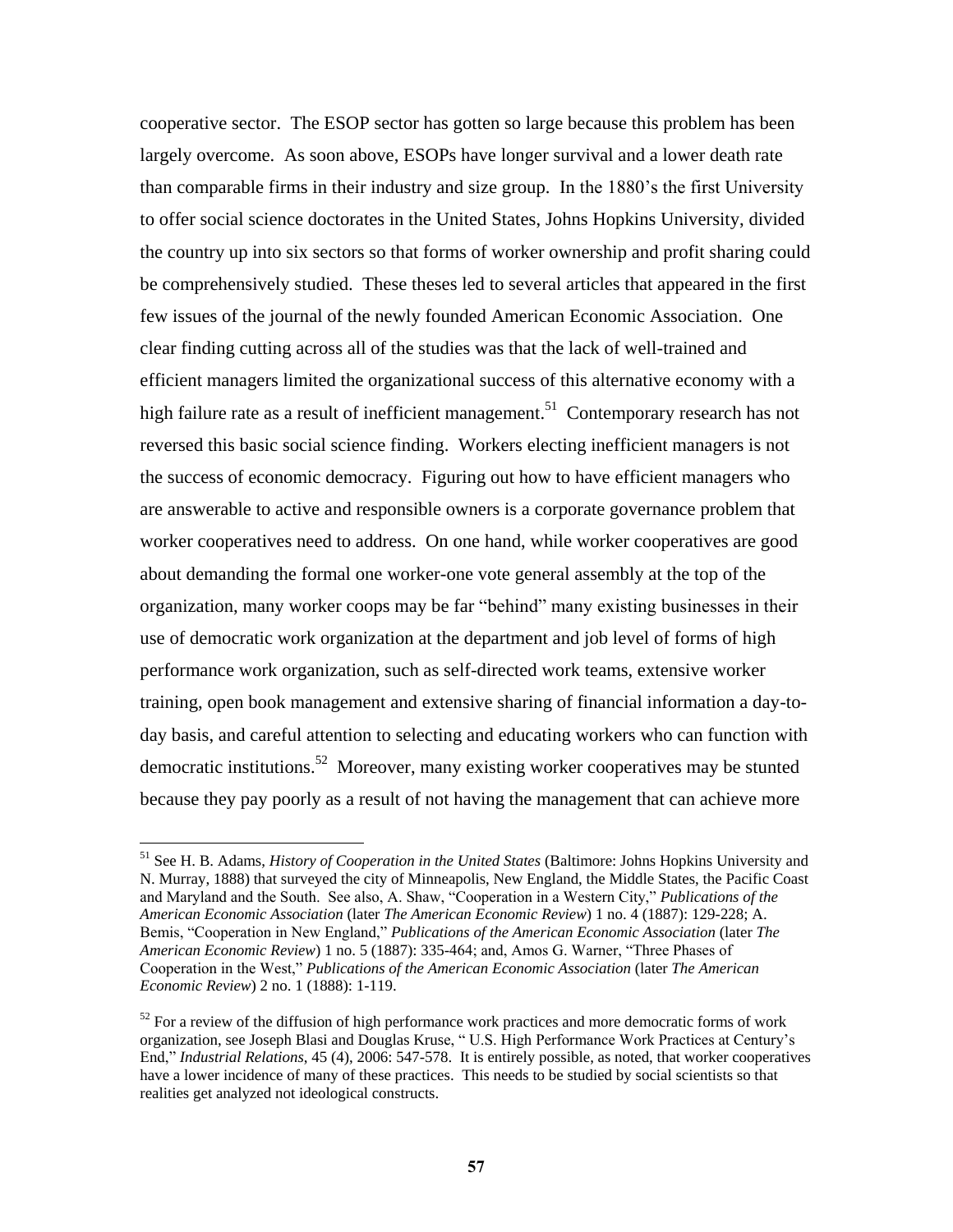economic success within their value system. There is no question that worker cooperatives can be a sector in the U.S. economy as large as ESOPs if they address these issues. There are currently 890,000 small businesses in the 20-99 employee range in the country with 36 million workers in total.<sup>53</sup> With the proper education and technical assistance, given this is the sector where worker cooperatives have been quite successful to date, there is no reason why many of the more successful of these businesses should not be bought by existing worker cooperatives, merge with existing worker cooperatives, or be transformed into worker cooperatives by something like the ESOP worker buyout customized for cooperative purchases. In fact, there is no reason why in several decades ESOPs and worker cooperatives might be largely indistinguishable and with the proper support worker cooperatives can become common in small businesses with much larger sizes as ESOPs have done. Finally, there is little evidence that worker cooperatives have been able to deliver quite significant wages and benefits and capital ownership (given their concentration in very low capital intensive industries). Worker cooperatives will never grow if they cannot become examples of prosperous economic democracy for families with rising wealth and incomes.

Second, at the same time, the fastest growing format for 30%, majority and 100% worker ownership, the existing 11 million worker strong sector of closely-held ESOPs, can be rapidly expanded by making it easier for groups of workers to purchase thousands of other successful ongoing small and medium-sized businesses in the country and expanding the education and technical assistance to do this. In the case of closely-held ESOPS, the access to efficient management and capital and the banking system has been long resolved as has their ability to deliver meaningful capital ownership to workers on top of fair wages, so the attention of education and technical assistance needs to be on helping ESOPs continue to expand democratic participation at the board level and at the job and department level, an area where they already have made some strides. Currently, there are about 175,000 small businesses in the country with more than 100 and under 1000 employees and a total of about 40 million workers. ESOPs have now spread

<sup>53</sup> U.S. Census Bureau, *Statistical Abstract of the United States* (Washington, D.C.: Government Printing Office, 2012): 501 (Table 759. Establishments, Employees, and Payroll by Employment-Size Class and Industry, 2000 to 2008).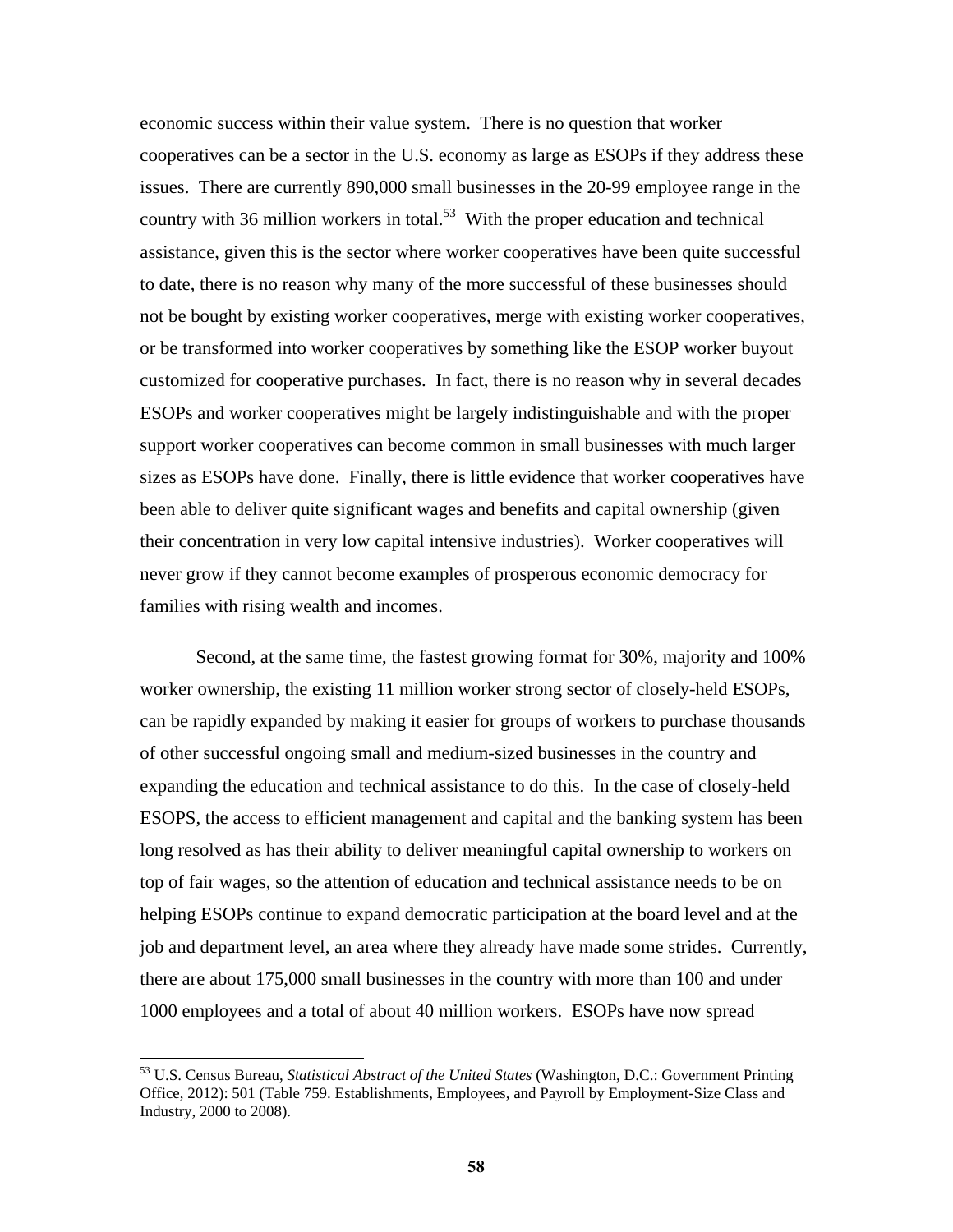roughly to about 5% of the companies in this sector and, quite notably, 20% of the workers. 54 This is a real achievement. *Thus, the notion that 50% of the workers of medium-sized businesses would be mostly owned by their workers is not unrealistic so that it would be common to encounter worker-owned businesses in communities nationwide.* The "perfectionism" that limits this happening is the attachment to the notion that these must be "worker cooperatives" from the start. If one accepts the notion that there is a range of actual democratic participation in the general assembly of worker cooperatives and that pure worker cooperatives often have weak job level and department level democratic participation, the reason for the "perfectionism" argument against ESOPs begins to look more ideological than real. Research suggests that more and more ESOPs can be even more participatory at the board and department and job levels without compromising their economic efficiency, rather, it is likely, this would expand their economic efficiency. Rather, the focus of social scientific research need to be on how both worker cooperatives and ESOPs can expand democratic participation with efficient management as much as possible. This is not an easy task. Many current businesses are not hierarchical manufacturing firms where instituting fewer levels of management and implementing training for self-directed work teams and electing a few workers to the board can quickly transform the organization. Many current businesses are retail or service operations or project-based engineering companies or science-based business where the specific formats and detailed maps of "participation in decision-making" and the limits and realistic "stretch" goals are not readily apparent or easily to visualize.

Given how well the ESOP model has functioned, there is no reason why ESOPs should not be able to be able to bid for many of the largest privately-held firms in the country going forward. Many sociologists critical of the corporate governance problems of companies traded on the public stock markets do not realize that some of the largest privately-held ESOPs are of the size of many publicly-traded corporations and already represent a non-stock market alternative for the large corporation.

Third, a form of worker ownership needs to be defined and developed for large

<sup>54</sup> U.S. Census Bureau, *Statistical Abstract*, 501 (Table 759. Establishments, Employees, and Payroll by Employment-Size Class and Industry, 2000 to 2008).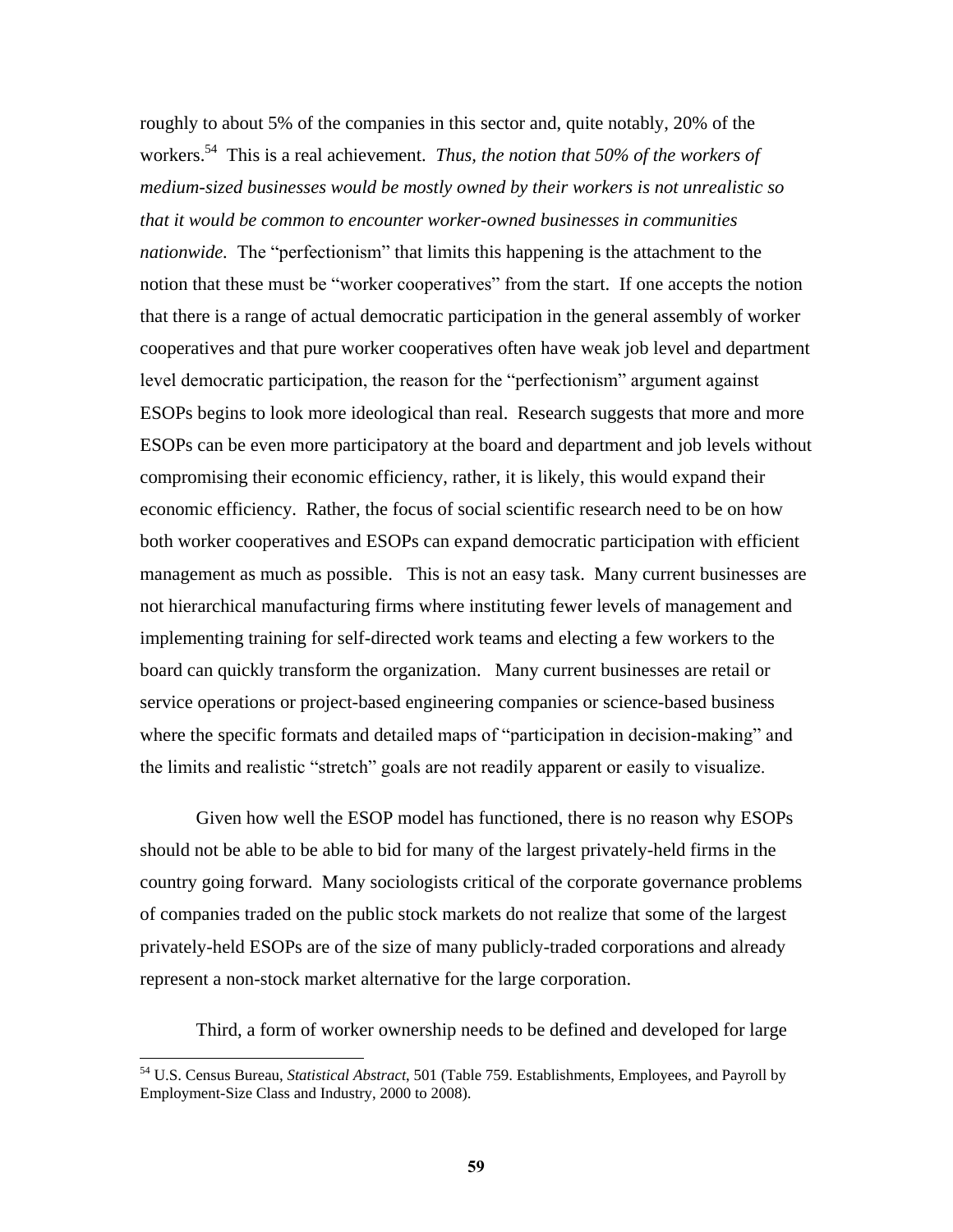and medium-sized public stock market companies. Overall, the New York Stock Exchange and the NASDAQ currently have about 5,000 public companies with a market value of about \$17. Trillion. Worker ownership will never become a national phenomenon unless it becomes also identified with large public corporations. While they do not totally overlap, a good estimate of the employment of this sector would be all establishments with more than 1,000 workers, which number 7,100 and have only 16.4 million workers in total.<sup>55</sup> Large companies of this kind are often on stock markets in order to have ready access to stock and bond markets internationally and secure the investments of institutional investors such as public and private pension funds, mutual funds, hedge funds, private equity funds, and pools of capital controlled by insurance companies, trusts of wealthy families, and non-profit endowments such as Universities. By the end of 2008, these institutional investors owned 76.4% of the thousand largest corporations and likely represented a very large proportion of the ownership of both the NASDAQ and the NYSE. With the assets of only public and private pension funds coming to \$10.4 trillion in 2008, one can readily see, roughly, that with a total value of the public stock markets of about \$16. Trillion, workers already own a large chunk of the stock market through a very intermediate form of indirect worker ownership with very little democratic participation in decision-making whatsoever.<sup>56</sup>

A meaningful worker ownership format must be developed for this sector. Unless the pension system did not exist, which is both undesirable and unlikely, some format of worker ownership needs to be envisioned for these 5000 corporations. Corporations such as software-oriented Google and manufacturing-oriented Procter & Gamble offer some clues. The model should be a public companies with approximately 20-25% worker (including management) ownership, 50-75% institutional ownership, and 5-15% individual citizen stock ownership (that is, not through institutional funds). What is

<sup>&</sup>lt;sup>55</sup> On the total number of corporations on the New York Stock Exchange and the NASDAQ, see the World Federation of Stock Exchanges at<http://www.world-exchanges.org/statistics/ytd-monthly>U.S. Census Bureau, *Statistical Abstract of the United States* (Washington, D.C.: Government Printing Office, 2012): 501 (Table 759. Establishments, Employees, and Payroll by Employment-Size Class and Industry, 2000 to 2008).

<sup>56</sup> Caroyln Kay Brancato and Stephan Rabimov, *The 2008 Institutional Investment Report: Trends in Institutional Investor Assets and Equity Ownership of U.S. Corporations* (New York: The Conference Board, 2008).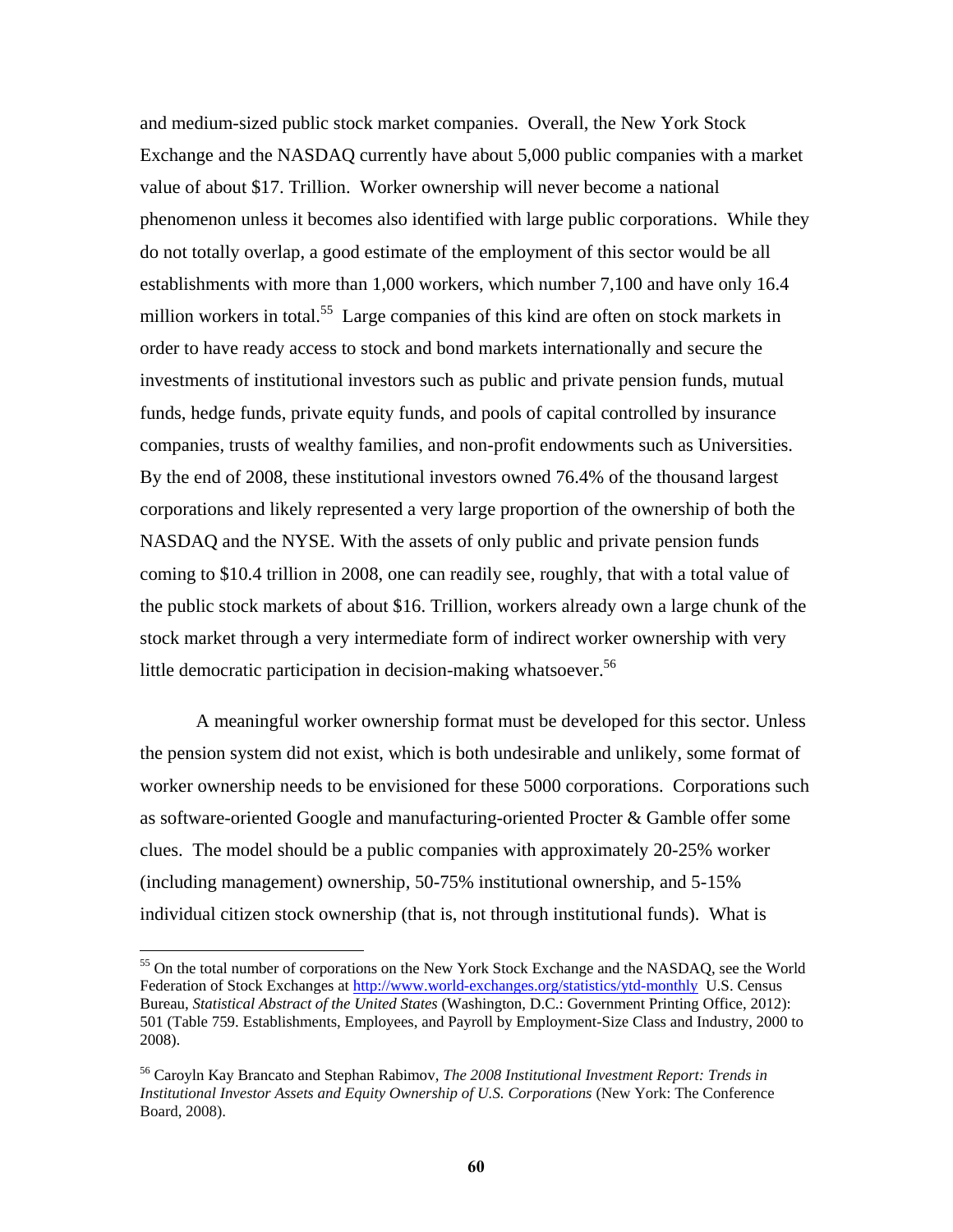needed is public policies that encourage worker ownership in these large publicly-traded corporations without basing that worker ownership on the investment of worker savings and wages, namely worker ownership based on grants of stock options, grants of restricted stock, stock matches for contributions to 401k plans, and so forth. Researchers will need to identify the companies among the 5000 companies with different types of worker ownership (as was done above for the Fortune 100) and define the workable models.

One attempt at this focused recently on the hundred corporations on the NYSE and the NASDAQ that created the software, equipment, sales markets, search engines, and knowledge centers of the Internet. The book, *In The Company of Owners* demonstrated that these firms have essentially about 20% employee equity, meaning direct worker ownership and the value of stock options. This book also demonstrated that many of these firms were embracing a culture of teams, high performance work practices, and employee empowerment as also seen in the Great Place to Work study.<sup>57</sup> The twofold problem with viewing these firms as models of worker ownership is that it is often not publicly identifiable (although that is not the case in Google and  $P\&G$ ) and there are no formal governance features of the worker ownership. With some modest corporate governance reforms, discussed below in the policy section, these could be addressed. The model then would be of large public companies as associations of meaningful worker ownership, institutional ownership as an indirect form of citizen ownership that it is, and individual citizen ownership. However, the real challenge with stock market companies is one of corporate governance raised by sociologists who have examined this sector closely such as Gerald F. Davis in his recent book *Managed by the Markets: How Finance Shaped America.*<sup>58</sup> On one hand large stock market companies need more objective and independent boards of directors to represent all shareholders. On the the hand, the short-termism of the extreme "maximizing shareholder value" ethic that has overcome public stock market companies needs to be rethought in a way that stable ongoing public corporations with approximately 20-25% worker (including management)

<sup>57</sup> Blasi, Kruse, and Bernstein, *In The Company*, 79-104, especially, p. 87.

<sup>58</sup> Gerald F. Davis, *Managed by the Markets: How Finance Re-Shaped America* (New York: Oxford University Press, 2009).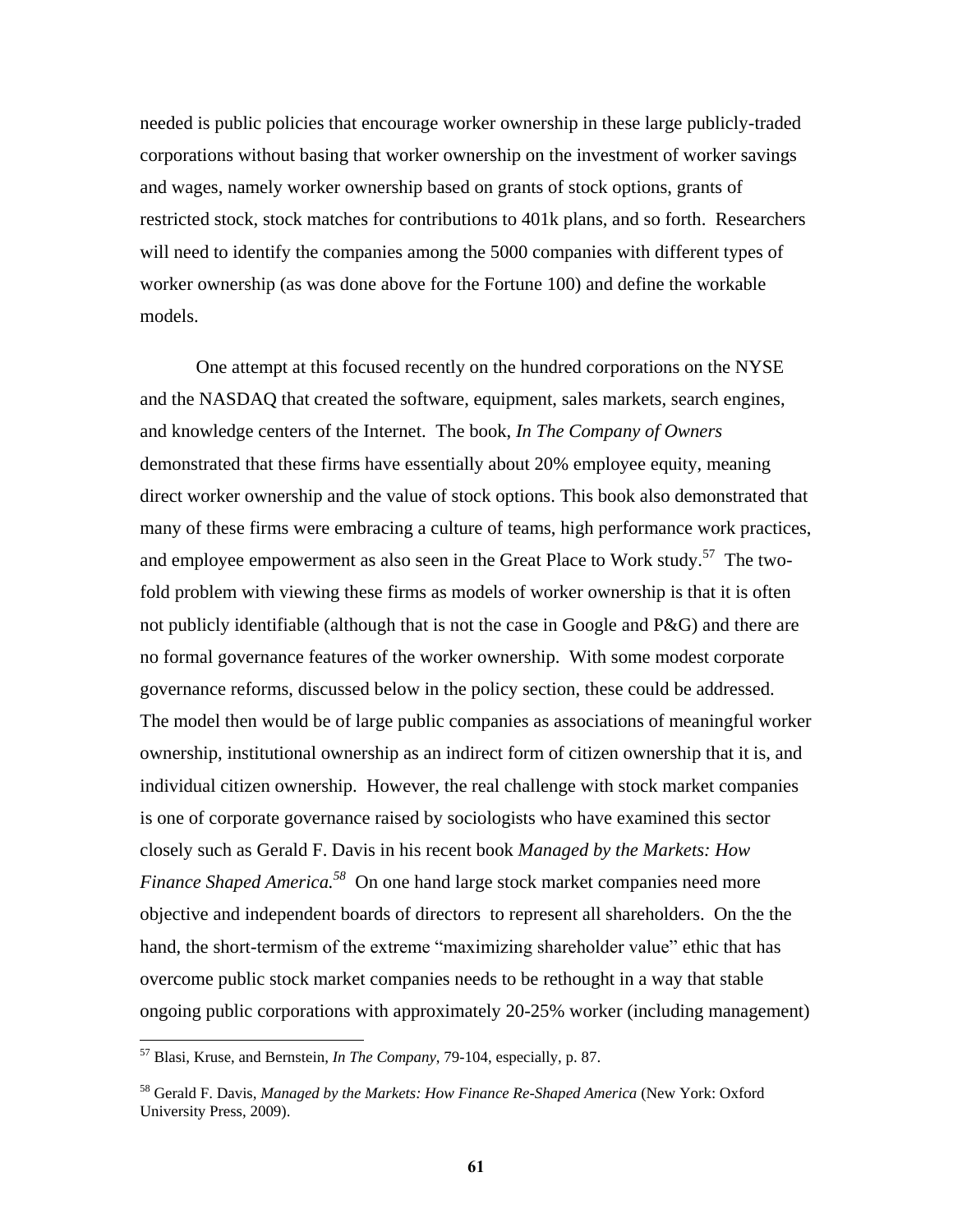ownership, 50-75% institutional ownership, and 5-15% individual citizen stock ownership are viable over the long-term. Economic sociologists have a lot of work to figure these issues out. The number of public corporations on stock markets are going down in the U.S. and it is entirely possible that a future with more worker ownership and profit sharing will have smaller public stock markets.

Fourth, worker ownership cannot be a major part of the economy unless it takes a major role in private equity. Private equity has become a household word since a debate about its role in the American economy between right and left emerged in the 2012 Presidential campaign. Private equity refers to investment firms that collect capital from rich individuals and institutional investors, mostly pension funds and endowments, and use these to buy medium and large corporations that a small group of partners manage in order to improve their management, market share, and efficiency away from the public stock markets. While, many sociologists are critical of the large public stock markets in the country, the specific way in which private equity partnerships keep corporations "private," that is, out of the public stock markets, raises profound issues for expanding the economy to more worker ownership. Private equity firms buy many companies with troubled or operations whose potential is underappreciated and try to turn them around and then sell them at some enormous profit. Private equity has become very controversial in the U.S. economy because hundreds of corporations are now entering and existing this "pipeline," the partners often load these firms up with debt, charge 2% of the value each year as a management fee, and then pay only 15% capital gains taxes on the enormous gains when the corporations in their "portfolio" are sold. One view is that private equity can potentially raid firms and create a "low road" of employment systems with worse wages and benefits and middle class wealth. Getting access to substantial amounts of capital income and capital ownership at very low tax rates and the impact of the restructuring of these corporate operations on workers, communities, and unions when they fail has become very controversial in this sector.

There is no evidence that private equity firms do much to share ownership with the workers of portfolio companies, although data on cash profit sharing is unavailable. It is estimated that U.S. private equity firms have just over \$1 trillion in capital to buy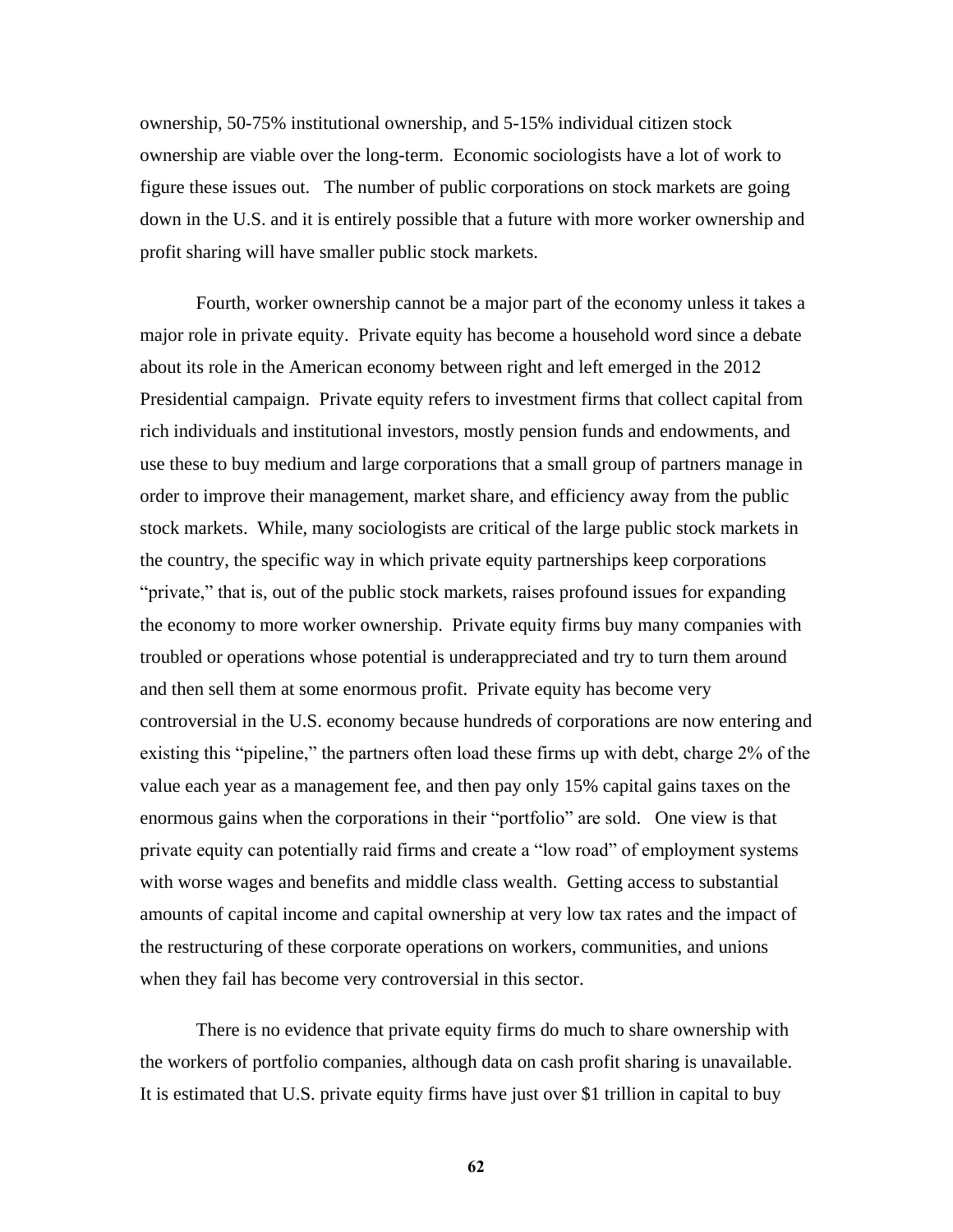and sell companies and that they sell corporations worth over \$100. Billion each year that exit the "pipeline." One can readily see that this emerging sector is on its way to comprising close to 10% of the value of all corporations on the public stock markets (which have \$16. Trillion in value) and it is expected to grow.<sup>59</sup> The private equity sector is particularly challenging for expanding worker ownership because it has come to represent a sector where substantial amounts of capital ownership and capital income get directed to the partners of the private equity firms themselves and then back to the institutional investors, often pension funds owned by a broad group of the population. Worker ownership cannot play a major role in the U.S. economy in the future unless the concept or some form of broad-based profit sharing have a place in this sector. The "perfectionism" challenge with private equity is the penchant by those critical of private equity to see it as totally inimical to economic democracy. The perspective offered here is that this may reflect only the current version of private equity. Since private equity firms, in theory, are set up to make the portfolio corporations strong and profitable, they might have some interest in the far-reaching evidence that worker equity and profit sharing can play a large role in accomplishing this and they could potentially become incubators of these ideas, which, after all, their own partnerships are based on.

Fifth, cash profit sharing needs to play a much larger role in the future U.S. economy if citizens are to gain more access to capital ownership and capital income. This is important for several reasons. Cash profit sharing still remains the most common historical form of shared capitalism in American history. In the late 1800's and the first half of the 1900's many corporations shared 10-20% of their profits with their workers on a regular basis. The scholarly evidence on the efficiency of cash profit sharing is quite strong especially with a supportive corporate culture. Throughout American history, cash profit sharing has been a way to fund gradual accumulations of worker ownership in corporations and the economy as a whole that often become quite meaningful. (For example, before a series of professional managers disbanded it, Sears had for the many

<sup>59</sup> These are very rough estimates based on a recent study of global private equity by a British firm that identifies 45% of private equity as based in the United States. These figures mainly give some perspective on the structure of this market for business ownership rather than precise statistics on the U.S. sector. See TheCityUK, *Financial Markets Series: Private Equity*, August 2011 (London: TheCityUk, 2011). For an explanation of the 15% tax by the non-partisan Tax Policy Center, see <http://www.taxpolicycenter.org/briefing-book/key-elements/business/carried-interest.cfm>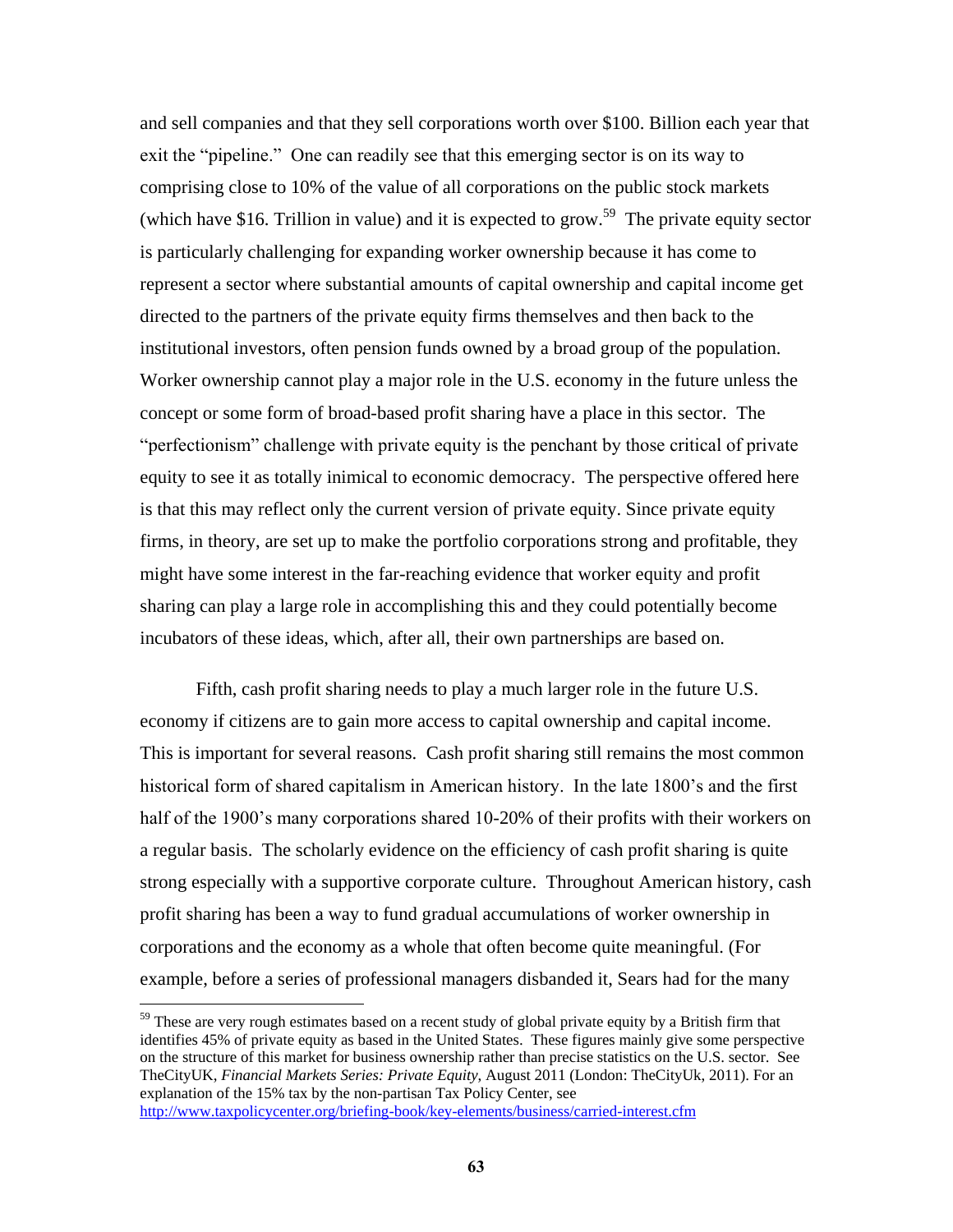decades of its prominence in American retail, very high annual cash profit sharing and worker ownership estimated to be as high as 30% of the firm's shares.) The research evidence from the National Bureau for Economic Research Shared Capitalism Project suggests that combining short-term cash profit sharing with long-term worker ownership is quite an optimal "bundle" in order to engender worker loyalty and commitment and effort and long-term improvements in firm performance. Moreover, with those segments of the population whose wealth is increasing gaining a lot of their inflation-adjusted increases in wealth from taking a portion of the profits of corporations, cash profit sharing represents an important economic practice for expanding economic democracy. It is also true that the combination of worker ownership not funded mainly by worker wages and savings with cash profit sharing provides a less risky form of economic democracy. Thus, cash profit sharing can play an important role in each of the preceding four models of expanding worker ownership.<sup>60</sup> The "perfectionism" challenge with profit sharing is to see it as "not worker ownership" so that it is not viewed as serious. Rather, cash profit sharing needs to be viewed as generally a format that needs to be combined with long term worker ownership so that worker ownership, as in the mistaken case of United Airlines, is not some "far off" possibility of getting wealth but represents a stream of short-term capital income to workers. Even worker cooperatives have the difficult problem that worker cooperators only get their coop wealth when they leave. Cash profit sharing has a lot to offer.

To the extent that these five institutional designs can be promoted, it is likely that there can be substantial expansion of a private sector-based form of economic democracy with extensive broad-based capital ownership and capital income in the U.S. The question is what are the main levers to do this. A common assumption of why substantial meaningful and broad-based worker ownership and profit sharing is unattainable is that individuals and organizations find it hard to bring it about. The discussion of the currently existing pockets in American society and the research evidence makes clear that is not really the major barrier. Rather the assertion by the coauthors in this essay is that the major barrier is a favoritism by existing public policies

<sup>60</sup> On Sears, see Sanford Jacoby, *Modern Manors: Welfare Capitalism Since the New Deal* (Princeton: Princeton University Press, 1997): 95-142.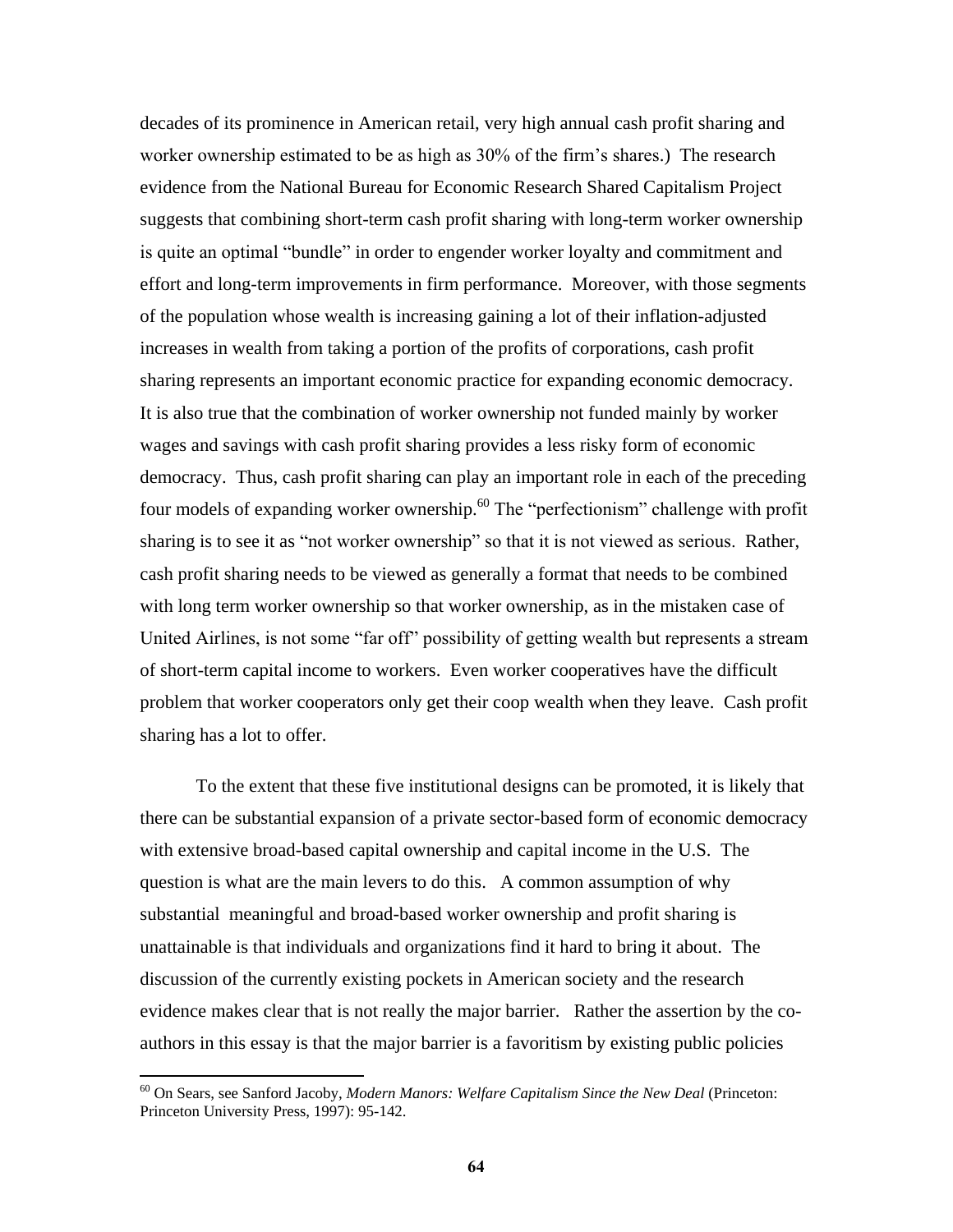and tax incentive regimes for corporations that concentrate capital ownership and capital income. Before enumerating the policies, one note on political economy in order. While presenting the evidence requires more space than this essay can spare, the historical evidence indicates that worker ownership and profit sharing have been a nonpartisan issue in American economic history. The policy discussion will demonstrate that the barriers thrown up and the supports encouraged for these concepts do not necessarily fall on either the Democratic or Republican side of the aisle and one of the biases that social scientists need to let go is the notion that these ideas are anathema to one or other side of the political spectrum or only supported by one or other side of the political spectrum.

### **Government Barriers**

In the late 1800's when five social science Ph.D.'s from Johns Hopkins University and their advisor divided up the United States to study forms of worker ownership and profit sharing, the principal way to encourage the dissemination of these institutional designs was through example, imitation, education, and networking among corporate leaders, managers, and workers interested in the idea. While the networking story is still the case today, something has profoundly changed in American society. In fact, as the size and power of the Federal Government has expanded into every form of economic life, the Federal government now has the capacity to control, restrict, and throw up barriers to the expansion of the worker ownership and profit sharing sector through a number of far-reaching and powerful tax policies, accounting policies, and corporate governance policies. This in fact is the part of this narrative that the conservative, Republican, right-leaning, less government perspective side of the aisle has to bring to the worker ownership and profit sharing discussion. It may not be immediately apparent but it is unmistakable true. This is because the Federal government spends trillions of dollars in tax expenditures advancing certain types of business. One can persuasively argue, the co-authors hold, that to some extent part of what it takes to advance these institutional designs can be accomplished by removing barriers thrown up by the Federal government. Understanding these problems will help scholars assess the "immediate"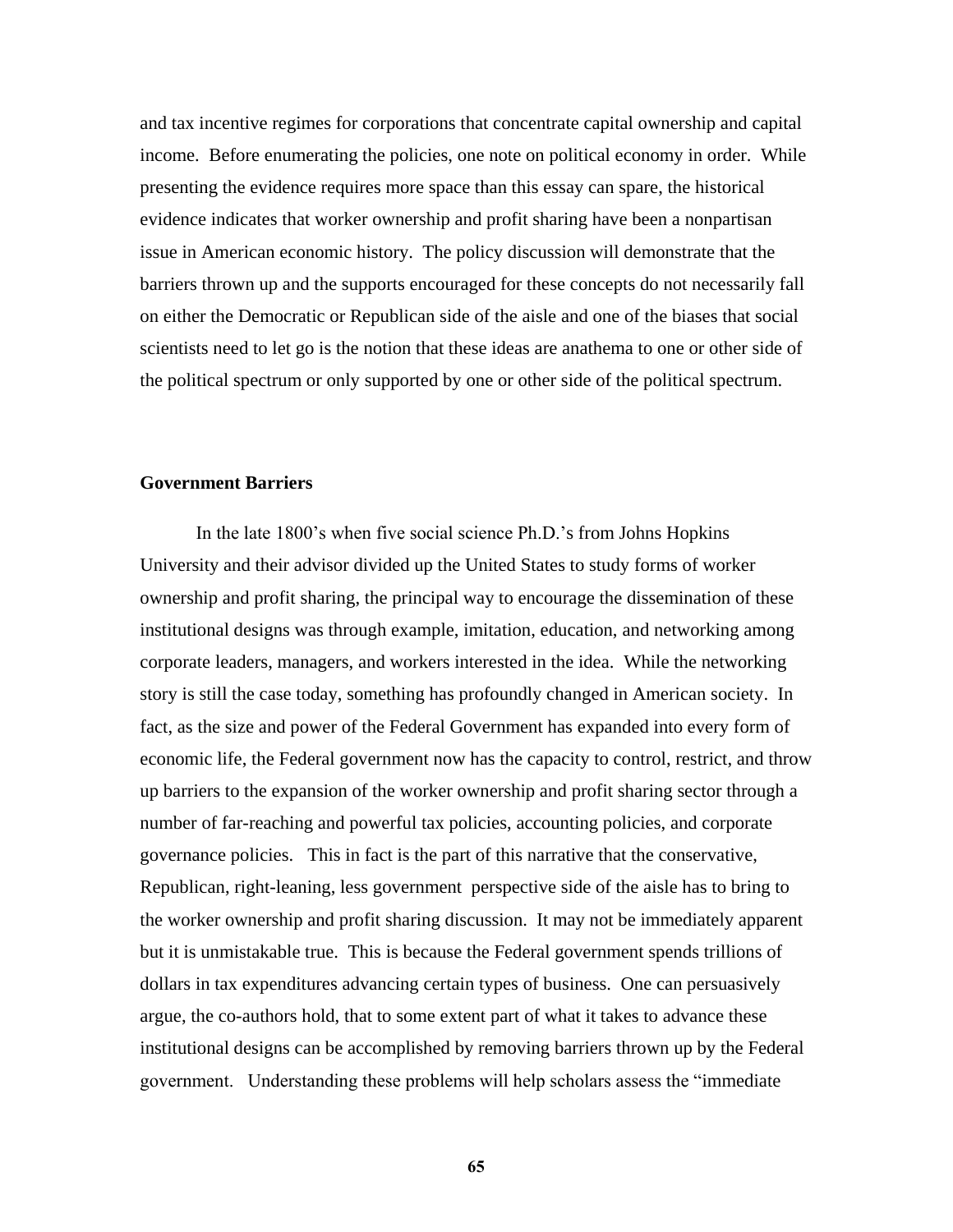issues of achievability" and the "strong political achievability constraints" that underlie some of the institutional designs versus the commonly held notion, that the co-authors reject, that the main limits on expanding worker ownership and profit sharing are the inabilities of individuals and organizations to implement the ideas. Let's consider briefly some of the potential barriers at the Federal level before finally listing the main efforts that both the public and private sector can do to advance these institutional designs for spreading worker ownership and profit sharing to the entire economy.

Here are some brief examples of some quite large Federal barriers.

*Stock Options*. During the Administration of President George W. Bush, progressives in the Democratic Party and on the left and those deeply critical of business in American society argued for the expensing of stock options in order to "control" executive pay. ("Expensing" means that corporations would have to deduct an estimate of the current value of a stock option as a compensation expense, thus reducing corporate profits accountants report and in the view of the proponents communicating to investors a more realistic view of the actual profit of the company.) While stock options were definitely being abused, broad-based stock options had expanded to their height in American history in high tech knowledge firms in Silicon Valley and several other high tech corridors nationally at the same time this debate took place. Expensing became the law of the land and was imposed by the SEC and the Financial Accounting Standards Board with strong support from Congress and the Bush Administration and many in the Democratic Party. The reaction to expensing was a major set back for broad-based worker ownership in the U.S. In order to keep their expense down and their profits up, and instead of reforming executive pay, many corporations just moved to push mid-level managers, professionals, middle class and working class workers *out of their option programs*, thus reducing the expense, keeping their reported profits up and eliminating the stock option-based form of broad worker ownership for millions in the middle class. The Bush Administration could have allowed expensing to proceed with a special tax credit for corporations that awarded stock options to most or all of their workers. Progressives from the Democratic Party could have defended worker owners. But neither group acted. By not taking that approach, the result has been a 34% drop in broad-based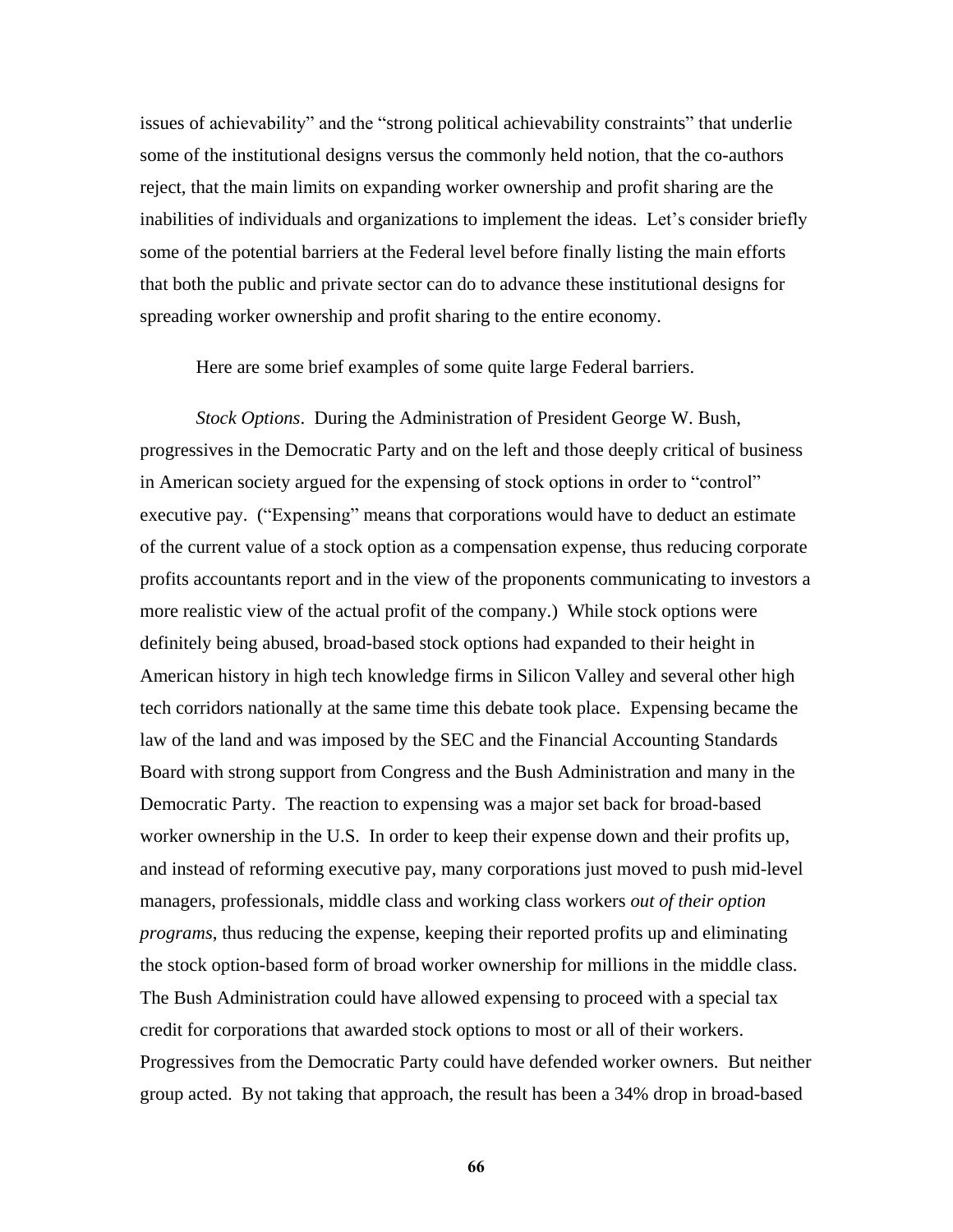stock options at publicly-traded corporations nationwide and a 70% decline in the computer services industry which is a proxy for Silicon Valley. This reversal of a major form of worker ownership was induced by the Federal Government and the political leadership of the country.

### *ESOPs.*

During the Administration of President George H. W. Bush Sr. and President Bill Clinton, there were a number of tax incentives and accounting policies that gave large publicly-traded corporations a strong incentive to spread large amounts of ownership to their workers. They had been implemented during the Administration of President Ronald Reagan. For example, banks could get a tax benefit for part of the interest income they made on loans to an ESOP if they immediately granted worker ownership to their workforce which often led to lower interest rates to ESOPs and large increases in worker ownership in publicly-traded corporation on the stock markets. In combination with policies on dividends used to pay for the stock workers were accumulating and other policies, this led to something that is hard to appreciate today: the major Wall Street banks set up "employee stock ownership" teams in order to sell such transactions to major corporations. During this period, *it was not uncommon for deals selling 5%, 10%, 15% of large corporations to the workers, without, as has been noted ESOPS make possible, workers having to put up their wages or savings to pay for the stock which was paid for out of future profits.* In some cases, majority or 100% worker owned firms were created too. Worker ownership had Wall Street's attention. Initially, the Bush Administration eliminated the tax incentive for the banks to do this with large public companies but left the tax incentive to do this when an ESOP was buying a corporation to create a majority worker-owned firm. As part of its deficit cutting program early in the Administration, Clinton's Treasury Department reversed the incentive for purchases of companies that created majority worker owned firms. The bipartisan damage was done and the Wall Street banks' worker ownership departments disbanded and the percent of worker ownership among major corporations started declining rather than substantially increasing. This reversal of a major form of worker ownership was induced by the Federal Government. Meanwhile, the Federal Government in a weekend during the Bush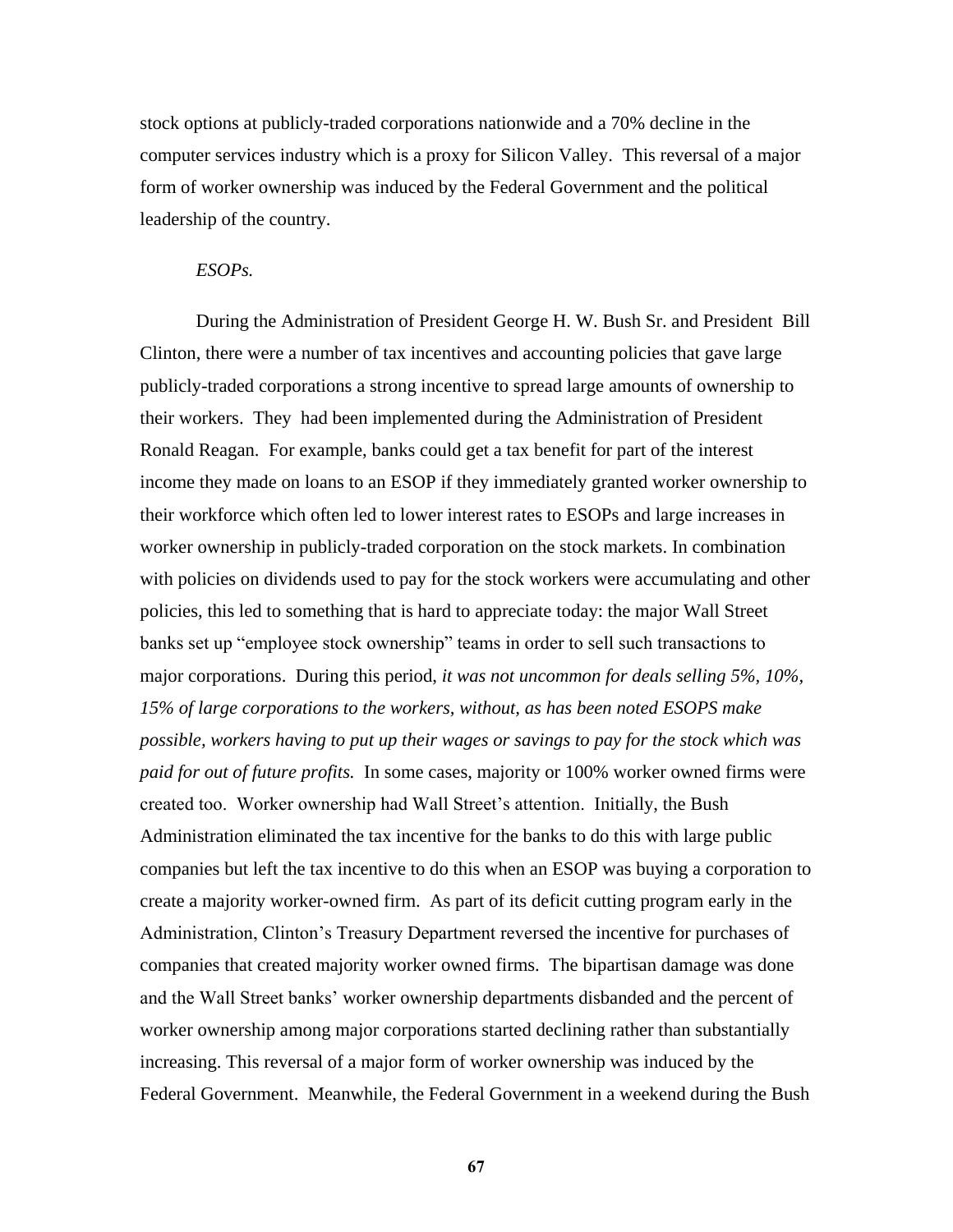Administration and throughout the entire Obama Administration extended low interestor no interest loans to the county's largest financial institutions.

## *401k Plans*

During the Administration of President Jimmy Carter, the Internal Revenue Code was amended to allow the existence of 401k plans. The intention was to give mainly higher paid employees a place to tax shelter income that could be invested in stocks or bonds or related mutual funds for their retirement. This was not intended as a worker ownership vehicle by anyone associated with worker ownership policy. As noted earlier, many corporations encouraged workers to invest their wages in company stock funds so that from the 1980s to 2000, workers had a lot of wages tied up in the riskiest form of worker ownership when the 1987, 2000, and Great Recession hit. Thus, a Federal government that had mainly created a law to encourage the less risky ESOPs – not funded by worker wages – now created the framework for a major new form of worker ownership that was the riskiest possible. This was induced by the Federal Government. It probably was initially an unintended consequence but it has not been corrected over several Republican and Democratic Administrations. It is the view of the co-authors that no more than 10-15% of a worker's retirement portfolio in a 401k plan should be invested in company stock by regulation of the U.S. Department of Labor.

#### *Private Equity*

During the Administration of President Bill Clinton, the Treasury Department clarified that the money made by the partners in private equity firms could get a 15% tax rate rather than the higher ordinary income tax rate. The pedigree of this policy however goes back further. This led to a controversial part of American tax law that has been popularized by Warren Buffett saying he pays less tax than his secretary. It means that the partners who sell a portfolio company of a private equity firm pay 15% on the capital gain (their profit on the increase in the value of the capital investment over what the private equity firm initially paid for the portfolio company) while an average worker who gets cash profit sharing pays a much higher ordinary income tax rate, today as high as 35% in the highest bracket. While controversial with arguments on both sides of the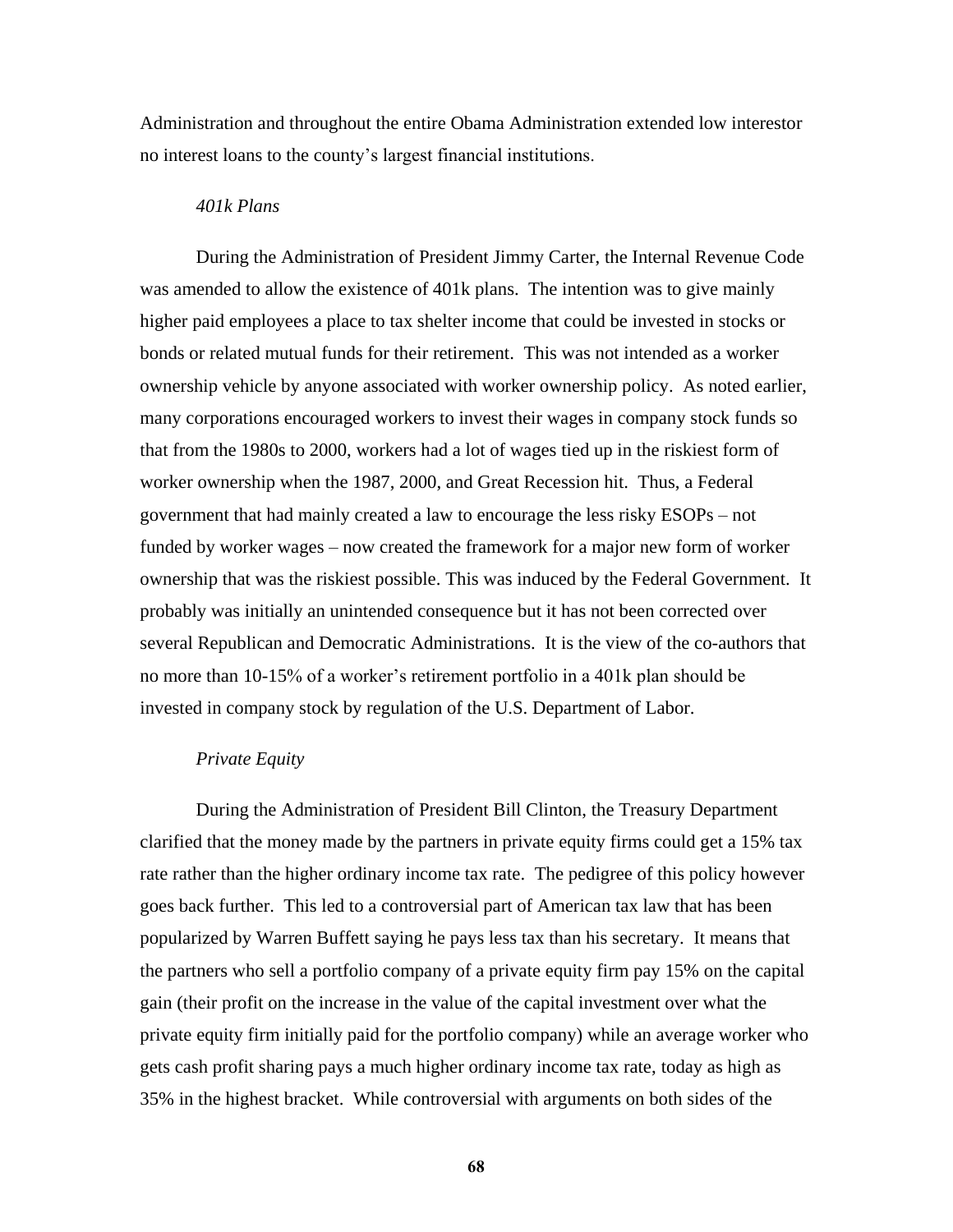issue, it is a fact that successive Republican and Democratic Administrations and Congresses have kept the policy intact while doing nothing to advance individual and company based worker profit sharing. This is viewed as a form of reverse economic democracy where the Federal Government actually implemented more favorable rates for profit sharing and the increase in the value of "worker ownership" of partners of private equity firms than for average workers. This was induced by the Federal Government.<sup>61</sup>

# *Cash and Deferred Profit Sharing*

With the advent of a stable ongoing corporate income tax as part of the American economy in the U.S. in 1909, the offering of cash profit sharing to workers came under the control of the Federal Government in the sense that all wage compensation could ultimately be subtracted from corporate income before the tax rate was applied to it. With the introduction of the 401k plan a form of deferred profit sharing also became common and in this case the Federal government was responsible for putting limits on the tax deductions allowed to firms. Without getting too technical, the views of the Federal Government on the deductibility of cash and deferred profit sharing payments to regular workers and the limits on these deductions play an important role in the future of profit sharing in the country and any attempt to expand the access of workers to capital income. By varying different technical elements regarding these deductions, the Federal Government encourages or discourages profit sharing of both types.

### *Special Deductions for Worker Ownership and Profit Sharing – Only For Executives*

When President Bill Clinton and Vice President Al Gore ran for office in 1992, their book, *Putting People First*, argued that they would control executive pay by capping the ability of corporations to deduct more than \$1. Million in fixed salary for the top five executives. Once the Clinton Administration started, work began to implement this idea. As implemented by the Congress in an amendment to the Internal Revenue Code called Section 162(m), briefly, the policy was that a corporation could not deduct more than \$1 million to pay the fixed salary of one of the top five executives (typically, the CEO, CFO,

<sup>&</sup>lt;sup>61</sup> For a thorough review, see Victor Fleischer, "Two and Twenty: Taxing Partnership Profits in Private Equity Funds," New York University Law Review, 83 (1) 2008: 1-59.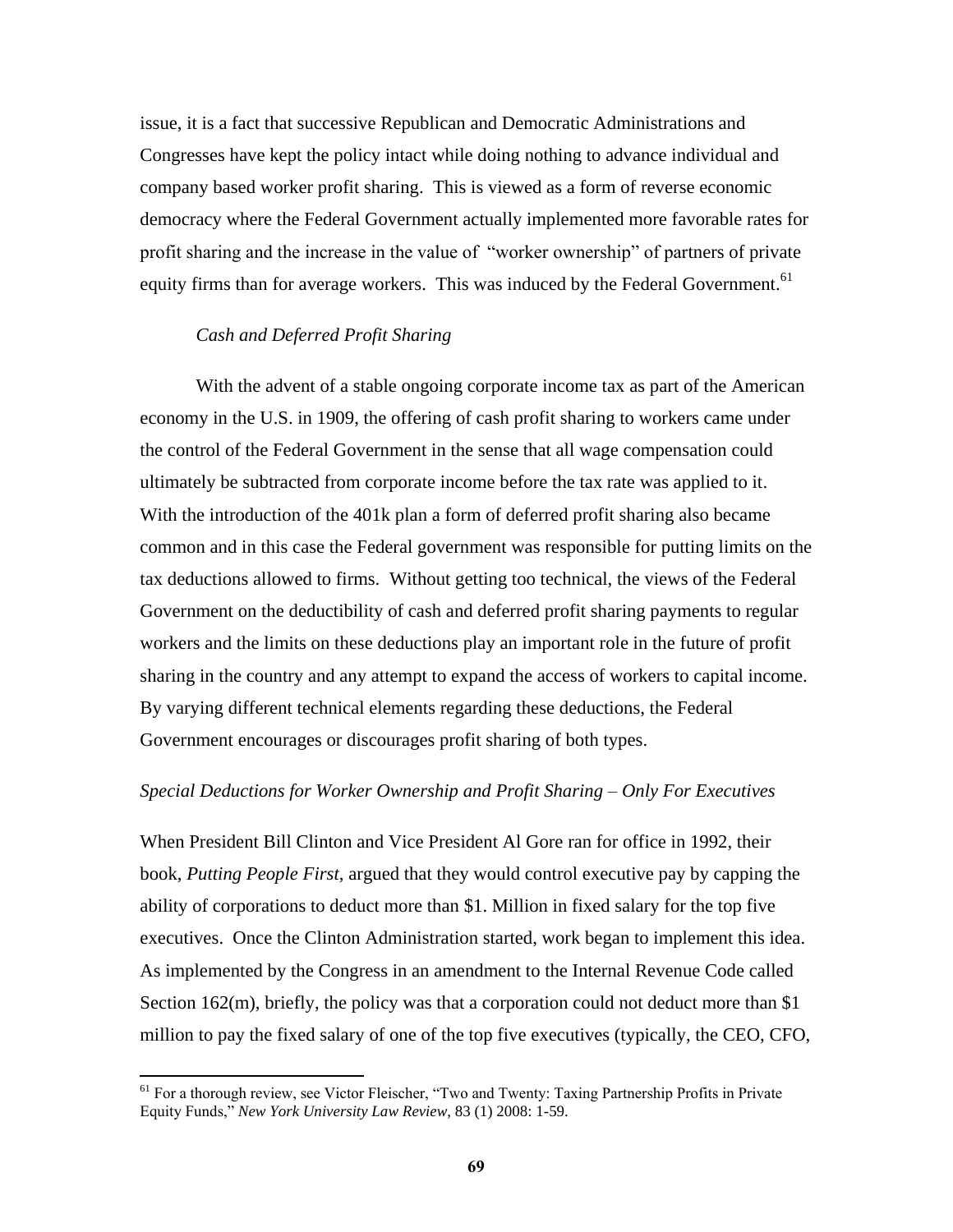EVP, etc.) but that "performance-related" payments could be unlimited and the subject of unlimited tax deductions. Ironically, this attempt to control executive compensation resulted in corporations switching their compensation of top five executives precisely to ―performance-related‖ payments such as grants of stock and stock options, and forms of profit sharing and gain sharing for top executives, namely, all forms of worker ownership and profit sharing for the top executives in the firm. The result has been tens of billions of dollars a year in tax deductions for shared capital ownership and capital income for top five executives for their worker ownership and profit sharing as both Democratic and Republic administrations have often, as has been seen, cut back on the tax incentives for broad-based worker ownership and profit sharing plans. The unintended consequence of the Clinton reforms has been to create a system in the U.S. where worker ownership and profit and gain sharing for top executives is subsidized by all other tax payers with massive tax expenditures in the billions and billions of dollars while Congress regularly spends its time arguing over the fiscal responsibility of far less expensive tax incentives that benefit a broad group of workers. This favoritism of narrowly-based "worker" ownership and profit sharing plans" has been completely induced by the Federal government and has led to tens and tens of billions of dollars of subsidies for these plans from the early nineties to today. The following chart, based on the reports to the U.S. Securities and Exchange Commission of only the largest 2000 corporations in the country give a sense of how extensive these deductions have been from 1992-2009. With the corporate tax rate ranging from 15% to 35% one can readily see that simply deductions from the largest 2000 corporations for narrow based "worker ownership and profit sharing" created tens of billions of dollars of subsidies and tax expenditures for the narrowest kind of shared capitalism. <sup>62</sup> The Administration of President George Bush and President Barack Obama continued these tax expenditures. The Obama Administration recently refused to consider changing them and they have been excluded from most discussions of overhauling the tax code. The Obama Administration is now starting down the road of reversing important tax incentives for majority and 100%

 $62$  For a detailed study of Section 162(m), the history of the policy gone wrong and the level of the tax expenditures, see Richard Freeman, Joseph Blasi, and Douglas Kruse, *Inclusive Capitalism*… For a copy of the report, se[e http://www.americanprogress.org/issues/2011/03/worker\\_productivity.html](http://www.americanprogress.org/issues/2011/03/worker_productivity.html) For a video of the CAP seminar on the issue, see <http://www.americanprogress.org/events/2011/03/wages.html>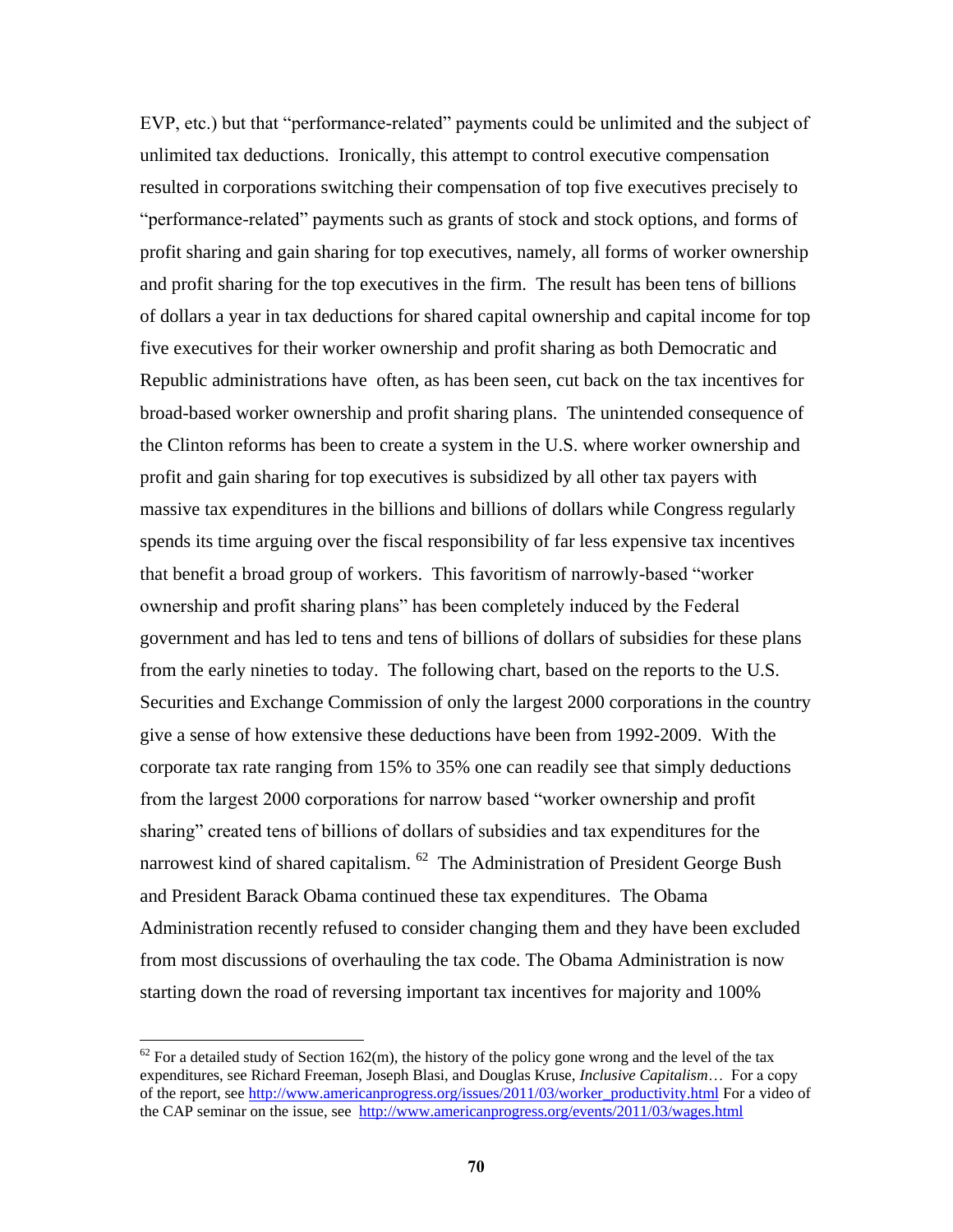worker owned corporations organized as an S corporation. Briefly, an S corporation does not pay corporate tax but rather it's the tax is paid by individual stockholders, in the case of an ESOP, the worker-owners. At the present time an increasing number of majority and 100% worker owned firms in the country have moved to the S corporation format. The Administration is proposing to reverse this policy for "large" S corporations without having defined "large". The theme of the so-called "reforms" is to treat each kind of business equally. It is interesting that this comes after decades of basically favoring nonworker owned entities with trillions of dollars of subsidies. Observers should note that the Administration's proposals have nothing to say about eliminating the Federal Government's tax subsidy for unlimited "worker ownership and profit sharing payments" of the top five executives of public companies.<sup>63</sup>

\*\*\*

 $\overline{a}$ 

*Shared Capitalism For The Top: Profit Sharing, Gain Sharing, and Employee Stock Ownership For The Top Five Executives of The Two Thousand Largest Corporations, 1992-2009.*

Shared Capitalism For The Top 10,000 Executives:

| <b>Bonuses</b>                | \$54 b  |
|-------------------------------|---------|
| <b>Restricted Stock</b>       | \$29 b  |
| Long-term Incentive Plans     | \$11 b  |
| Profits Made on Stock Options | \$167 b |
| <b>TOTAL</b><br>***           | \$241 b |

## *Special Corporate Tax Benefits*

The general system of corporate taxation in the U.S. provides far-reaching subsidies to most corporations. It one simply looks at estimates for the cost to citizens in tax expenditures of the three largest tax subsidies to corporations only for the period 2008-2014, one can readily see that the revenue lost in this short period is over one

 $63$  The proposal is part of the Treasury and White House report at:  $\frac{http://www.treasury.gov/resource-}$ [center/tax-policy/Documents/The-Presidents-Framework-for-Business-Tax-Reform-02-22-2012.pdf](http://www.treasury.gov/resource-center/tax-policy/Documents/The-Presidents-Framework-for-Business-Tax-Reform-02-22-2012.pdf)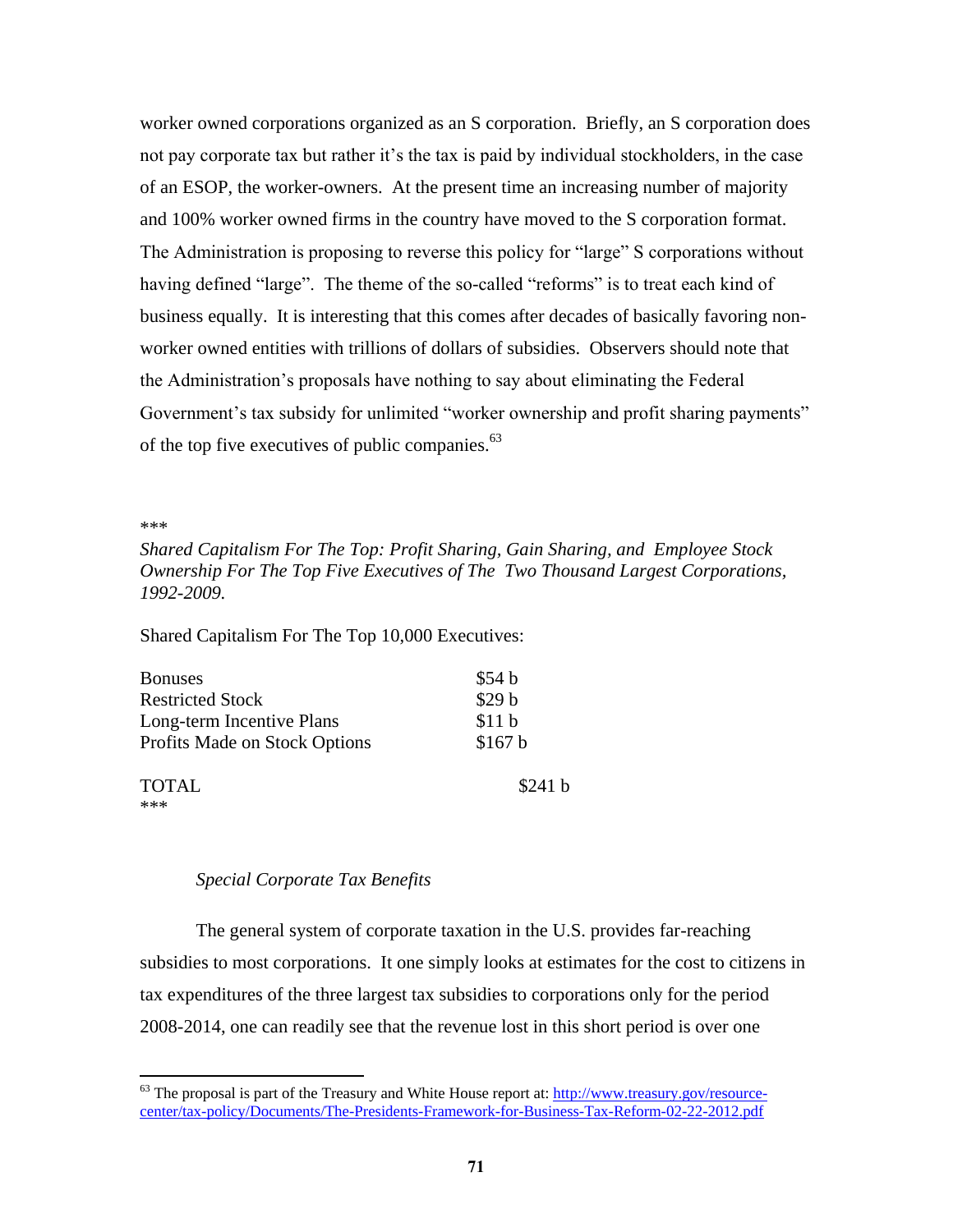trillion dollars. The total tax expenditure is several trillions of dollars since these various incentives and others like them were implemented after WWII.

\*\*\*

# *Revenue Lost To The Citizens of the United States from Major Business Tax Provisions, 2008-2014.*

| Accelerated Depreciation/Expensing Provision\$662. Billion                                                                                                                                                                                                                   |
|------------------------------------------------------------------------------------------------------------------------------------------------------------------------------------------------------------------------------------------------------------------------------|
| WHAT IT IS: When determining their taxes, businesses<br>can deduct from their income the cost of new plant or<br>equipment but they are allowed to do it at a faster rate.<br>This reduces corporate taxes by the amount shown.                                              |
| Deduction for U.S. Production/Manufacturing Activities\$258. Billion                                                                                                                                                                                                         |
| WHAT IT IS: When determining their taxes, businesses<br>can deduct from their income part of their earnings<br>on products they create in the U.S. but "products"<br>include fast food hamburgers and even software.<br>This reduces corporate taxes by the amount<br>shown. |
| Research and Experimentation (R&E) Tax Credit\$133. Billion                                                                                                                                                                                                                  |
| WHAT IT IS: When determining their taxes, businesses<br>receive a tax credit for the cost of research and<br>development of new and improved goods or<br>services. This costs the other taxpayers the amount shown.                                                          |
| Total<br>\$1.053<br>Trillion                                                                                                                                                                                                                                                 |
| Source: The Report on Tax Reform Options, Table 9, Special Tax Provisions<br>Substantially Narrow The Business Tax Base, p. 77, The White House, 2010.                                                                                                                       |

\*\*\*

To the extent that the stock held by high wealth individuals in the country is highly concentrated at the top and that compensation plans for capital ownership and capital income (that is, narrow based worker ownership and profit sharing plans) are, as research as shown, generally concentrated in the top 5% of managerial jobs, then these corporate subsidies are in effect subsidies of those narrow plans. There may be reasons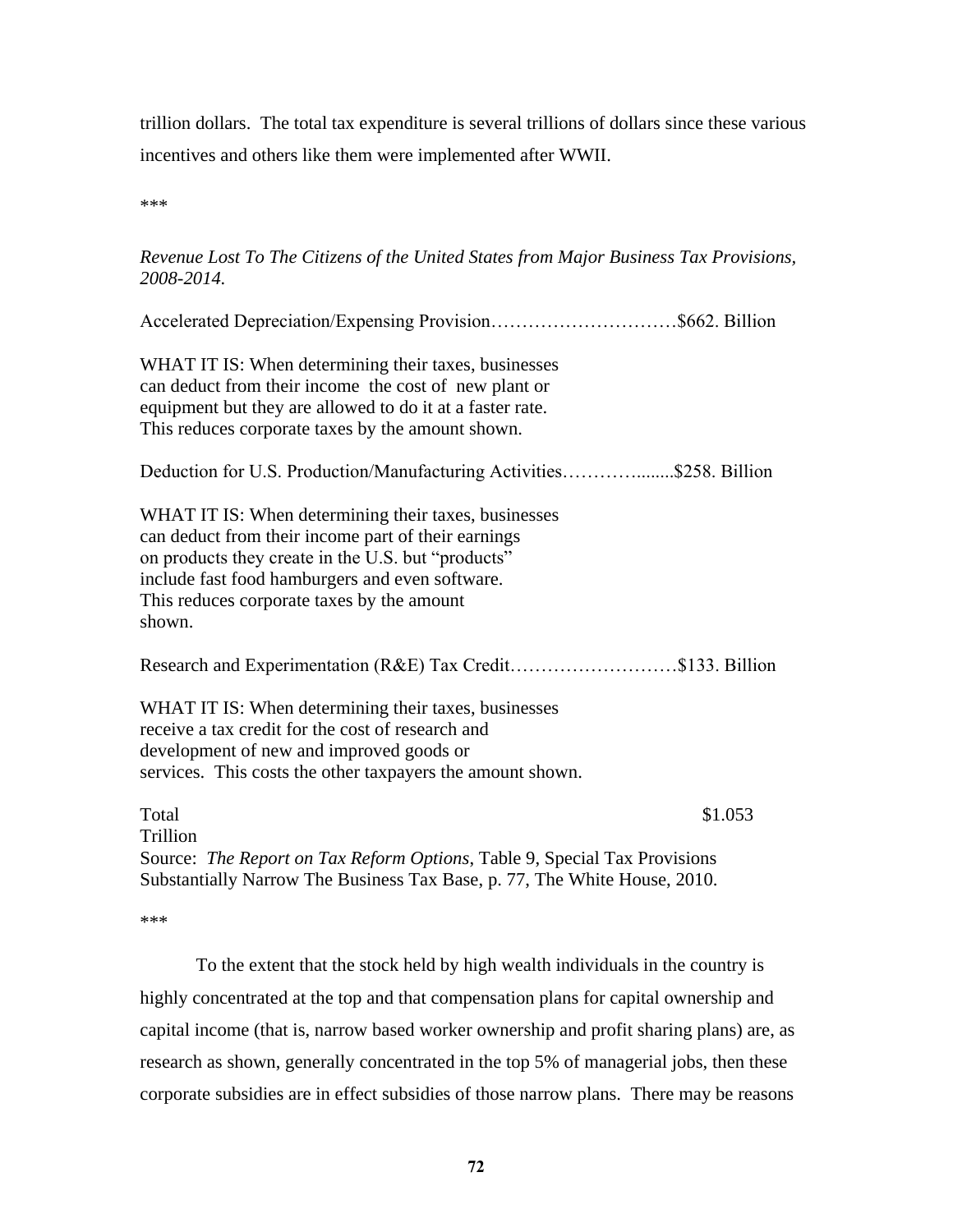for these corporate subsidies, namely, reasons to give tax incentives so corporations can deduct the cost of equipment faster or their earnings on products produced in the U.S. or their expenses for research and experimentation, or to encourage them to buy capital equipment with beneficial depreciation but there is not a good argument for spending trillions of dollars in public tax expenditures to subsidize an economic system where capital income and capital ownership is so concentrated. Businesses should have the right to employ their capital as they wish and they should have the right to compensate workers as they see fit. However, the public tax expenditures of the entire United States citizenry should not be used to subsidize concentration of capital ownership and capital income and to actually create disincentives for worker ownership and profit sharing.

As one can see from these examples, many of the key policies on corporations that impact worker ownership and profit sharing in the country are far from neutral. In fact, many of them are focused on exacerbating the concentration of capital ownership and capital income in the country at the cost of tax expenditures funded by all citizens. Once one realizes the implications of just these few examples of Federal policy, it becomes obvious that the reason that there is not more worker ownership and profit sharing nationwide is partly a function of the political economy of the actions of various White House Administrations and Congresses and not because individuals and organizations cannot figure out how to implement broad-based worker ownership and profit sharing.

## **Policies**

How then could private sector actions and Federal policy be changed in order to encourage more broad-based worker ownership and profit sharing? It is important to restate the rationale for this entire discussion that was articulated at the beginning of this proposal: capital ownership and capital income are highly concentrated in American society in a way that does not necessarily reflect individual performance and ways must be found to give more citizens access to an ownership stake in the economy for their benefit, for the benefit of society, and for the benefit of democracy. Here are some ideas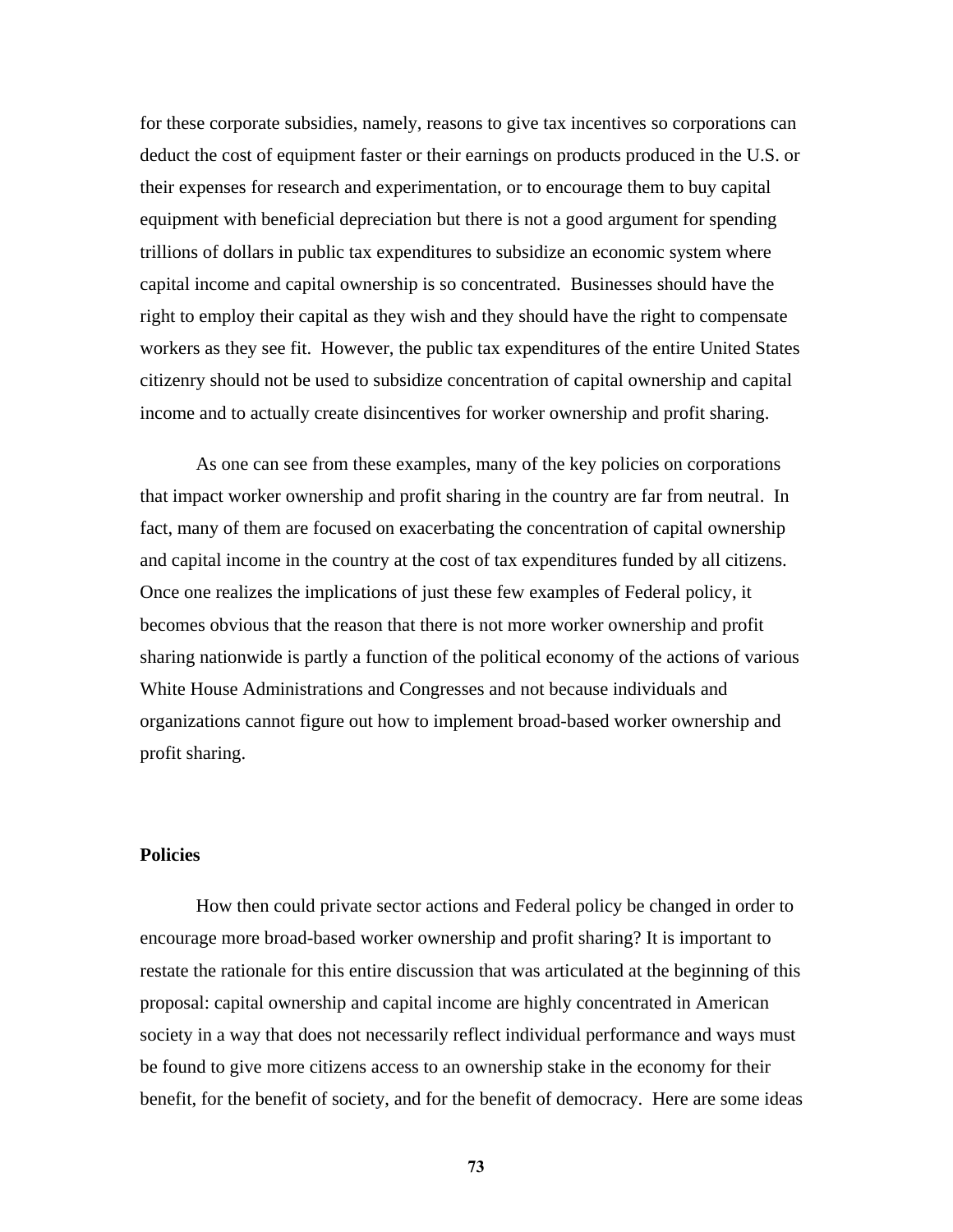that would encourage the institutional designs suggested and change some of the disincentives. These ideas are ranked in terms of the importance that the co-authors attach to them in moving towards a more democratic economy.

First, the entire area of worker ownership and profit sharing needs to enjoy a level of legitimacy at least equal to the pockets that currently exist in American society and the research evidence of its workability. The field of ideas is the most important field if these concepts are to receive economy-wide implementation. Sociologists can play an important role by exploring these ideas and realities in their classes, in liberal arts institutions and in Business and Management Schools, by initiating more graduate and post-graduate research in the area, and by understanding the policy barriers at the Federal and state levels in a lot more detail. Students who will implement these ideas and realities or confront them in their lives need to understand these phenomena more. An important responsibility for expanding this legitimacy falls on social scientists who are professors in business or management schools where the education of future managers, policy makers, and corporate leaders takes place. Worker ownership and profit sharing at all levels of the business sector should be thought and analyzed at least in proportion to their appearance in the society. Recently, several initiatives have been developed as resources for faculty. One is the Curriculum Library on Employee Ownership of the Aspen Institute's Center for Business Education at

<http://www.caseplace.org/d.asp?d=4665> that is the Internet home for college teaching on these subjects with useful cases, research, and videos.

Second, individual citizens need to have a strong incentive to support worker ownership and profit sharing. They will do this if they personally see the benefit for them and their families of the idea. Thus, the barriers to individual workers receiving capital ownership and capital income should be substantially removed by the Federal Government. It makes little sense to create economy-wide worker ownership and profit sharing if the fruits are heavily taxed so that substantial capital ownership and capital income do not flow into the hands of workers. Regarding worker ownership, the Obama Administration's plans to substantially increase the tax on capital gains and dividends from stock ownership should be reversed and these taxes should be very small for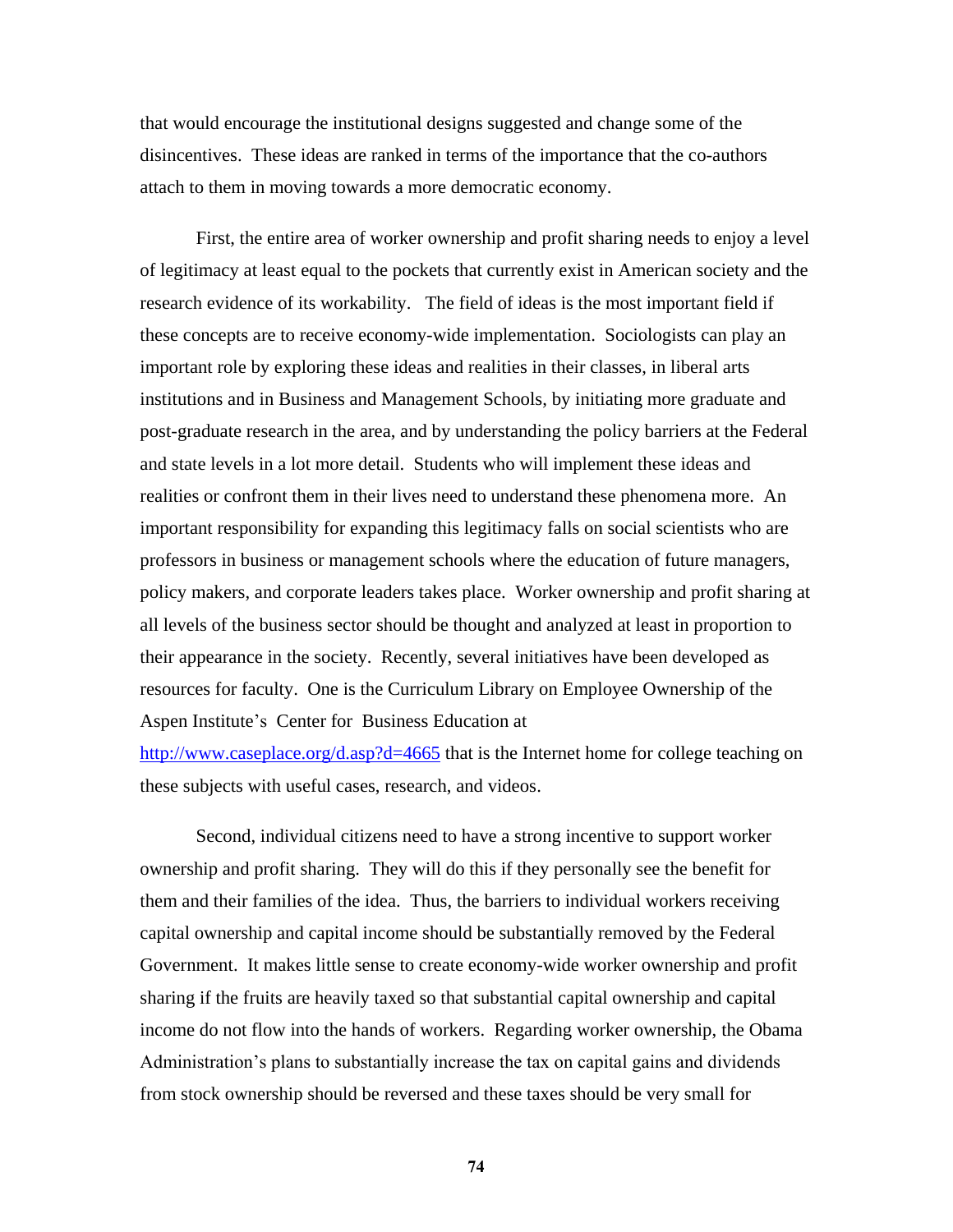citizens making less than \$200,000 per year. This will meaningfully reduce the Federal Government's taking of the fruits of all forms of worker ownership that grant workers shares or options. The beneficial treatment of dividends will make it possible for corporations to develop worker ownership plans that can be financed with dividend payments if workers elected to do that. Profit sharing payments to individuals making under \$200,000 per year should be at a very low capital gains rate not at the income tax rate for ordinary income. Knowing that workers will receive a greater amount of the fruits of their labor will make workers more interested in these ideas and supporting their introduction and make corporations and managers more likely to consider them.

Third, individual workers and groups of workers need to be educated about the fact that the major approaches to building wealth in American society are now capital income and capital ownership. Workers and groups of workers should request worker ownership and profit sharing and take an interest in such programs. In most firms this will mean meetings between management and individual workers, ad hoc group of workers, or Employee Ownership Associations to discuss ways to increase the levels of worker ownership in as least a risky way as possible. It is not widely understood that some large corporations in the last century (especially in the defense sector) have had worker shareholder associations that have played a constructive role. In the small proportion of the labor force that is organized by unions, worker ownership and profit sharing should be a regular issue brought up during collective bargaining. Capital ownership and capital income should be on the agenda of every worker and group of workers at every company in the nation.

Fourth, the Federal subsidies to corporations – the top three of which constitute a trillion dollars in redistribution of the taxes of citizens to corporations – should all be conditioned on corporations having a broad based worker ownership or profit sharing plan as part of a three-pronged effort to cut the U.S. deficit, lower the corporate tax rate, and, quite importantly, to encourage broad-based capital ownership and capital income (worker ownership and profit sharing) in the United States. Thus, corporations should only have access to special corporate privileges such as the tax deduction for accelerated depreciation, the tax deduction for U.S. manufacturing/production activities, and the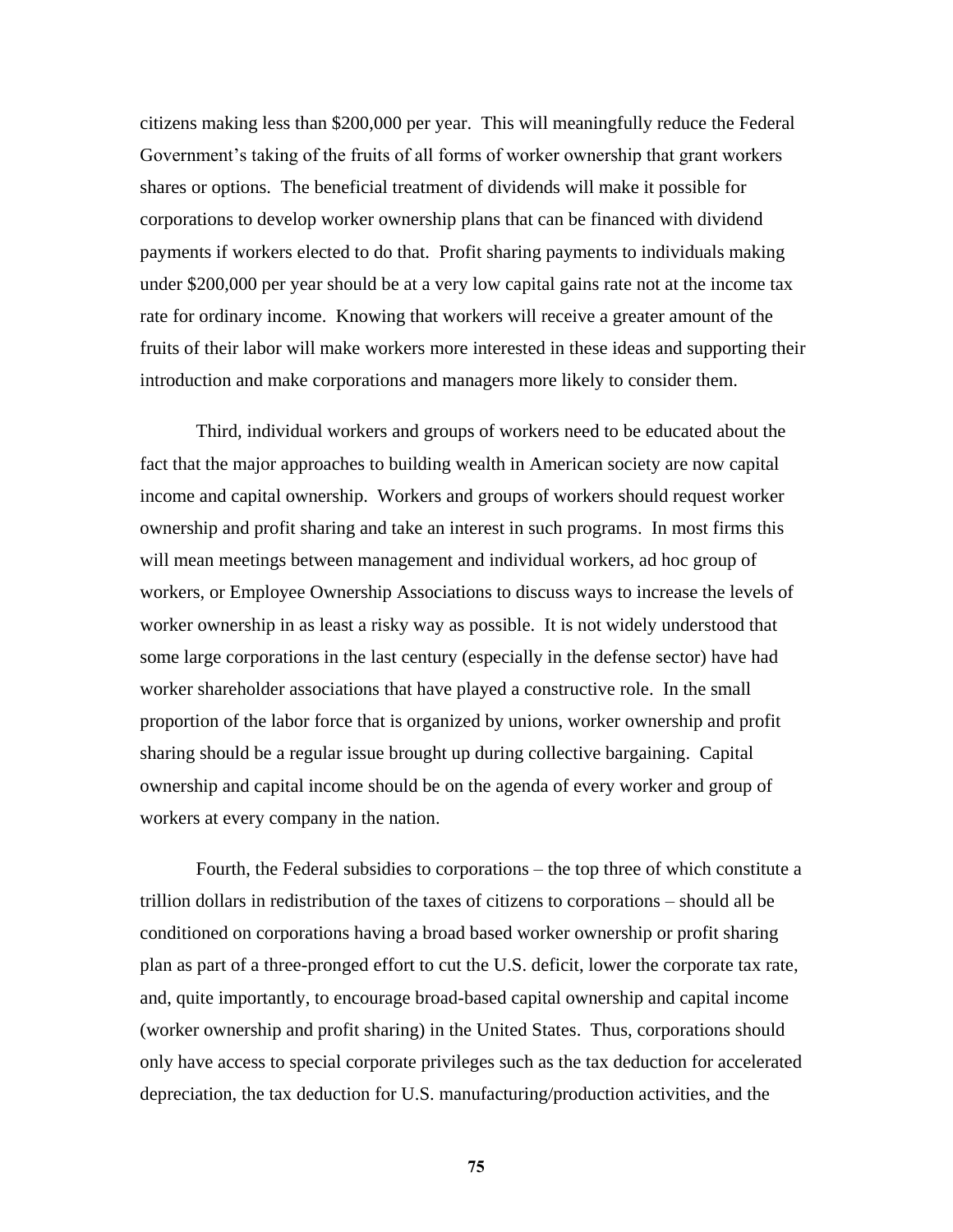research and experimentation tax credit, and others, if these corporations have broadbased worker ownership or profit sharing programs for all their employees. The elimination of these tax breaks has already been called for by the bipartisan National Commission on Fiscal Responsibility and Reform (called The Deficit Commission) set up by President Obama and nominally supported by both parties. The White House's own internal Report on Tax Reform Options by the President's Economic Advisory Board also recommended that the elimination of these corporate subsidies also be considered in combination with the reduction of corporate taxes. If interest payments on debt for mergers, deferral of active income of foreign controlled corporations, deferral of gain on installment sales, special inventory-related deductions, and exclusion of investment income on life insurance contracts are added, the amount of these tax expenditures would be much larger than a trillion dollars over the next ten years. It is also proposed that this idea include tax incentives for the repatriation of foreign profits by U.S. corporations which is a major policy priority for the corporate sector. It is expected that this change will give every corporation an incentive to consider establishing broadbased worker ownership and profit sharing. It is not the intention that the Federal government "regulate" these programs so there should be only a few general guidelines, namely, that the programs must include all workers and the benefits must be assigned at least in proportion to salary and at the minimum the benefits going to the top 5% of workers in the company should go to the other 95%, and that the worker ownership programs not be based on having workers buy stock with their savings or wages but be based, as are virtually all worker ownership programs for executives, on grants of stock or stock options or similar equities. This follows the general norm established by the Employee Retirement Income Security Act of 1974 that substantial tax expenditures should be offered to corporations when the benefits (in that case retirement plans) are broadly based. Beyond that, as the research has shown, there are enough models in the private sector and research to motivate the design of the plans. The corporate sector has been asking for a lower corporate tax rate to make American corporations more competitive. If corporations are meaningfully owned by their workers and profit sharing is widely practiced, then this makes a lot of sense as a characteristic of a economic democracy. This one change to the corporate tax code will make major publicly-traded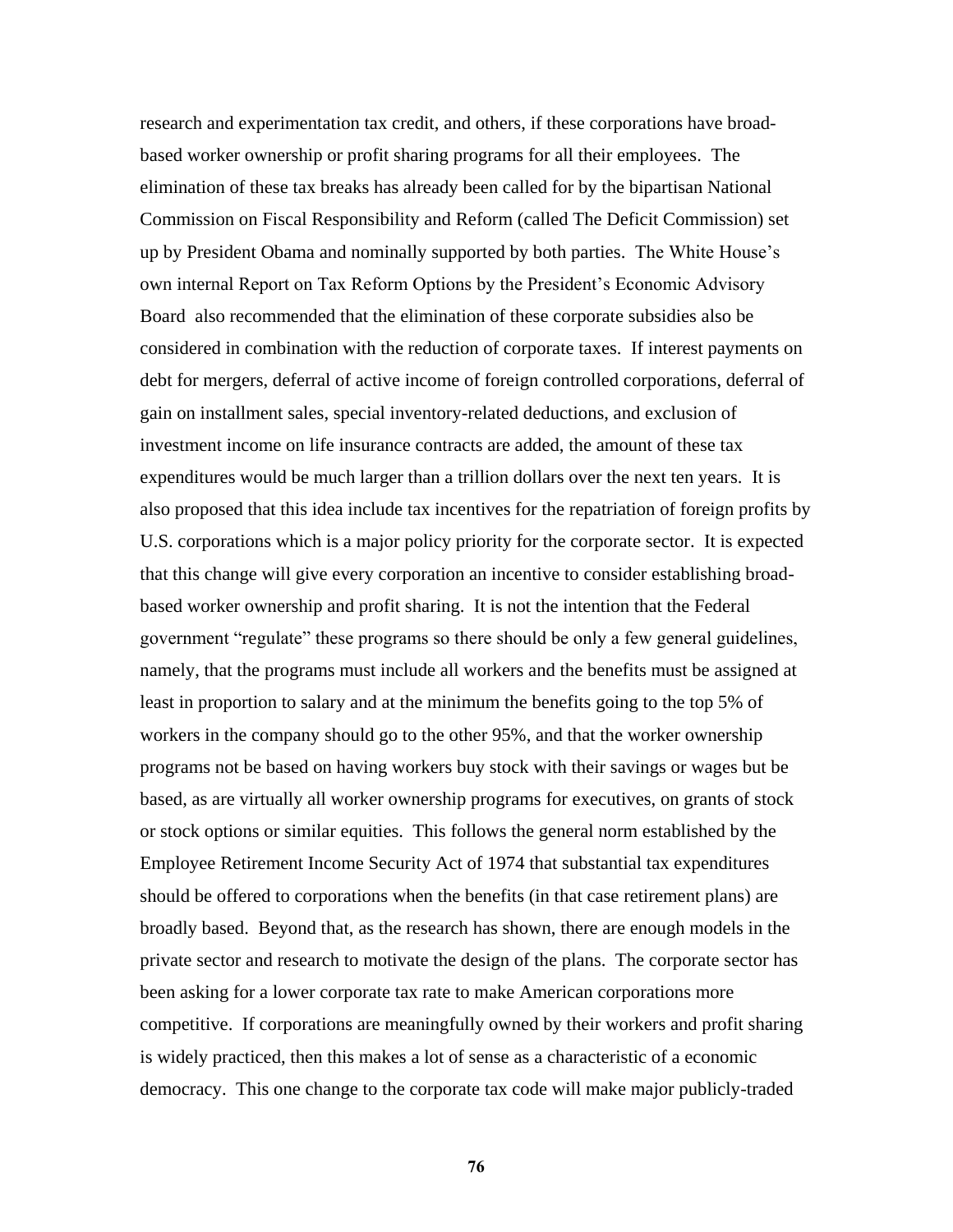corporations and the Wall Street banks that advise them turn again to the ideas of worker ownership and profit sharing and encourage all businesses to consider the concepts.

Fifth, the special unlimited deductions for compensation of the top five executives in publicly-traded corporations under Section 162(m) of the Internal Revenue Code that allow corporations that result in the American public essentially subsidizing narrow based "worker ownership and profit sharing plans" will be available only to publiclytraded companies establishing broad-based worker ownership and profit sharing plans as noted above. The intent here is not to regulate how corporations compensate their executives. They should be able to pay whatever they want consistent with shareholder approval, however when Federal tax deductions funded by national citizen-wide tax expenditures are used, the subsidies must be for broad-based capital ownership and profit sharing plans. Once corporations have the incentives to spread these program widely, they will continue the spreading efforts in American society to figure out what forms of work organization and worker involvement will maximize the chance that these programs improve corporate performance.

Sixth, the legal and policy status of worker cooperatives needs to be fundamentally transformed. The extant research on worker ownership and profit sharing suggests that worker cooperatives could and should have a much larger footprint in American society than they do. Part of the problem is that the worker cooperative sector has been very "inward focused" on making very small cooperatives work. Worker cooperatives today are using  $19<sup>th</sup>$  century legal and policy structures to confront a  $21<sup>st</sup>$ century economy. Lawyers need to design a legal format for a worker coop that, for the purpose of U.S. law, looks and acts like an ESOP, so that the coop-ESOP can use all the existing tax benefits of ESOPs, especially, the ability to use leverage to acquire other businesses. Some technical amendments to ESOP legislation may be necessary to accomplish this and they would likely garner quick bipartisan support.

Seventh, there is need for a more sweeping form of legislation to encourage every corporate employer to consider a broad-based employee stock ownership plan that can be implemented quickly and easily and fairly with minimal cost and regulation. This bill focuses on the least risky form of worker ownership, namely, outright grants of stock to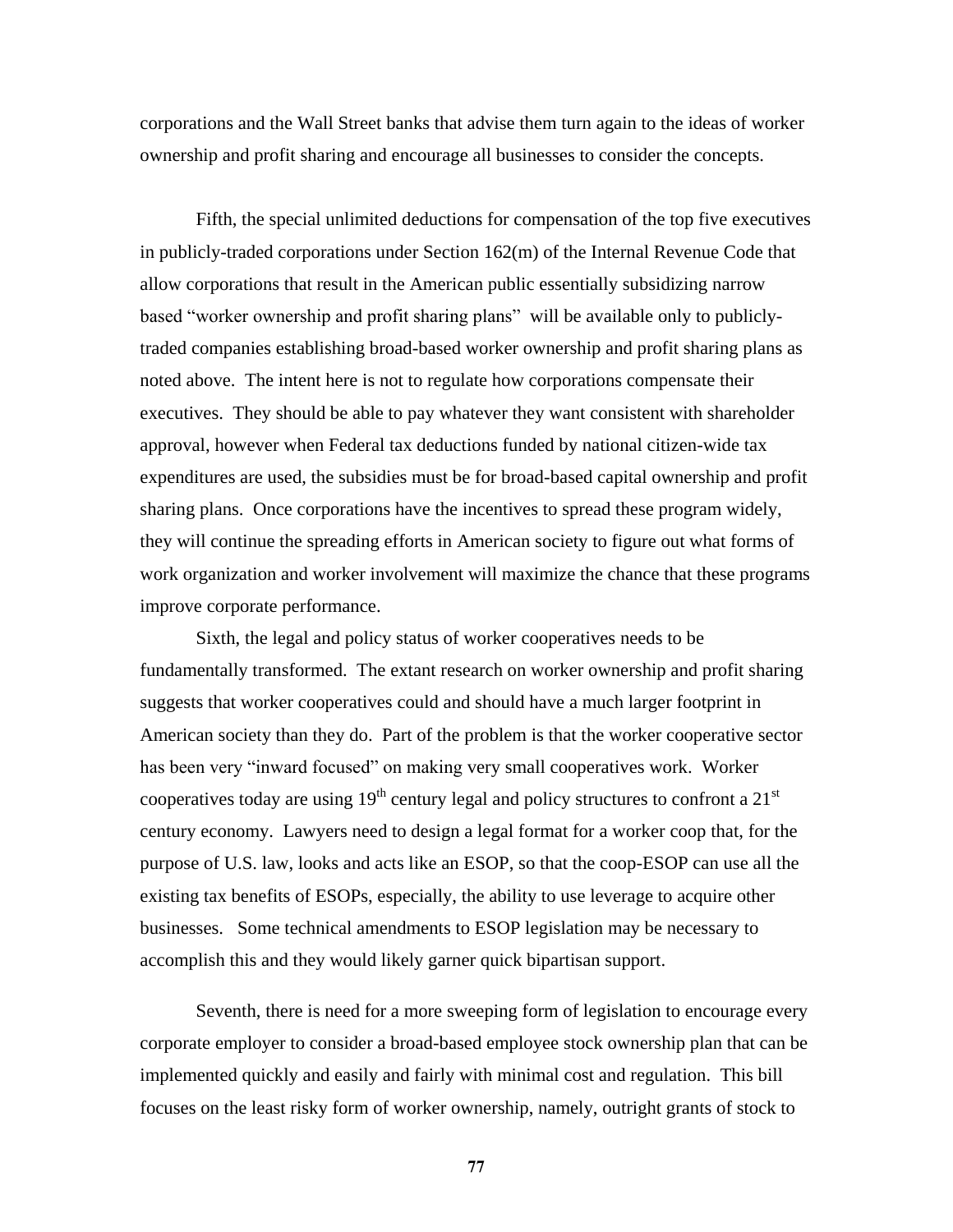workers that the workers do not purchase with wages or savings in any way. A interesting bill has been introduced into the House of Representatives on February 17, 1011 (H.R. 786) by Representative Dana Rohrabacher (R-CA) that was earlier cosponsored by Rep. Ron Paul (R-TX). This bill is a good illustration of the non-partisan nature of the broad-based worker ownership concept. The bill says that if any corporation grants stock to all their workers that the worker does not have to pay any ordinary income tax on the capital gain in the shares if the worker holds them for at least ten years. This applies only to the lowest amount of worker ownership that any worker received in the company, in other words, a highly paid worker can only get the benefit if they get a grant equal to the lowest grant to any worker. The bill does not apply to the top five executives of the company in order to maintain its focus on regular workers. Another To encourage many corporations to adopt annual gradual increasing worker ownership in the economy, the corporation will get a deduction from its corporate income for tax purposes of the fair market value of the stock granted each year. The bill would encourage all corporations in the United States to establish small and gradually building amounts of worker ownership each year. Both Representatives have said that they consider broad-based worker ownership to be a true example of what the economic system should be like in a democracy and they have both spoken out strongly in favor of majority worker-owned firms. Paul, for example, introduced the Employee Ownership Act of 1999, to create a new type of majority worker-controlled corporation that would be exempt from most Federal income taxes. The 1999 bill cited the research evidence by saying in the Finding action of the proposed act: "There is considerable evidence that employee-owned and employee-controlled corporations are more productive and provide more wealth to their employees than corporations not so owned."<sup>64</sup> The legislation should be expanded to include grants of stock options.

Eighth, cash profit sharing and deferred profit sharing needs to be aggressively promoted so that corporations have a strong incentive to design profit sharing programs that allow the companies to perform better and profit sharing can be to some extent used

 $\overline{a}$ 

[bin/getdoc.cgi?dbname=112\\_cong\\_bills&docid=f:h786ih.txt.pdf](http://frwebgate.access.gpo.gov/cgi-bin/getdoc.cgi?dbname=112_cong_bills&docid=f:h786ih.txt.pdf) For a copy of the bill on majority employee-owned corporations introduced by the two Representatives that then included some Democratic support, see [http://thomas.loc.gov/cgi-bin/query/z?c106:H.R.1462.IH:](http://thomas.loc.gov/cgi-bin/query/z?c106:H.R.1462.IH)

 $64$  For a copy of the bill, see [http://frwebgate.access.gpo.gov/cgi-](http://frwebgate.access.gpo.gov/cgi-bin/getdoc.cgi?dbname=112_cong_bills&docid=f:h786ih.txt.pdf)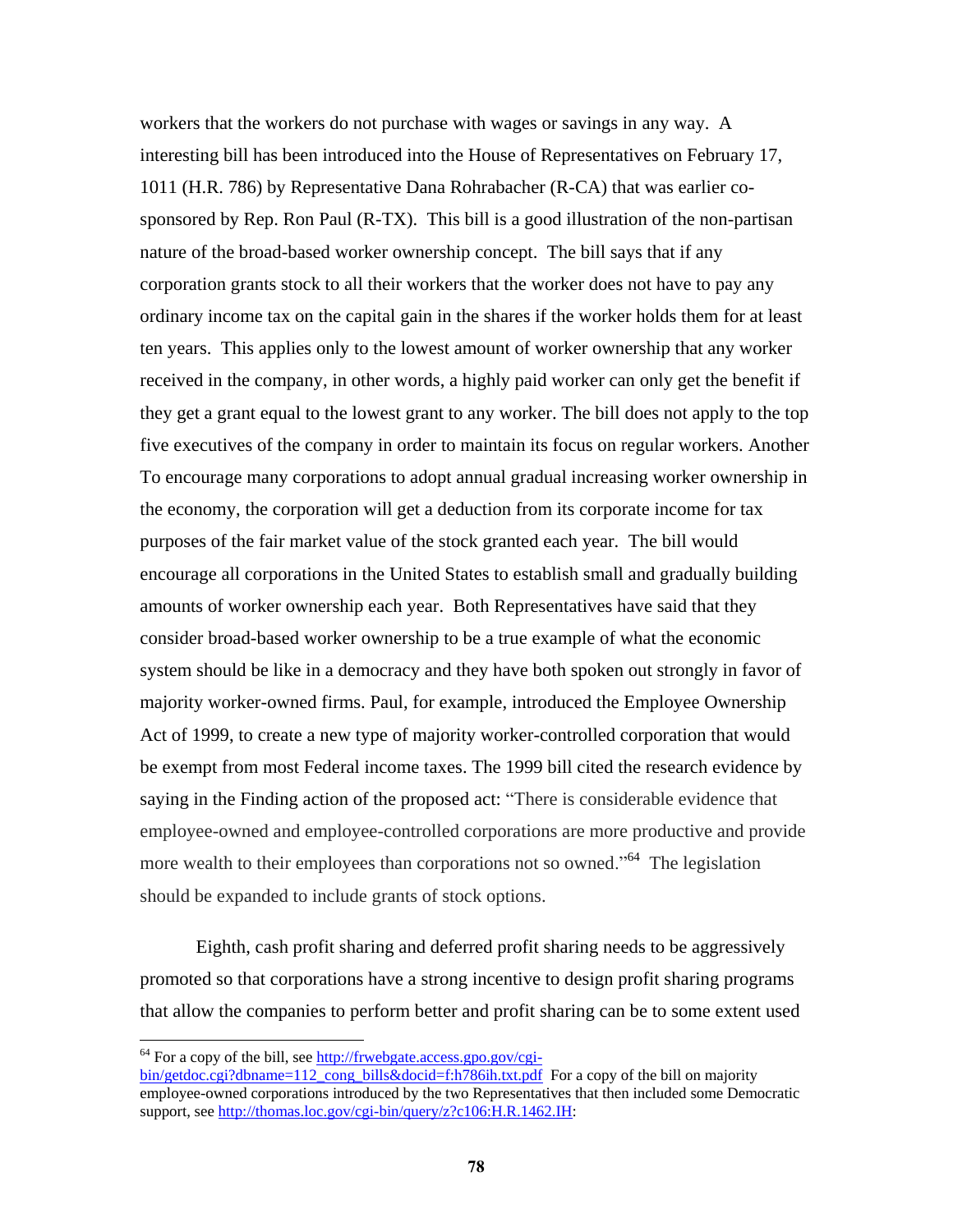to fund limited purchases of company stock in order to gradually increase the amount of worker ownership in the country. The mechanism to do this is that profit sharing payments to workers will be deductible at 125% of the amount for corporations as long as most of the workers are receiving at least the average of their salary for the last three years. This is to prevent companies from reducing workers' wages and shifting it to profit sharing. Individual workers and corporations should be excused from the 6.2% Social Security tax (called FICA) on broad-based cash profit sharing. Interviews conducted by the co-authors with a range of investment bankers, merchant bankers, and private equity professionals suggest that every transaction would consider broad-based profit sharing if this incentive were adopted.

Ninth, the tax incentives to encourage broad-based employee ownership plans implemented first in the Reagan Administration and later eliminated by the Bush and Clinton Administration should be re-introduced. Thus, banks should be able to deduct half of their interest income on loans to worker trusts to buy stock to be immediately allocated and distributed to workers and there should be generous tax incentives to use dividends on this stock to help repay the loan. The goal here is to bring back that period of time in the 1990's when all the major Wall Street banks were selling worker ownership products to major corporations.

Tenth, regarding private equity firms, the partners of private equity firms would be able to continue to have the special 15% tax on their profits and capital appreciation on private equity deals, if they had broad-based worker ownership or profit sharing plans in the private equity firm as a whole and in all of their portfolio companies. There is no question that the private equity phenomenon has become a major wealth producer in the economy. Last year a leader of one of the major private equity firms in Europe proposed that all private equity firms be required by law to share broad-based stock options with the workers of portfolio companies. Interviews by the co-authors with some private equity professionals in the United States confirm that with minimal incentives private equity firms could easily move towards considering equity and profit sharing programs for all their portfolio companies. These discussions have gone even further. Many of these professionals, who themselves are mainly compensated by equity and profit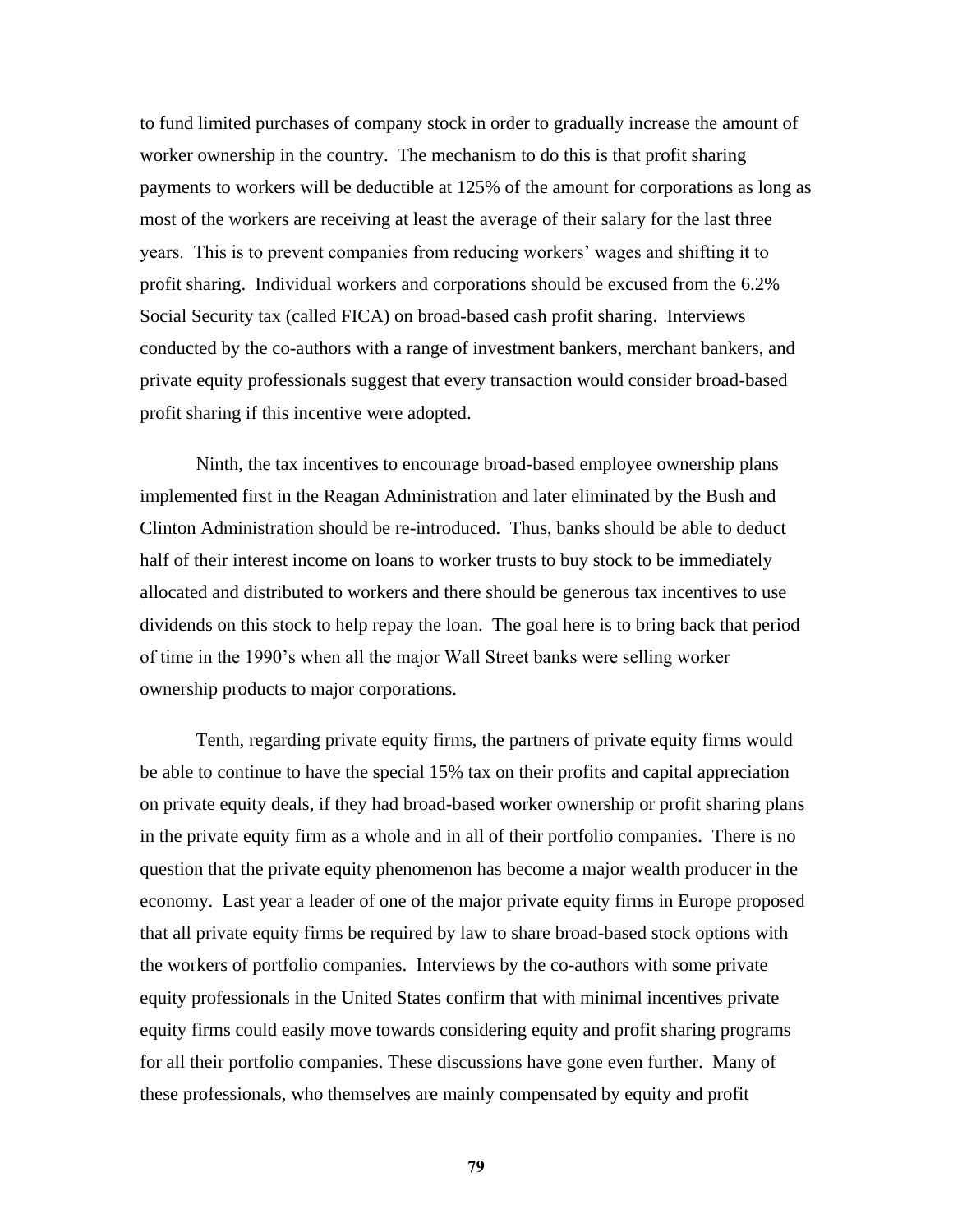sharing, suggest that the democratic capitalism programs might actually improve performance and this, ironically, "pay for themselves" and increase their own wealth. Some private equity professionals believe that the firms are more likely to distribute broad-based stock options, and the next proposal will address that and make it more likely.

Eleventh, the stunning decrease of broad-based worker ownership through stock options that has taken place in the high tech and science-based sector of the economy needs to be reversed by a realization that the expensing of stock options reform of the Bush Administration basically punished mid and lower level managers and supervisors, professionals, middle and working class workers in those firms. The policy debate over stock options expensing need not be restarted, however, the White House and Congress, should move immediately to grant a tax credit to companies of all sizes that grant stock options to more than 50% of their workers with an increased incentive if 100% of workers are included. This will reintroduce the more extensive levels of a less risky form of worker ownership to the high tech sector and make stock options an ongoing possibility for the myriad of science-based and other business start-ups.

Twelfth, while worker ownership has spread most in the small business sector of firms from 100-500 workers and the tax incentives are well developed in this area, the very successful model of the U.S. where successful family-owned firms increasingly transition to worker ownership needs to be aggressively encouraged. Many successful small businesses face a serious crisis when the founder or entrepreneur wishes to retire. Because the businesses are closely-held the founder or his or her family cannot "cash" out" his or her equity using the public stock market. In this situation, sometimes competitors buy the company in order to shut it down. In general, this idea is good for family businesses who have the option to cash out of the business they built, pass the firm they helped built to the workers who helped build it, and receive some tax benefits as a result. Currently, under Federal law, a small business owner who sells 30% or more of his or her firm to a broad-group of workers is excused from capital gains taxes on the sale if the proceeds are invested in other securities after the sale. The S corporation ESOP is also used to buy such businesses. How can this be expanded as successive generations of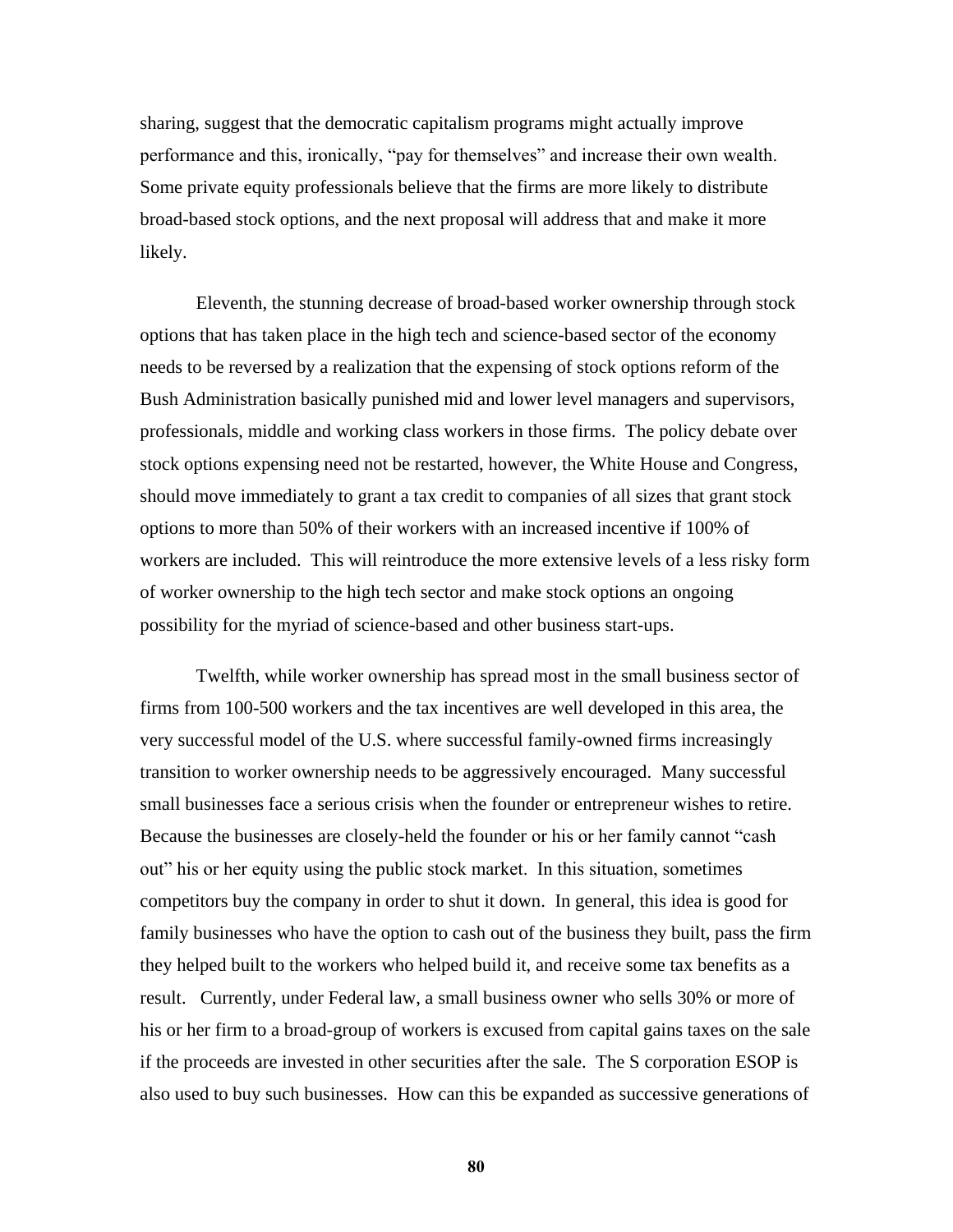small and family-owned business owners look to cash out and consider who the next owner will be? Existing ESOP tax incentives should not be rolled back as some Republicans and Democratic plans to reform the tax code envision. Rather, some expansions need to take place.

Applications from minority-owned and women-owned businesses with broadbased employee ownership and profit sharing plans would be given special preference. Loans by banks to closely-held small businesses that are corporations or limited liability partnerships or worker cooperatives in order to establish Employee Stock Ownership Plans or similar broad-based worker share ownership plans would receive lower interest rates through a financing incentive. Banks that loan money to these businesses to establish broad-based employee ownership would be able to deduct half of their interest income on the loan. This would encourage the banks to offer lower interest rates to the small businesses. The loans would be to worker trusts or entities that established broadbased worker ownership with the capital being used to develop the businesses. The Federal Government should do a review of how the Small Business Administration could encourage broad-based profit sharing and employee ownership not funded with worker savings at every level of its organization. A wide variety of formats of shared equity should qualify including ESOPs, worker cooper, partnerships and others. SBA needs to provide some additional funding to train its staff and make information available to the public. The Small Business Administration's staff is not adequately trained to make available information on broad-based shared capitalism to prospective entrepreneurs.

Other policy changes would substantially increase the chances that successful small businesses will be sold to the workers or owned by the workers. When a small business of more than 50 workers is going to be sold, there should be a requirement that the company issue a letter (similar to the requirement that employees must be notified by letter of a plant shutdown) providing the workers with a right of first refusal to make an offer to purchase the firm for sixty days. The sixty days will provide a group of workers and professional managers time to explore the feasibility of the workers buying the firm and closing the transaction. The company would get a \$50,000 tax credit to explore the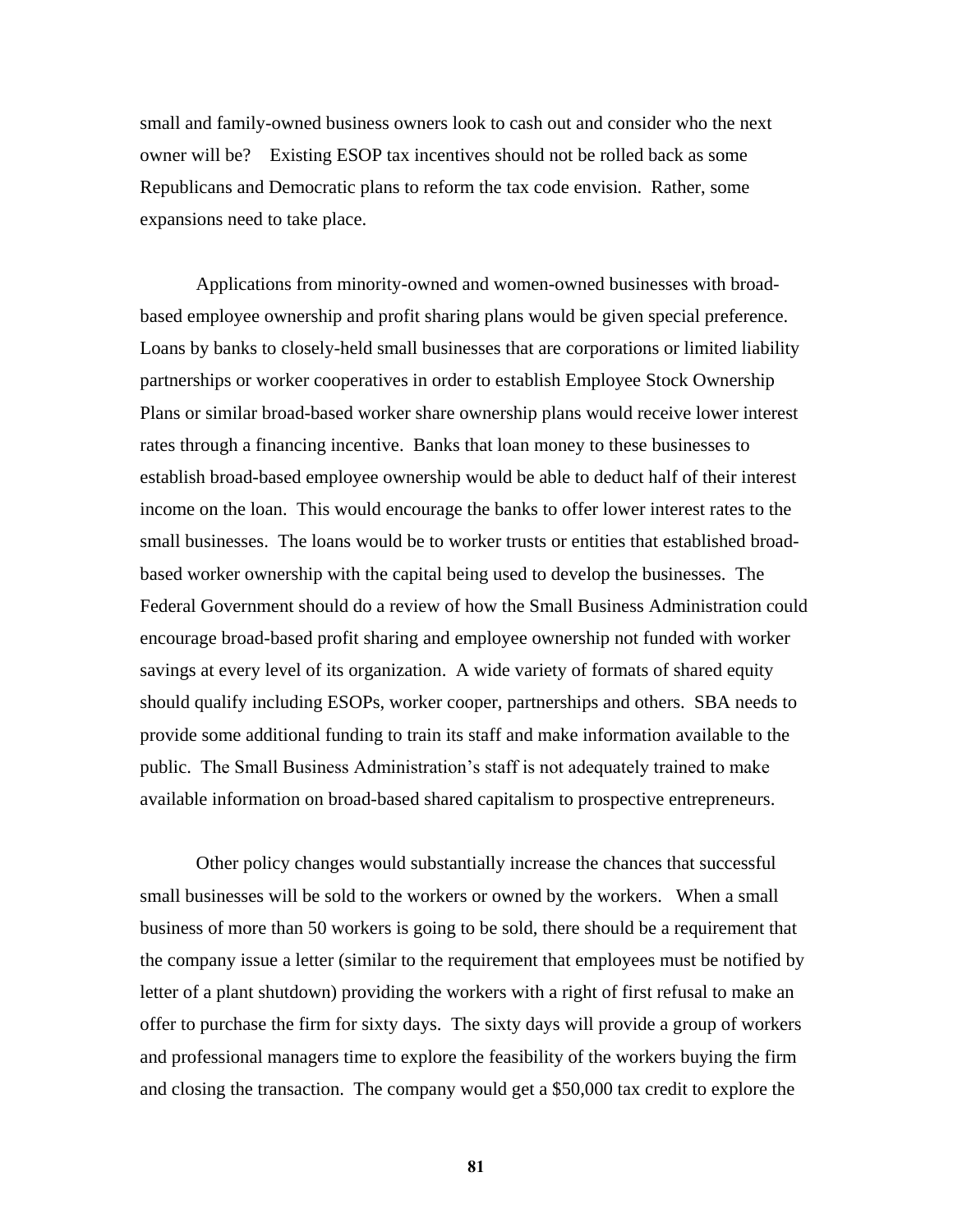feasibility when the letter is issued. This would apply to sole proprietorships and limited liability partnerships and limited liability partnerships that are a more and more common ownership format in the country. If a publicly-traded corporation sold one of its divisions to a broad-based employee ownership plan, that corporation would have its corporate tax on the gains from the sale cut in half if a broad group of workers ended up owning more than 30% of the business. All U.S. Department of Energy loans and related programs to encourage alternative energy development would be made available only to firms that could demonstrate meaningful broad-based profit sharing or equity participation plans by their workers.

The Federal Government should adopt a federal regulation to the effect that firms that are substantially employee-owned will receive first priority in bidding on any and all defense contracts, and any and all federally-funded infrastructure contracts whether funded directly by the federal government or indirectly through state and local agencies, including construction projects, energy projects and/or health care projects.

Thirteen, in order to decentralize business information and education on broadbased capitalism to the states and put more power on these issues at the local level, Congress should initially establish state centers in each of the states with a one-time Federal grant of \$5. Million seed money each that could be used for the first three years of support. These state centers would help educate local bankers, lawyers, investment bankers, and accountants in their states on the private sector skills necessary to develop inclusive capitalism. After three years the centers would have to become self-sufficient. These private sector actors are the front line for identifying businesses that could benefit from the establishment of a variety of broad-based profit sharing and employee ownership plans or are available for sale to the employees and a professional management team. They would be available to do quick feasibility studies of small and medium businesses that were available for sale. Two states, Ohio and Vermont, have such centers, the Ohio Employee Ownership Center and the Vermont Employee Ownership Center, which has quietly behind the scenes helped develop a network of stable employee-owned firms in Ohio. The state centers would also advise state and local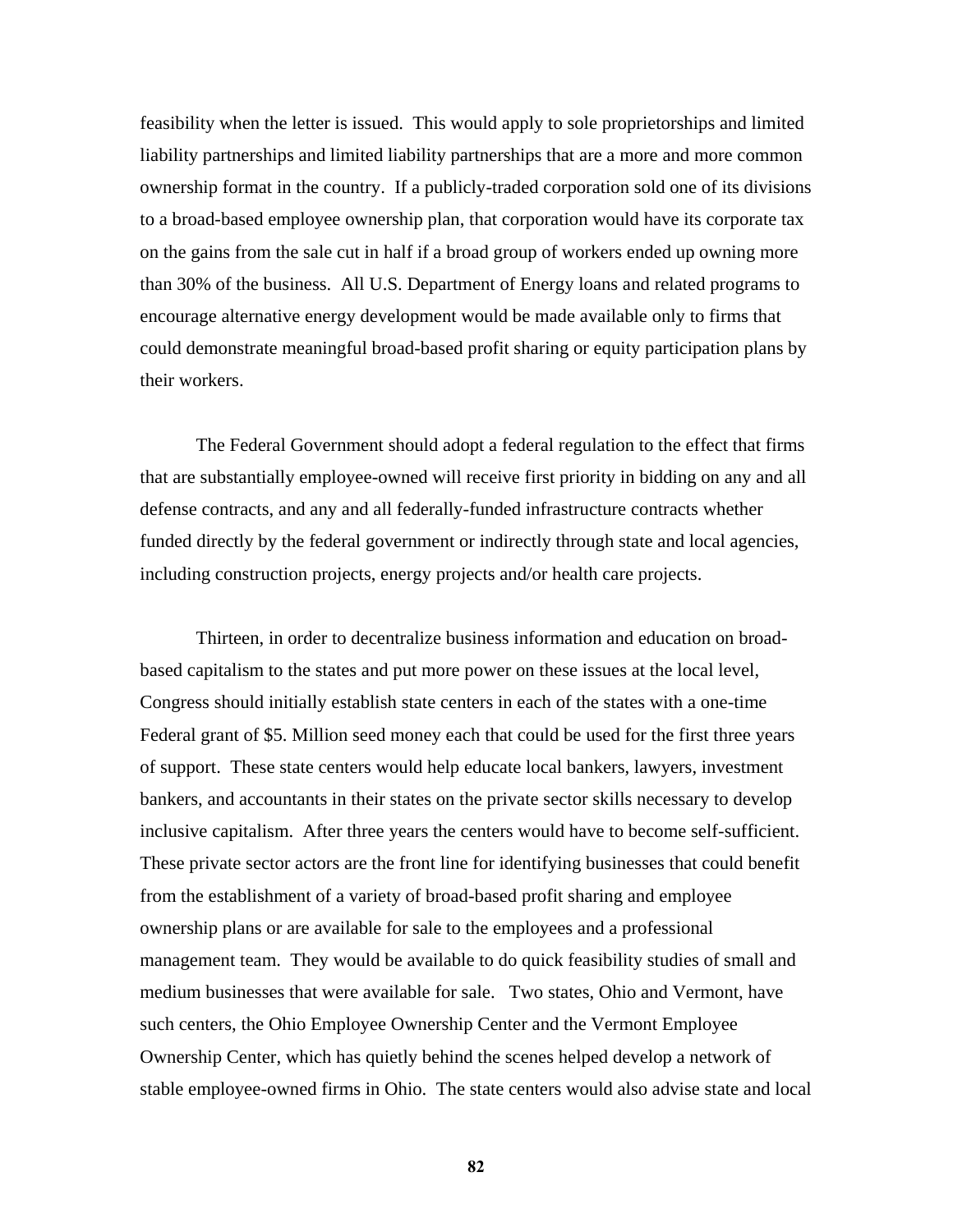government officials on policies to encourage shared capitalism in their regions. The effect of these policy changes would be to encourage every small business to at least think about considering a form of employee stock ownership not based on worker savings or to examine the feasibility of an ESOP sale to workers if the business were to be sold.

Fourteen, state and local governments that are closer to the people need to become more involved in encouraging broad-based worker ownership and profit sharing. Two states have centers to promote worker ownership that mainly do outreach to legal and financial professionals and small business owners and network groups of worker-owned companies and firms considering the idea. They are Ohio and Vermont. They play a similar role that the non-profit National Center for Employee Ownership and the regional chapters of the ESOP Association and the Employee Ownership S Corporation of America play nationally. Recently, two states have implemented more far-reaching policies to promote worker ownership. Under Republican Governor Mitchell Daniels, the Treasurer of the State of Indiana now deposits state funds in banks that agree to give worker-owned firms lower interest loans. In his January 10, 2012 Condition of the State Speech, Iowa Republican Governor Terry Branstad said that advancing employee ownership would be one of his state goals. He announced a proposed state-wide law to promote worker ownership involving no capital gains taxes on business owners who sell to ESOPs, technical assistance for conversions to worker ownership by the Economic Development Authority, and more education of citizens on worker ownership by the EDA. The bill recently passed the State House by 92-3 with strong bipartisan support and is expected to pass the State Senate soon. The time is ripe for other state and local initiatives. To start, when a state or local government extends tax abatements to new industries a broad-based capital ownership or income plan offered to all workers should be required. <sup>65</sup> Social scientists need to focus their research on identifying state and local policies. For starters, every sitting Governor and Mayor of a large city should be asked

 $65$  For the organizations mentioned see: [www.nceo.org](http://www.nceo.org/), [www.esopassociation.org/,](http://www.esopassociation.org/) [www.esca.us](http://www.esca.us/), [www.oeockent.org/,](http://www.oeockent.org/) [www.veoc.org/pt360.](http://www.veoc.org/pt360) On the state initiatives, see, on Indiana, <http://www.in.gov/tos/2343.htm> and on Iowa, see

[http://www.timesrepublican.com/page/content.detail/id/158501/Iowa-House-approves-new-worker-stock](http://www.timesrepublican.com/page/content.detail/id/158501/Iowa-House-approves-new-worker-stock-ownership-plan.html?isap=1&nav=5013)[ownership-plan.html?isap=1&nav=5013](http://www.timesrepublican.com/page/content.detail/id/158501/Iowa-House-approves-new-worker-stock-ownership-plan.html?isap=1&nav=5013)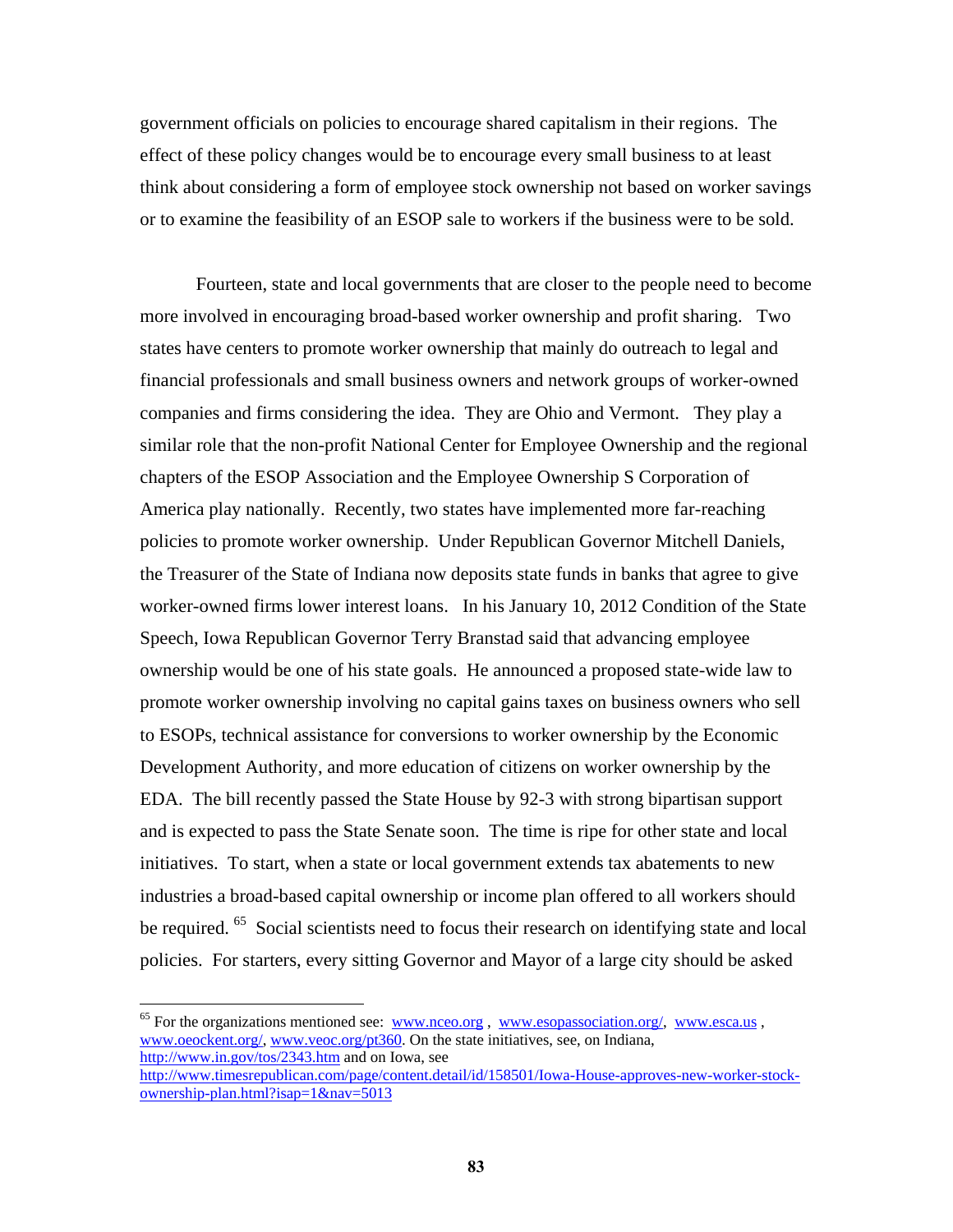by a coalition of economic democratic firms to name an advisor on expanding these ideas.

Fifteen, these reforms also require some reforms in corporate governance. The easiest place to start is with publicly-traded corporations since the U.S. Securities and Exchange Commission can require corporate governance regulations nationally for such corporations. Currently, the SEC is discussing certain blockholders and large holders of corporate stock to add nominees to the slate of directors chosen for the annual shareholder meeting. At the minimum, every 10% of worker ownership in a publiclytraded corporation should entitle the workers to nominate a director to run for a board seat at the shareholder meeting. Changing this at the state level is more complicated because there are 50 different state corporate laws. There are a wider variety of broader reforms that could potentially support the move towards greater worker ownership and profit sharing. One expert on democratic capitalism, Ray Carey, a former executive, has proposed that the tremendous capital in 401k plans and pension plans be harnessed to economic development by having infrastructure bond funds with credible dividend yields. A related idea might be to have funds that invest in a diversified portfolio of worker-owned and profit-sharing corporations.<sup>66</sup>

Sixteen, more must be done to encourage wide-ranging study of worker ownership and profit sharing in academia. Higher education and the various disciplines of the social sciences and the humanities have an important role to play in understanding how worker ownership and profit sharing can work economy-wide. It would certainly appear from a review of the concepts, the existing pockets, and the research evidence that worker ownership and profit sharing have a lot of potential to help reverse some of the trends in the distribution of capital ownership and capital income in the society that appear to have no rational relationship to organizational efficiencies. Unfortunately, for a variety of reasons, these phenomena continue to be extremely understudied.

<sup>&</sup>lt;sup>66</sup> For more on Carey's society-wide proposals, see the Carey Center for Democratic Capitalism at <http://www.democratic-capitalism.com/> and Ray Carey, *Democratic Capitalism* (Bloomington: Author House, 2004). Carey connects these ideas to many of the classical social and economic philosophers.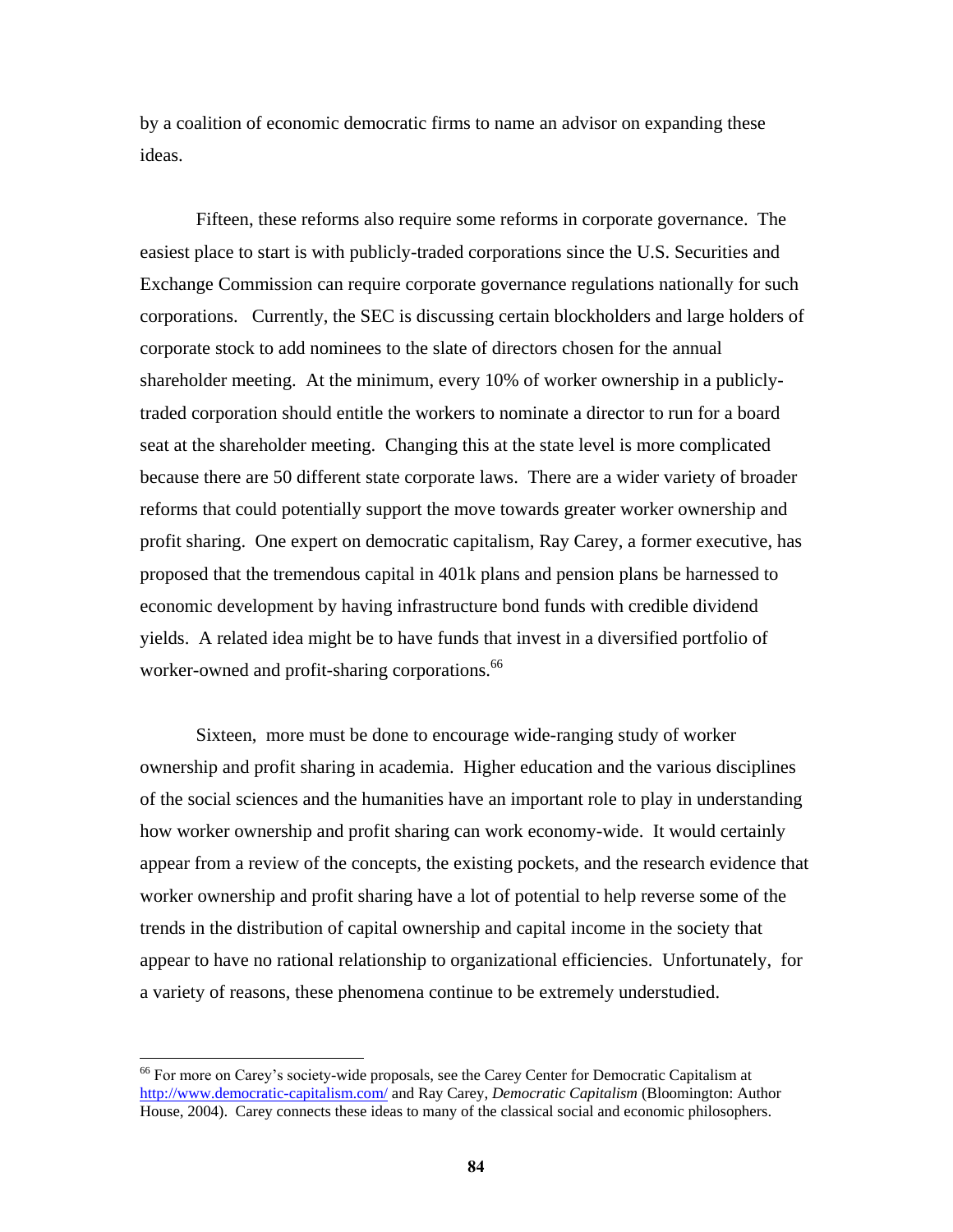A recent audit by the co-authors of Ph.D.'s working in these areas in the last two decades suggests that the level of new scholars and scholarship has been small compared to the diffusion of these ideas in the country. Most of these scholars did not attain tenured positions or even any positions in Universities and many left the field. It is possible that a different more conventional model of the business world is favored by many academic departments and business and management schools. Many disciplines have made very little room for these ideas. Some scholars are stuck in a perfectionistic attitude about how they expect worker ownership and profit sharing to look so that if it does not look that way, they wish to have nothing to do with it. Meanwhile, decades of research suggest some real potential for flotation of these ideas, certainly, enough to expect they can represent a Real Utopia.

In order to help develop research on a different paradigm, the Fellowship Program at the Rutgers University School of Management and Labor Relations was established five years ago. The fellowship program, patterned after the Andrew W. Mellon Fellowships in the Humanities awards about twenty fellowships a year to young and seasoned graduate students and post-doctoral scholars who have serious research questions related to worker ownership, profit sharing, and the idea of economic democracy in American society. From year to year the program invites all current and past fellows to participate in the Mid-Year Fellows Workshop in honor of Louis O. Kelso and a Summer Beyster Symposium in order to share research and ideas and develop the area of study. There are now over 80 fellows and the program will now continue into its sixth year. The co-authors would like to invite scholars from all disciplines to consider applying for this program. ( [http://smlr.rutgers.edu/research-and-centers/fellowship](http://smlr.rutgers.edu/research-and-centers/fellowship-programs)[programs](http://smlr.rutgers.edu/research-and-centers/fellowship-programs) ) Many more questions need to be answered in order to figure out when these ideas work and how and why they might function in the different sectors of society.

## **Conclusion**

There are several big issues about moving the entire economy towards broadbased worker ownership and profit sharing to consider as one looks forward. Do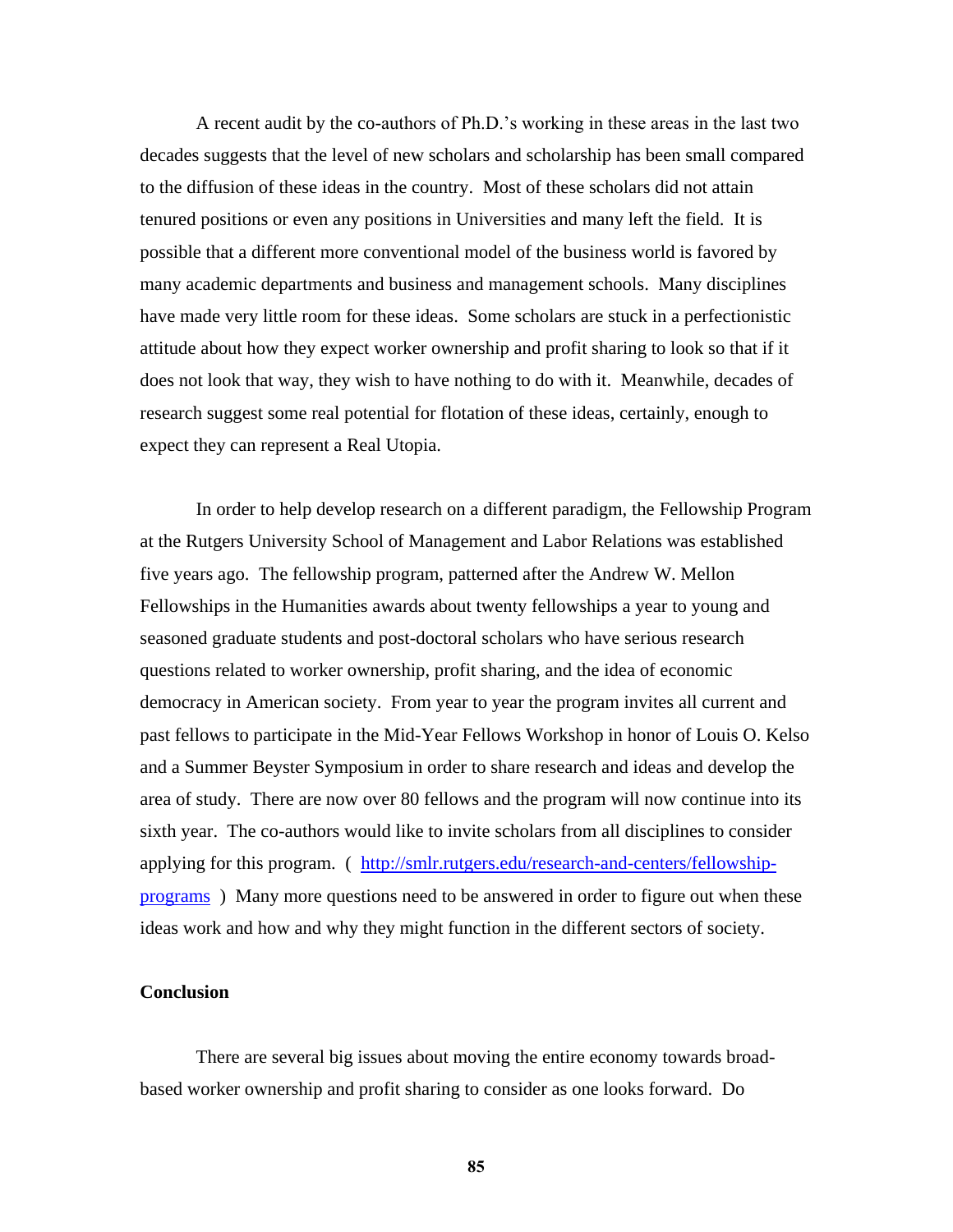Americans want it? Can these ideas really play a role in the coming discussion of general tax reform? What does this do to the future of the corporation? How does this impact ―identify sociology‖ that has been historically so concerned with the disparate treatment of many groups in American society?

Do Americans want it? In 1975 Peter Hart Associates surveyed the American population on this question. When given the choice between a investor-controlled company, a worker-controlled company, and a government-controlled company, 66% preferred a worker-controlled company, only 20% preferred an investor-controlled company, and 8% preferred a government-controlled company. Support for the workercontrolled company cut across political affiliation, age, region of the country, income, occupation, and political conservatism or liberalism. Half of all groups approximately projected that the performance of the economy would improve if there was a move in this direction and most citizens would prefer to work for such a company.<sup>67</sup>

Can these ideas really play a role in the coming discussion of general tax reform? Public intellectuals and social scientists now need to realize that the coming discussion within both the Democratic Party and the Republican Party and within the next Administration and the next Congress has a major role to play in the future of economic democracy in the United States. As has been demonstrated, many issues in the Federal tax code deeply impact whether corporations with concentrated capital ownership and capital income get supported or whether the public's tax expenditures are used to encourage broad-based capital ownership and capital income. If conservatives and liberals and independents who agree on broad-based worker ownership and profit sharing do not surface these issues with politicians then the chapter on expanding economic democracy will largely be closed in American history. Research evidence that they are good ideas is not enough in the face of determined Federal government barriers to transform the entire economy. One critical argument has to do with whether tax benefits for broad-based worker ownership and profit sharing are just another "special interest" and must give way to a "level playing field." The co-author's view on this question is

<sup>67</sup> See Jeremy Rifkin, *Own Your Own Job: Economic Democracy for Working Americans* (New York: Bantam Books, 1977): 145-148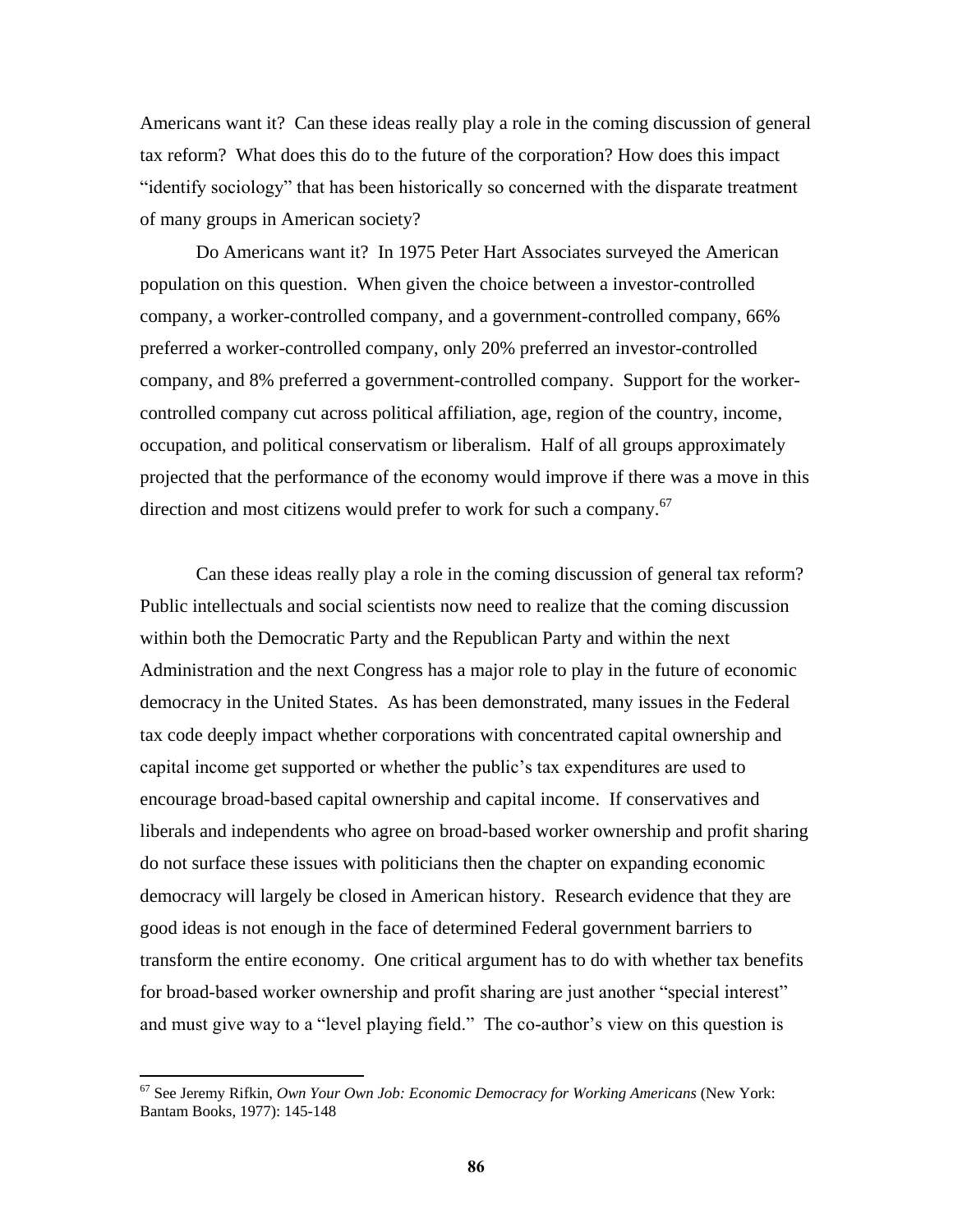very close to the view of many of the Founders of the American Republic: it was thought then by a bipartisan cross-section of the Founders that broad-based property ownership was necessary for a democracy to exist and that citizen participation in a democracy required sufficient individual ownership (at the time thought of as land ownership and self-reliance) so that citizens could not be manipulated by political parties. It is also unlikely that general tax reform will actually take place. If that is the case, it would be a shame if the barriers to broad-based worker ownership and profit sharing are allowed to continue to exist, and worse, that tax incentives for the opposite continue to flourish,

What does this do to the future of the corporation? The move towards broadbased worker ownership and profit sharing addresses many of the criteria that Jerry Davis laid out in his book *Managed by the Markets* for the reform of the corporation and the American financial system. The reforms were to encourage "long-term attachments" between employees and firms" where corporations have "obligations to their employees and their broader communities as well." He envisioned a more stable version of the "ownership society" and a focus on the work organization within the firms. Davis worried about the impact of the evolution of the corporation on inequality, the onset of "educational insecurity" that meant the "loss of career ladders" for improving income and wealth inside firms and the end of the "corporate safety net." Broad-based worker ownership and profit sharing in a participatory corporate culture are deeply relevant to all of these points. Davis quoted James Madison in *The Federalist* #10 "where he argued hat different kinds of property ownership lead to different "sentiments" and perceptions of political interests." <sup>68</sup> Indeed, economic democracy is more friendly to political democracy and it creates the "variety of capitalism" that is most distant from both feudalism and the state ownership versions of state socialism and dictatorial communism. This leads to the last point.

How does this impact "identify sociology" that has been historically so concerned with the disparate treatment of many groups in American society? In their book, The

<sup>68</sup> See Davis, *Managed by the Markets*, 237-41, 249-250, 251. On Madison, see p. 23.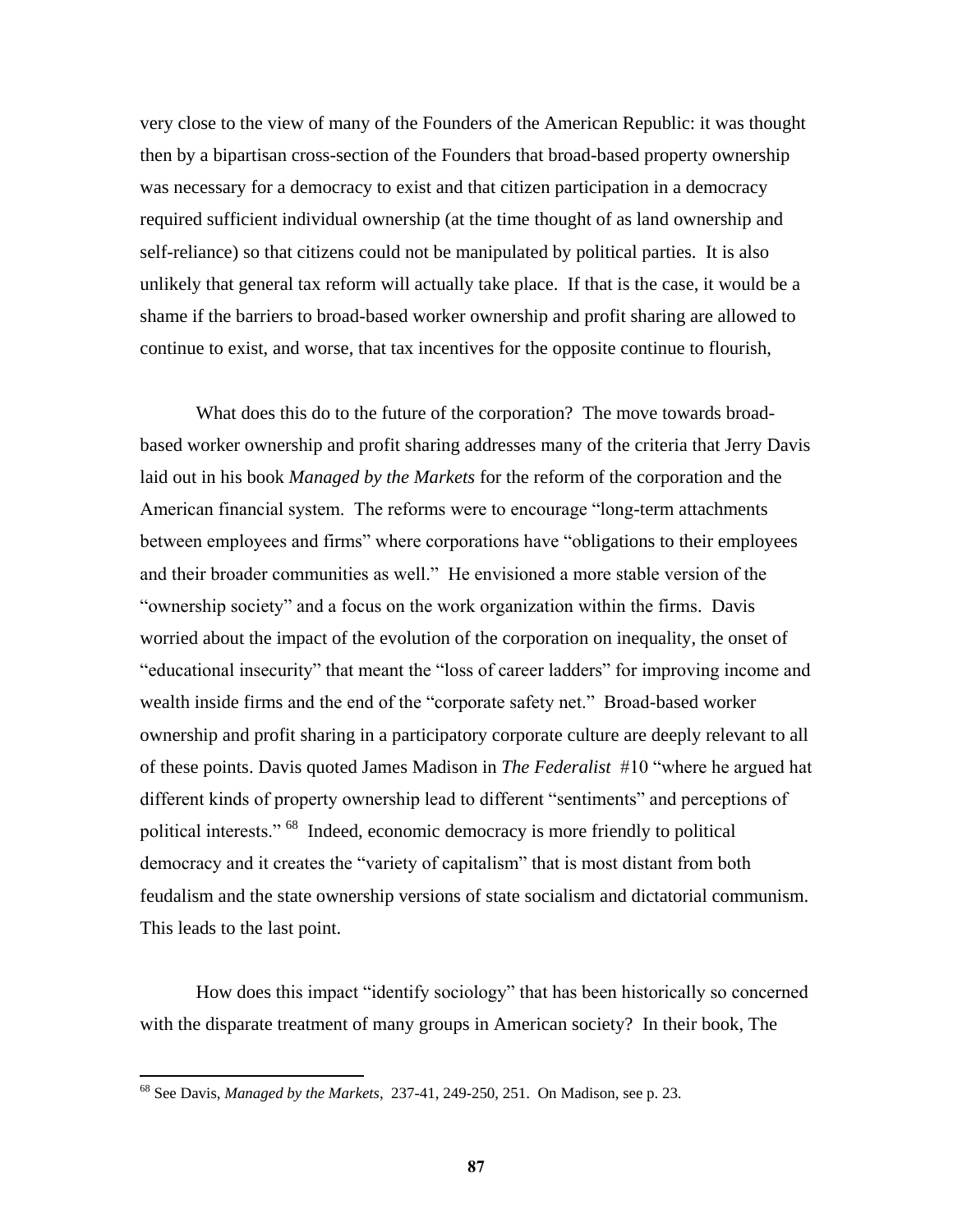*Spirit Level: Why Greater Equality Makes Societies Stronger?*<sup>69</sup> Richard Wilkison and Kate Pickett argue that greater economic equality is likely to short-circuit the passions in society that lead to inter-group conflict. The co-authors hope that greater economic democracy has the potential to lead to a better civil society.

<sup>69</sup> Richard Wilkinson and Kate Pickett, *The Spirit Level: Why Greater Equality Makes Societies Stronger?* (New York: Bloomsbury Press, 2009).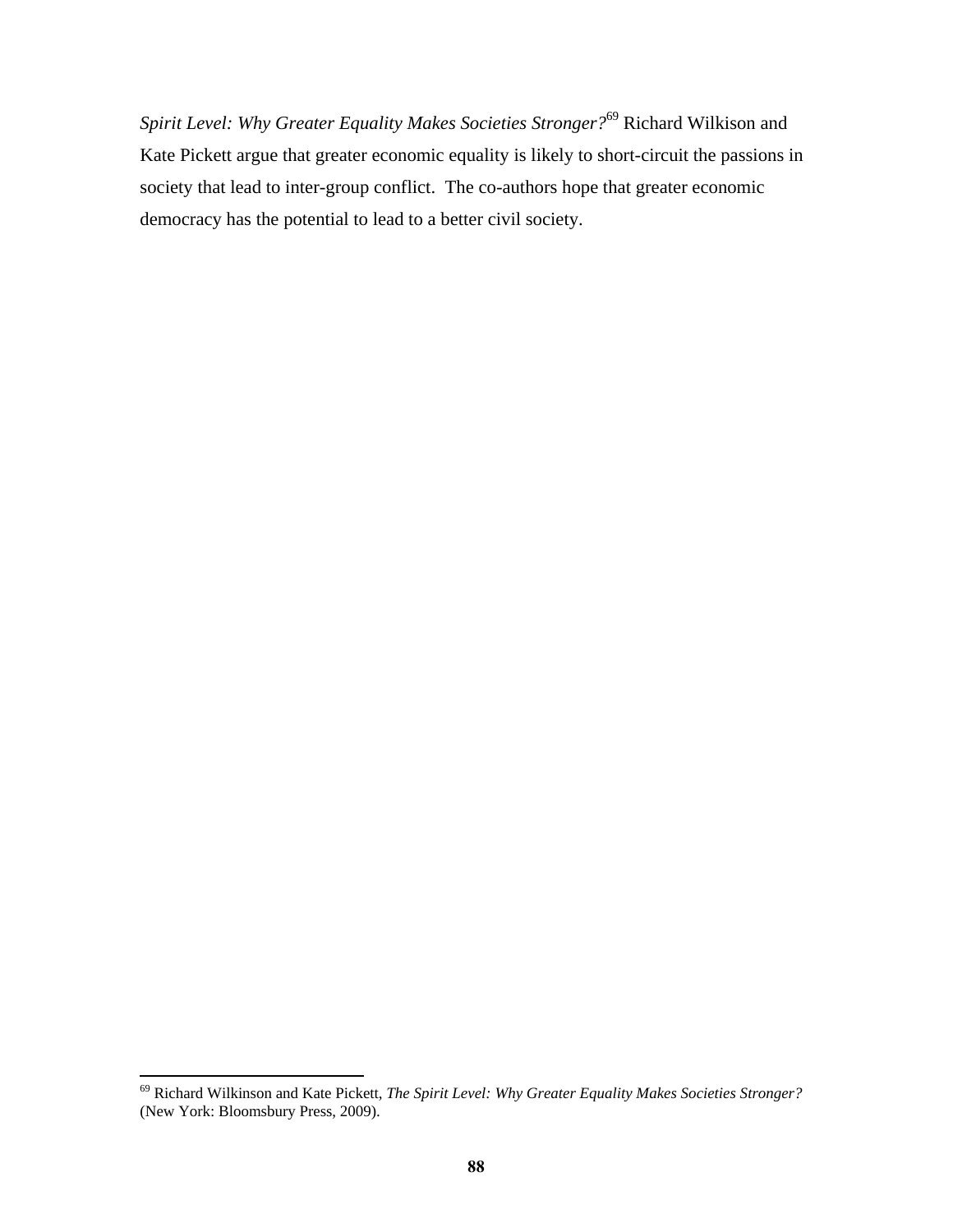## **Bibliography**

Adams, H.B. *History of Cooperation in the United States* (Baltimore: Johns Hopkins University and N. Murray, 1988).

Akerlof, George. "Labor Contracts as Partial Gift Exchange," *Quarterly Journal of Economics*, 97 (1983), 543-569.

Allegretto, Sylvia. "The State of Working America's Wealth, 2011," *EPI (Economic Policy Institute) Briefing Paper* no. 292, March 23, 2011.

Ash, Merri, Kelly Q. Driscoll, Michael Falk, Colleen Helmer, Brian Ippensen, Alex W. Kirby, Anthony Mathews, Helen Morrison, Corey Rosen, James Steiker, Cecil Ursprung. *ESOPs and Corporate Governance* (Oakland: National Center for Employee Ownership, 2009).

Axelrod, Robert M. *The Evolution of Cooperation (*New York: Basic Books, 1984).

Bado, Jim, Stephen Clifford, Dave Fitz-Gerald, Brian A. Inniger, Camille Kerr, Kellee Kroll, Linshuang Lu, Christopher Mackin, Liz McKeever, Alexander Moss, Tracey Myers, The Phelps County Bank ESOP Committee, Loren Rodgers, Corey Rosen, Virginia Vanderslice, and Jack Veale. *The ESOP Committee Guide* (Oakland: National Center for Employee Ownership, 2011).

Barro, Robert, and Jose Ursua. *Stock Market Crashes and Depressions* (Cambridge: National Bureau of Economic Research, Working Paper 14760, 2009).

Bemis, Albert. "Cooperation in New England," *Publications of the American Economic Association* (later *The American Economic Review*) 1 no. 5 (1887): 335-464.

Benartzi, Shlomo. "Excessive Extrapolation and the Allocation of Company Stock to Retirement Accounts,‖ *Journal of Finance*, 56, no. 5 (2001): 1747-1764.

Benartzi, Sholmo, and Richard Thaler. "Naïve Diversification Strategies in Defined Contribution Savings Plans,‖ *American Economic Review*, 91, no. 1 (2001): 79-98. Blasi, Joseph R. *Employee Ownership: Revolution or Ripoff?* (New York: HarperCollins, Ballinger Books, 1988).

Blasi, Joseph and Douglas Kruse. "U.S. High Performance Work Practices at Century's End,‖ *Industrial Relations*, 45 (4), 2006: 547-578.

Blasi, Joseph and Douglas Kruse. *The New Owners: The Mass Emergence of Employee Ownership in Public Companies and What It Means for American Business.* (New York: Harper Collins, 1991).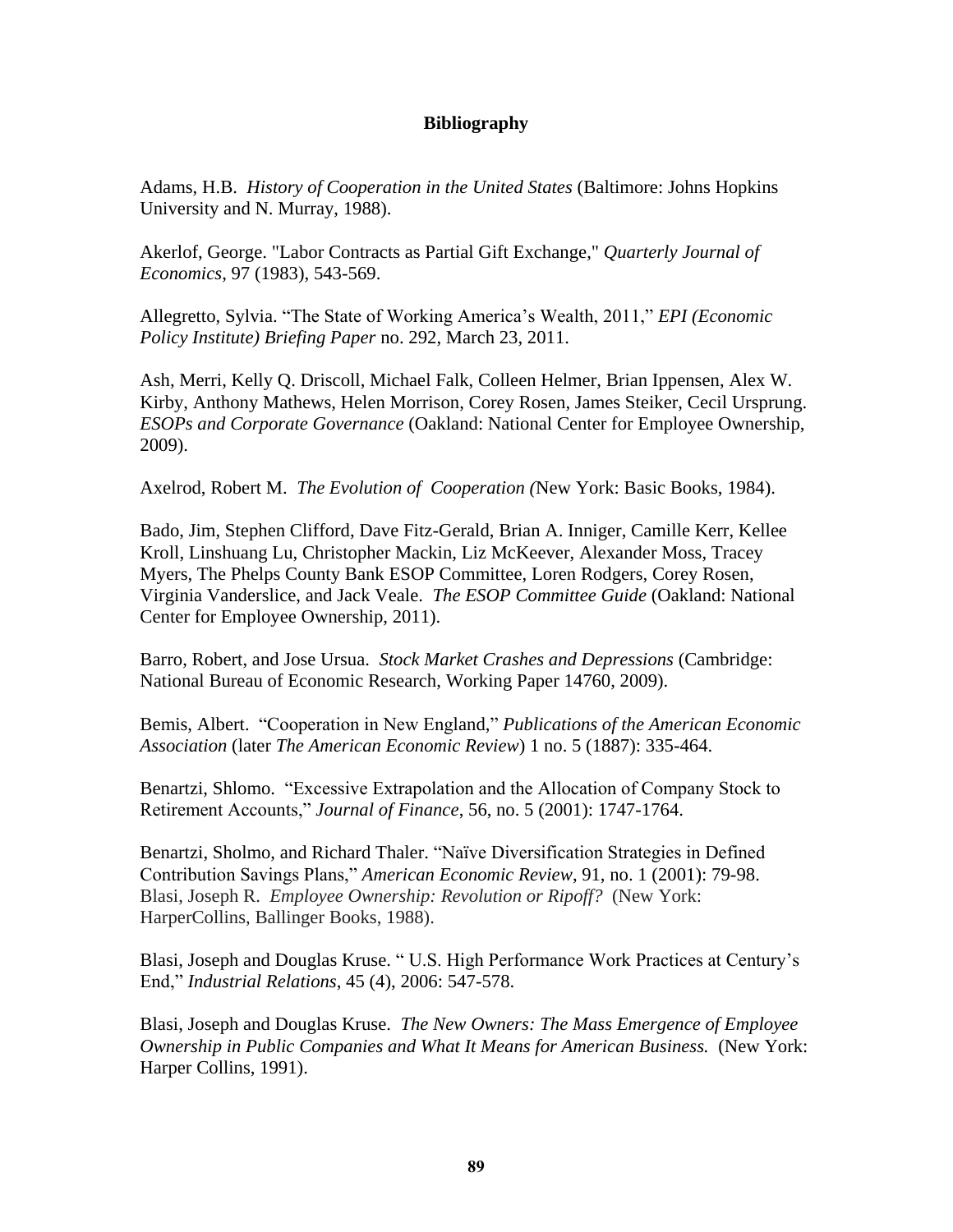Blasi, Joseph, Douglas Kruse, and Aaron Bernstein. *In The Company Of Owners* (New York: Basic Books, 2003).

Blasi Joseph, Richard Freeman, Christopher Mackin, and Douglas Kruse. "Creasting a Bigger Pie? The Effects of Employee Ownership, Profit Sharing, and Stock Options on Workplace Performance," in Douglas Kruse, Richard Freeman, and Joseph Blasi (Editors), *Shared Capitalism at Work: Employee Ownership, Profit and Gain Sharing, and Broad-based Stock Options* (Chicago: University of Chicago Press, 2010).

Brancato, Caroyln Kay and Stephan Rabimov. *The 2008 Institutional Investment Report: Trends in Institutional Investor Assets and Equity Ownership of U.S. Corporations* (New York: The Conference Board, 2008).

Bryant, Adam. "Labor Rifts Return to Employee-Owned United Airlines," The New *York Times*, January 16, 1997: n.p.

Bullock, R.J. and Mark E. Tubbs. "A Case Meta-Analysis of Gainsharing Plans as Organization Development Interventions," *Journal of Applied Behavioral Science,* 26, no. 3 (1990): 383-404.

Carberry, Edward. "Who Benefits from Shared Capitalism: The Social Stratification of Wealth and Power of Companies with Employee Ownership?" in Douglas Kruse, Richard Freeman, and Joseph Blasi (Editors), *Shared Capitalism at Work: Employee Ownership, Profit and Gain Sharing, and Broad-based Stock Options* (Chicago: University of Chicago Press, 2010).

Carey, Ray. *Democratic Capitalism* (Bloomington: Author House, 2004).

Chaplinsky, Susan. *United Airlines: Employee Buyout* (Charlottesville: University of Virginia Darden Graduate School of Business Administration, 1998).

Davis, Gerald F. Managed by the Markets: *How Finance Re-shaped America*. (New York: Oxford University Press, 2009).

[Dillian,](http://www.amazon.com/Jared-Dillian/e/B004VC02KG/ref=ntt_athr_dp_pel_1) Jared. *Street Freak: Money and Madness at Lehman Brothers* (New York: Touchstone, 2011).

Doucouliagos, C. "Worker participation and productivity in labor-managed and participatory capitalist firms: a meta-analysis," *Industrial and Labor Relations Review*, 49, no. 1 (1995), 58-77.

Economic Advisory Board of the President of the United States. *The Report on Tax Reform Options* (Washington, D.C.: The White House, 2010.)

Ellerman, David. *Property and Contract in Economics: The Case for Economic Democracy* (Oxford and Boston: Blackwell, 1993).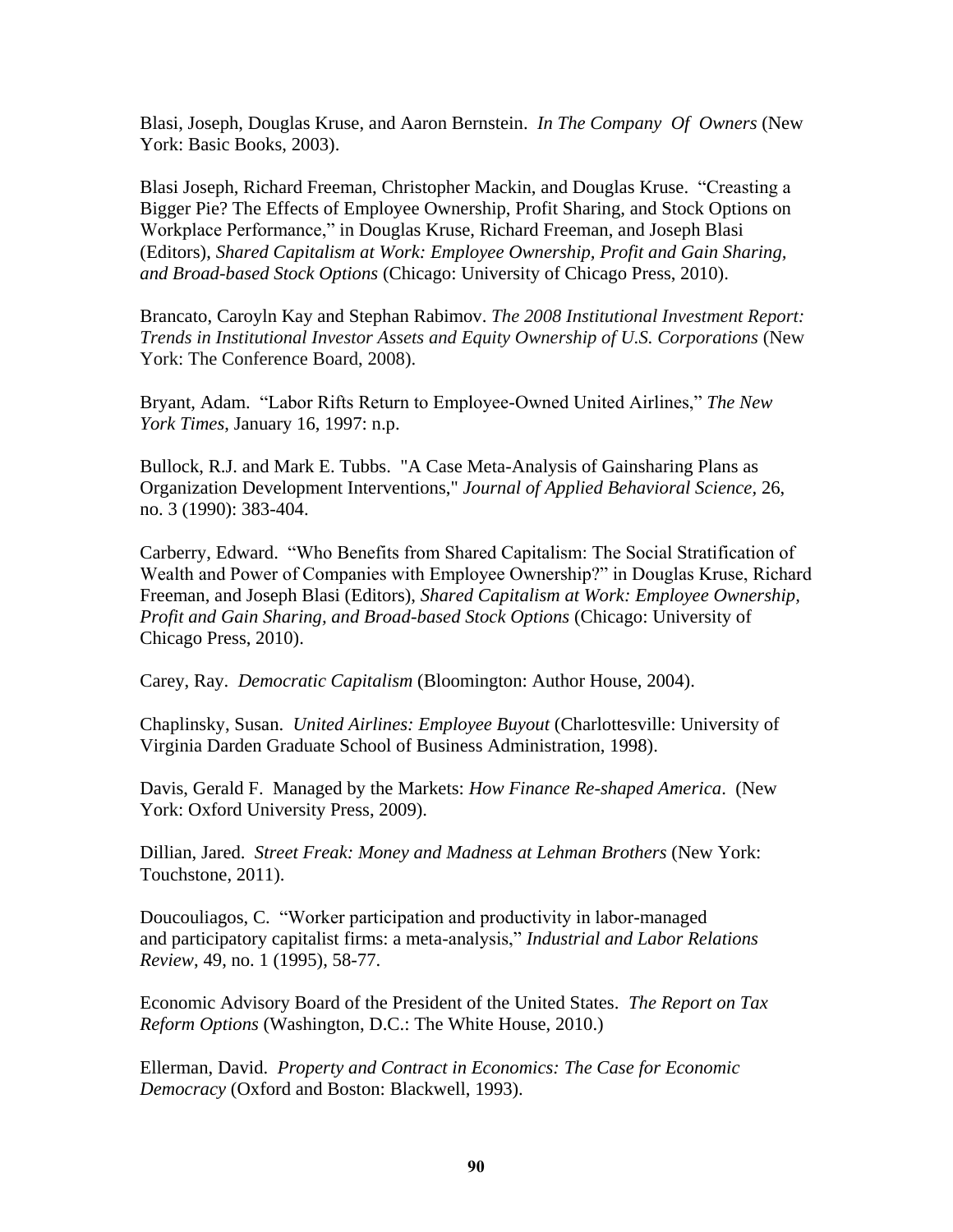Fleischer, Victor. "Two and Twenty: Taxing Partnership Profits in Private Equity Funds,‖ *New York University Law Review*, 83, no. 1 (2008): 1-59.

Freeman, Steven F. *Effects of ESOP Adoption and Employee Ownership: Thirty years of Research and Experience* (Philadelphia: Organizational Dynamics Programs, University of Pennsylvania, 2007 Working Paper #07-01).

Freeman, Richard, Joseph Blasi, and Douglas Kruse. *Inclusive Capitalism for the American Workforce* (Washington, D.C.: Center For American Progress, 2011).

Frohlich, N., J. Godard, J. A. Oppenheimer, and F. A. Starke. "Employee Versus" Conventionally-owned and Controlled Firms: An Experimental Analysis,"*Managerial and Decision Economics* 19, no. 4/5 (1998): 311– 26.

Fudenberg, Drew, and Eric Maskin. "The Folk Theorem in Repeated Games with Discounting or with Incomplete Information," *Econometrica*, 54, no. 3 (1986), 533-54

Hand, John R.N. "Give Everyone a Prize: Employee Stock Options in Private Venturebacked Firms," *Journal of Business Venturing*, 23, no. 4 (2008): 385-404.

Hansen, D. G. "Worker Performance and Group Incentives: A Case Study," *Industrial and Labor Relations Review* 51, no. 1 (1997): 37– 49.

Google Inc., *Google December 31 2009 Annual Report* (Washington, D.C.: U.S. Securities and Exchange Commission, February 12, 2009 [date filed]).

Google Inc., *Google 2011 Proxy Statement* (Washington, D.C.: U.S. Securities and Exchange Commission, April 20, 2011 [date filed]).

Gordon, Jeffrey. Employee Ownership in Economic Transitions: The Case of United Airlines, *Bank of America Journal of Applied Corporate Finance*, 62, no. 3 (1998): 39- 62.

Jacoby, Sanford. *Modern Manors: Welfare Capitalism Since the New Deal* (Princeton: Princeton University Press, 1997).

Kaarsemaker, Eric C.A. "Employee ownership and its consequences: Synthesisgenerated evidence for the effects of employee ownership and gaps in the research literature." York, UK: University of York, 2006.

Kruse, Douglas. 1993. *Profit Sharing: Does It Make A Difference?* (Kalamazoo: W.E. Upjohn Institute for Employment Research, 1993).

Kruse, Douglas, and Joseph Blasi. "Employee Ownership, Employee Attitudes,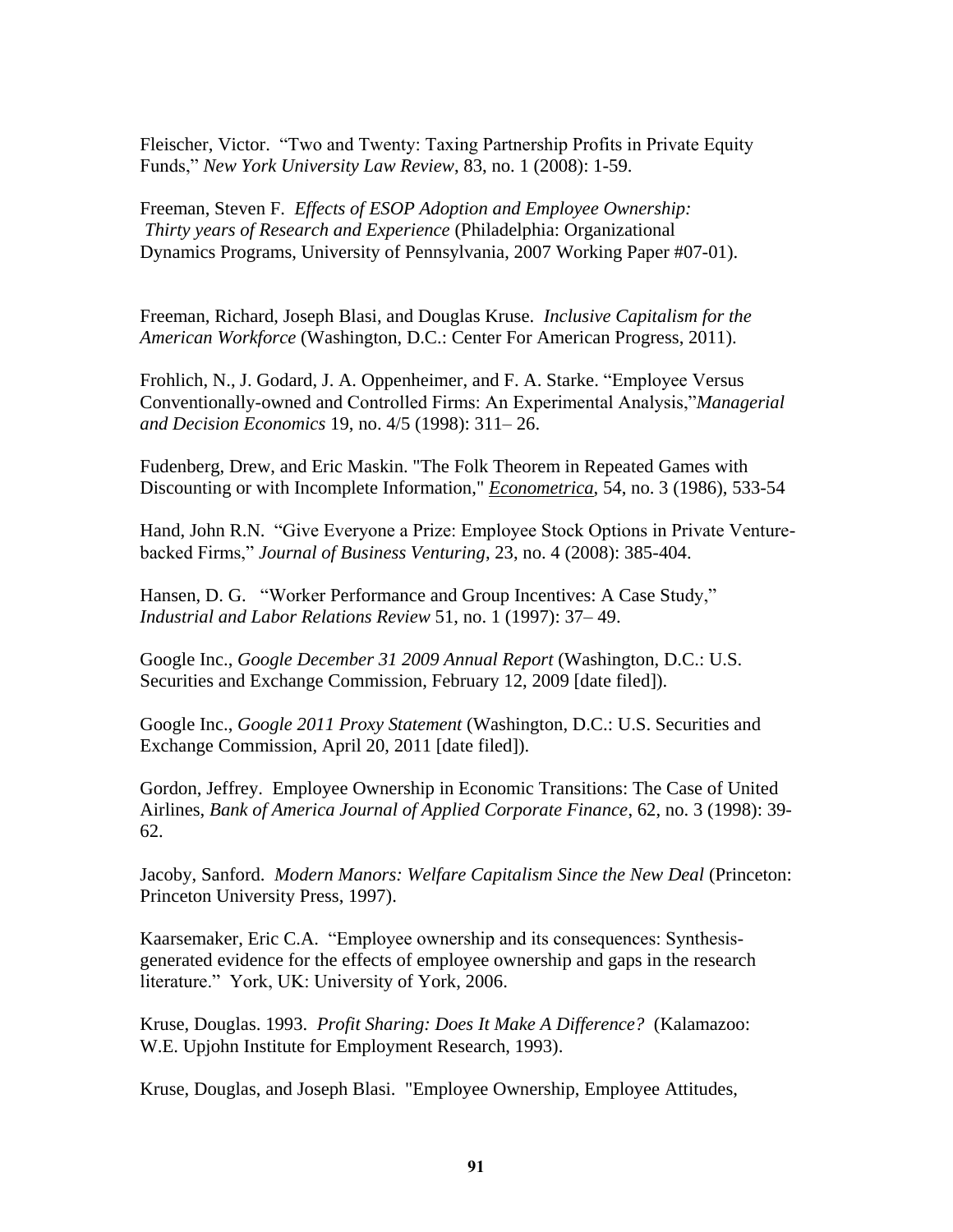and Firm Performance: A Review of the Evidence." In David Lewin, Daniel J.B. Mitchell, and Mahmood A. Zaidi, eds., Human Resources Management Handbook, Part 1. (Greenwich, CT.: JAI Press, 1997).

Kruse, Douglas, Richard Freeman, and Joseph Blasi (Editors). *Shared Capitalism at Work: Employee Ownership, Profit and Gain Sharing, and Broad-based Stock Options* (Chicago: University of Chicago Press, 2010).

Kruse, Douglas, Joseph Blasi, and Richard Freeman. *Does Linking Worker Pay to Firm Performance Help the Best Firms Do Even Better?* (Cambridge: National Bureau for Economic Research, 2012, Working Paper 17745).

Kruse, Douglas. *Research Evidence on Prevalence and Effects of Employee Ownership, Testimony Before the U.S. House of Representatives* (New Brunswick, N.J.: Rutgers University School of Management and Labor Relations, 2002).

Leung, Mike. *The Worker Cooperative Capital Structure* (San Francisco: Unpublished working paper, 2011).

Leung, Leung. *Worker Cooperative Start-ups: Capital and Cooperative Values* (San Francisco: Unpublished working paper, 2011).

[McDonald,](http://www.amazon.com/Lawrence-G.-McDonald/e/B002GWGXRO/ref=ntt_athr_dp_pel_1) Lawrence G. and [Patrick Robinson.](http://www.amazon.com/Patrick-Robinson/e/B001JPC9CC/ref=ntt_athr_dp_pel_2) *A Colossal Failure of Common Sense: The Inside Story of the Collapse of Lehman Brothers* (New York: Crown Business, 2010).

McLean, Bethany ,and Peter Elkind. *The Smartest Guys in the Room: The Amazing Rise and Scandalous Fall of Enron* (New York, Penguin Portfolio Trade, 2004).

Meyers, Joan S. M. "Employee Ownership, Democratic Control, and Working-Class Empowerment," in Edward J. Carberry, ed., *Employee Ownership and Shared Capitalism: New Directions and Debates for the 21st Century* (Ithaca, NY: Cornell University Press, Labor and Employment Relations Association Volume, 2011).

Mingay, G. E. *English Landed Society in the Eighteenth Century* (London: Taylor and Francis, 1963).

Mishel, Lawrence, Jared Bernstein, and Heidi Shierholz. *The State of Working America, 2008-2009* (Ithaca: Cornell University Press, 2010).

National Center for Employee Ownership. "Equity Compensation in Private Companies," *Employee Ownership Report*, 32, no. 1 (2012): 1, 7.

National Commission on Fiscal Responsibility and Reform. *The Moment of Truth: Report of the National Commission on Fiscal Responsibility and Reform* (Washington, D.C. , National Commission on Fiscal Responsibility and Reform, 2010).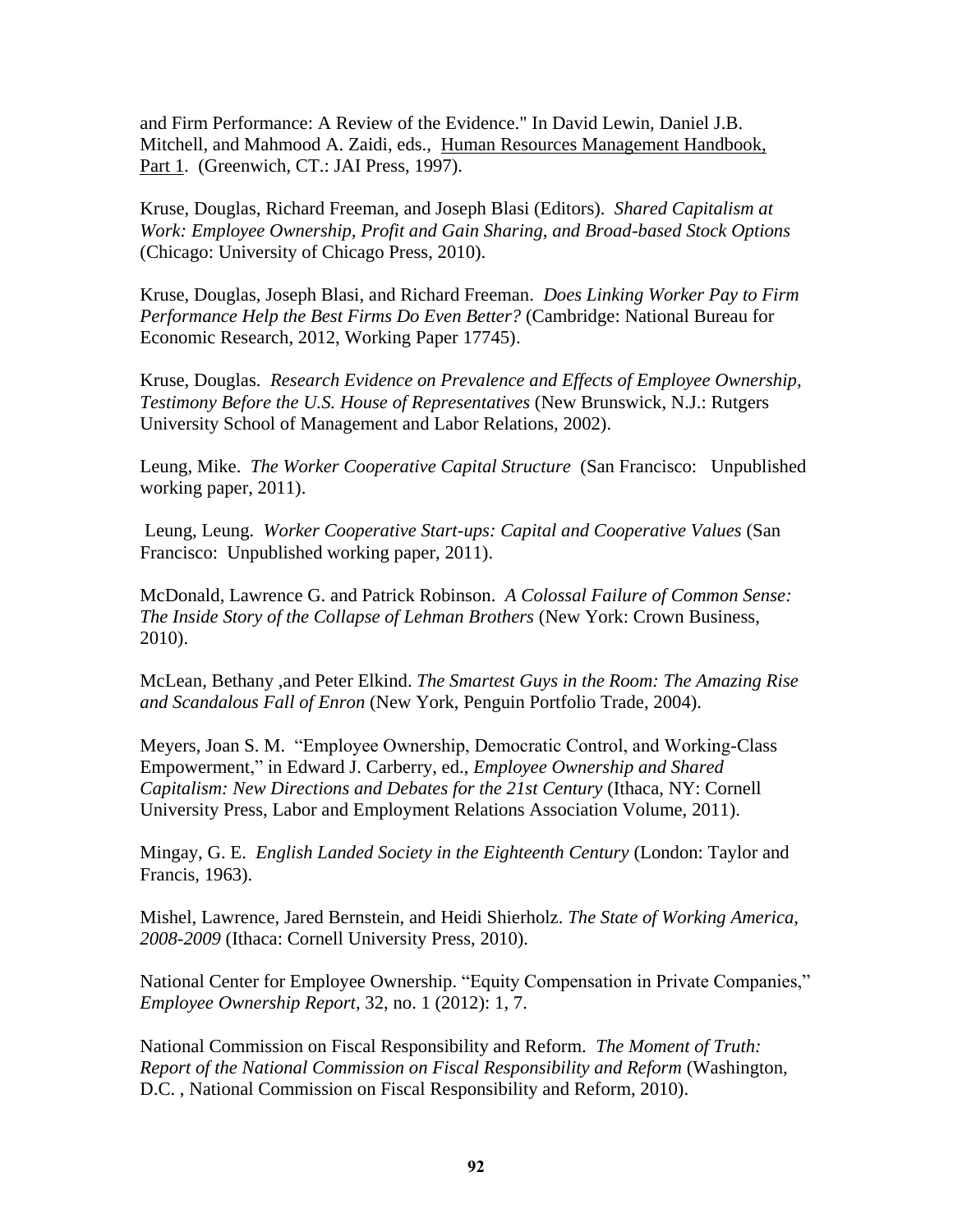The New York Times and CBS New., "National Survey of Tea Party Supporters," The *New York Times*, New York, New York, April 5-12, 2010.

Organization for Economic Cooperation and Development (OECD). ―Profit Sharing in OECD Countries,‖ *OECD Employment Outlook,* 139– 69, 1995.

Opdyke, Jeff D., and Michelle Higgins. "What The New Option Rules Mean for Your Pay," *The Wall Street Journal*, August 7, 2002.

Pavlo, Walter Jr., and Neil Weinberg. *Stolen Without a Gun: Confessions From Inside History's Biggest Accounting Fraud – The Collapse of MCI Worldcom* (Encino, Ca.: Etika Books, 2007).

Peterson, Suzanne J., and Fred Luthans. "The Impact of Financial and Nonfinancial Incentives on Business-Unit Outcomes Over Time," *Journal of Applied Psychology*, 91, no. 1 (2006): 156–165.

Pew Center for the People and the Press. *A Political Rhetoric Test* (Washington, D.C.: Pew Research Center, May 4, 2010).

Piketty, Thomas, and Emmanuel Saez. "Income Inequality in the United States, 1913-1998,‖ *Quarterly Journal of Economics* 118, no. 1 (2003): 1-39.

Rifkin, Jeremy. *Own Your Own Job: Economic Democracy for Working Americans* (New York: Bantam Books, 1977):

Rosen, Corey, and Loren Rodger., *Fundamentals of Ownership Culture* (Oakland: National Center for Employee Ownership, 2011).

Rosen, Corey. *ESOP and 401k Plan Employer Stock Litigation Review* (Oakland: National Center for Employee Ownership, 2011).

Rosen, Corey, Donald Davis, Ronald J. Gilbert, Joseph V. Rafferty, Scott Rodrick, David R. Johanson, Robert F. Schatz, Bruce F. Bickley, James G. Steiker, Douglas Jaques, Brian Snarr, James H. Willis, and Michael A. Coffey. *Selling to an ESOP* (Oakland: National Center for Employee Ownership, 2011).

Ruef, Martin. *The Entrepreneurial Group* (Princeton: Princeton University Press, 2010).

Saez, Emmanuel. "Striking It Richer: The Evolution of Top Incomes in the United States,‖ *Pathways Magazine*, Winter 2008: 1-8.

Shaw, Albert. "Cooperation in a Western City," *Publications of the American Economic Association* (later *The American Economic Review*) 1 no. 4 (1887): 129-228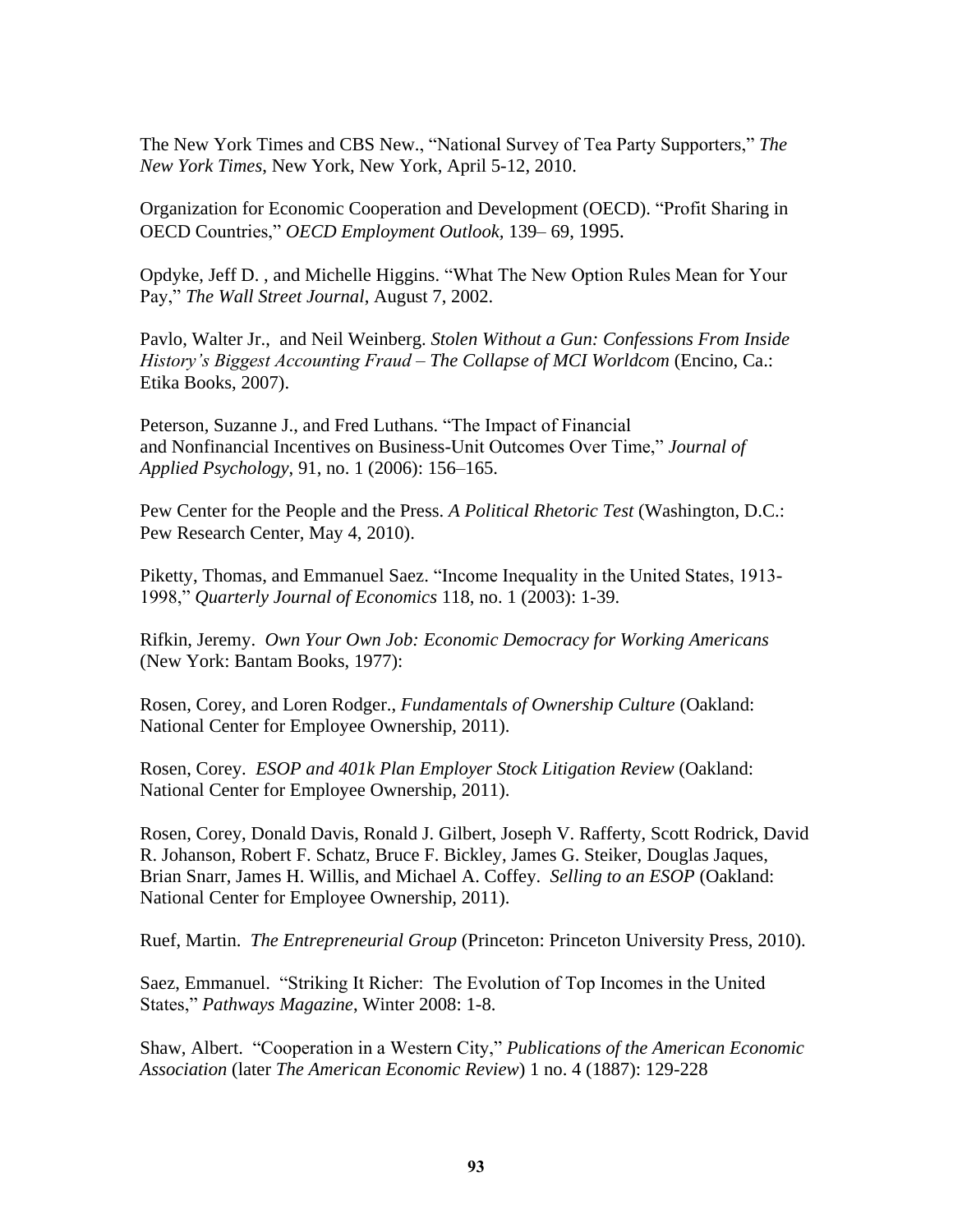Lee Soltow, "The Distribution of Property Values in England and Wales in 1798," *Economic History Review*, 34, no. 1 (1981), 60-70.

Stewart, Thomas A. . *Intellectual Capital: The New Wealth of Organizations* (New York: Random House, Crown Business, 1998).

TheCityUK, *Financial Markets Series: Private Equity*, August 2011 (London: TheCityUk, 2011).

Thompson, F. M.L. "The Social Distribution of Landed Property in England Since the Sixteenth Century," *Economic History Review*, 19, no. 3 (1966): 565-517.

Census Bureau, U.S. *Statistical Abstract of the United States* (Washington, D.C.: Government Printing Office, 2012).

Ward, Vicky. *The Devil's Casino: Friendship, Betrayal, and the High Stakes Games Played Inside Lehman Brothers* (New York: John Wiley & Sons, 2011).

Warner, Amos G. "Three Phases of Cooperation in the West," *Publications of the American Economic Association* (later *The American Economic Review*) 2 no. 1 (1888): 1-119.

Weiss, Andrew, "Incentives and Worker Behavior," in Haig Nalbantian, ed., *Incentives, Cooperation, and Risk Sharing* (Totowa, N.J.: Rowman and Littlefield, 1987).

Welbourne, T. M., and L. R. G. Mejia, "Gainsharing: A Critical Review and a Future Research Agenda,‖ *Journal of Management*, 21, no. 3 (1995): 559– 610.

Wilkinson, Richard and Kate Pickett, *The Spirit Level: Why Greater Equality Makes Societies Stronger?* (New York: Bloomsbury Press, 2009).

[Williams,](http://www.amazon.com/Mark-Williams/e/B003FNE7CQ/ref=ntt_athr_dp_pel_1) Mark. *Uncontrolled Risk: Lessons of Lehman Brothers and How Systemic Risk Can Still Bring Down the World Financial System* (New York: McGraw Hill, 2010).

Wright, Erik Olin. *A Sketch of the Real Utopias Theme and Program for the 2012 Annual Meeting of the American Sociological Association* (Washington, D.C.: American Sociological Association, October 20, 2010 Revised).

Zernike, Kate, and Megan Three-Brenan, "Poll Finds Tea Party Backers Wealthier and More Educated," The New York Times, April 14, 2010.

## **Appendix I.**

**Note:** The non-profits that contributed to Rutgers University to underwrite the "shared"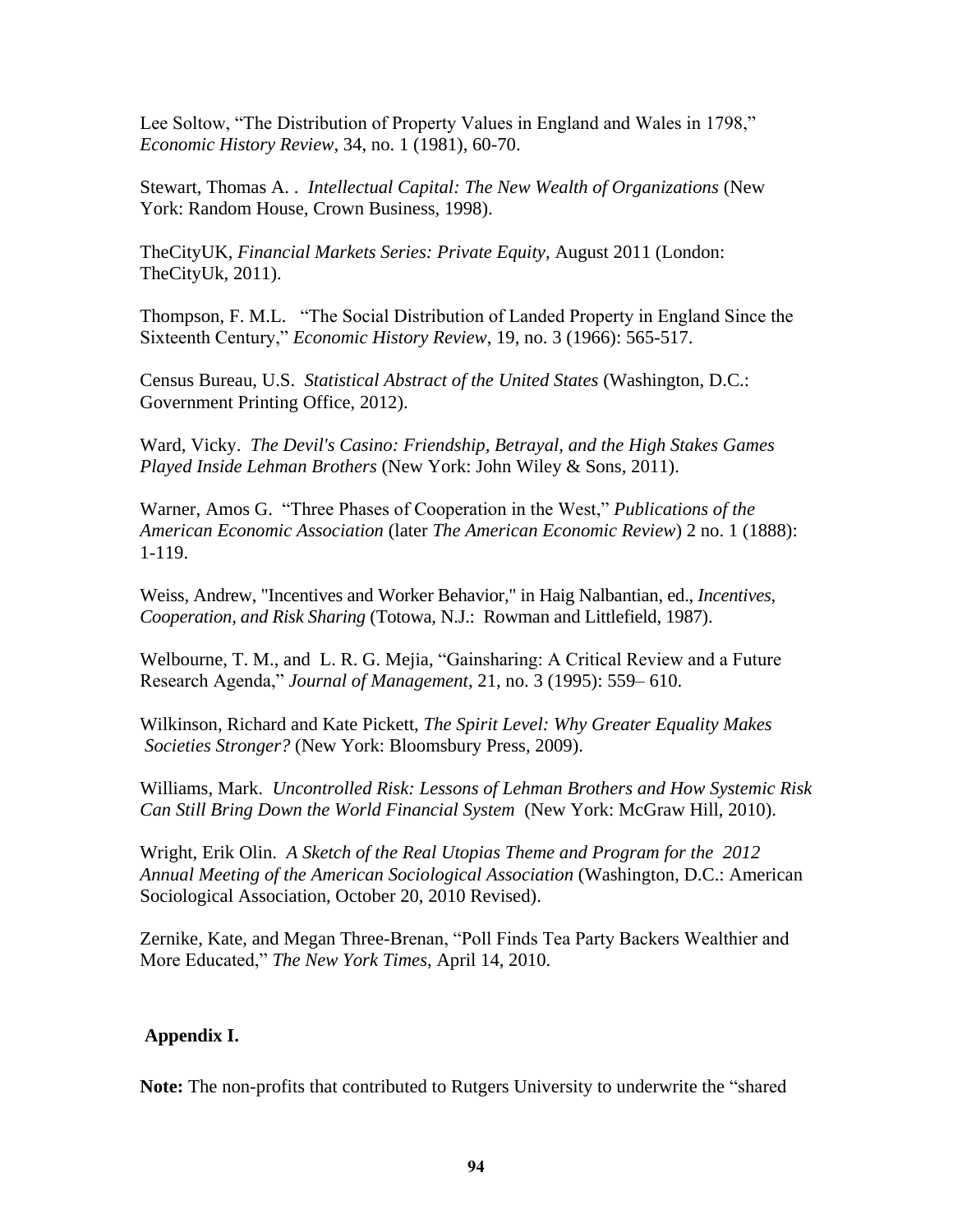capitalism" component of the General Social Survey were: The Employee Ownership Foundation, the Foundation for Enterprise Development, the National Center for Employee Ownership, and the Profit Sharing Council of America.

| TABLE 1: Participation in Employee Ownership and Stock Options, 2002-2010        |       |                                               |       |           |            |  |  |
|----------------------------------------------------------------------------------|-------|-----------------------------------------------|-------|-----------|------------|--|--|
|                                                                                  |       |                                               |       |           |            |  |  |
| Based on analysis of 2002, 2006, and 2010 cross-sectional General Social Surveys |       |                                               |       |           |            |  |  |
|                                                                                  |       | Companies<br>For-profit<br>All private sector |       |           |            |  |  |
|                                                                                  |       |                                               |       | companies | with stock |  |  |
|                                                                                  | 2002  | 2006                                          | 2010  | 2010      | 2010       |  |  |
|                                                                                  | (1)   | (2)                                           | (3)   | (4)       | (5)        |  |  |
| Percent of employees covered                                                     |       |                                               |       |           |            |  |  |
| Own company stock                                                                | 21.2% | 17.5%                                         | 17.4% | 20.6%     | 36.0%      |  |  |
| Stock options                                                                    | 13.1% | 9.3%                                          | 8.7%  | 11.2%     | 23.8%      |  |  |
| Number of employees covered (millions)                                           |       |                                               |       |           |            |  |  |
| Total employees in economy^                                                      | 108.8 | 114.3                                         | 107.3 | 93.6      | 41.0       |  |  |
| Own company stock                                                                | 23.0  | 20.0                                          | 18.7  | 18.7      | 18.7       |  |  |
| Stock options                                                                    | 14.3  | 10.6                                          | 9.3   | 9.3       | 9.3        |  |  |
| Sample size                                                                      | 1242  | 1173                                          | 795   | 690       | 394        |  |  |

The figure for total private sector employees comes from Bureau of Labor Statistics establishment data for July of the given year. The BLS does not provide employee counts for not-for-profit organizations and companies with stock, so columns 4-5 are estimates based on the distribution of respondents in the General Social Survey sample.

Source: Analysis and question design by Douglas Kruse, Joseph Blasi, and Richard Freeman, National Bureau of Economic Research Shared Capitalism Project. The items were included in the 2010 General Social Survey which was administered by the National Opinion Research Center at the University of Chicago. The GSS is mainly supported by the National Science Foundation. The shared capitalism segment of the GSS for 2010 was supported by the Employee Ownership Foundation, the ESOP Association, the Foundation for Enterprise Development, the Beyster Institute at the University of California-San Diego, the Profit Sharing Council of America, and the National Center for Employee Ownership.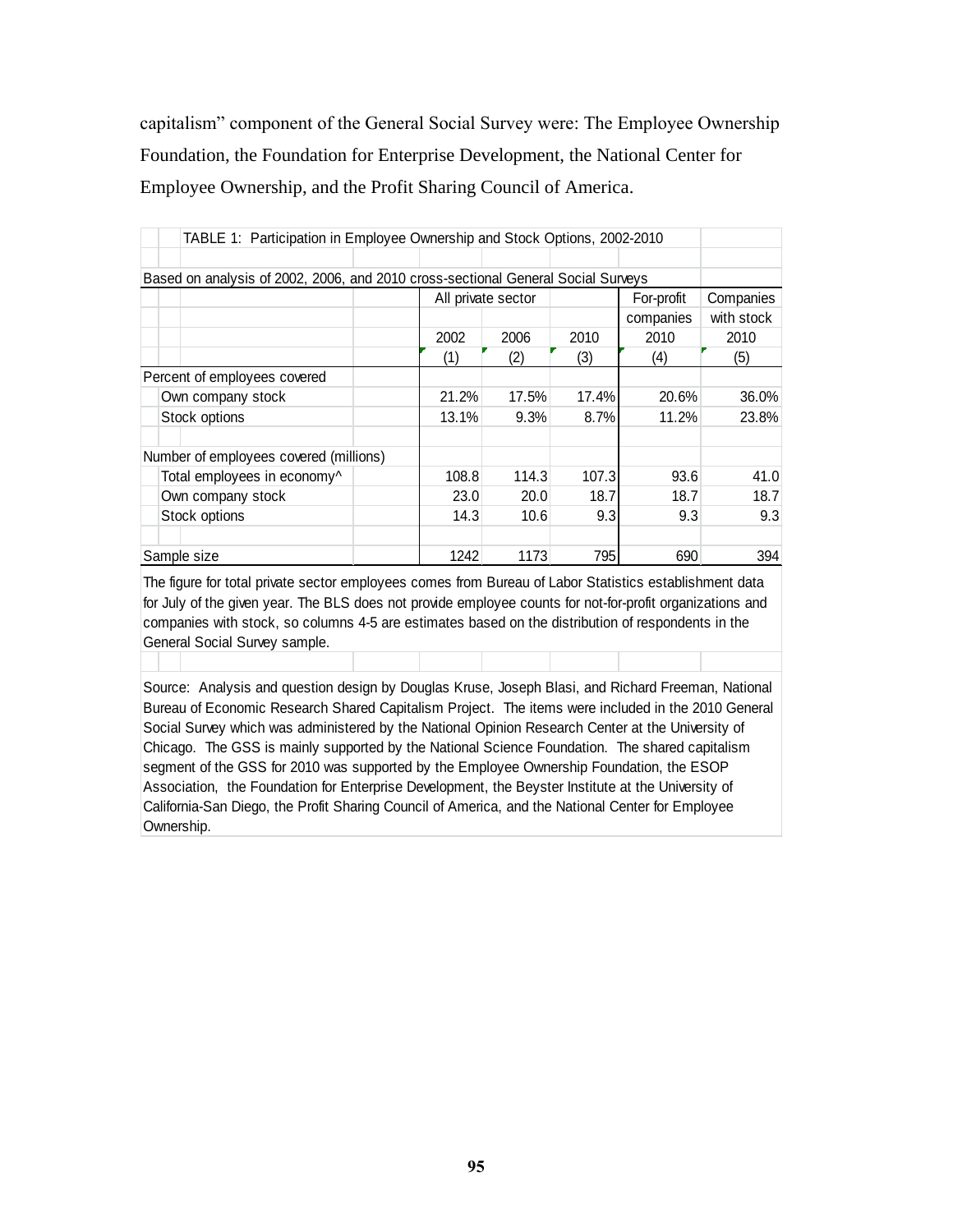| TABLE 2: Panel Data on Participation in Shared Capitalism, 2006-2010 |       |       |         |  |
|----------------------------------------------------------------------|-------|-------|---------|--|
|                                                                      |       |       |         |  |
| Based on analysis of 2006-2010 General Social Survey panel           |       |       |         |  |
| Private sector employees in both years                               |       |       |         |  |
|                                                                      | 2006  | 2010  | Change  |  |
|                                                                      | (1)   | (2)   | (3)     |  |
| Percent of employees covered                                         |       |       |         |  |
| Own company stock                                                    | 18.3% | 23.5% | 5.2%    |  |
| Stock options                                                        | 7.4%  | 8.5%  | 1.1%    |  |
| Profit sharing                                                       | 42.2% | 37.6% | $-4.6%$ |  |
| Gain sharing                                                         | 28.9% | 25.3% | $-3.6%$ |  |
| Any shared capitalism                                                | 51.1% | 49.8% | $-1.3%$ |  |
| <b>Intensity</b>                                                     |       |       |         |  |
| Co. stock as pct. of annual earnings                                 |       |       |         |  |
| Mean                                                                 | 61.9% | 70.3% | 8.4%    |  |
| Median                                                               | 22.7% | 47.9% | 25.2%   |  |
| Profit/gainsharing as pct. of annual earnings                        |       |       |         |  |
| Mean                                                                 | 11.5% | 9.7%  | $-1.8%$ |  |
| Median                                                               | 7.6%  | 6.2%  | $-1.4%$ |  |
| Pct. Of EO stake bought by employee                                  |       |       |         |  |
| Mean                                                                 | 51.4% | 44.6% | $-6.8%$ |  |
| Median                                                               | 50.0% | 50.0% | 0.0%    |  |
| Sample size                                                          | 377   | 377   | 377     |  |
|                                                                      |       |       |         |  |

Source: Analysis and question design by Douglas Kruse, Joseph Blasi, and Richard Freeman, National Bureau of Economic Research Shared Capitalism Project. The items were included in the 2010 General Social Survey which was administered by the National Opinion Research Center at the University of Chicago. The GSS is mainly supported by the National Science Foundation. The shared capitalism segment of the GSS for 2010 was supported by the Employee Ownership Foundation, the ESOP Association, the Foundation for Enterprise Development, the Beyster Institute at the University of California-San Diego, the Profit Sharing Council of America, and the National Center for Employee Ownership.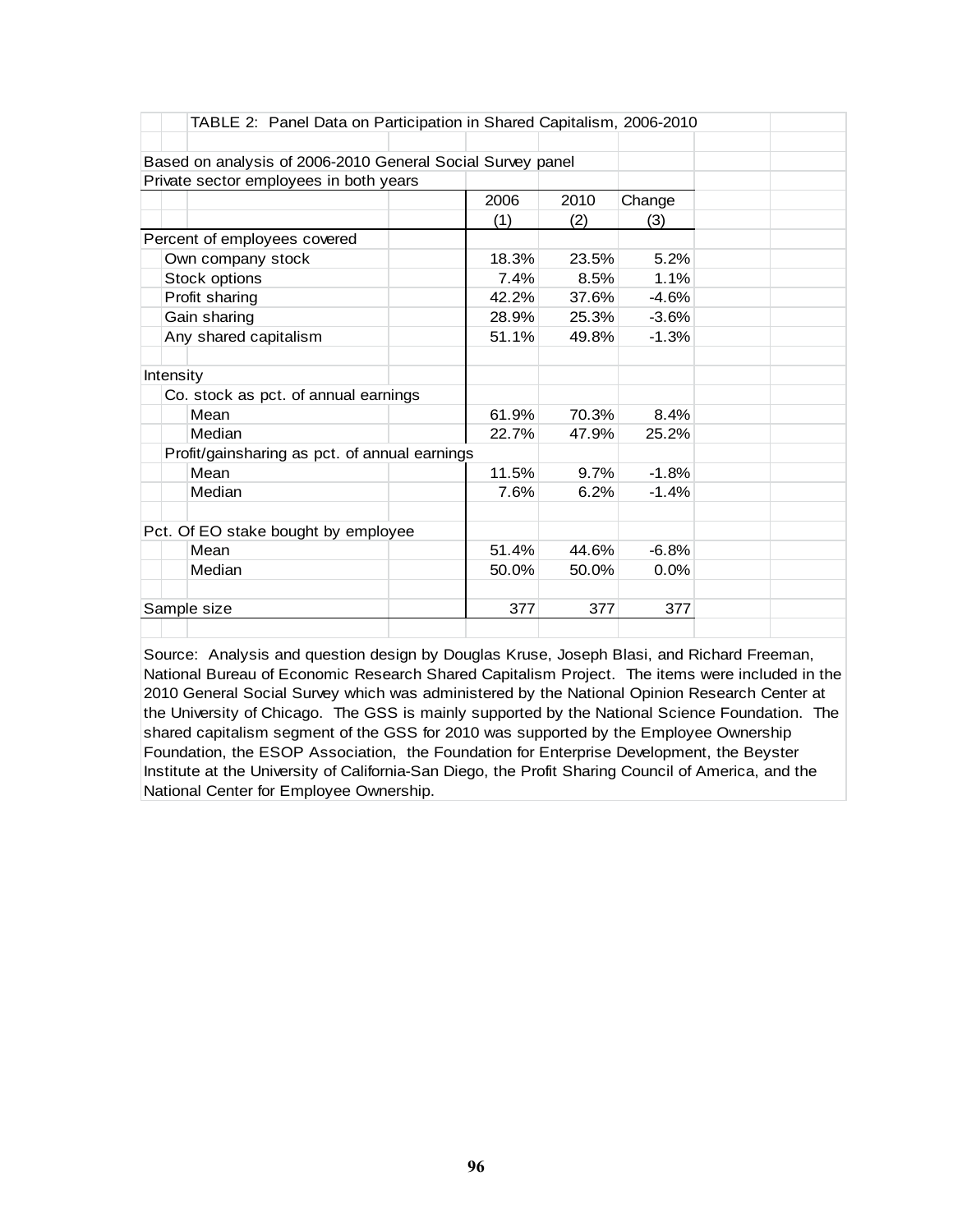|            | Table 3: Pay and HR Measures, by Type of Shared Capitalism, 2006                                           |       |                |  |               |             |               |  |
|------------|------------------------------------------------------------------------------------------------------------|-------|----------------|--|---------------|-------------|---------------|--|
|            |                                                                                                            | All   | If covered by  |  | If covered by | If hold co. | If hold stock |  |
|            |                                                                                                            |       | profit sharing |  | gainsharing   | stock       | options       |  |
|            |                                                                                                            |       |                |  |               |             |               |  |
|            | Fixed pay relative to market                                                                               |       |                |  |               |             |               |  |
|            | Lower                                                                                                      | 32.4% | 24.1% *        |  | 20.2% *       | 30.9%       | 26.4%         |  |
|            | Same                                                                                                       | 46.9% | 51.2% *        |  | 49.2%         | 43.5%       | 49.7%         |  |
|            | Higher                                                                                                     | 20.7% | 24.8% *        |  | $30.5\%$ *    | 25.6%       | 23.8%         |  |
|            | Employee involvement team                                                                                  | 30.2% | 42.1% *        |  | 44.7% *       | 43.0% *     | 41.6% *       |  |
|            | Self-directed work team                                                                                    | 33.3% | 43.8% *        |  | 48.7% *       | 38.6%       | 44.0% *       |  |
|            |                                                                                                            |       |                |  |               |             |               |  |
|            | Training in past year                                                                                      | 47.3% | 59.0% *        |  | 66.5% *       | 64.8% *     | 70.2% *       |  |
|            | How hard co-workers work                                                                                   |       |                |  |               |             |               |  |
|            | Mean of 0-10 scale                                                                                         | 7.15  | $7.35$ *       |  | $7.36*$       | 7.27        | 7.39          |  |
|            | Not hard (0-3)                                                                                             | 6.9%  | 4.9% *         |  | 5.4%          | 5.1%        | 3.8%          |  |
|            | Somewhat hard (4-6)                                                                                        | 27.0% | 23.5% *        |  | 23.6%         | 22.4%       | 22.8%         |  |
|            | Hard (7-10)                                                                                                | 66.2% | 71.6% *        |  | 71.0% *       | 72.5% *     | 73.5%         |  |
|            | Ease of seeing co-workers work                                                                             |       |                |  |               |             |               |  |
|            | Mean of 0-10 scale                                                                                         | 7.93  | 8.06           |  | 8.15          | 8.03        | $8.47$ *      |  |
|            | Difficult (0-3)                                                                                            | 11.4% | 10.6%          |  | 9.6%          | 13.3%       | $5.2\%$ *     |  |
|            | Somewhat easy (4-6)                                                                                        | 10.6% | $7.8\%$ *      |  | 8.3%          | $6.3\%$ *   | 9.7%          |  |
|            | Easy (7-10)                                                                                                | 77.9% | 81.6% *        |  | 82.1% *       | 80.3%       | 85.1% *       |  |
|            | Percent of employee ownership                                                                              |       |                |  |               |             |               |  |
|            | bought with employee savings                                                                               |       |                |  |               |             |               |  |
|            | or money from wages                                                                                        |       |                |  |               |             |               |  |
|            | Mean                                                                                                       |       |                |  |               | 43.2%       |               |  |
|            | Median                                                                                                     |       |                |  |               | 50.0%       |               |  |
|            | 0%                                                                                                         |       |                |  |               | 28.2%       |               |  |
|            | 1-33%                                                                                                      |       |                |  |               | 19.3%       |               |  |
|            | 34-66%                                                                                                     |       |                |  |               | 17.5%       |               |  |
|            | 67-99%                                                                                                     |       |                |  |               | 12.1%       |               |  |
|            | 100%                                                                                                       |       |                |  |               | 23.0%       |               |  |
| 95% level. | Difference between those with this type of shared capitalism and all other employees is significant at the |       |                |  |               |             |               |  |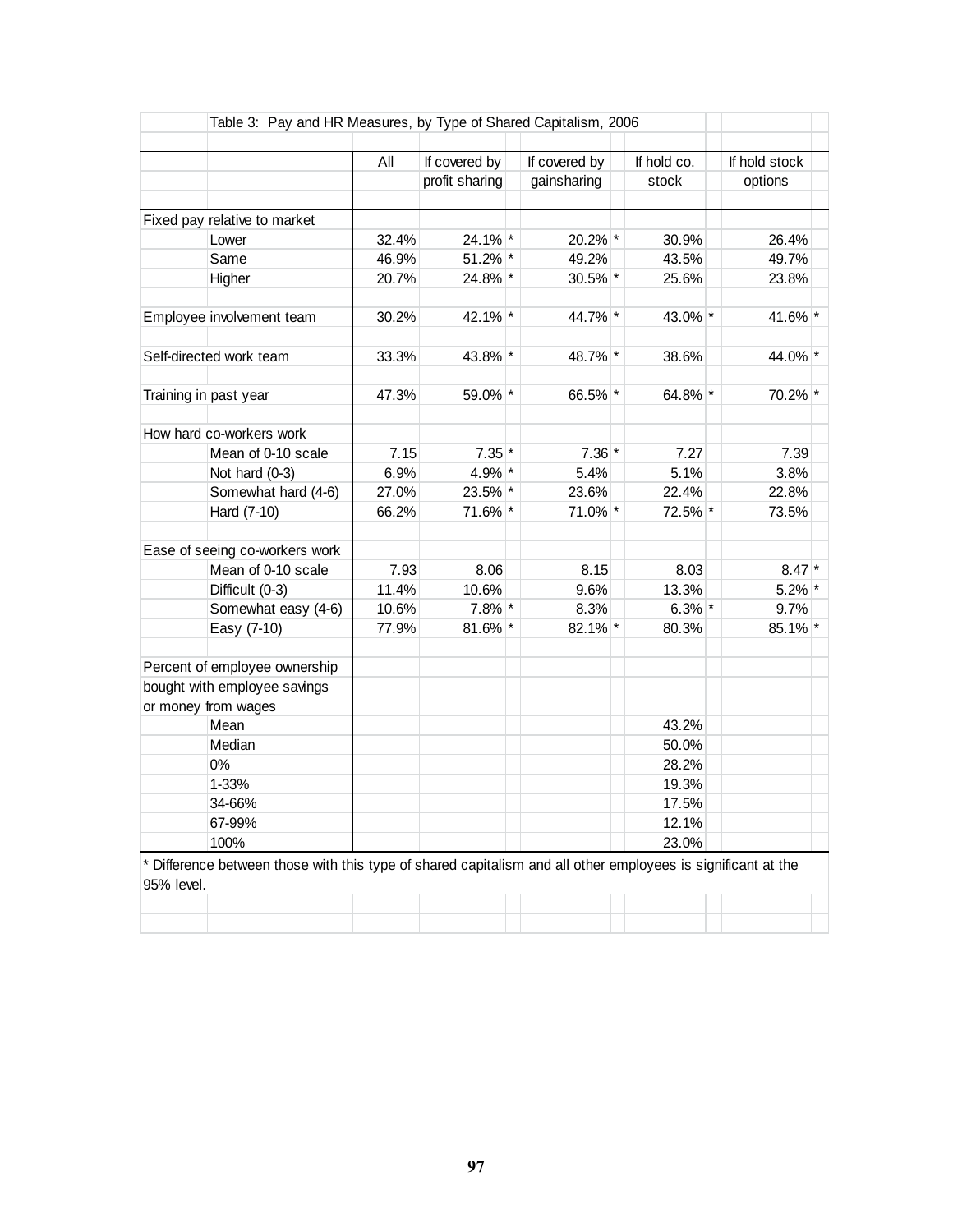|            | TABLE 4: Participation in Shared Capitalism Programs, by Job Characteristics (2010)                                                                                    |                                                      |       |     |  |  |  |  |
|------------|------------------------------------------------------------------------------------------------------------------------------------------------------------------------|------------------------------------------------------|-------|-----|--|--|--|--|
|            | Figures represent percentages of all private-sector employees in category at left who<br>are covered by program at top of column. Based on 2010 General Social Survey. |                                                      |       |     |  |  |  |  |
|            |                                                                                                                                                                        |                                                      |       |     |  |  |  |  |
|            |                                                                                                                                                                        | Percent who hold:<br>Sample<br>Stock options<br>size |       |     |  |  |  |  |
|            |                                                                                                                                                                        | Company stock                                        |       |     |  |  |  |  |
|            |                                                                                                                                                                        | (1)                                                  | (2)   | (3) |  |  |  |  |
| Overall    |                                                                                                                                                                        | 17.4%                                                | 8.7%  | 795 |  |  |  |  |
| Industry   |                                                                                                                                                                        |                                                      |       |     |  |  |  |  |
|            | Ag./mining/constr.                                                                                                                                                     | 17.3%                                                | 1.8%  | 51  |  |  |  |  |
|            | Durable mfg.                                                                                                                                                           | 23.7%                                                | 10.3% | 48  |  |  |  |  |
|            | Non-durable mfg.                                                                                                                                                       | 30.5%                                                | 19.8% | 63  |  |  |  |  |
|            | Transportation                                                                                                                                                         | 8.4%                                                 | 4.1%  | 30  |  |  |  |  |
|            | Comms./utilities                                                                                                                                                       | 47.3%                                                | 36.3% | 18  |  |  |  |  |
|            | Wholesale                                                                                                                                                              | 2.0%                                                 | 0.0%  | 20  |  |  |  |  |
|            | Retail                                                                                                                                                                 | 20.8%                                                | 12.5% | 157 |  |  |  |  |
|            | Finance/insurance                                                                                                                                                      | 23.5%                                                | 14.8% | 63  |  |  |  |  |
|            | Computer services                                                                                                                                                      | 20.6%                                                | 17.5% | 10  |  |  |  |  |
|            | Other services                                                                                                                                                         | 9.2%                                                 | 3.4%  | 297 |  |  |  |  |
| Occupation |                                                                                                                                                                        |                                                      |       |     |  |  |  |  |
|            | Management                                                                                                                                                             | 21.9%                                                | 11.5% | 91  |  |  |  |  |
|            | Mgt.-related                                                                                                                                                           | 28.5%                                                | 17.0% | 28  |  |  |  |  |
|            | Professional                                                                                                                                                           | 17.9%                                                | 8.5%  | 116 |  |  |  |  |
|            | Other white-collar                                                                                                                                                     | 23.1%                                                | 13.7% | 242 |  |  |  |  |
|            | Service                                                                                                                                                                | 5.2%                                                 | 1.4%  | 135 |  |  |  |  |
|            | Blue-collar                                                                                                                                                            | 15.4%                                                | 5.1%  | 159 |  |  |  |  |
|            | Hours of work                                                                                                                                                          |                                                      |       |     |  |  |  |  |
|            | Full-time                                                                                                                                                              | 20.8%                                                | 10.4% | 627 |  |  |  |  |
|            | Part-time                                                                                                                                                              | 4.9%                                                 | 2.9%  | 147 |  |  |  |  |
|            | Union member                                                                                                                                                           |                                                      |       |     |  |  |  |  |
|            | <b>No</b>                                                                                                                                                              | 17.4%                                                | 9.3%  | 481 |  |  |  |  |
|            | Yes                                                                                                                                                                    | 15.0%                                                | 10.3% | 31  |  |  |  |  |
|            | Employer tenure                                                                                                                                                        |                                                      |       |     |  |  |  |  |
|            | 0-2 years                                                                                                                                                              | 8.8%                                                 | 3.6%  | 295 |  |  |  |  |
|            | 2-4 years                                                                                                                                                              | 16.4%                                                | 8.0%  | 144 |  |  |  |  |
|            | 5-9 years                                                                                                                                                              | 19.3%                                                | 14.6% | 167 |  |  |  |  |
|            | $10+$ years                                                                                                                                                            | 31.5%                                                | 11.8% | 183 |  |  |  |  |
|            | Yearly work earnings                                                                                                                                                   |                                                      |       |     |  |  |  |  |
|            | $<$ \$15,000                                                                                                                                                           | 4.3%                                                 | 0.6%  | 175 |  |  |  |  |
|            | \$15-30,000                                                                                                                                                            | 11.2%                                                | 6.1%  | 142 |  |  |  |  |
|            | \$30-50,000                                                                                                                                                            | 21.1%                                                | 9.4%  | 148 |  |  |  |  |
|            | \$50-75,000                                                                                                                                                            | 28.4%                                                | 17.2% | 117 |  |  |  |  |
|            | \$75,000+                                                                                                                                                              | 38.1%                                                | 23.6% | 83  |  |  |  |  |
|            | Size of establishment                                                                                                                                                  |                                                      |       |     |  |  |  |  |
|            | 1-9 employees                                                                                                                                                          | 9.2%                                                 | 1.7%  | 172 |  |  |  |  |
|            | 10-49 employees                                                                                                                                                        | 11.5%                                                | 5.7%  | 210 |  |  |  |  |
|            | 50-99 employees                                                                                                                                                        | 12.9%                                                | 6.1%  | 104 |  |  |  |  |
|            | 100-499 employees                                                                                                                                                      | 26.1%                                                | 14.5% | 167 |  |  |  |  |
|            | 500-999 employees                                                                                                                                                      | 35.0%                                                | 22.1% | 47  |  |  |  |  |
|            | 1000-1999 employees                                                                                                                                                    | 28.7%                                                | 11.0% | 27  |  |  |  |  |
|            | 2000+ employees                                                                                                                                                        | 29.4%                                                | 21.0% | 55  |  |  |  |  |
|            | Size of company                                                                                                                                                        |                                                      |       |     |  |  |  |  |